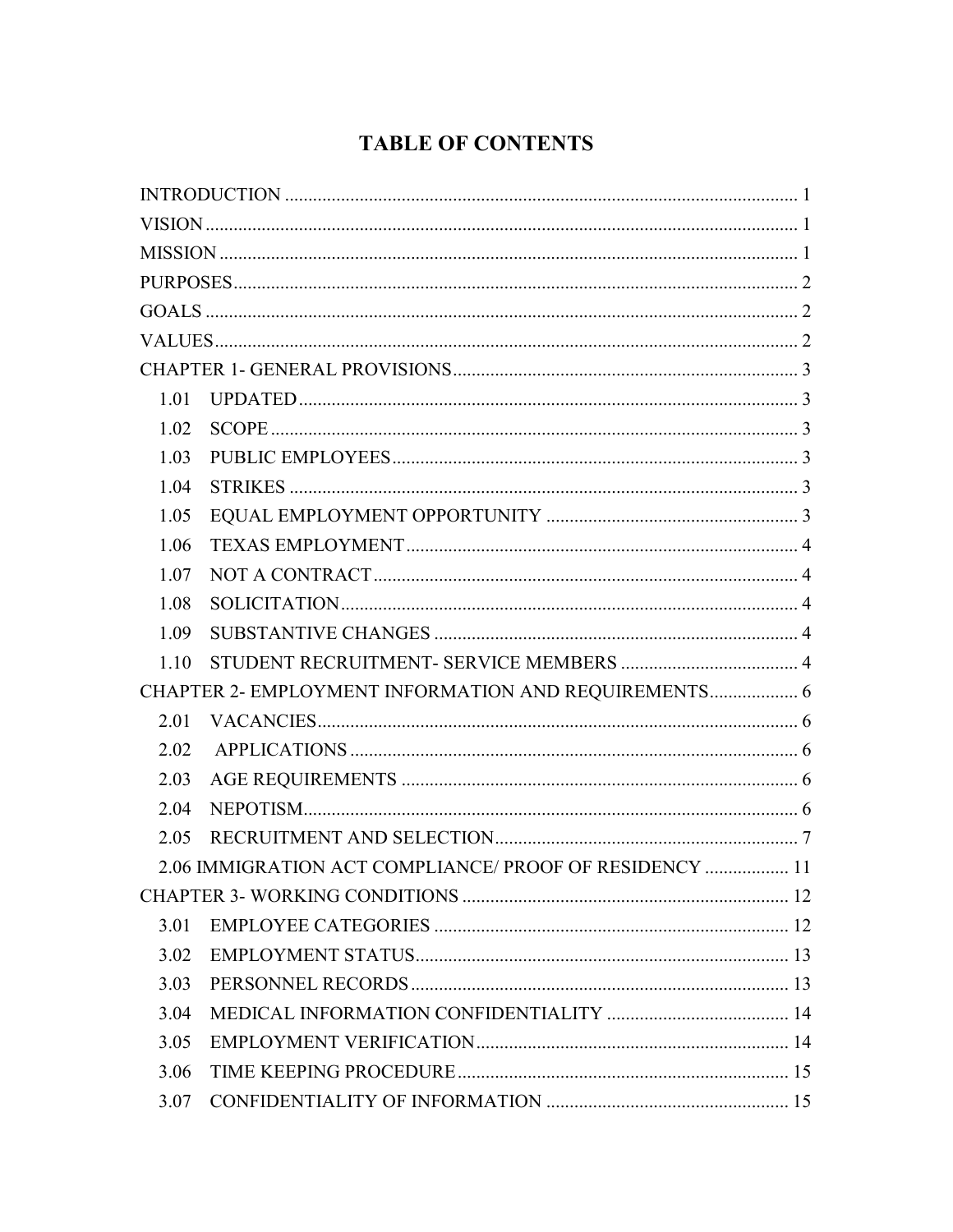| 3.08 | USE OF COLLEGE TIME AND/OR EQUIPMENT AND MATERIALS 16 |  |
|------|-------------------------------------------------------|--|
| 3.09 |                                                       |  |
| 3.10 |                                                       |  |
| 3.11 | OUTSIDE EMPLOYMENT/ CONFLICT OF INTEREST  16          |  |
| 3.12 |                                                       |  |
| 3.13 |                                                       |  |
| 3.14 |                                                       |  |
| 3.15 |                                                       |  |
| 3.16 |                                                       |  |
| 3.17 |                                                       |  |
| 3.18 |                                                       |  |
| 3.19 |                                                       |  |
| 3.20 |                                                       |  |
| 3.21 |                                                       |  |
| 3.22 |                                                       |  |
| 3.23 |                                                       |  |
| 3.25 |                                                       |  |
| 3.26 |                                                       |  |
|      |                                                       |  |
| 4.01 |                                                       |  |
| 4.02 |                                                       |  |
| 4.03 |                                                       |  |
| 4.04 | NON FACULTY PERFORMANCE EVALUATION PROCEDURE  28      |  |
| 4.05 | FACULTY PERFORMANCE EVALUATION PROCEDURES 28          |  |
| 4.06 |                                                       |  |
| 4.08 |                                                       |  |
| 4.09 |                                                       |  |
| 4.10 |                                                       |  |
| 4.11 |                                                       |  |
| 4.12 |                                                       |  |
| 4.13 |                                                       |  |
| 4.14 |                                                       |  |
| 4.15 |                                                       |  |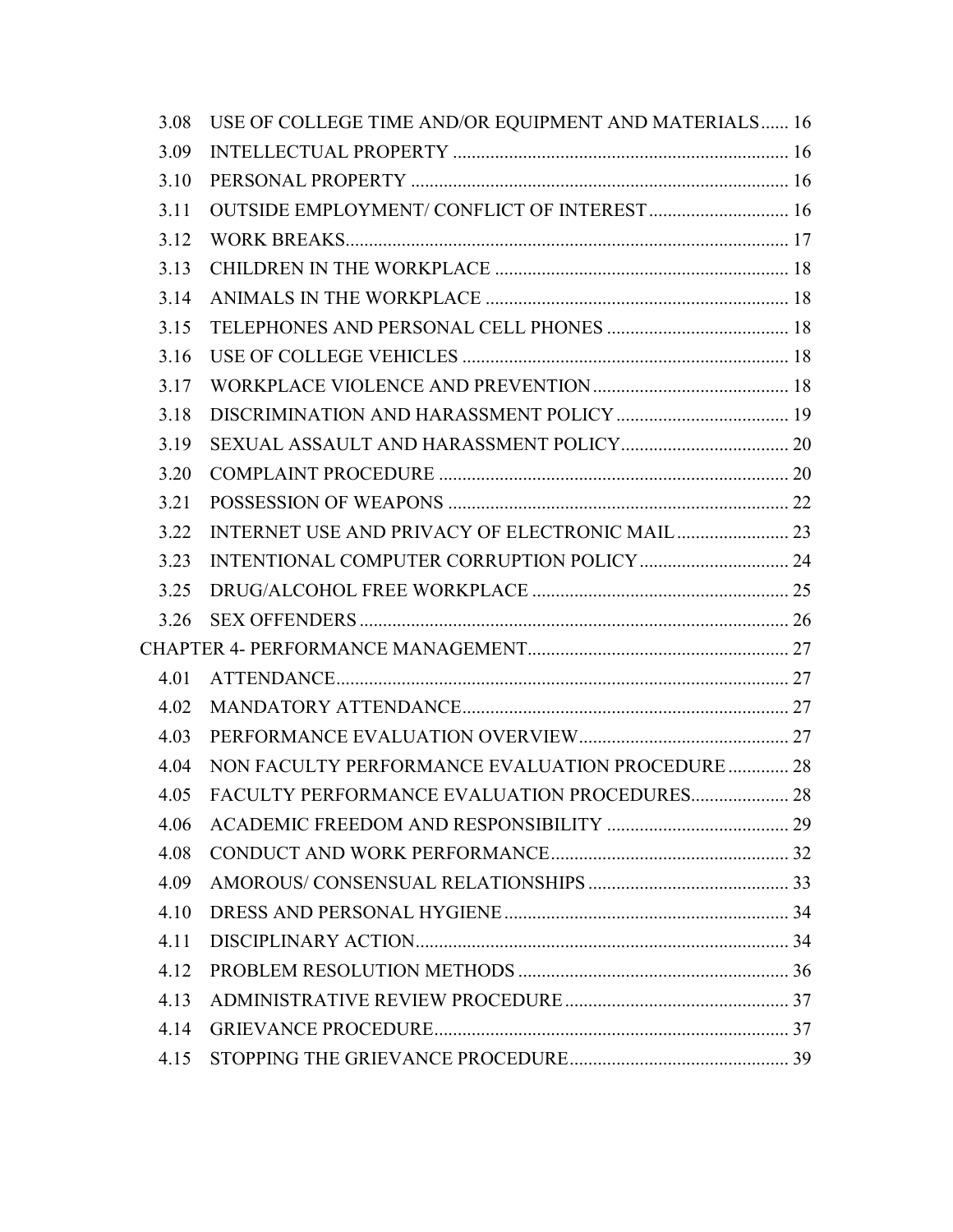| 5.01 |                                                |  |
|------|------------------------------------------------|--|
| 5.02 |                                                |  |
| 5.03 |                                                |  |
| 5.04 |                                                |  |
| 5.05 |                                                |  |
| 5.06 |                                                |  |
| 5.07 |                                                |  |
|      |                                                |  |
| 6.01 |                                                |  |
| 6.02 |                                                |  |
| 6.03 |                                                |  |
| 6.04 |                                                |  |
| 6.05 |                                                |  |
| 6.06 | FAMILY AND MEDICAL LEAVES OF ABSENCE (FMLA) 47 |  |
| 6.07 |                                                |  |
| 6.08 |                                                |  |
| 6.09 |                                                |  |
| 6.10 |                                                |  |
| 6.11 |                                                |  |
| 6.12 |                                                |  |
| 6.13 |                                                |  |
| 6.14 |                                                |  |
| 6.15 |                                                |  |
| 6.16 |                                                |  |
|      |                                                |  |
| 7.01 |                                                |  |
| 7.02 |                                                |  |
| 7.03 |                                                |  |
| 7.04 |                                                |  |
| 7.05 |                                                |  |
| 7.06 |                                                |  |
| 7.07 |                                                |  |
| 7.08 |                                                |  |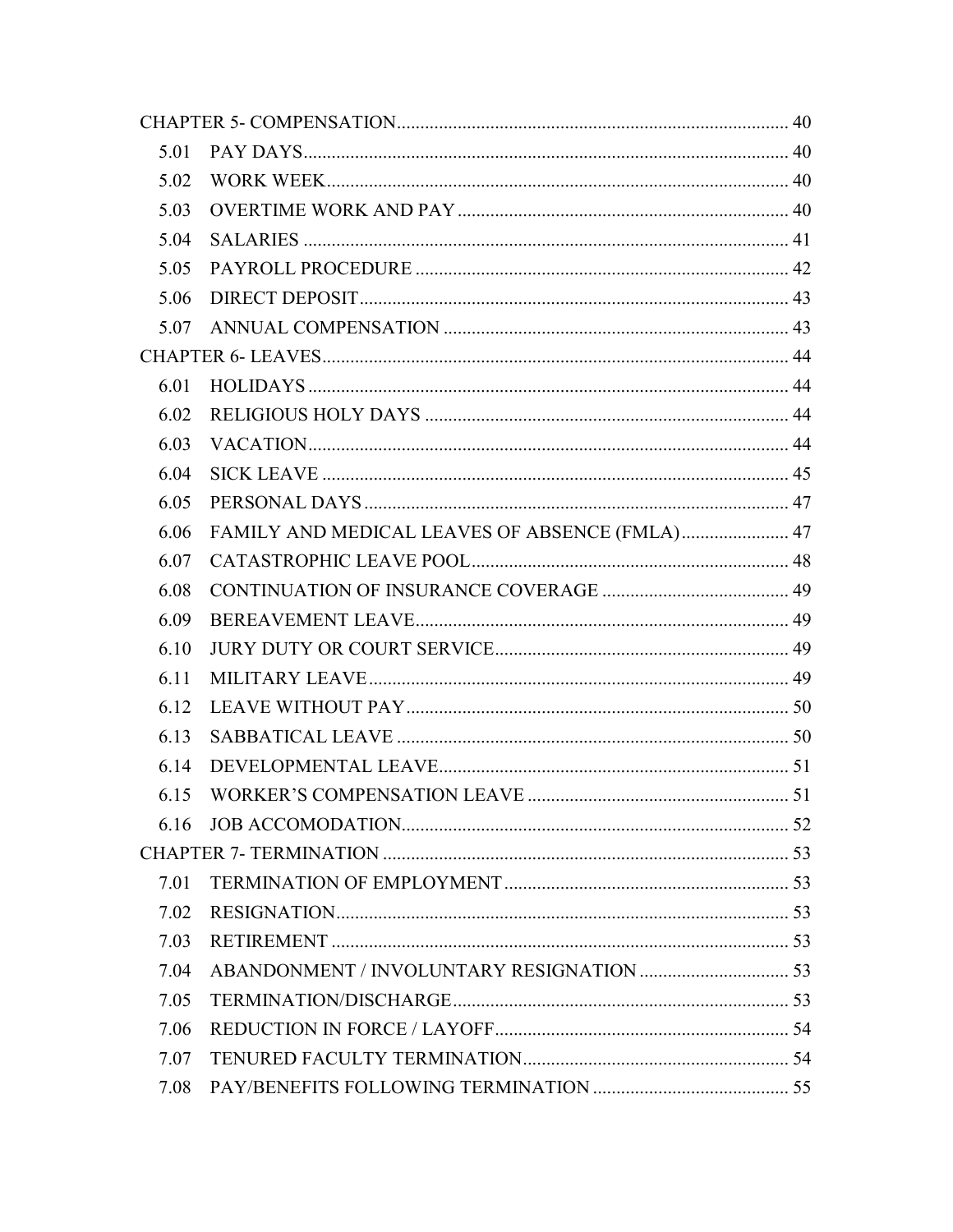| 7.10 |                                                              |  |
|------|--------------------------------------------------------------|--|
|      |                                                              |  |
| 8.01 |                                                              |  |
| 8.02 |                                                              |  |
| 8.03 |                                                              |  |
| 8.04 |                                                              |  |
| 8.05 |                                                              |  |
|      | CHAPTER 9- DISASTER PLAN/HAZARDOUS COMMUNICATION PROGRAM. 66 |  |
| 9.01 |                                                              |  |
| 9.02 |                                                              |  |
| 9.03 |                                                              |  |
| 9.04 |                                                              |  |
| 9.05 |                                                              |  |
| 9.06 |                                                              |  |
|      |                                                              |  |
|      |                                                              |  |
|      |                                                              |  |
|      |                                                              |  |
|      |                                                              |  |
|      | 10.04 SOLICITING/POSTING NOTICES/BULLETIN BOARDS  70         |  |
|      |                                                              |  |
|      |                                                              |  |
|      |                                                              |  |
|      |                                                              |  |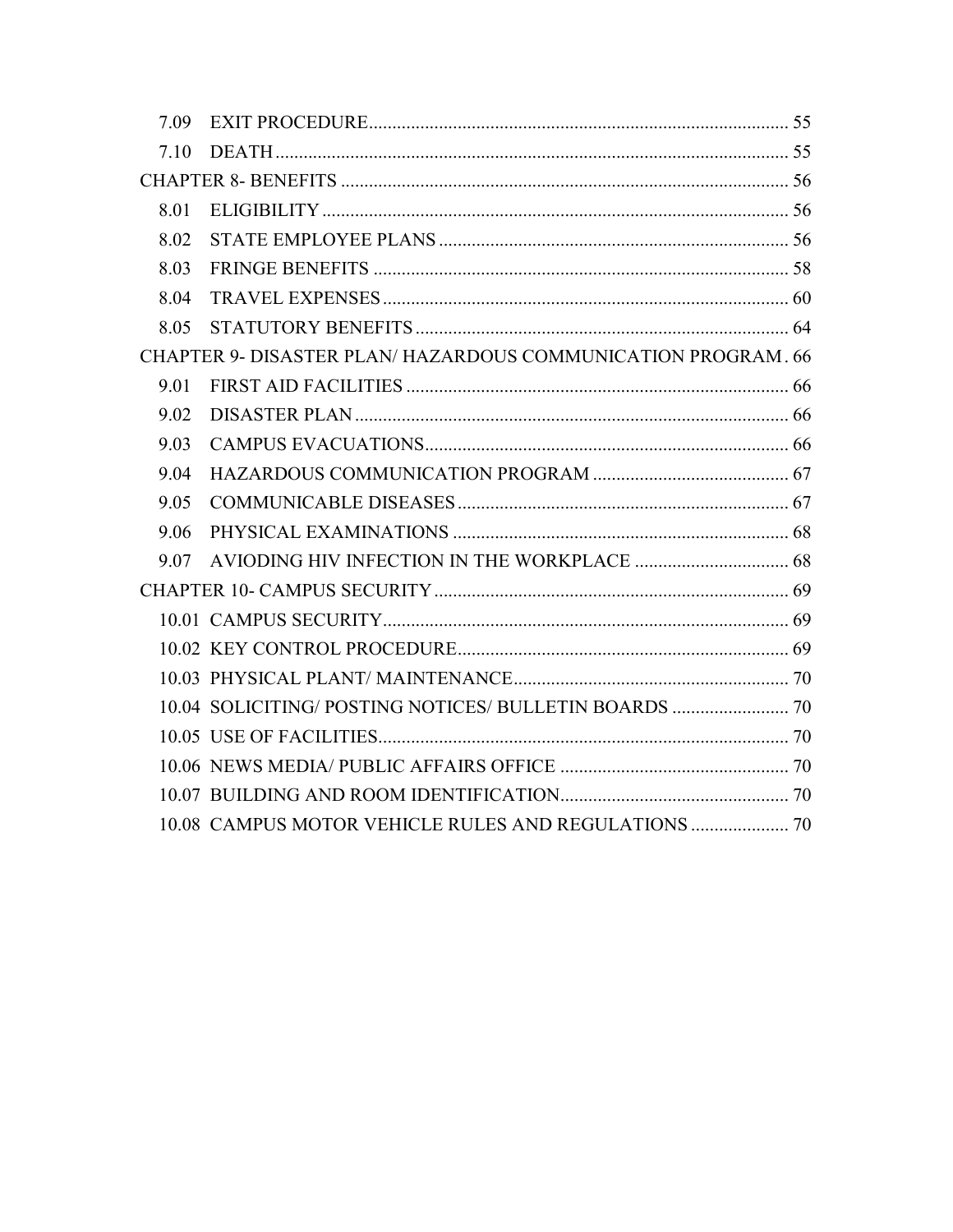# **INTRODUCTION**

<span id="page-4-0"></span>This handbook summarizes the Human Resource policies and procedures for the employees of Galveston College. The Board provides policy direction for the College and may make any revisions or additions to any policy during the year it deems appropriate. The President may make revisions to the administrative procedures during the years as appropriate. Changes in policy or procedure will be posted on the GC web site, and incorporated into the handbook annually.

This handbook is intended to be an overview of established human resource policies and procedures of Galveston College. The policies and procedures in this handbook are not all inclusive of the policies and procedures of Galveston College and are subject to change. If anything contained within this handbook conflicts, or appears to conflict with government statutes or legislative acts - government statutes or acts will control.

To ensure policy interpretations are consistent, the Director of Human Resources or designee is responsible for interpreting policy application and intent. The interpretations of the Director of Human Resources shall be applicable to all pertinent situations. All references to "Human Resources Director" shall include that person's designee.

## **VISION**

## <span id="page-4-1"></span>*"GALVESTON COLLEGE – opening doors changing lives."*

## **MISSION**

<span id="page-4-2"></span>*"GALVESTON COLLEGE, an innovative public post-secondary institution dedicated to student success, teaching and learning, creates accessible learning opportunities to fulfill individual and community needs by providing high quality educational programs and services."*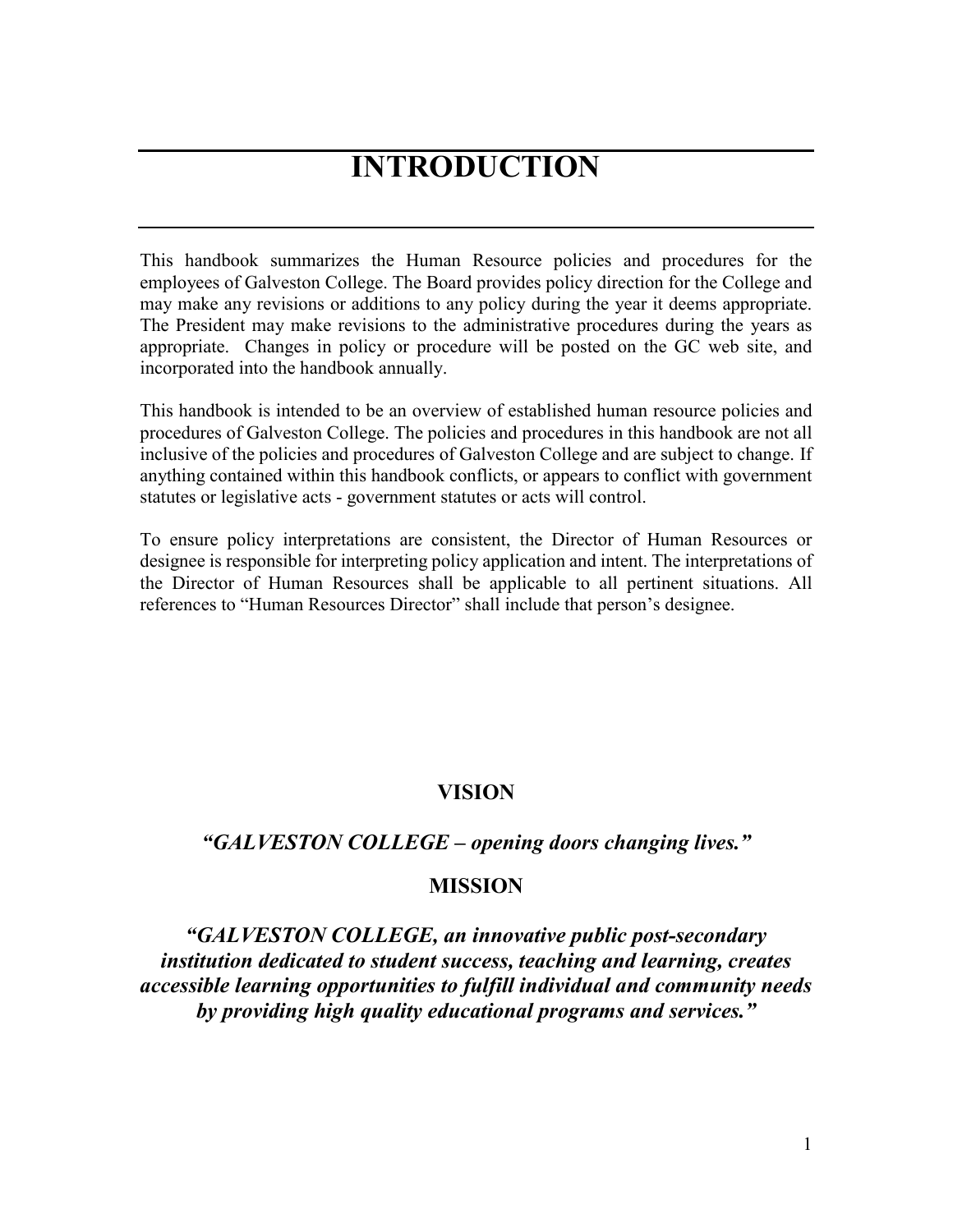## **PURPOSES**

#### <span id="page-5-0"></span>**In accordance with Texas Education Code, Section 130.003, the college shall provide:**

- Technical programs up to two years in length leading to associate degrees or certificates;
- Occupational programs leading directly to employment in semiskilled and skilled occupations;
- Freshman and sophomore courses in arts and sciences;
- Continuing adult education programs for occupational or cultural upgrading;
- Compensatory education programs designed to fulfill the commitment of an admissions policy allowing the enrollment of disadvantaged students;
- A continuing program of counseling and guidance designed to assist students in achieving their individual educational goals;
- Workforce development programs designed to meet local and statewide needs;
- Adult literacy programs and other basic skills programs for adults; and
- Such other purposes as may be prescribed by the Texas Higher Education Coordinating Board or Galveston College Board of Regents, in the best interest of post-secondary education in Texas.

Galveston College exists to serve these purposes as they relate first to the local service areas, then to the State of Texas, and finally to the nation. Further, Galveston College accepts the challenge of providing the resources, curricula, instructional support, and personnel required to best serve the many educational needs of its students.

## **GOALS**

<span id="page-5-1"></span>**Goal 1**: **Student Access and Enrollment** - Provide an open door to learning and extend accessible educational opportunities to students of all ages who are able to benefit from instruction

**Goal 2**: **Student Success** - Improve student success through high-quality, learning-centered programs and support services that reflect the highest expectations and academic standards.

**Goal 3**: **Employee Development** - Continue to provide for a qualified and diverse faculty and staff through fair hiring processes and continuous professional development, as well as a competitive salary and benefits program accompanied by a healthy and safe work environment.

**Goal 4**: **Institutional Resources** - Provide equipment, technology resources, facilities, and grounds that create a physical environment conducive to teaching and learning, as well as student success in the 21st Century.

## **VALUES**

<span id="page-5-2"></span>The shared values listed below are among the beliefs which guide Galveston College in the development of its mission, goals, programs, and services:

- Access
- Academic Excellence and Student Success
- Integrity
- Respect
- Diversity and Inclusion
- Innovation
- Stewardship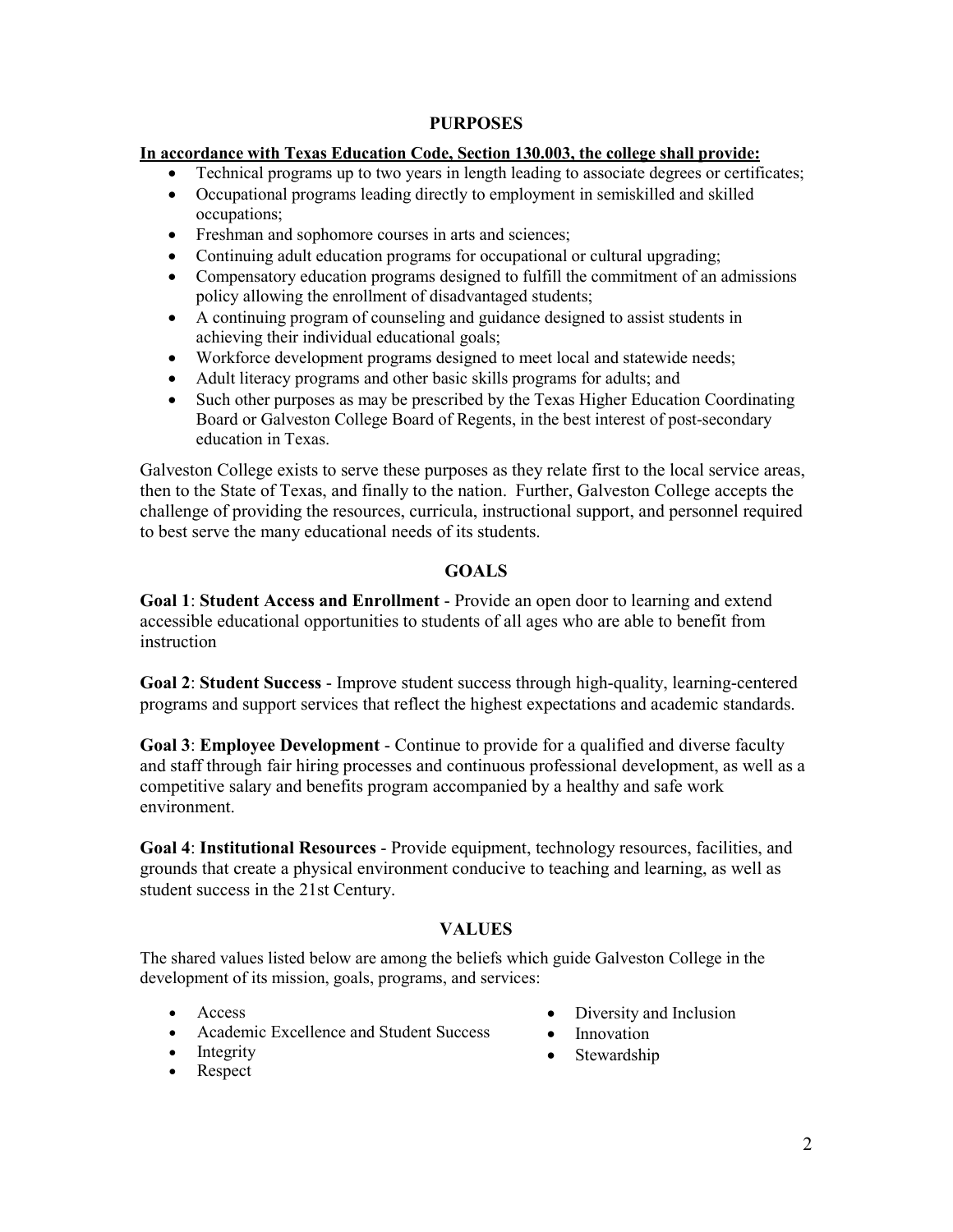## **CHAPTER 1- GENERAL PROVISIONS**

## <span id="page-6-1"></span><span id="page-6-0"></span>**1.01 UPDATED: School Year 2021-2022**

## <span id="page-6-2"></span>**1.02 SCOPE**

This Employee Handbook of Operating Procedures covers all Galveston College employees and all job applicants.

## <span id="page-6-3"></span>**1.03 PUBLIC EMPLOYEES**

All Galveston College employees are public employees and as such are subject to the Public Right to Know provision of the government code. Each employee and Board member shall choose whether to allow public access to College-held information relating to the employee's home address, telephone number, emergency contact information, social security number, or any other information that reveals whether the person has family members. DBA Legal

Employees and Board members shall state their choice to the College's HR Department in writing not later than the 14th day after employment begins, election or appointment to the Board occurs, or service with the College ends. If an employee or Board member fails to state his or her choice within 14 days, the information is available to the public. However, they may make a written request at any time to the personnel officer to open or close the information relating to the person's home address, telephone number, emergency contact information, social security number, or any other information that reveals whether the person has family members. (see GCA Legal for additional disclosure exceptions)

All information contained in the personnel file of an employee shall be made available to that employee or the designated representative upon request by the employee, except as otherwise required by law. The College shall not deny to the employee or his or her representative access to information about the employee on the grounds that the information is considered confidential by privacy principles, but may assert as grounds for denial of access other provisions of the Open Records Act or other laws that are not intended to protect the employee's privacy interests. DBA Legal

## <span id="page-6-4"></span>**1.04 STRIKES**

College employees may not strike or engage in an organized work stoppage against the College. However, the right of an individual to cease work shall not be abridged if the individual is not acting in concert with others in an organized work stoppage. DGA Legal

## <span id="page-6-5"></span>**1.05 EQUAL EMPLOYMENT OPPORTUNITY**

Galveston College is an Equal Opportunity Employer and does not discriminate on the basis of age, race, color, religion, national origin, gender, disability, genetic information, or veterans status in its compensation, terms, conditions, or privileges of employment as required by Title IX of the Educational Amendments of 1972, Title VII of the Civil Rights Act of 1964, Section 503 and 504 of the Rehabilitation Act of 1973, the Age Discrimination in Employment Act of 1967, the Americans with Disabilities Act (ADA) and the Vietnam Era Veteran's Readjustment Assistance Act of 1972. Discrimination on any of these bases will not be tolerated. [DIAA Local](https://gc.edu/wp-content/uploads/2017/04/DIAA-LOCAL-Approved-041217.pdf) DIAB Local [FFDA Local](https://gc.edu/wp-content/uploads/2017/04/FFDA-LOCAL-Approved-041217.pdf) [FFDB Local](https://gc.edu/wp-content/uploads/2017/04/FFDB-LOCAL-Approved-041217.pdf)

**The College designates the Director of Human Resources and Risk Management to coordinate its efforts to comply with Title II of the Americans with Disabilities Act of 1990, which incorporates and expands upon the requirements of Section 504 of the Rehabilitation Act of 1973 and to comply with Title IX of the Education Amendments of 1972. The Director's office address and phone number: 4015 Avenue Q, Galveston, TX 77550, (409) 944-1281.** 

All employees of the College must comply with this policy and the laws dealing with discrimination. Any employee who violates such policies shall be subject to appropriate disciplinary action up to and including termination of employment. Any individual who believes that a violation of this policy has occurred may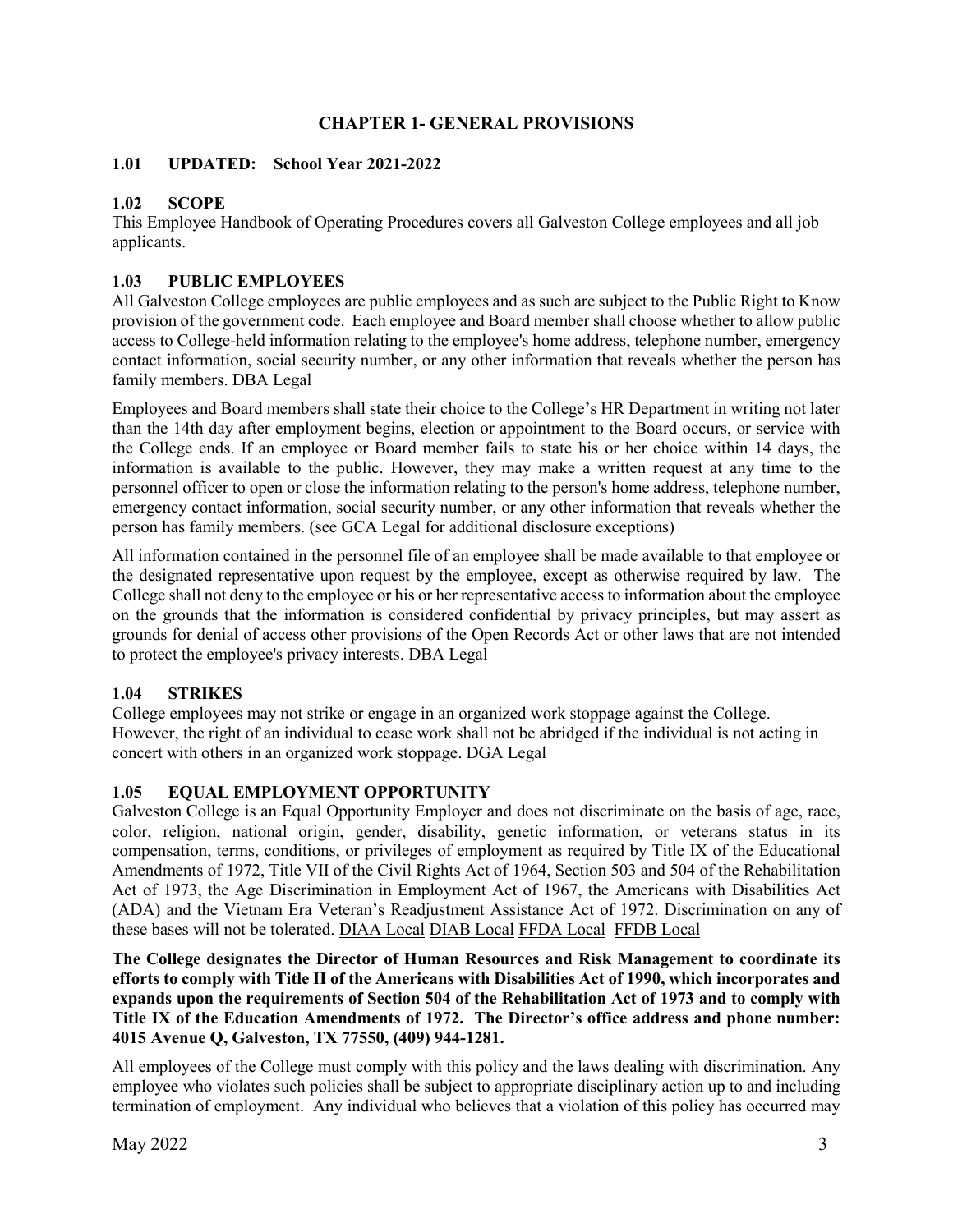raise concerns or file a complaint without fear of retaliation. Complaints should be directed to the Director of Human Resources and Risk Management. Students should follow the complaint procedure outlined in FLDA Local. Employees should follow the Complaint Procedure outlined in DIAA and Section 3.20 of this Handbook.

Retaliation against an individual for filing a discrimination complaint or for participating in a discrimination investigation is prohibited and constitutes grounds for disciplinary action up to and including termination.

## <span id="page-7-0"></span>**1.06 TEXAS EMPLOYMENT**

Galveston College is a Texas employer and follows Texas employment laws. Galveston College is not registered for employment outside of the state of Texas. Therefore, employees of Galveston College are required to reside and work in Texas. You may not work remotely from another state (this does not include brief out-of-town travel, two weeks or less).

Employees that choose to move outside of the state of Texas must immediately notify Human Resources and their supervisor. Moving outside of the state of Texas may end employment with the College.

## <span id="page-7-1"></span>**1.07 NOT A CONTRACT**

The employment-at-will doctrine is the law of Texas, under which an employer has no duty to an employee regarding continuation of employment. The employment-at-will doctrine places no duties on an employer regarding an employee's continued employment and thus bars contract and tort claims based on the decision to discharge an employee. In Texas, at-will employment is presumed unless shown otherwise. Employment for an indefinite term may be terminated at will and without cause, except as otherwise provided by law.

The information in this Handbook provides general administrative procedures for all employees. It is not intended to be construed as a contract of any kind between Galveston College and any of its employees, nor does it give any contractual rights upon any employee, or obligations upon the College.

## <span id="page-7-2"></span>**1.08 SOLICITATION**

To avoid any conflict of interest, or the appearance of a conflict of interest, employees participating in fund raising activities for outside organizations must have prior approval from the Director of the Galveston College Foundation before soliciting College employees for these funds. This includes but is not limited to employees selling items for their children and employees making announcements through College email.

To avoid any conflict of interest or the appearance of a conflict of interest by the fund raising effort of an individual or an organization affiliated with Galveston College, and to eliminate the possibility of misrepresenting the College, employees seeking a donation on behalf of the College or employees who are approached about accepting a donation to the College should have prior approval from the Director of the Galveston College Foundation (409) 944-1302.

## <span id="page-7-3"></span>**1.09 SUBSTANTIVE CHANGES**

Procedures have been established to ensure ongoing compliance with Comprehensive Standard 3.12 (Substantive Change) of the Principles of Accreditation from the Southern Association of Colleges and Schools Commission on Colleges (SACSCOC). All employees should be familiar with the *Procedures for Monitoring and Reporting Substantive Change* that are published in the College's *Curriculum Development and Revision Process Guide*. Employees will not initiate any action that could be considered a substantive change without written approval from the President and prior notification and approval, if required, from SACSCOC.

## <span id="page-7-4"></span>**1.10 STUDENT RECRUITMENT- SERVICE MEMBERS**

As part of efforts to eliminate unfair, deceptive, and abusive marketing aimed at Service members, Galveston College commits to: (1) Ban inducements, including any gratuity, favor, discount, entertainment,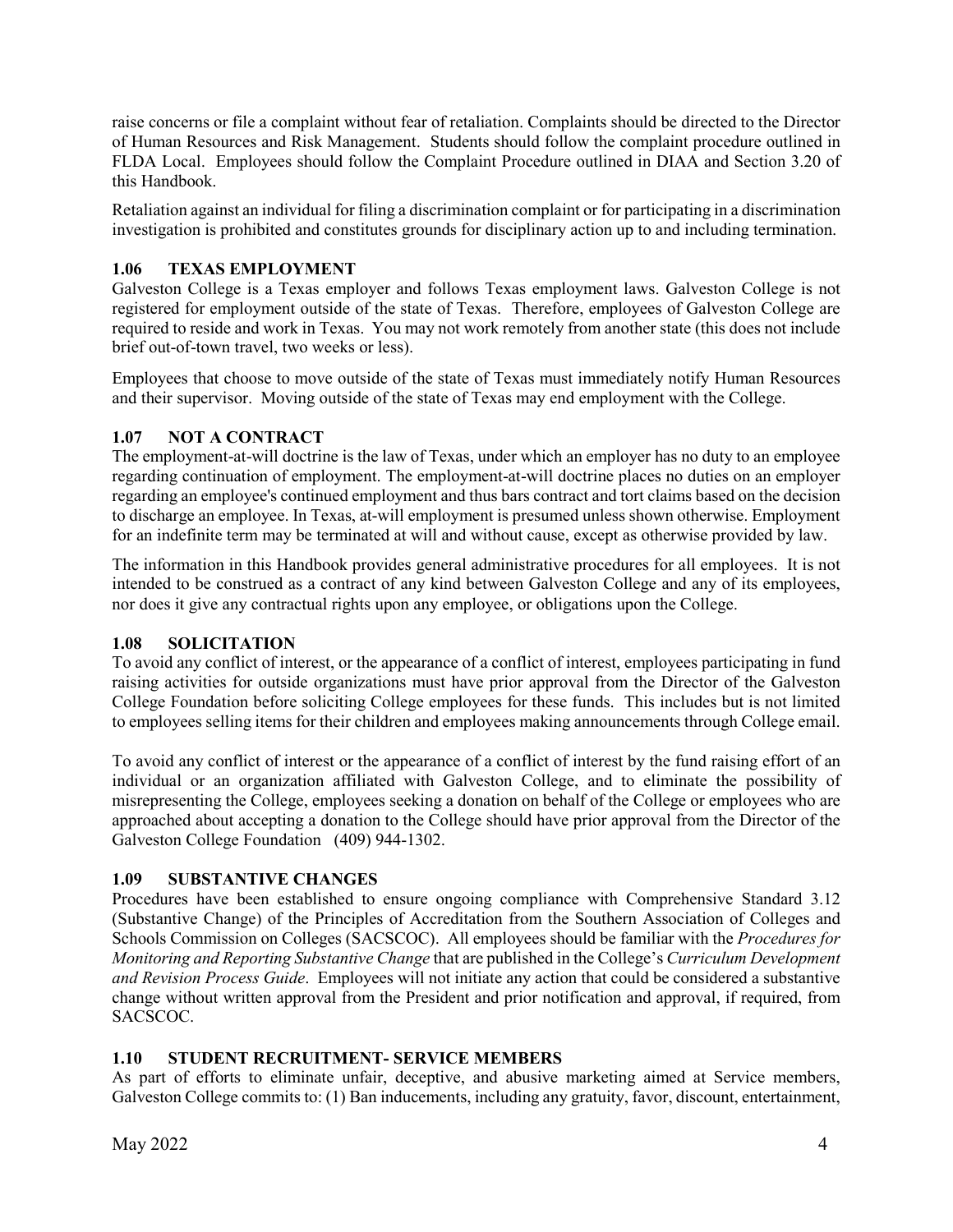hospitality, loan, transportation, lodging, meals, or other item having a monetary value of more than a de minimis [defined as "an insignificant amount"] to any individual or entity, or its agents including third party lead generators or marketing firms other than salaries paid to employees or fees paid to contractors in conformity with all applicable laws for the purpose of securing enrollments of Service members or obtaining access to TA funds. Educational institution sponsored scholarships or grants and tuition reductions available to military students are permissible; (2) Refrain from providing any commission, bonus, or other incentive payment based directly or indirectly on securing enrollments or federal financial aid (including TA funds) to any persons or entities engaged in any student recruiting, admission activities, or making decisions regarding the award of student financial assistance; and, (3) Refrain from high-pressure recruitment tactics such as making multiple unsolicited contacts (3 or more), including contacts by phone, email, or in-person, and engaging in same-day recruitment and registration for the purpose of securing Service member enrollments. (34 C.F.R 668.71-668.75 and 668.14).

Any employee, student or campus visitor who believes an employee has violated this policy/procedure, may, without fear of retaliation, raise concerns or file a complaint with their Direct Supervisor, Department Head, or Director of Human Resources. Students should follow the complaint procedure outlined in FLD Local. Employees should follow the Complaint Procedure outlined in Section 3.20 of this Handbook.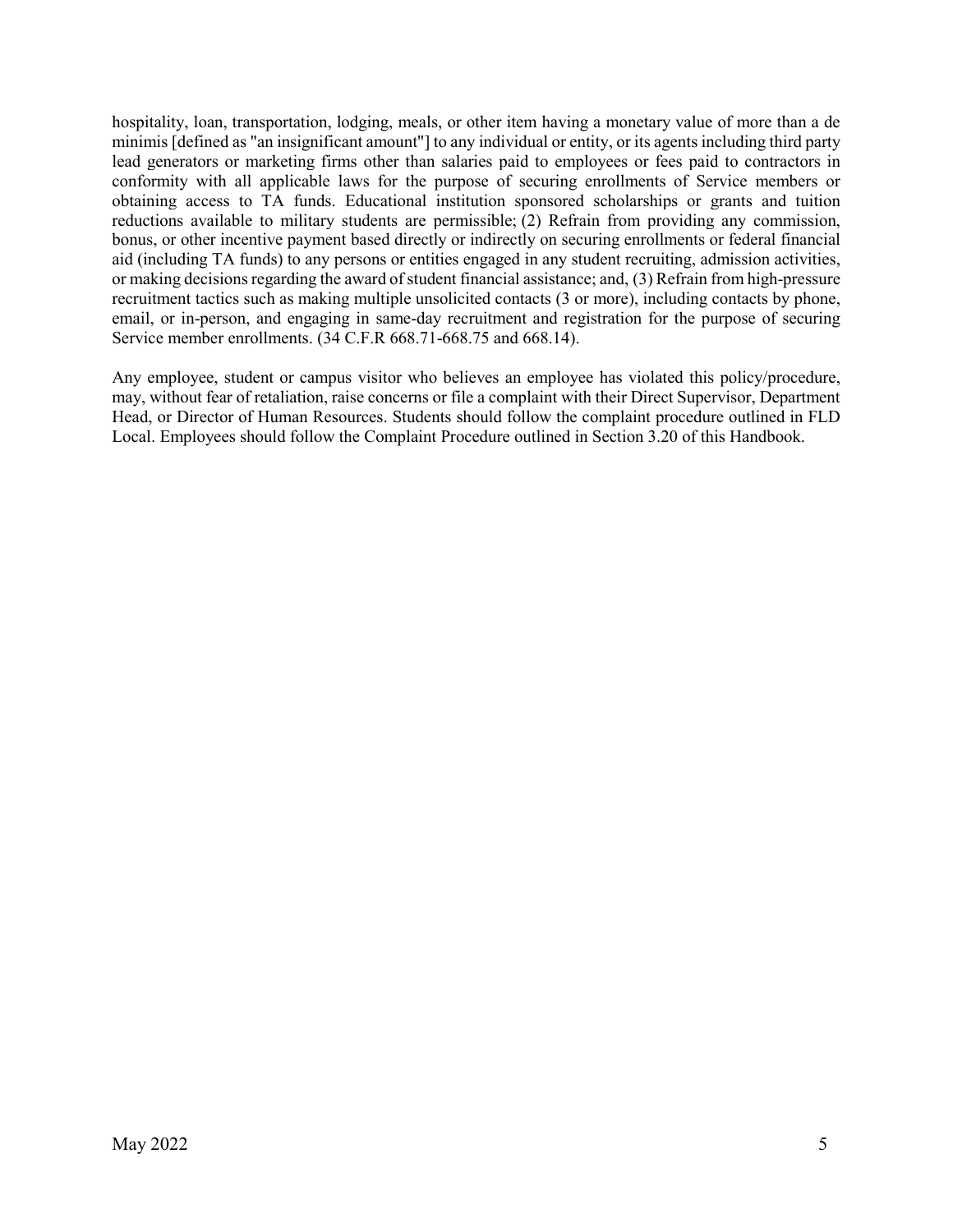## **CHAPTER 2- EMPLOYMENT INFORMATION AND REQUIREMENTS**

#### <span id="page-9-1"></span><span id="page-9-0"></span>**2.01 VACANCIES**

Advertisement for vacant positions will be prepared by the Department of Human Resources in conjunction with the hiring authority. Some vacant positions may be advertised internally for a period of three days. Some positions may be advertised externally. Vacancy notices will be posted on the College website and in the Human Resources Office. The College reserves the right to promote an internal candidate on a noncompetitive basis if the best interest of the College is served.

There may be instances when a position is not posted or advertised such as when the unique qualifications of the position can be met from within the existing workforce; when there is a surplus of qualified employees in a field internally; when there are career ladder promotions and rotation of personnel for specific developmental and training purposes; when significant restructuring and organizational changes occur which do not create vacancies; or when an internal transfer or promotion occurs and the employee meets minimum qualifications of the vacant position.

#### <span id="page-9-2"></span>**2.02 APPLICATIONS**

Applications for Faculty positions are submitted directly to the College. Documents required are: Galveston College application form; cover letter; current resume; and a copy of college unofficial transcripts from an accredited institution.

Applications for Administrative, Professional/Technical, Classified and Part-Time positions are submitted to The Texas Workforce Solutions. Required documents will be specified on each job posting and will always include a Galveston College application.

At the end of the filing period, applications may be screened by the Human Resources Department for minimum qualifications and then forwarded to the search committee chair/hiring authority for evaluation, interviews, reference checking and recommendation. No employment decision relative to the selection process may be made concerning any applicant prior to the closing date of the position.

Galveston College will only accept applications for open and advertised positions. Applicants must be legally able to work in the U.S.A.

#### <span id="page-9-3"></span>**2.03 AGE REQUIREMENTS**

The minimum age for initial employment may vary according to the duties and responsibilities of the positions and conditions under which they are performed, subject to the following restrictions: No person under eighteen (18) years of age shall be employed as a regular full time or probationary employee, or as an employee in any position requiring the operation of a motorized vehicle or equipment owned by the College. No person under sixteen (16) years of age shall be employed as a part-time or seasonal employee.

#### <span id="page-9-4"></span>**2.04 NEPOTISM**

Galveston College permits employment of members of the same family provided there is no supervision of one family member by another and the College President has approved such employment. In this policy "members of the same family" means grandparents, father, father-in-law, mother, mother-in-law, aunt, uncle, brother, brother-in-law, sister, sister-in-law, spouse, child or other family member living in the same household.

"Supervision" shall mean an employee is supervised, directly or indirectly, by another employee who is at the next level or higher in the organizational hierarchy. Employees may not participate in any employment decisions related to their family member.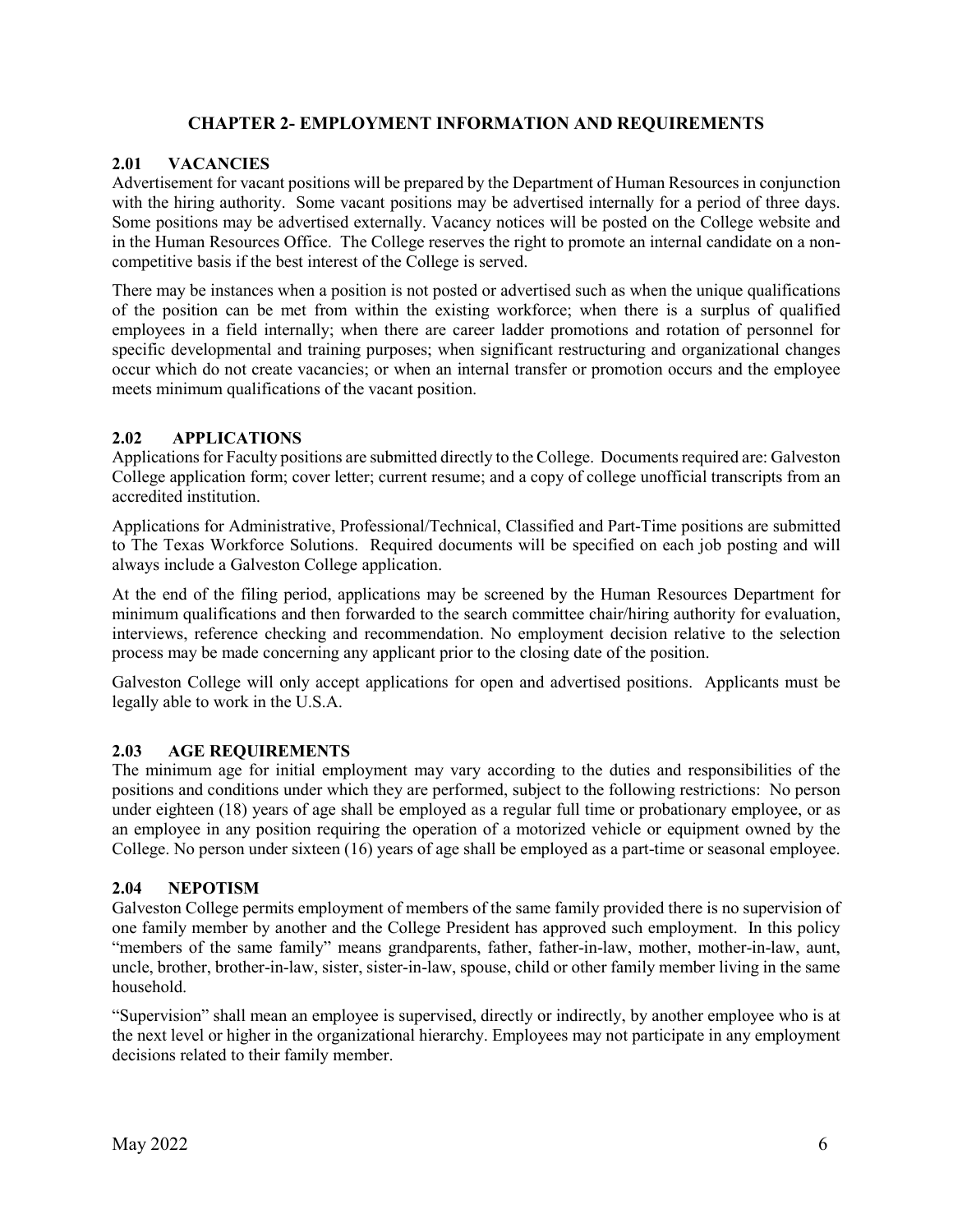Notwithstanding the above restrictions on members of the same family, the College President may make a temporary exception to the policy if the educational or organizational objective of the College can only be met by this exception. For policy applying to public officials, refer to DBE Legal.

## <span id="page-10-0"></span>**2.05 RECRUITMENT AND SELECTION**

All recruitment and selection activities are conducted in accordance with applicable state and federal laws, regulations and policies concerning Equal Employment Opportunity and Affirmative Action. The College enforces post-employment hiring restrictions of former Houston-Galveston Area Council employees or former Board members in decision making positions per TAC §801.55.

#### **Equal Opportunity**

Galveston College is committed to meeting its employment needs by recruiting and selecting well-qualified job candidates; identifying faculty and staff with diverse backgrounds and perspectives that will afford broad multicultural and educational experiences.

While adhering to established procedures, the Department of Human Resources is responsible for assuring that fair Equal Opportunity procedures are followed throughout its recruitment, selection and appointment process. Every person involved in the search process must ensure that no candidate is discriminated against on the basis of age, race, color, religion, national origin, gender, disability, genetic information, or veterans status.

The College District shall not deny initial employment, reemployment, retention in employment, promotion, or any benefit of employment on the basis of membership in a uniformed service, performance in a uniformed service, application for uniformed service, or obligation to a uniformed service.

#### **Criminal background checks and valid Texas Driver's License**

All Galveston College positions are security-sensitive. The College will conduct a criminal background check on all prospective full-time and part-time employees. The College also verifies valid Texas Driver's License (TDL) for any employee driving College vehicles. If a criminal background investigation identifies a conviction, the Director of Human Resources will review the information with the President to determine if the offer of employment is affected by the report. Once cleared for hire, criminal background reports will become a part of the employee's personnel file. If a driver of a College vehicle commits an offence that jeopardizes TDL status they are to immediately notify their supervisor and cease driving any College vehicle until such time they are restored to TDL approved status. The College reserves the right to conduct periodic criminal background and TDL checks throughout the scope of employment. DC Legal

## **Assistance to Faculty Whose Primary Language is not English**

In accordance with the Texas Education Code, a candidate for employment shall be asked to identify his or her primary language. Once the selection process is complete and the employment paperwork is processed, any candidate who identified his or her primary language as a language other than English shall be asked to take the "Test of Spoken English" of the Educational Testing Service or other similar test as may be approved by the College District and the Coordinating Board.

A faculty member who does not self-identify or who cannot document proficiency in English as his or her primary language shall be tested with an approved assessment instrument. Any instructor who fails to achieve a satisfactory score on the test shall be required, at his or her own expense, to take one or more appropriate courses until he or she is able to achieve a satisfactory score and demonstrate proficiency. DK Local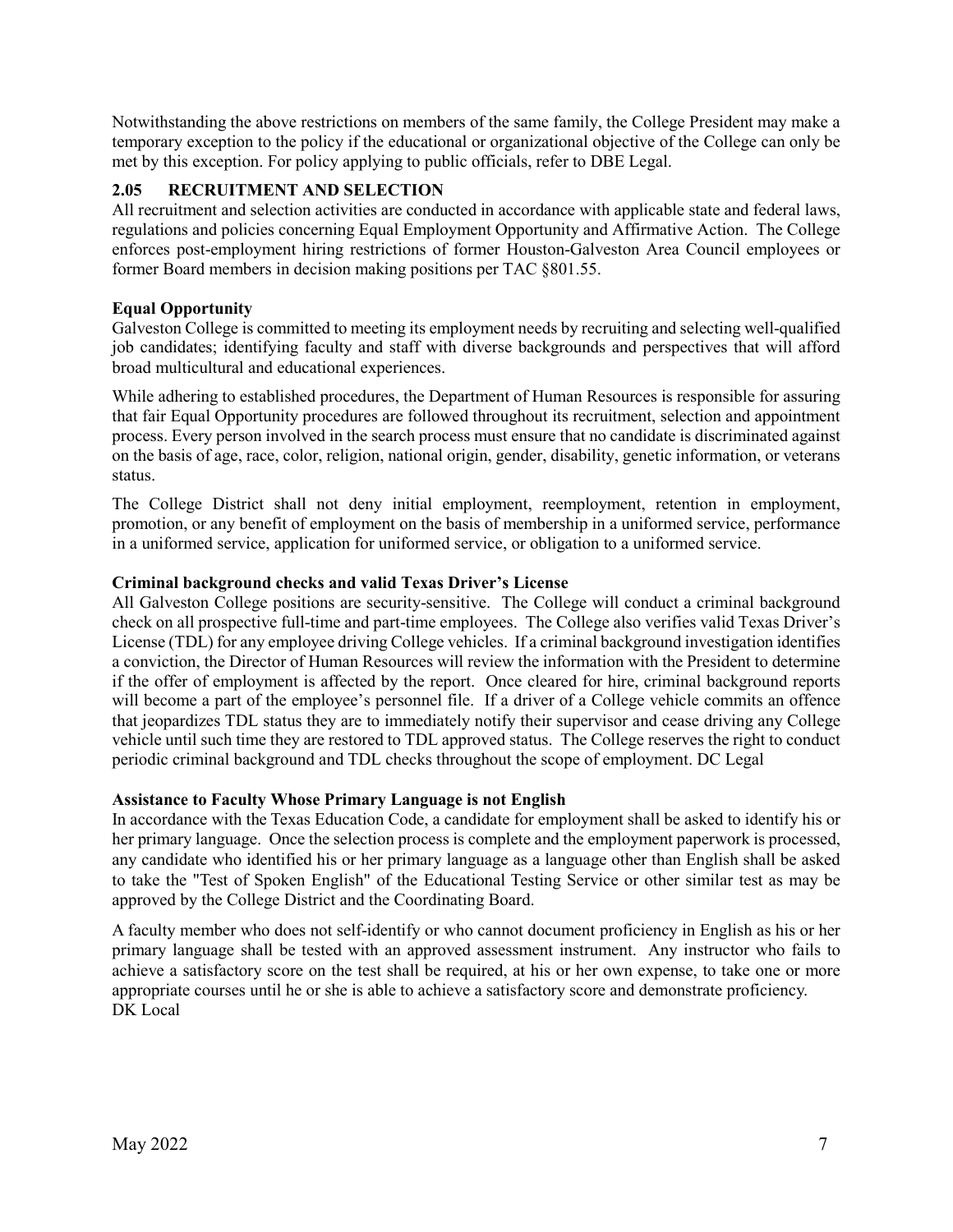#### **Hiring Procedure**

After determining the need for a new hire, a budget review and determination of qualifications for the new position is completed. A job description is developed and submitted to Human Resources with a signed job vacancy notice form.

All faculty, administrative and professional technical positions that are advertised externally will be filled through a search committee appointed and supervised by the appropriate administrative supervisor. Nonexempt positions may be filled without the use of a search.

The search committee chair/hiring authority is responsible for evaluating applicant material against job related criteria, conducting interviews, evaluating and recommending finalists, conducting reference checks and ensuring documentation of the process. When the Personnel Action Request (PAR) is complete, and the employee is cleared for hire, HR will notify the supervisor. The supervisor will contact the applicant and extend the offer of employment. Upon completion of the search process, all search committee documentation is to be completed and returned to the Human Resources office.

#### **On Site Interviews**

Galveston College may pay a qualified applicant necessary travel expenses related to an on-site interview for an exempt level position (Administrative, Faculty and Professional-Technical staff). The Human Resources Department should be contacted to obtain approval for reimbursement of interview expenses. The College President may increase the following reimbursement limits, when warranted.

Airfare, or mileage (personal vehicle only), may be reimbursed in an amount not to exceed round trip coach class up to a maximum of \$600 for Administrative level positions and \$450 for Faculty and/or Professional-Technical staff recruited regionally or nationally. Meals (not exceed the published GSA daily rates for Galveston https://www.gsa.gov), lodging, rental cars expenses, and other allowable expenses may be reimbursed up to a maximum total of \$300 per day not to exceed a maximum total of \$600. Expenses may be reimbursed after actual receipts have been received and processed by the College. A candidate that withdraws, or declines an offer of full-time employment, will not be reimbursed his/her expenses.

#### **Moving Expenses**

Galveston College, at the discretion of the College President, shall reimburse reasonable and eligible expenses and/or relocation allowance for prospective administrative employees. The College reserves the right to notify and/or amend these practices.

The total value of the moving/relocation allowance shall not exceed the following: Administrative/Director Level: 4% of base salary and Vice President Level: 6% of base salary. The Board may grant payments of expenses in amounts exceeding the schedule, upon recommendation of the College President. The employee may not request reimbursement if receiving other funding sources.

Qualified moving expense reimbursement means any amount received (directly or indirectly) by an individual from an employer as a payment for (or a reimbursement of) expenses which would be deductible as moving expenses if directly paid or incurred by the individual.

Per the *Tax Cuts and Jobs Act of 2017*, Section 11049, employees may no longer exclude from income reimbursements received from their employer for their moving expenses. As of January 1, 2018 the College must include in income any amount it reimburses a new employee for relocation. Similarly, employees may no longer deduct any unreimbursed qualified moving expenses. These changes are effective in 2018 and will continue through 2025, when they sunset.

As of January 1, 2018, expenses related to moving that will be reported as taxable income subject to federal, Social Security, and Medicare taxes will include the following up to the pre-approved maximum level: packing of goods at the former residence and unpacking at the destination; transportation of household goods and personal effects by a professional moving company; mileage allowance at the allowable rate; rental of a truck and expenses incurred in moving household goods by the individual; full transit protection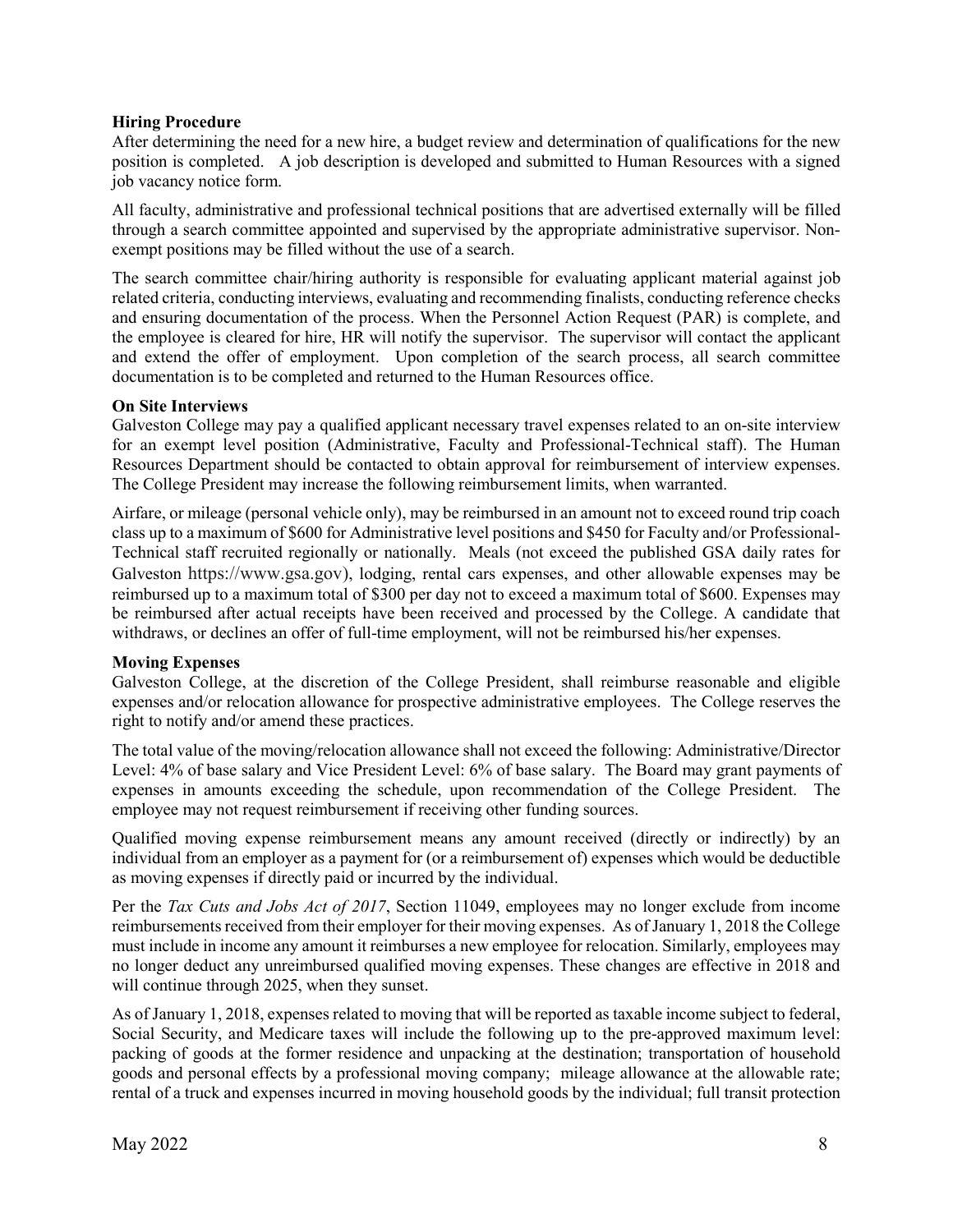of household goods; temporary storage cost for a period not to exceed 30 days; disconnection and installation of moved appliances.

Moving expenses always considered additional income to the employee and still subject to federal, Social Security, and Medicare taxes will include the following up to the pre-approved maximum level: food and lodging for travel between old and new residence (not to exceed the College's daily per diem rate); mileage for a personal second vehicle; pre-move house hunting trip; temporary living expense after arrival, not to exceed 30 days.

The following are expenses which will not be reimbursed by the College: removal and installation of drapes, carpeting, lights, etc.; maid service, childcare, etc.; moving of animals, plants, or any other property not usually defined as household goods; movement of perishable food products; cleaning, repair, renovation or lawn expenses at former or new residence; buy-out of unexpired leases; installation of electrical, telecommunication lines; storage or movement of boats and/or other recreational vehicles.

The newly hired employee must submit the original receipts for eligible expenses, along with his/her completed expense report to the appropriate Vice President who will arrange for reimbursement.

If an employee resigns his/her position within 24-months of the appointment, he/she will be required to repay 100% of reimbursement for moving and relocation expenses.

#### **Confidentiality**

To the extent permitted by law, the Search Committee and the Department of Human Resources will maintain strict confidentiality regarding the applicant candidacy throughout and after the employment selection process.

#### **References**

A minimum of three reference checks must be contacted by the Search Committee for the recommended finalist. One of the references should be the employee's last immediate supervisor.

#### **Job Offer**

No offer of employment, either written or verbal, shall be made to the successful candidate without the approval of the College President or his/her designate. Employment offers for full-time faculty positions are conditional and subject to approval by the Board of Regents

All hiring must be approved and coordinated with the Human Resources office. After the selection process is complete and the best candidate identified, the requesting supervisor must initiate a Personnel Action Request (PAR) form. The PAR must include the employee's name, social security number, starting and ending dates, payroll account number, job title and rate of pay. The PAR form will then be returned to the Human Resources office to be routed for appropriate signatures.

If the College President concurs with the recommendation, a job offer may be made by the hiring authority. Unsuccessful candidates will be informed in writing by Human Resources.

#### **Transcripts**

All Faculty and Administrators teaching credit classes are required by the College's accrediting agency, The Southern Association of Colleges and Universities, to have *official* transcripts on file in the Human Resources Office. These documents must be received prior to issuance of an employment contract. Applicants for positions having academic preparation requirements are required to submit official transcripts of all college credits and degrees conferred. An offer of employment may be withdrawn if all required documents have not been received by the designated starting date.

It is the employee's responsibility (not the issuing agency) to ensure the College receives the *official* transcripts. Photocopies of *official* transcripts or copies stamped "Issued to student" will not be accepted.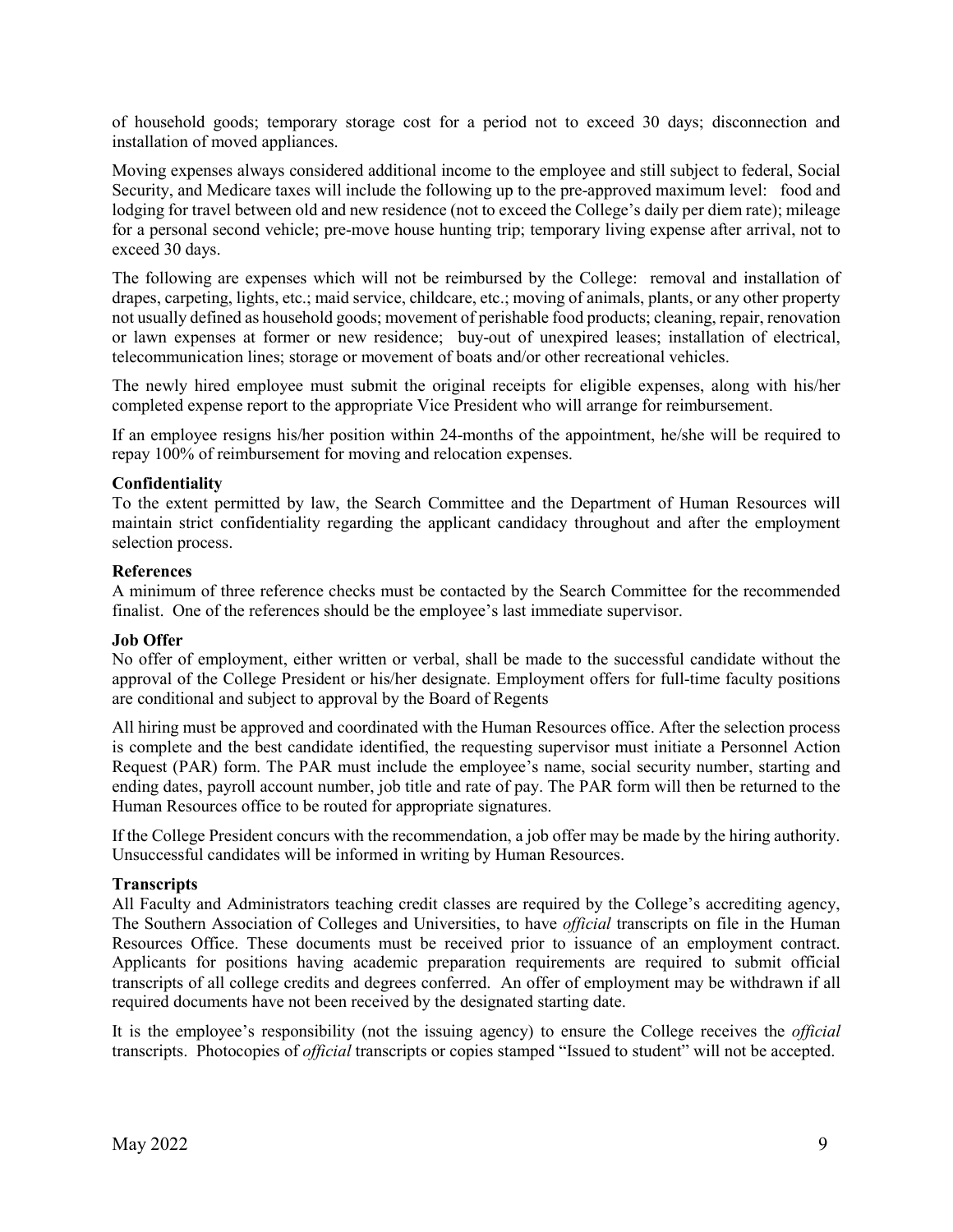## **Adjunct Faculty**

Adjunct faculty are non-continuing in nature and are filled on a semester by semester basis. Adjunct faculty assignments are dependent on sufficient student enrollment, which cannot be verified until registration has been completed. Classes with insufficient enrollment may be cancelled at any time prior to the third class meeting at the discretion of the Vice President of Instruction or designee. Adjunct faculty may be used under the following circumstances:

1) When confronted by unexpected enrollment increases, especially in basic courses, and full-time faculty are unavailable.

2) When a decision is made to offer only one or two courses in a specialized program or discipline outside of the area of competency of available full-time faculty.

3) When there is a desire to initiate or experiment with a new course or program of study.

4) When there is a need to fill the teaching load of a member of the full-time faculty on Sabbatical Leave.

5) When there is a desire to appoint artists or writers-in-residence.

6) When courses in a program or discipline must be taught to meet the needs of students, but enrollment is insufficient or too inconsistent to justify the appointment of full-time faculty.

Applications for Adjunct faculty are accepted on a continuous basis and will be kept on file in the Human Resources Department for one year from date of receipt. The department chair, designee or appropriate administrator will interview selected qualified applicants by phone or in person. For employment consideration, a copy of the applicant's transcript(s) and resume must accompany the signed College application form. In compliance with the accreditation guidelines of the Southern Association of College and Schools, upon notice of employment, the successful candidate must provide *official* transcripts to the Human Resources Department. Photocopies of *official* transcripts or copies stamped "Issued to student" will not be accepted.

Final approval by the College President or designee is required for adjunct faculty positions.

#### **Temporary/Part-Time Employees**

Temporary and part-time employees, including adjunct faculty, may be recruited and selected in the same manner as regular full-time employees. A committee process is not required to fill a temporary or parttime position. Volunteers must complete the established approval process prior to placement.

Usually a temporary employee may be appointed for a period of time not to exceed one semester. Such positions may be filled without advertisement; however, the selected candidate must meet the minimum qualifications for the position. A temporary or part-time employee must be aware that he/she should not have entitlement or expectations for continued employment beyond the appointed period. Temporary and parttime employees are not eligible for benefits.

A full-time non-faculty position may be filled for a period of time not to exceed one year on an emergency basis that prohibits the use of a normal posting, recruitment and selection process. However, there must be compelling reasons to fill the position, as well as the combined approval of the appropriate Vice President, and the President. The selected person must meet the minimum stated qualifications for the position and have no expectation of continued employment beyond the interim period. Customarily, an individual hired on an emergency basis is not eligible for benefits, unless the appointment exceeds four and one half months.

If an office requires temporary workers, the requesting supervisor shall complete a "Position Vacancy" form. The College may use temporary personnel service companies in accordance with District procedures. If an outside employment agency and/or temporary services agency is needed to locate a temporary/parttime worker, a copy of the approved form is sent to the Human Resources Office at least one week in advance of the anticipated date of employment. The Human Resources Office will assist in making any arrangements. Emergency hiring will be handled on a case-by-case basis.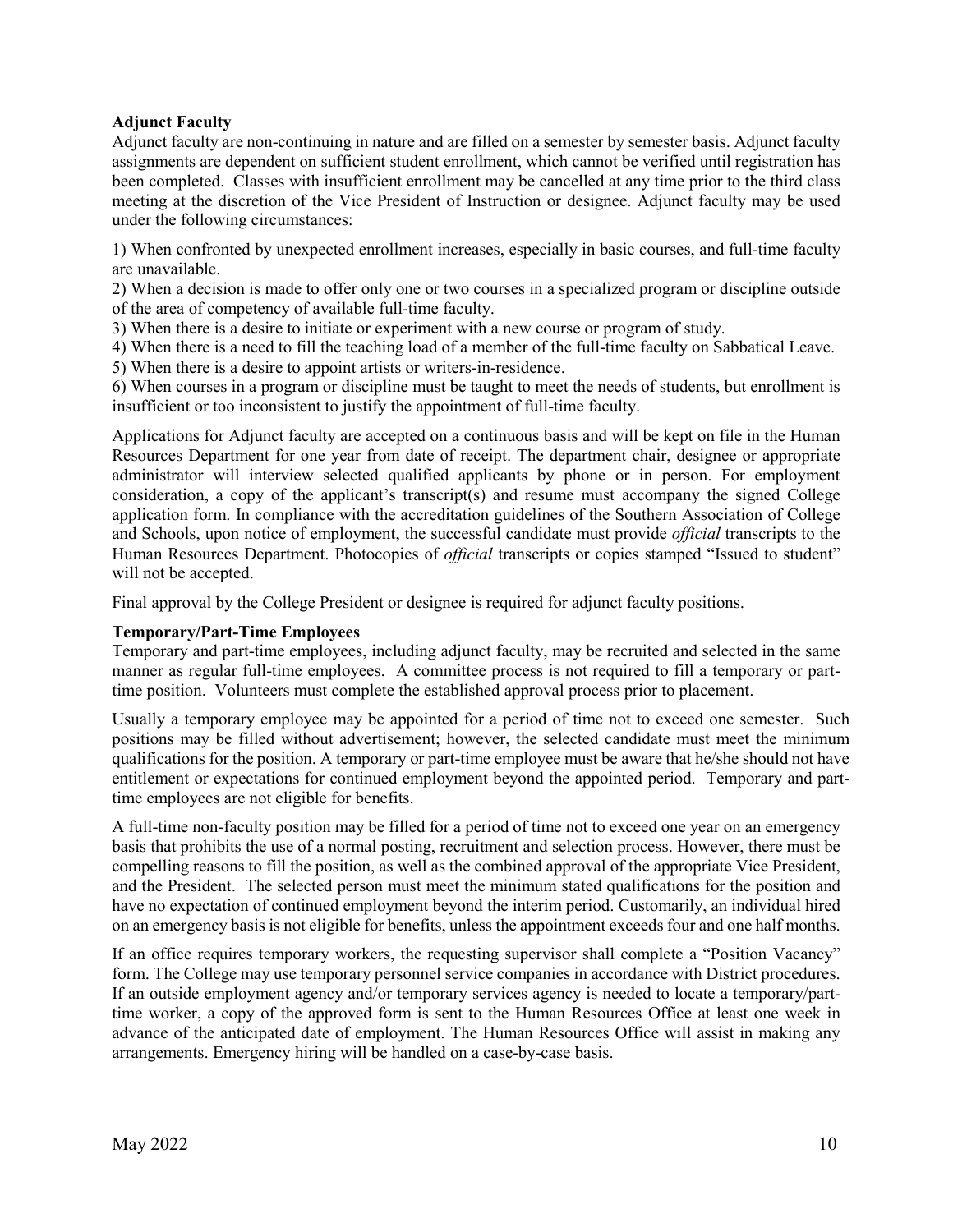#### **Work Study Students**

Limited numbers of work-study student assistants are available to serve as lab assistants, office helpers, etc. The number of work-study students assigned to a department depends on the total number of work-study students available. Priorities for work-study assignments are made by the Financial Aid Department during the annual budget process.

#### **Department Transfers**

The College recognizes the importance of internal transfers as a tool of personnel management. Whenever current employees have the qualifications for transfer to a vacant position, it is the intention of the College they be given consideration. Employees qualified for the position shall be considered for a transfer within the College upon completion of the application process. However, the College President may decide to advertise externally when such would be in the best interest of the College.

#### **Retirees**

The College may employ a person who has retired under the Teacher Retirement System or the optional retirement program if the Board determines (1) that the employment is in the best interest of the College and (2) the person has been retired for at least 30 days before the effective date of the employment, except that a person retired under the optional retirement program may be rehired after retirement without the break in service requirement. DC Legal

#### **Final Employment Approval**

All appointments must have the final approval of the College President. Full-time faculty positions are contractual and therefore must also be approved by the Board.

#### **Employee Status Changes**

Any change in employment activity requires notification to the Human Resources Department. This notification is made by the department supervisor by completing and submitting a Personnel Action Request form (PAR).

The PAR form is used for the following changes: new hire; change in employee classification, rate of pay or title; transfer of employee from one department to another; change in number of hours or percent of effort employee is regularly scheduled to work; termination, resignation; new fiscal year appointment of part-time employees; account number change.

#### <span id="page-14-0"></span>**2.06 IMMIGRATION ACT COMPLIANCE/ PROOF OF RESIDENCY**

As a condition of employment, within three (3) working days from the date of hire each new applicant must provide to Human Resources documents verifying identity and eligibility to be employed in the United States (as required by the Department of Homeland Security, U.S. Citizen and Immigration Services, Employment Eligibility Verification, listed on the Form I-9). DC Legal

The College utilizes the E-Verify system operated by the Department of Homeland Security in partnership with the Social Security Administration to electronically verify the employment authorization of newly hired employees.

If you are claiming exemption from FICA withholding as a teacher or trainee temporarily present in the U.S. under a "J" or "Q" visa, or a student temporarily in the U.S. under an "F", "J", "M", or "Q" visa who is performing services specified in the Immigration and Nationality Act you must complete IRS Form 8843. Form 8843 will be used for College Records only (not to satisfy any IRS filing requirements). It is your responsibility to submit this form to the IRS annually.

If an employee is unable to present the required document(s) within this time frame, the employee must provide a receipt showing that he/she has applied for the documents and must present the actual document within 90 days of the hire date. This form will be held as part of the Human Resources file.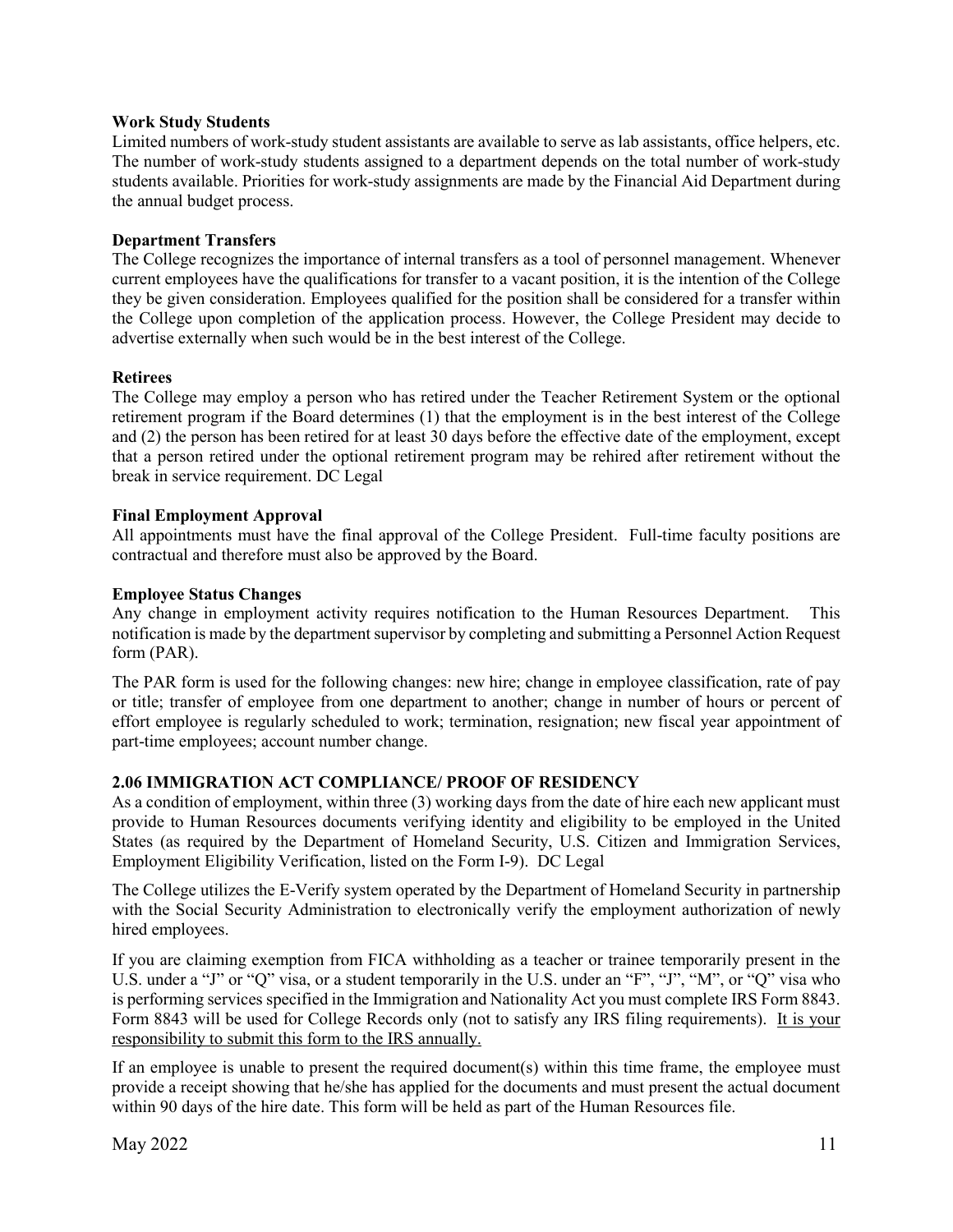## **CHAPTER 3- WORKING CONDITIONS**

## <span id="page-15-1"></span><span id="page-15-0"></span>**3.01 EMPLOYEE CATEGORIES**

All College employees are defined as *Exempt* or *Non-Exempt* in accordance with the provisions of the Fair Labor Standards Act (FLSA).

**Exempt** – employees who are exempt from the provisions of the Fair Labor Standards Act. Administrative, Faculty and Professional/Technical employees are exempt from the overtime provisions of the Law.

**Non-Exempt** – employees who are not exempt from the provisions of the Fair Labor Standards Act. This category includes classified staff and hourly employees. Employee classification and employee group are synonymous.

The term "regular full-time" means the employee is employed in a continuing position authorized in the Staffing Plan as a 40-hour per week position for a non-faculty employee and a 37.5 hour work week for a faculty position.

#### **Definitions of Employee Categories**

**Administrative—** Senior level employees providing management and direction for the College, which includes heads of major units of the college, such as Vice Presidents, and Directors.

**Professional/Technical Support—** Coordinators, supervisors and professional positions. Types of positions include employees who provide skilled professional services for the College, such as supervisors, assistant directors, coordinators and systems analysts.

**Faculty-** Employees having the full responsibilities of instruction and also serve in various administrative capacities. Faculty positions may be either tenure track, or non-tenure track. Full-time teaching faculty are required to work a minimum of 37.5 hours per week on campus during their contract period. Teaching assignments may include teaching during the day or evening or weekends and at more than one location. Twelve-month faculty observe the same College work schedule as all other 12-month employees.

Full-time faculty workloads for the academic year shall be determined as follows: 15 instructional load hours for each fall and spring semester (30 instructional load hours per academic year). All classes taught during a special or summer session by faculty members on a nine-month contract will be handled as part-time or overload assignments. For Faculty Rank and Tenure information refer to the Faculty Handbook.

**Classified Staff—** Clerical, Administrative Support, Maintenance and Trades/Craft employees who perform skilled office support, craft or technical services for the College, such as administrative assistants, accounting technicians and secretaries.

**Federal Work Study-** Students who work at the College under the Federal Work Study Program (not to exceed 19.5 hours per work week).

**Adjunct Faculty—**Part-time certified temporary faculty who assume a partial teaching load on a semesterby-semester basis.

**Regular Full-Time Employee—** Positions which have no defined termination date and are paid according to the established salary schedules and generally work 40 hours per work week.

**Part-Time Employee—** Non-benefit eligible positions for which the usual work week is less than 20 hours per week or not more than 1040 hours in a calendar year. Part-time employees working in more than one department are also limited to these hour maximums.

**Temporary Employee—** Positions established for a specified period of time. Temporary employees may work full-time, part-time, or as needed. Temporary employees are generally exempt from College provided benefits.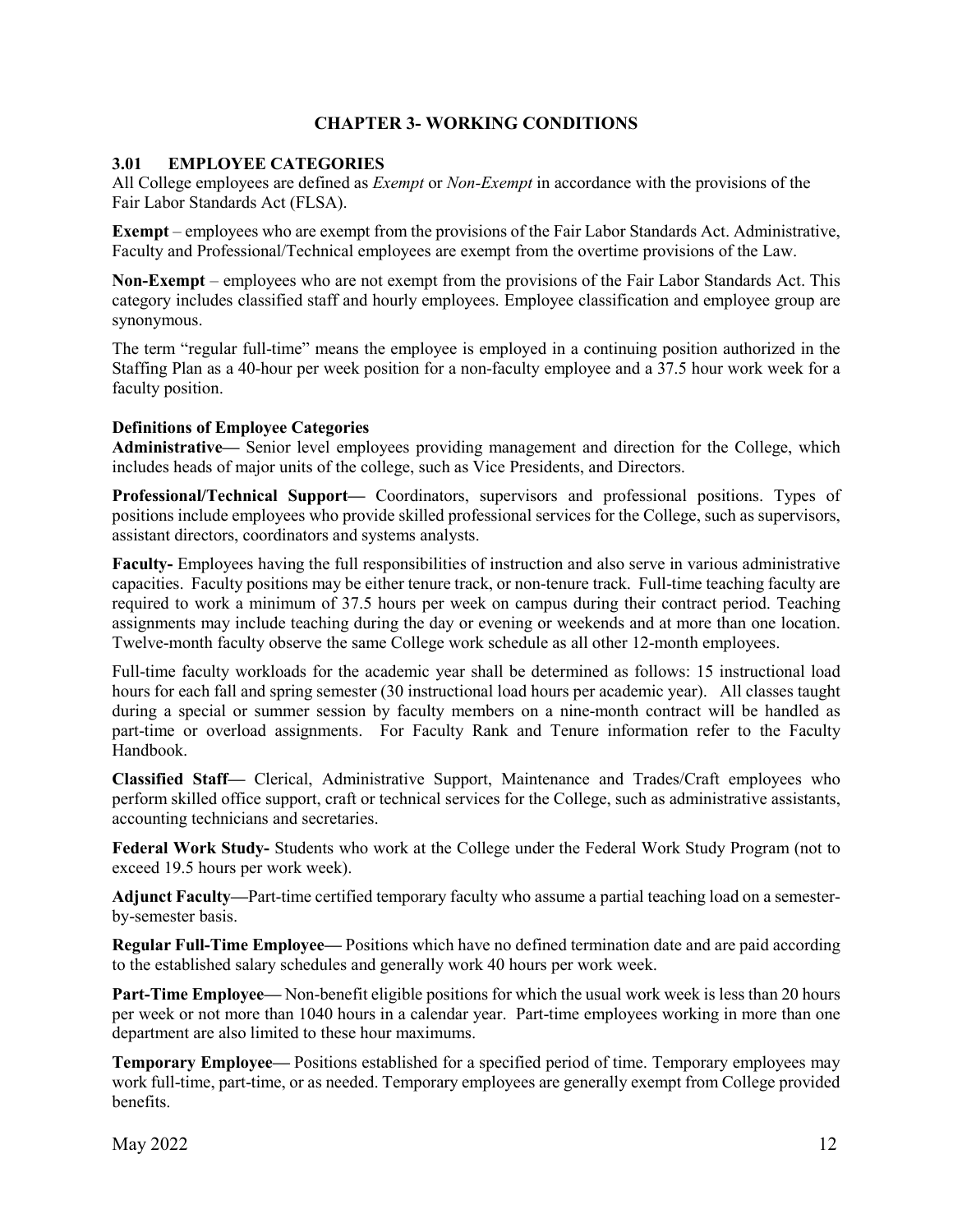**Substitutes-** Faculty may be assigned to teach classes during the temporary absence of the regular instructor. Compensation for such service shall be at rates established by the Board or through professional courtesy, as determined by the College President or designee. The College may use temporary personnel services companies in accordance with District procedures.

## <span id="page-16-0"></span>**3.02 EMPLOYMENT STATUS**

#### **Assignments**

All employees shall be subject to assignment and reassignment by the College President at any time. This includes position, shift (day/evening/weekend), location of employment, workload and hours of employment. In order to provide for essential College operations during the holiday periods, some employees may be required to work on holidays. In that event, such employees shall be allowed compensatory time off.

#### **Faculty Rank and Tenure**

The College President, in consultation with the faculty, is authorized to develop criteria and procedures for the awarding of the ranks of instructor, assistant professor, associate professor, and professor and tenure consistent with both the Criteria for Accreditation by the Southern Association of Colleges and Schools and the general practice of the higher education community. Rank and Tenure procedures are posted on the College's website.

#### **At Will**

"At-Will" employees are hired for an unspecified length of time, working solely at the will of the College. Administrators, Professional/Technical, Classified, Adjunct Faculty, hourly staff and part-time employees are categorized as "at will." Employment may be terminated at any time by either the College or the employee without prior notice.

#### **Reduction in Force**

"Reduction in force (RIF)" means the dismissal of a contracted employee before the end of a contract term for reasons of financial exigency or program change. Non-renewal of an employee's contract is not a "reduction in force." A reduction in force may be implemented in one, several, or all employment areas. Reductions in Force shall be carried out according to Board policy.

## <span id="page-16-1"></span>**3.03 PERSONNEL RECORDS**

An individual employee should keep the Human Resources Department informed of any changes in personal status. Any change in marital status, births, deaths or number of dependents in an employee's family may affect the employee's income tax, withholding or the rates of the employee's medical and dental insurance.

An employee may add dependents to his/her medical, dental, and life insurance policies if the Human Resources Department is notified within 30 days of the date such dependents first become eligible through a qualifying event. Designated beneficiary changes can be made at any time at ERS Online, www.ers.state.tx.us.

Throughout the year, the College will want to provide employees with communications by mail; i.e., W-2 forms, orientation or meeting dates or change of schedule information. Each employee should promptly notify Human Resources of any changes in personal data such as mailing address, telephone numbers, cell phone number, home address, email address, emergency contact information or name changes.

Employees can update any and all personal information by completing a Change form in Human Resources. Contact information should also be provided to the department supervisor. It is important to keep educational transcripts, accomplishments, publications, and other information accurate and current. Accreditation officials will review the employee credentials for verification of job qualifications.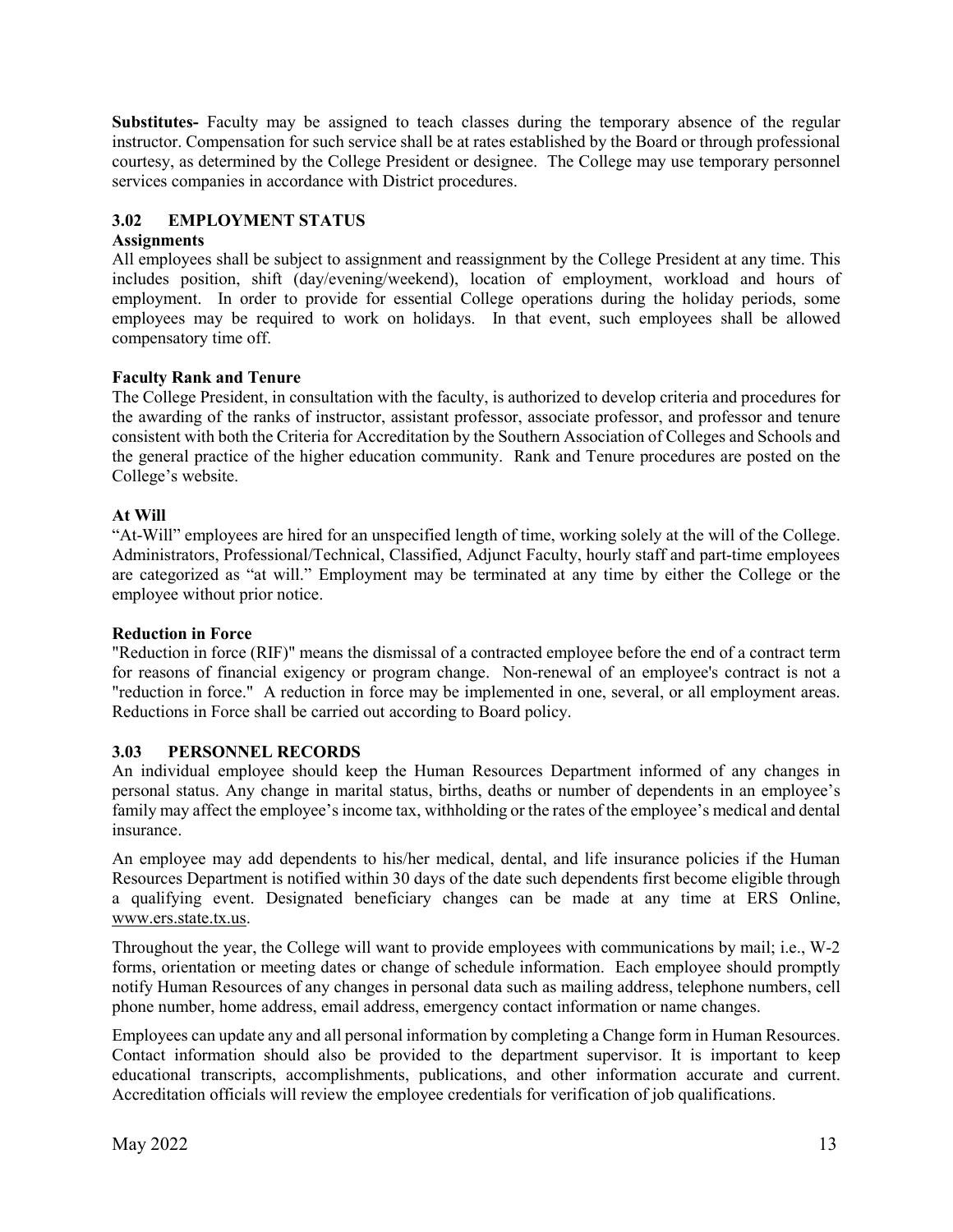#### **Access to Personnel Files**

Official files are kept on each employee in the Human Resources Office. File contents include application materials, official college transcripts, employment documentation, contracts, evaluations, sabbatical records, work performance documentation, promotions and award recognitions. Employees have access to review their personnel file under the supervision of a Human Resources employee. The employee may not add to or remove information from their file. Review of employee files will be conducted in accordance with Section 1.03 of this Handbook.

## <span id="page-17-0"></span>**3.04 MEDICAL INFORMATION CONFIDENTIALITY**

The College strives to protect the privacy of its employees' medical information to the greatest possible extent. DBB Local, DBB Legal. To accomplish this, the College and its Administrators and all employees are required to follow these guidelines regarding the confidentiality of medical information:

All medical information concerning employees will be maintained in separate, confidential medical files that are apart from regular employee file. Only authorized employees will have access to such files, and access will be provided solely on a need-to-know basis. Furthermore, such access shall be granted only in accordance with applicable law, which includes (but is not limited to) the Americans with Disabilities Act, the Occupational Safety and Health Act, the Family and Medical Leave Act, the Federal Rehabilitation Act, state workers' compensation law and state privacy laws.

Medical information concerning employees is absolutely confidential under state and federal laws and may not be discussed at any time with any person under any circumstances. Exceptions are if an employee needs to do so in order to carry out his or her job duties, or if the person discussing the information is talking with subject of the information at that person's invitation. If an employee is concerned about a co-worker's possible medical condition, the employee should direct these concerns only to the College's Privacy Officer (the Director of Human Resources) and no one else.

Any employee who is found to have discussed medical information about another employee in violation of this procedure, or who is found to have released such information without authorization, will be subject to disciplinary action. In addition, employees who violate medical information confidentiality may be subject to civil and criminal liability under state and federal laws.

Any access to medical records must be approved by the College's Privacy Officer. If an employee believes that his/her medical information confidentiality has been violated, he or she should contact the College's Privacy Officer. If it is believed that the College's Privacy Officer has violated the confidentially, the employee should contact the Vice President of Administration.

Medical records will not be provided to outsiders, except when the College is properly served with a valid subpoena. When possible, the College will notify the employee of the proper service of a subpoena.

#### <span id="page-17-1"></span>**3.05 EMPLOYMENT VERIFICATION**

The Human Resources Department is the official source of information regarding present and former employees. Occasionally, information regarding current or former employees is requested by a court, government agency, mortgage company, bank or other financial institution having the authority to obtain such information. The College complies with these requests through the Human Resources Department.

In instances where verification of employment is requested from Human Resources, please be aware of the following: Requests must be in writing and the employee's general release must be on file with the Human Resources Department, if the employee has not provided a general release, the Human Resources Department will only respond to written requests accompanied by a signed release from the employee. The Human Resources Department will furnish or verify only an employee's name, dates of employment, job title and department, compensation data and employment status.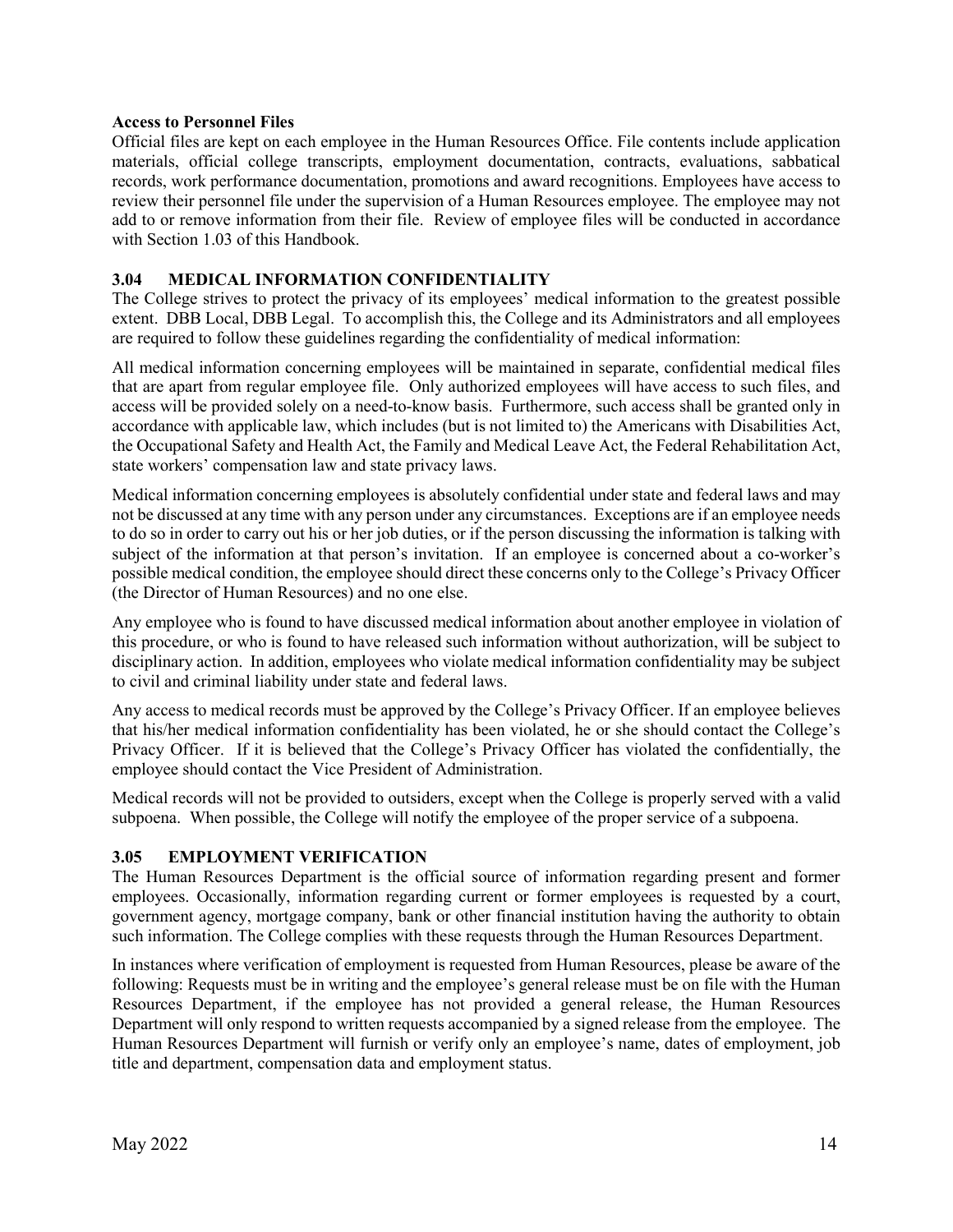## <span id="page-18-0"></span>**3.06 TIME KEEPING PROCEDURE**

All hourly employees (classified, part-time and work-study) are required to utilize the online timekeeping procedure (or keep a timesheet if not available). An employee who leaves the worksite, unless on College business, must record the work time missed. The employee is responsible for letting the supervisor know any time an exception occurs. Accurate and timely reporting of an employee's time and attendance is the direct responsibility of the supervisor and the employee. Grant funded positions shall be paid according to the specifications of the grant, complying with the standard payroll practices for the college. All grant funded positions (exempt and non-exempt) require time-and-effort reports documenting all grant related activities. Accurate time-and-effort reports are the direct responsibility of the grant supervisor and the grant employee. Supervisors are responsible for the following:

1) Before the new employee's start date (full-time, part-time, and work study), assuring all required documents are completed accurately, including account numbers, and submitted to the Human Resources Department.

2) Verifying for accuracy and imputing employees' leave (sick, vacation, personal, etc.);

3) Auditing and approving the employee's monthly timecard record prior to the payroll cycle closing for the applicable month;

4) Ensuring classified employees work 40 hours per week, and take a daily lunch break (clocking in and out);

5) Adhering to College policies regarding work-study awards, including restrictions regarding hours and length of work week.

#### <span id="page-18-1"></span>**3.07 CONFIDENTIALITY OF INFORMATION**

Employment with Galveston College carries with it a responsibility for ethical work and confidentially. Ethical work means an employee does not use business information or circumstances for personal gain. In the course of business, employees may be exposed to confidential information regarding students, supervisors or other employees. No confidential information is to be shared for any reason other than necessary business purposes. Employees are required to check with their supervisors, prior to sharing information, to determine whether or not it is confidential.

Confidentiality does not mean ignoring illegal, unethical or prohibited conduct of others on the job. Such on-the-job conduct must be reported. Confidentiality means not sharing information obtained for business purposes with others who have no need of such information. Violations of confidentiality may result in disciplinary actions.

#### **Identity Theft Prevention** (refer to CS Local & *Galveston College Identity Theft Program*)

The following actions will be taken to protect and defend student and employee identifying information from unauthorized access, theft, and/or disclosure. Departmental files containing hard copies of identifying information are to be kept locked when not in use. Monitoring and controlling access of these files will be the responsibility of the department supervisor. Printed documents that have been identified as trash, but which contain student and employee identifying information will be placed in a locked bin for future shredding or immediately shredded using a mechanical crosscut.

A valid photo ID will be required any time identifying information related to a student and/or employee is collected or changed. This includes but is not limited to payments received using a credit or debit card, information collected for financial aid, information collected for registration / admission (parking permits and College ID badges), and information collected for background checks, drug tests, communicable diseases or proof of vaccination.

#### **Whistleblowers Protection**

The Board or its agents shall not suspend or terminate the employment of, or take other adverse personnel action against, an employee who in good faith reports a violation of law by the College or another public employee to an appropriate law enforcement authority. DG Legal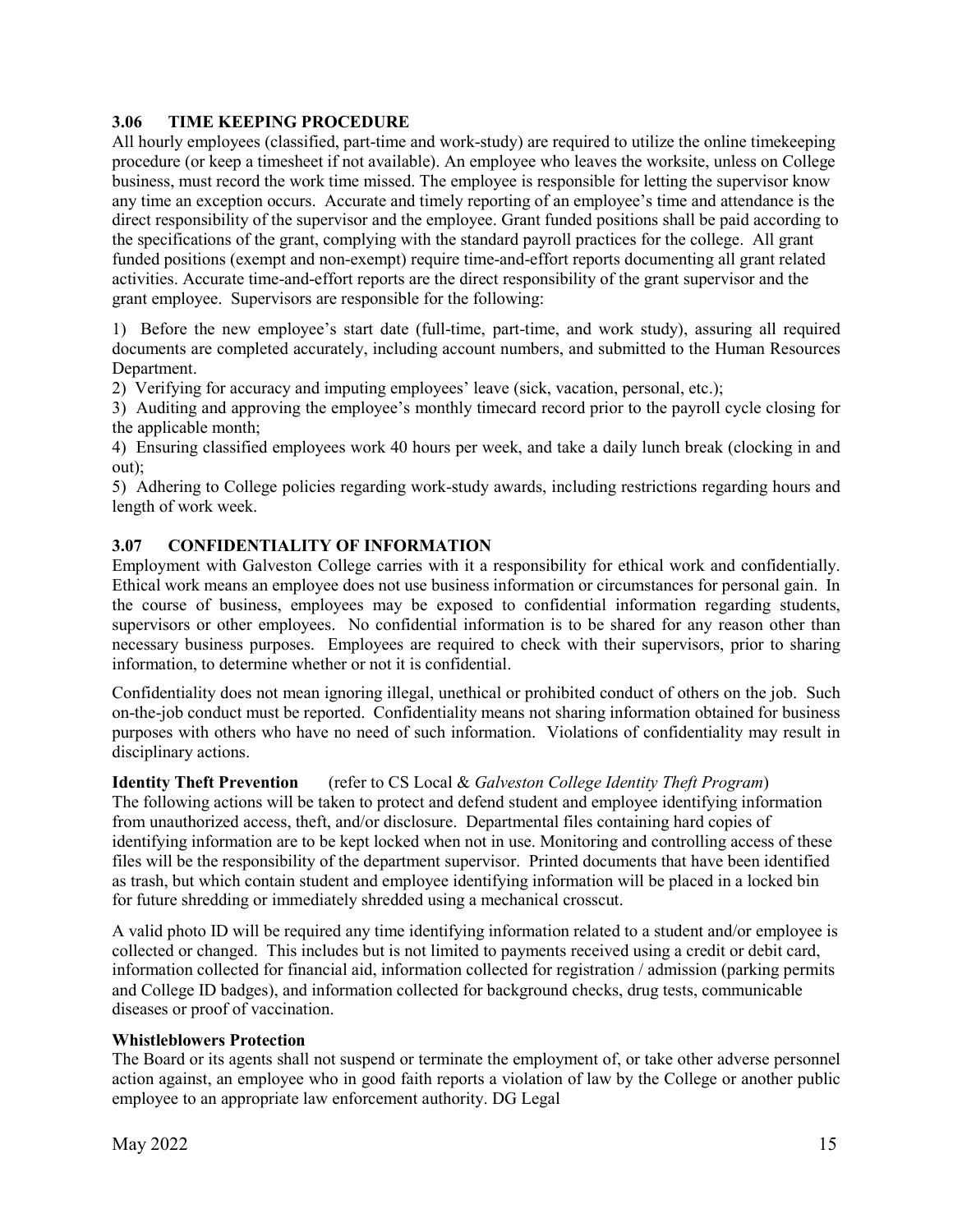## <span id="page-19-0"></span>**3.08 USE OF COLLEGE TIME AND/OR EQUIPMENT AND MATERIALS**

All College employees should be particularly careful that they do not use time while on duty with the College for personal business, or use College equipment or materials for personal benefit including employment needs of any assignments beyond Galveston College.

Property owned by the College is not for personal use and shall remain on the College campus at all times. If an employee of the College is given permission by their supervisor (and appropriate Vice President if applicable) to remove College property from the campus, the employee does so with the understanding that they are accepting full responsibility for that property. If said property is damaged, lost or stolen the employee may be asked to replace the property at the employee's expense.

#### <span id="page-19-1"></span>**3.09 INTELLECTUAL PROPERTY**

All copyrights, trademarks, and other intellectual property rights shall remain with the College at all times including: names, logos, mascots, and symbols. As an agent of the College, an employee, including student employee, shall not have rights to work he or she creates on College time or using College technology resources. The College shall own any work or work products created by a College employee in the course and scope of his or her employment, including the right to obtain copyrights. For exceptions refer to CT Local.

#### <span id="page-19-2"></span>**3.10 PERSONAL PROPERTY**

Employees who choose to bring their personal property on College premises including mobile workstations (i.e. laptops), office decorations, or any other items, do so at their own risk. The College will not assume responsibility or replacement costs for any employee's personal property that is damaged, lost or stolen.

Due to cybersecurity risks the use of personal equipment such as desktops, printers, and mobile scanning devices, in lieu of College purchased equipment, is prohibited. This includes networking wiring cables, networking appliances such as wireless routers and gateways, and any devices that plug into the college's network. If an employee has a software or hardware need, that is not available on College equipment, the employee must notify their supervisor who will work with the Director of IT to determine the best course of action.

## <span id="page-19-3"></span>**3.11 OUTSIDE EMPLOYMENT/ CONFLICT OF INTEREST**

Galveston College recognizes the value to its students, its employees, and the community arising from outside consulting and other professional experiences in which members of the faculty and professional staff may engage. Full-time employment with the College demands an individual's full-time professional expertise and commitment; therefore, employment with the College shall take precedence on the energies and efforts of its employees.

An employee who operates an independent business, or who has outside employment, is expected to conduct any work relating to such business or employment, outside the normal work hours established by the College. An employee shall not accept other employment or compensation that would reasonably be expected to impair the employee's independence or judgement in the performance of their duties or would require or induce the disclosures of confidential information.

An employee shall not accept or solicit any gift, favor, service, personal investments or other benefit that could reasonably be construed to influence the employee's discharge of assigned duties and responsibilities or judgement.

#### **Disclosure**

Employees shall not accept outside employment without prior disclosure to their supervisor and the appropriate vice-president at least 15 days prior to accepting the outside employment. The employee shall submit the completed Conflict of Interest Disclosure Form to the Human Resources Department.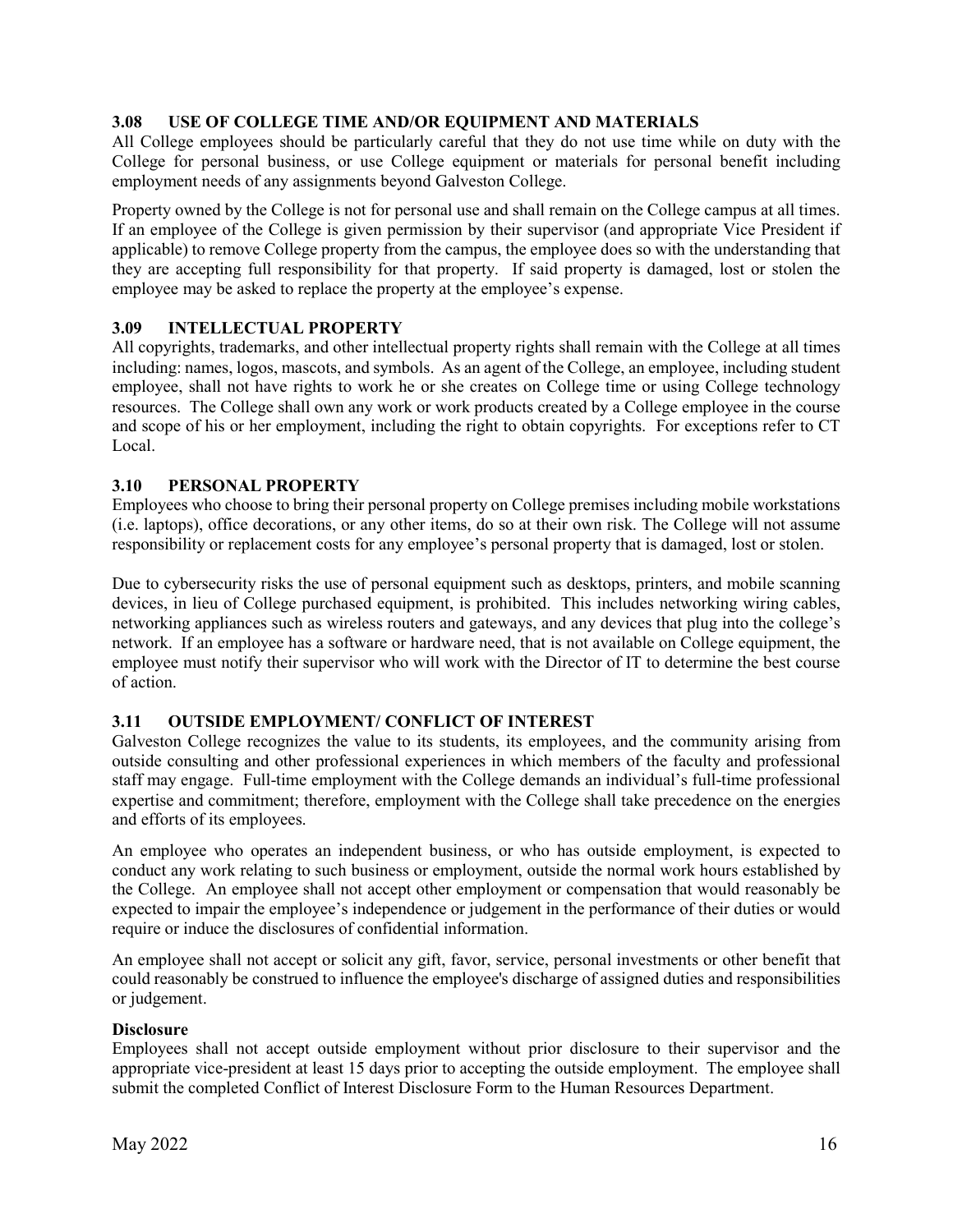An employee shall disclose to his or her immediate supervisor a personal financial interest, a business interest, or any other obligation or relationship that in any way creates a potential conflict of interest with the proper discharge of assigned duties and responsibilities or that creates a potential conflict of interest with the best interest of the College.

Prior to the award of a contract or authorization of payment by the College, an employee shall file with the College President or designee an affidavit disclosing any substantial interest in a business entity or interest in real property, as defined in BBFA Legal, if the employee is in a position to affect a financial decision involving the business entity or the real property.

#### **Incompatible Offices**

One person may not occupy two legally incompatible offices. A college instructor is an employee and not an officer within the meaning of the Texas Constitution, Art XVI, Sec. 40; therefore, he/she is not barred from serving in another governmental capacity so long as the two positions are not incompatible. Offices are legally incompatible when the faithful and independent exercise of one would necessarily interfere with the faithful and independent exercise of the other. Whether two positions are legally incompatible is a question to be determined by those having supervision over one or both of the positions held by the person in question. In the case of a college instructor, it is the responsibility of the College President to determine whether any additional position or office is legally incompatible with the teaching position. An employee will atomically resign from their position with Galveston College upon violation of this procedure.

## **Exception**

Employees shall not be barred from serving as members of the governing bodies of school districts (other than those in which they are employed), cities, towns, or other local governmental districts; provided, however, that such employees shall receive no salary for serving as members of these governing bodies (unless permitted by law).

#### **Endorsements**

An employee shall not recommend, endorse, or require students to purchase any product, material, or service in which the employee has a financial interest or that is sold by a company that employs or retains the employee during non-school hours, unless the product, material, or service is recommended, endorsed, or required for a course the employee teaches and is reasonably related to the subject matter of the course and the course syllabus. No employee shall require students to purchase a specific brand of supplies if other brands are equal and suitable for the intended instructional purpose. An employee shall not use his or her position with the College to attempt to sell products or services, unless the product or service is recommended, endorsed, or required for a course the employee teaches and is reasonably related to the subject matter of the course and the course syllabus.

#### **Solicitation**

An employee shall not use his or her position with the College District to attempt to sell products or services, unless the product or service is recommended, endorsed, or required for a course the employee teaches and is reasonably related to the subject matter of the course and the course syllabus (CT Local). An employee, as well as their family members, shall not promote, solicit or engage in non-College related business activities or fund raising events on the College campus (e.g. selling food, crafts, clothing, personal care products, etc.)

#### <span id="page-20-0"></span>**3.12 WORK BREAKS**

A non-exempt employee working an eight (8) hour shift may have a compensable work break up to fifteen minutes each morning and fifteen minutes each afternoon during regularly assigned duty hours. Work breaks may not be used to cover late arrivals or early departures from the employee's workstation, or to extend a meal period. Work breaks are not cumulative and, if not taken, are forfeited. Work breaks may not be combined to provide a thirty-minute work break once a day, nor may they be accumulated for vacation or other time off. Work breaks must be taken at the worksite or other such areas designated by the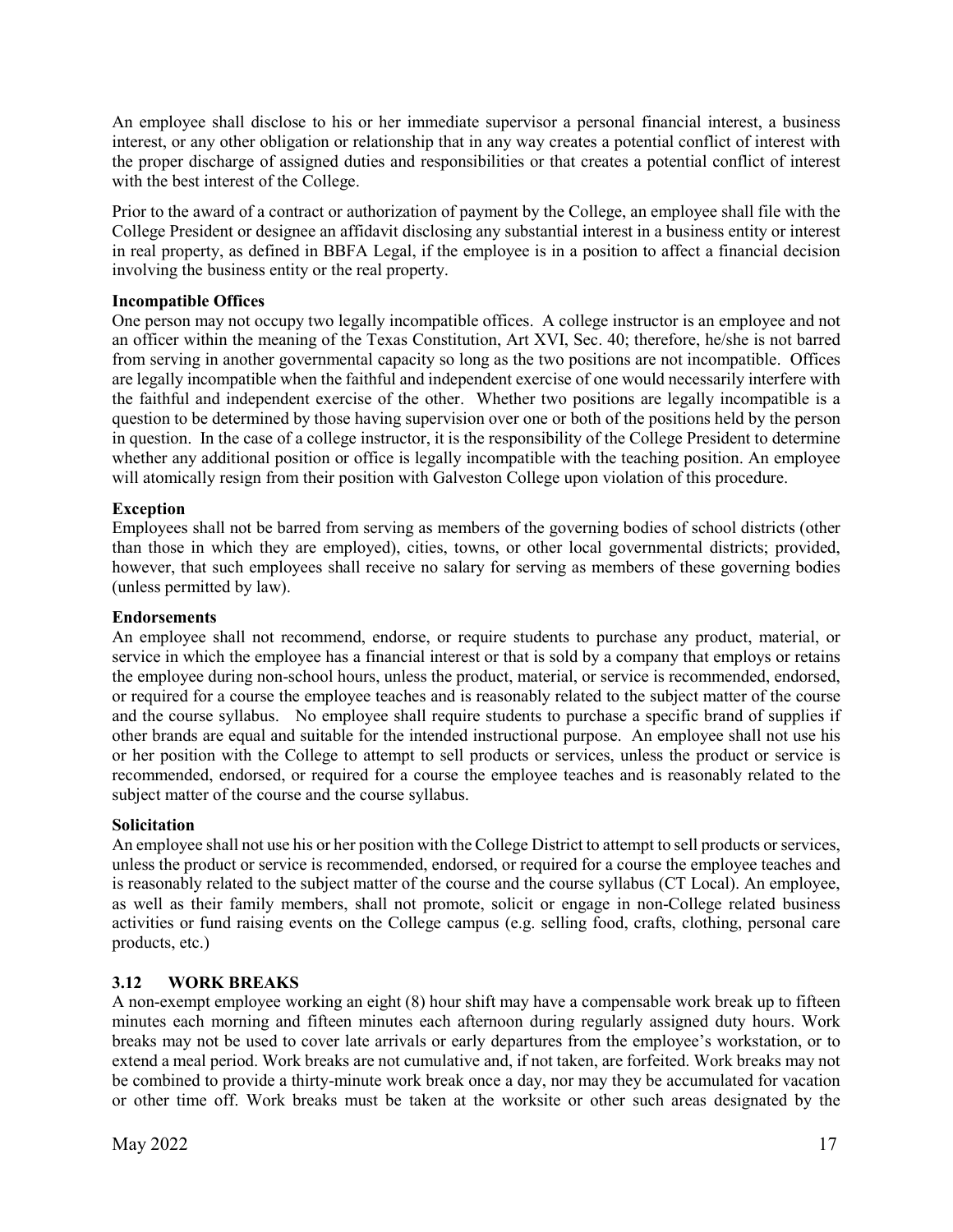supervisor. All employees are permitted a reasonable break time to express breast milk for a nursing child for one year after the child's birth (breaks exceeding those mentioned above must be taken off the clock). 29 U.S.C. 207

## <span id="page-21-0"></span>**3.13 CHILDREN IN THE WORKPLACE**

Liability issues and the potential for disruption of normal business operations are the rationale for the College's procedure disallowing employees to bring children into the workplace. Although the College atlarge strives to be a family-friendly environment, it must be recognized that it is not appropriate to bring children to work. Employees may not bring their older children to the workplace to volunteer to do work assignments in the parents' or relatives' classroom or office. This procedure does not apply to the children of employees attending Kids College or organized athletic, musical or art events where they are the responsibility of their school or visiting organization.

Prior to working with minor children, College faculty and staff are required to complete the *Reporting Suspected Abuse or Neglect of a Child Training* on the Texas Department of Family & Protective Services (DFPS) website and provide the Human Resources Department a copy of their Certificate of Completion.

## <span id="page-21-1"></span>**3.14 ANIMALS IN THE WORKPLACE**

Liability issues and the potential for disruption of normal business operations are the rationale for the College's procedure disallowing employees to bring animals into the workplace. This does not apply to service animals or animals serving an academic purpose.

## <span id="page-21-2"></span>**3.15 TELEPHONES AND PERSONAL CELL PHONES**

Much of our business is conducted over the telephone and it is essential to project a professional telephone manner at all times. There may be times when an employee needs to use the telephone for personal reasons; however it is expected good judgment will be used in limiting the length and frequency of such calls. Voice mail message should contain name, title and information relevant to position only (i.e. office hours). Employees are not permitted to add personal comments on the College voice mail system.

No personal long-distance calls may be made on the College telephones. Communication over the FAX machine may constitute a long-distance charge to the College. Employees are to curtail the use of the FAX machines except for College business purposes unless they reimburse the College for use. Cell phones and other devices may not be used to take photographs in private areas such as changing rooms, locker rooms, or bathrooms.

## <span id="page-21-3"></span>**3.16 USE OF COLLEGE VEHICLES**

College vehicles are available for College-related use. This service is coordinated through the Security Office and requires an approved Vehicle Use Request Form. Only College employees with an appropriate driver's license are allowed to drive College vehicles. At no time will a student be permitted to drive a College vehicle (except for the purposes of rendering aid or assistance in an emergency situation under the direction of a College employee). The College complies, as applicable, with the Federal Motor Carrier Safety Administration (FMCSA) Procedures for Transportation Workplace Drug and Alcohol Testing Program, as well as other appropriate Department of Transportation policies and procedures. Smoking is prohibited on College property including in all College vehicles. Texting while driving College vehicles is prohibited. Fuel charges are put on a College credit card and charged to the department sponsoring the travel. All college travel is subject to policies and safety standards of CJ Legal, CJ Local, Section 2.05 and applicable College Travel Procedures.

## <span id="page-21-4"></span>**3.17 WORKPLACE VIOLENCE AND PREVENTION**

It is the policy of Galveston College to promote a safe environment for its employees, students, and visitors. The College is committed to working with its employees to maintain an environment free from violence, threats of violence, harassment, intimidation, or other disruptive behavior. This policy applies to employees and students, as well as independent contractors and other non-employees doing business with Galveston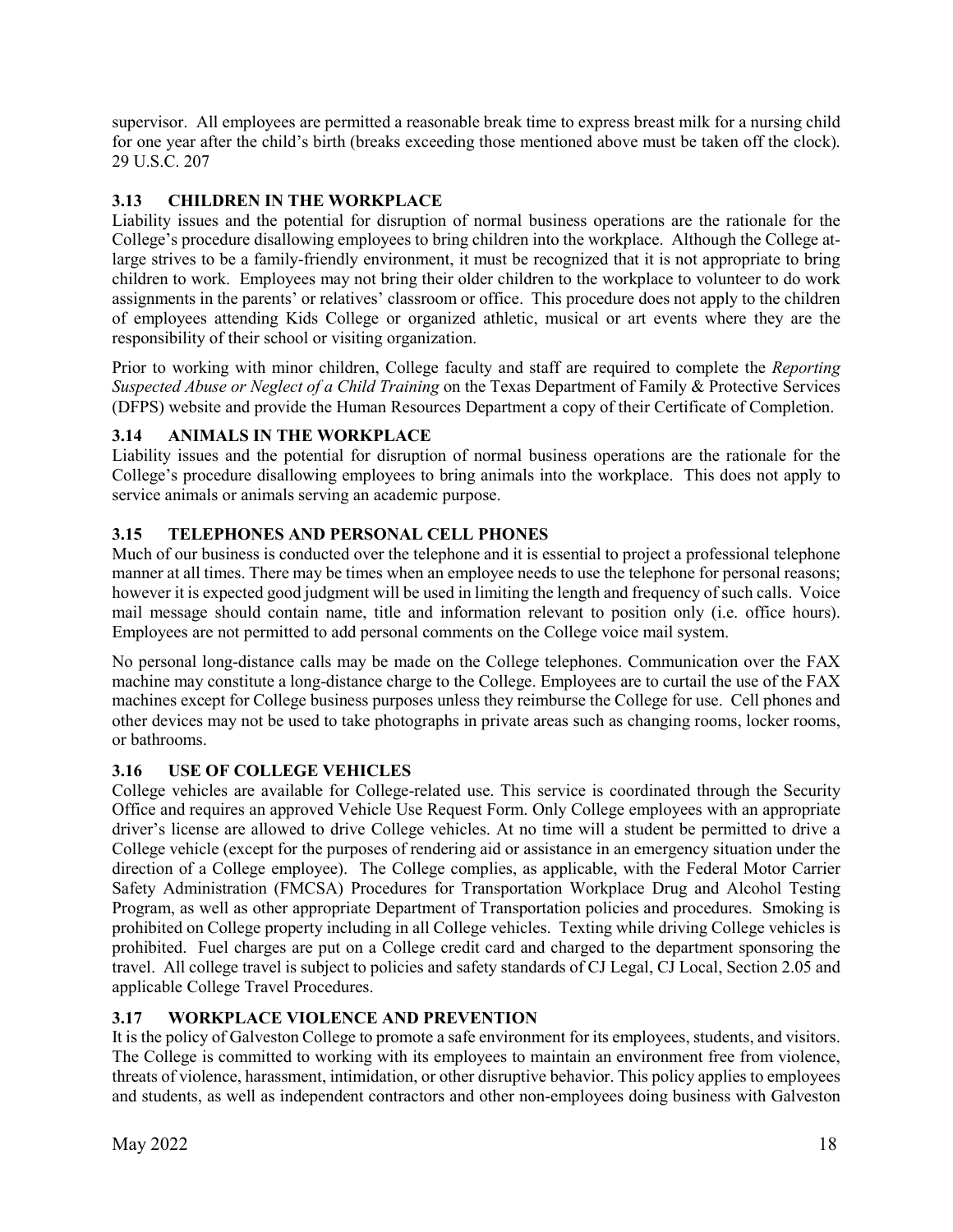College. Individuals who commit such acts may be removed from the premises by College Security and may be subject to disciplinary actions, criminal penalties, or both.

Violence, threats, harassment, intimidation, and other disruptive behavior in College facilities will not be tolerated. Vulgar, abusive, humiliating or threatening language, practical jokes, or other inappropriate behavior in the workplace is prohibited. The College does not tolerate the harassment of any employee or non-employee by any other employee or non-employee for any reason. Harassment of a sexual nature is a violation of various state and federal laws which may subject the individual harasser to liability for any such unlawful conduct.

It is the responsibility of all employees of the College to immediately report any occurrence of such conduct. All reports will be taken seriously and will be dealt with appropriately. Prohibited behavior can include oral or written statements, gestures, or expressions that communicate a direct or indirect threat of physical harm.

#### **Complaint Procedure**

Any employee, student or campus visitor who believes an employee has violated this policy/procedure, may, without fear of retaliation, raise concerns or file a complaint with their Direct Supervisor, Department Head, or Director of Human Resources and Risk Management. Students should follow the procedures in [FFDA Local.](https://gc.edu/wp-content/uploads/2020/08/FFDA-Local-Approved-081220.pdf) Employees should follow the procedures in [DIAA Local](https://gc.edu/wp-content/uploads/2020/08/DIAA-Local-Approved-081220.pdf) for Title IX complaints (or the Complaint Procedure outlined in Section 3.20 for non-Title IX complaints).

## <span id="page-22-0"></span>**3.18 DISCRIMINATION AND HARASSMENT POLICY**

The College prohibits any form of discrimination or harassment based on race, color, religion, national origin, age, disability, gender, or pregnancy or any protected status, by or toward its employees. Violations of the discrimination and harassment policy will result in discipline up to and including termination, as the College deems appropriate. This applies to any individual while on College property or in a College sponsored or controlled activity/event. [DIAA Local](https://gc.edu/wp-content/uploads/2020/08/DIAA-Local-Approved-081220.pdf) [DIAB Local](https://gc.edu/wp-content/uploads/2018/08/DIAB-Local-Approved-080818.pdf) [FFDA Local](https://gc.edu/wp-content/uploads/2020/08/FFDA-Local-Approved-081220.pdf) [FFDB Local](https://gc.edu/wp-content/uploads/2018/08/FFDB-Local-Approved-080818.pdf)

The standard for determining if a hostile work environment exists is when a reasonably prudent person with the responsibility of conducting an investigation, after a thorough investigation, determines that: 1) Submission to the conduct is either explicitly or implicitly a condition of an employee's employment, or when submission to or rejection of the conduct is the basis for an employment action affecting the employee; or 2) The conduct is so severe, persistent, or pervasive that it has the purpose or effect of unreasonably interfering with the employee's work performance or creates an intimidating, threatening, hostile, or offensive work environment. [DIAA Local](https://gc.edu/wp-content/uploads/2020/08/DIAA-Local-Approved-081220.pdf) 

## **Definition of Discrimination/Harassment:**

[DIAA Local](https://gc.edu/wp-content/uploads/2020/08/DIAA-Local-Approved-081220.pdf) addresses complaints of sex and gender discrimination, sexual harassment, sexual violence, dating violence, domestic violence, stalking, and retaliation targeting employees. For purposes of this policy, discrimination/harassment is defined as offensive conduct relating to an employee's age, color, disability, gender, national origin, race or religion, which has the purpose or effect of creating an intimidating, hostile or offensive work environment; or interfering with an individual's work performance; or adversely affecting an individual's employment or career-related action.

Harassment occurs in a variety of situations which all share a common element: unwelcome comments or behavior that affects the workplace. Some examples of harassing behavior include the following:

*Verbal:* Threats directed toward an employee, his family or property; innuendos or comments emphasizing the age, color, disability, gender, national origin, race or religion of an employee; jokes regarding the age, color, disability, gender, national origin, race or religion of an employee; graphic comments; slurs; unwelcome flirtations, propositions or sexual comments toward an employee.

*Visual:* Derogatory, demeaning or suggestive graffiti, drawings, gestures or objects.

*Physical:* Unwelcome touching, impeding or blocking movement, physical interference with normal work or movement, or assault.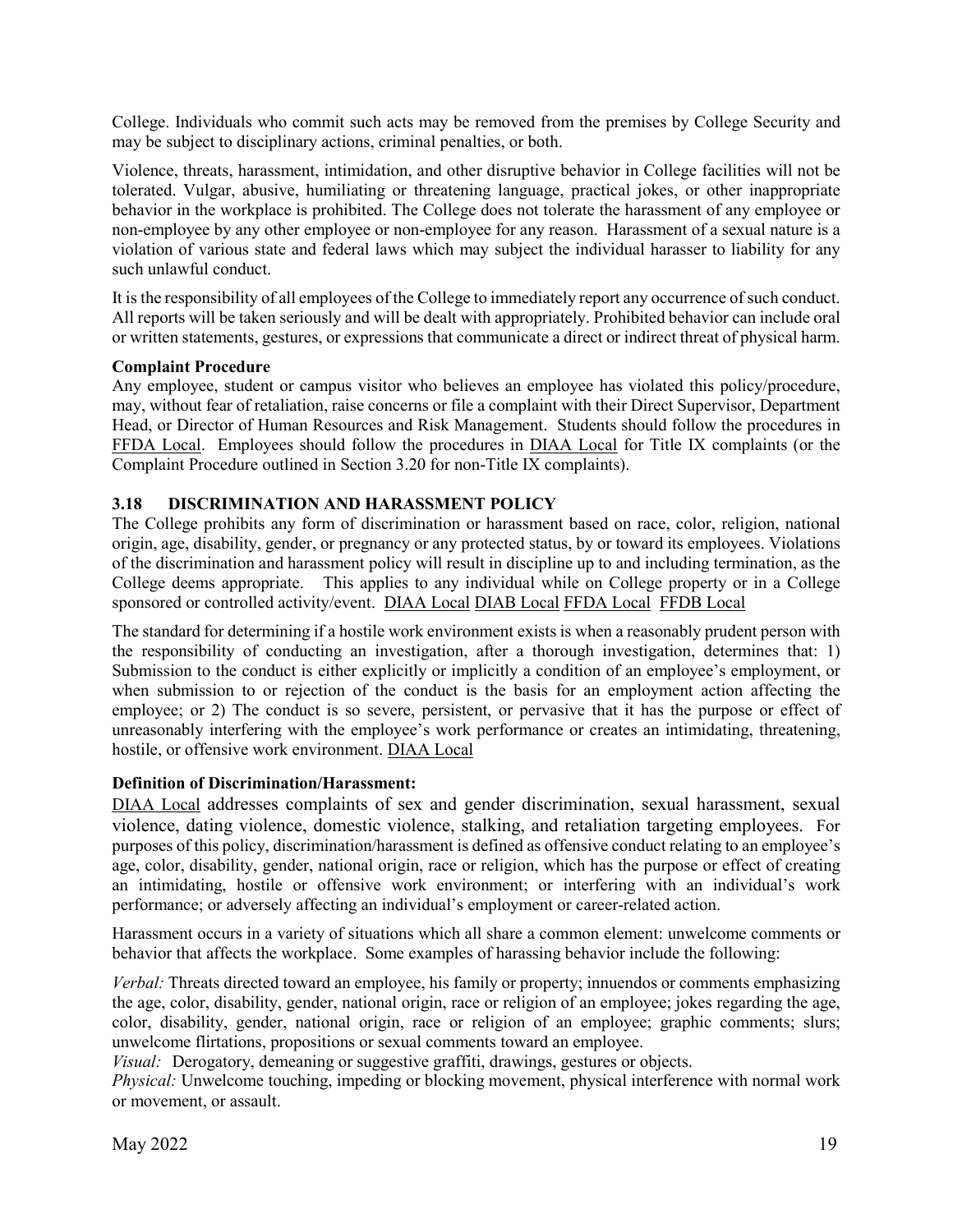#### **Complaint Procedure**

Any employee, student or campus visitor who believes an employee has violated this policy/procedure, may, without fear of retaliation, raise concerns or file a complaint with their Direct Supervisor, Department Head, or Director of Human Resources and Risk Management. Students should follow the procedures in [FFDA Local.](https://gc.edu/wp-content/uploads/2020/08/FFDA-Local-Approved-081220.pdf) Employees should follow the procedures in [DIAA Local](https://gc.edu/wp-content/uploads/2020/08/DIAA-Local-Approved-081220.pdf) for Title IX complaints (or the Complaint Procedure outlined in Section 3.20 for non-Title IX complaints).

## <span id="page-23-0"></span>**3.19 SEXUAL ASSAULT AND HARASSMENT POLICY**

The policy of Galveston College is to provide an environment free of unwelcome sexual advances, requests for favors, and other verbal and/or physical conduct or communications constituting sexual harassment as defined and prohibited by state and federal law. Sexual harassment by and between employees; employees and students; and campus visitors and students or employees, is prohibited. This applies to any individual while on College property or in a College sponsored or controlled activity/event. [DIAA Local](https://gc.edu/wp-content/uploads/2020/08/DIAA-Local-Approved-081220.pdf) [DIAB Local](https://gc.edu/wp-content/uploads/2018/08/DIAB-Local-Approved-080818.pdf) [FFDA Local](https://gc.edu/wp-content/uploads/2020/08/FFDA-Local-Approved-081220.pdf) [FFDB Local](https://gc.edu/wp-content/uploads/2018/08/FFDB-Local-Approved-080818.pdf) & [Staying Safe on Campus](https://gc.edu/campus-security-safety/staying-safe-on-campus/)

The College will promptly correct any sexually harassing behavior. Violating this policy may result in disciplinary action up to and including termination for employees; sanctions up to and including suspension or expulsion for students; and appropriate sanctions against campus visitors.

Unwelcome sexual advances, requests for sexual favors, and other verbal or physical conduct of a sexual nature constitute sexual harassment when:

1) Submission to the conduct is either explicitly or implicitly a condition of an employee's employment, or when submission to or rejection of the conduct is the basis for an employment action affecting the employee; or

2) The conduct is so severe, persistent, or pervasive that it has the purpose or effect of unreasonably interfering with the employee's work performance or creates an intimidating, threatening, hostile, or offensive work environment. [DIAA Local](https://gc.edu/wp-content/uploads/2020/08/DIAA-Local-Approved-081220.pdf) 

Any form of sexual violence is harassment. Sexual harassment of students includes, but is not restricted to, such activities as engaging in sexually oriented conversations for purposes of personal sexual gratification, telephoning students at home or elsewhere to solicit inappropriate social relationships, physical contact that would reasonably be construed as sexual in nature, and enticing or threatening students to engage in sexual behavior in exchange for grade or other school-related benefit.

A supervisor with immediate (or successively higher) authority over an employee shall not create an actionable hostile environment for that employee nor take a tangible employment action (hiring, firing, failing to promote, reassignment with significantly different responsibilities, or a decision causing a significant change in benefits) based on an employee's sex. Legal DAA

#### **Complaint Procedure**

Any employee, student or campus visitor who believes an employee has violated this policy/procedure, may, without fear of retaliation, raise concerns or file a complaint with their Direct Supervisor, Department Head, or Director of Human Resources and Risk Management. Students should follow the procedures in [FFDA Local.](https://gc.edu/wp-content/uploads/2020/08/FFDA-Local-Approved-081220.pdf) Employees should follow the procedures in [DIAA Local](https://gc.edu/wp-content/uploads/2020/08/DIAA-Local-Approved-081220.pdf) for Title IX complaints (or the Complaint Procedure outlined in Section 3.20 for non-Title IX complaints).

#### <span id="page-23-1"></span>**3.20 COMPLAINT PROCEDURE**

#### **Procedure for Filing a Complaint**

The College shall exercise reasonable care to prevent and correct promptly any harassing behavior and develop preventative or corrective measures.

The Director of Human Resources is the designated Civil Rights Officer for the campus. Any employee, student or campus visitor who believes he/she has been harassed by an employee, or a violation of these policies/procedures has occurred, may, without fear of retaliation, raise concerns or file a complaint with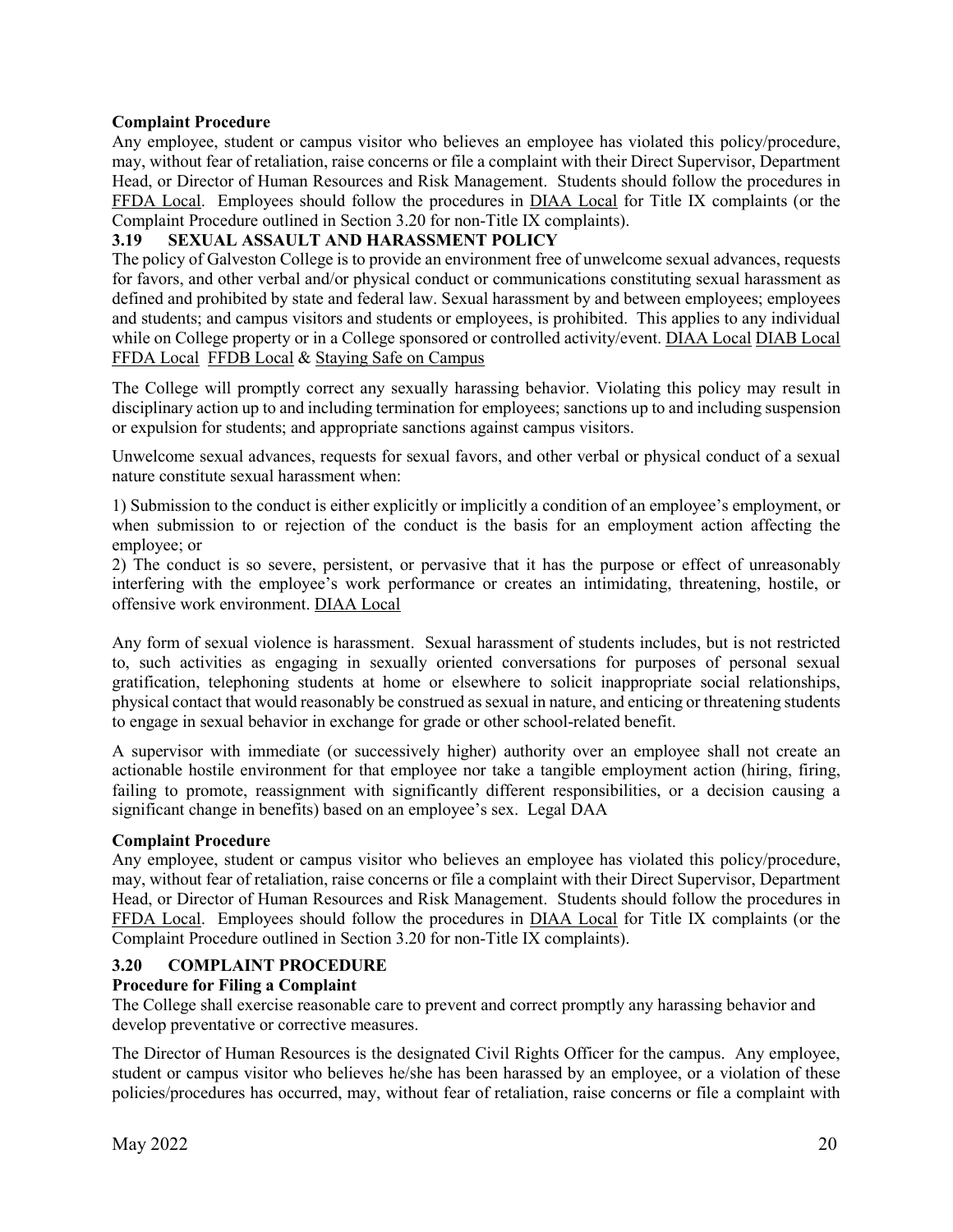their Direct Supervisor, Department Head, or Director of Human Resources within 90 calendar days of the alleged incident when possible. Galveston College will conduct a prompt, fair, and impartial investigation from initial report to final results only to the extent that it does not impeded an ongoing criminal or regulatory investigation.

## **Level One**

The complainant will be required to complete a written statement giving specifics of the incident in order that a thorough investigation may begin. In considering and investigating allegations that an employee has harassed a student the investigation shall proceed from the presumption that the employee's conduct was unwelcome.

Within seven business days after receiving the complaint in writing, the respondent (the accused) will be contacted by the Director of Human Resources and apprised of the allegations made against him/her. The respondent will have the opportunity to refute the allegation(s) by responding, in writing, within seven business days. The respondent will also have the opportunity to respond to any other new information/allegations that may arise during the course of the investigation.

The Director of Human Resources will coordinate a full investigation of the allegation(s) made and may assign an investigator or include outside legal counsel if necessary in accordance with Board Policy. This will include interviews with the complainant, the respondent, and all witnesses (when necessary). Signed statements will be requested.

After conducting a thorough investigation of the allegation(s) regarding the harassment, the investigator will report all findings, conclusions and recommendations to the Director of Human Resources.

Within seven business days of the conclusion of the investigation, the Director of Human Resources will provide the departmental Vice President all documentation with a written summary of conclusion and recommendations regarding the validity of the complainant's allegation(s).

Within seven business days of receiving the findings from the Director of Human Resources, the departmental Vice President, after conferring with the Director of Human Resources, will evaluate the investigation results and determine a resolution directed toward the avoidance of future problems as well as address any harm that may have occurred as a result of the alleged violation. If additional time is needed (up to ten business days), the request will be made to the Director of Human Resources, in writing, and the complainant as well as the respondent will be notified of the delay.

If it is determined harassment has occurred, appropriate remedial or disciplinary action, up to and including dismissal, will be taken by the College. The severity of the remedy or discipline will be determined by the severity and frequency of the conduct, or other conditions surrounding the incident.

#### **Level Two**

If the outcome of the investigation at Level One is not to the complainant's satisfaction, the complainant may submit a written request for a conference with the College President or designee to discuss the complaint. This request shall be filed within seven business days following receipt of a written response or, if no written response is received, within seven business days of the response deadline.

The College President or designee shall hold the conference as soon as possible after receipt of the written request. The College President or designee shall have seven business days following the conference within which to respond.

#### **Level Three**

If the outcome at Level Two is not to the complainant's satisfaction or if the time for a response has expired, the complainant may submit to the College President or designee a written request to place the complaint on the agenda of the next regular Board meeting. The College President may place the matter on the agenda for the next regular or following regular Board Meeting. BD Local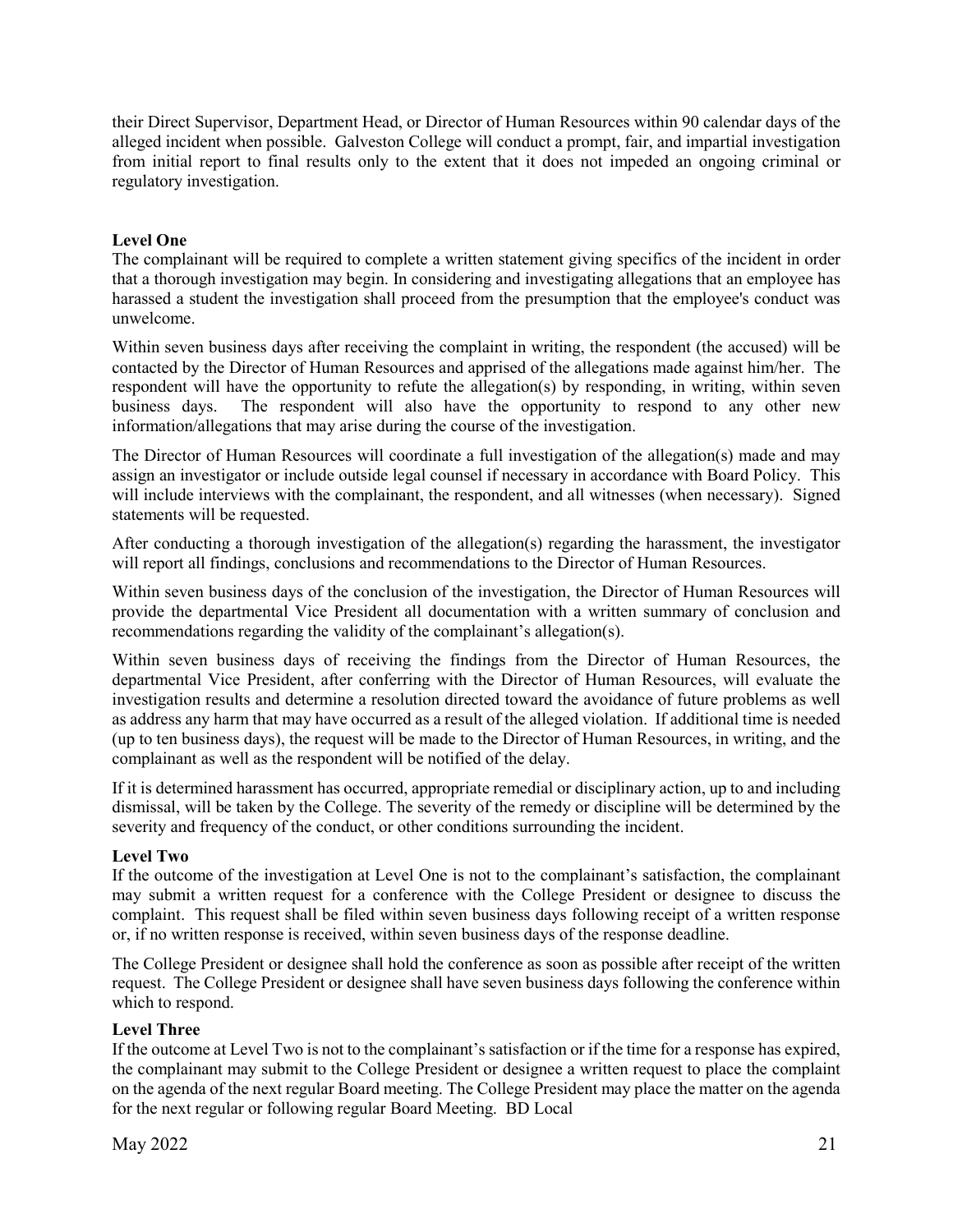The complaint may be included as an item on the agenda posted with notice of the meeting. Posting constitutes communication of the date and time to the complaint and respondent.

The College President or designee shall provide the Board with copies of the complainant's original complaint, all responses, and any written documentation previously submitted by the employee and the administration. No new or altered information will be allowed.

The presiding officer shall determine a reasonable time for presentation of the complaint. The Board shall consider the complaint and shall request a response from the administration.

The Board may hear the allegation of harassment in closed meeting, if posted in accordance with law, unless an open hearing is requested in writing by the respondent against whom the complaint or charge is brought. There is no requirement that the Board negotiates or even responds to the complaint. DGBA Legal

#### **Complaint Notice**

Intentional reports of false claims of harassment will not be tolerated. The College reserves the right to discipline employees and/or students who intentionally bring false complaints of harassment.

If the validity or falsification of the offense cannot be satisfactorily established, the department supervisor, along with the appropriate supervisory personnel, shall decide on an appropriate action which minimizes interference of College operations and/or allows for the respondent and complainant to continue their work/school routines with minimal personal consequence/contact.

All employees and students have a duty to cooperate in investigations of alleged harassment. This duty includes complying with any directive relating to confidentiality of the information provided or identity of the individuals involved or in providing information about the complaint or investigation. Failure to comply with such directives may result in disciplinary action.

Exercising rights under this procedure does not in any way affect an employee's right to seek relief through the Texas Commission on Human Rights, the Equal Employment Opportunity Commission, or in a court of proper jurisdiction for any complaint for which a remedy is provided under state or federal law. It is the responsibility of each employee to be aware of the details of the foregoing policies and procedures.

## **Withdrawal**

A complainant may withdraw a complaint at any time. However, the College may still pursue an investigation and determine whether disciplinary action is warranted.

#### **Retaliation**

Retaliation against any individual for filing a harassment complaint or for participating in a harassment investigation is grounds for a subsequent harassment complaint and disciplinary actions up to and including termination of employment. An employee who intentionally makes a false claim, offers false statements, or refuses to cooperate with an investigation is subject to appropriate discipline.

## <span id="page-25-0"></span>**3.21 POSSESSION OF WEAPONS**

Students, employees, and/or visitors may not bring to any campus or a college-related activity any weapons prohibited by law including: fireworks of any kind; firearms (except those allowed in CHFA Local Policy Weapons - Carry of Concealed Weapons). The definition of prohibited weapons includes, but is not limited to, pellet guns, BB guns (spring loaded or otherwise), paint ball guns, or other devices designed to expel a projectile with or without the use of pressurized air; firearm replica; explosives; incendiary devices; illegal knives; clubs; razors; chains; martial arts weapons; for example, throwing stars; and, any other object, including school/college supplies, used in a way that threatens or inflicts bodily injury on another person. CHF Local

Exceptions to the above may be authorized by the College President for instructional purposes and/or other purposes as may be appropriate. Additionally, a firearm or ammunition that is stored or transported in a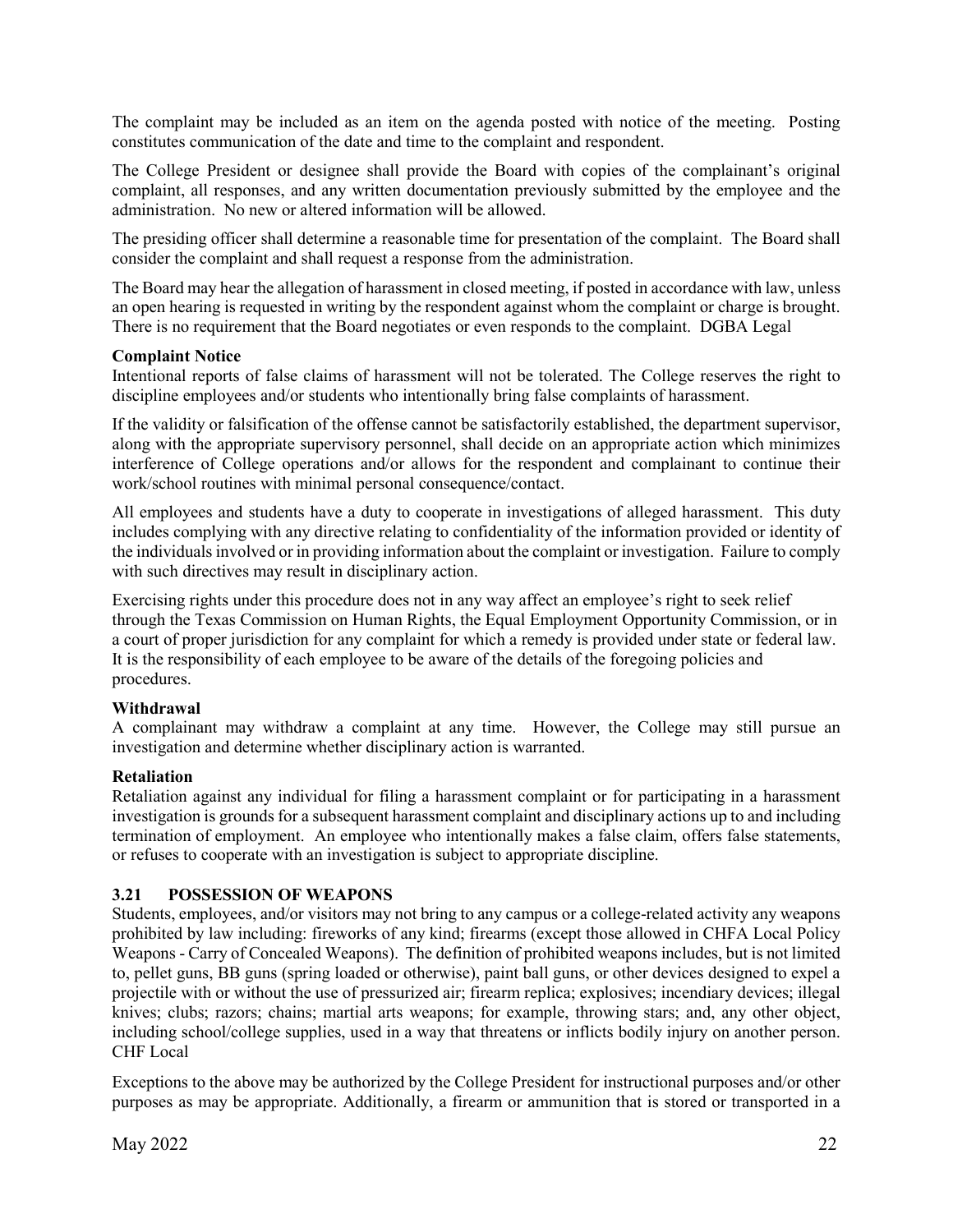locked, privately owned or leased motor vehicle by a person who holds a license to carry a concealed handgun and who lawfully possesses the firearm or ammunition does not constitute a violation of this policy as long as the vehicle is in a street or driveway located on the campus of the College District or in a parking lot, parking garage, or other parking area located on the campus of the College District.

## <span id="page-26-0"></span>**3.22 INTERNET USE AND PRIVACY OF ELECTRONIC MAIL**

The College President or designee shall approve an information security program designed to address the security of the College's information resources against unauthorized or accidental modification, destruction, or disclosure. This program shall also address accessibility, privacy, and security of the College's Web site. CS Local

The College provides computing and network resources for the use of students, employees and others affiliated with the College. Users are expected to conduct themselves in compliance with all policies of the College and relevant laws of the United States and Texas. Users must demonstrate the same high ethical and professional manner when communicating by e-mail and social media as is required in face-to-face or written communications. Moreover, there is no expectation of privacy when using the College network and computing resources. This includes accessing personal accounts through the College servers and/or other College equipment. Users have the responsibility to report violations of privacy to their supervisor.

Access to the College's e-mail and similar electronic communication systems is a privilege extended to current employees, students and affiliates who are in good standing. The privilege of access ends with the termination of employment.

The following conduct by computer users will be treated as a violation of College policy and may result in discipline to include loss of computing privileges, up to and including termination for a Galveston College employee and dismissal for a student:

- Forged or anonymous e-mail messages;
- Unauthorized attempts to access another person's e-mail or similar electronic communications, or using another's name, e-mail or computer address or workstation to send e-mail or similar electronic communications;
- Utilizing College e-mail or other network resources for commercial purposes or for personal financial gain;
- Using computing resources in a manner that disrupts the work or education environment;
- Modifying, coping, or transferring any software provided by the college, faculty, or another student without permission from the originator;
- Intentional use of College computing resources to store, download, upload, display, print or email images constituting "obscene materials" as defined by Section 43.21 of the Texas Penal Code not directly related to or required for a specific educational course or research directly related to an educational program;
- The display or transmission of messages, images, cartoons or other messages or images that are sexually explicit or that demean a person on the basis of race, ethnicity, gender, religion, national origin, or disability;
- Communications on social network sites which cause discredit to the College;
- Harassing co-workers or students via text messages (or other communication sources).

#### **Discipline**

Employees may be disciplined up to and including termination for violation of email policies or the violation of any other College policies through the use of the email system.

#### **Email Review**

All email is subject to review by management. Employee's use of the email system grants the College consent to the review of any messages to or from you in the system, in printed form or in any other medium.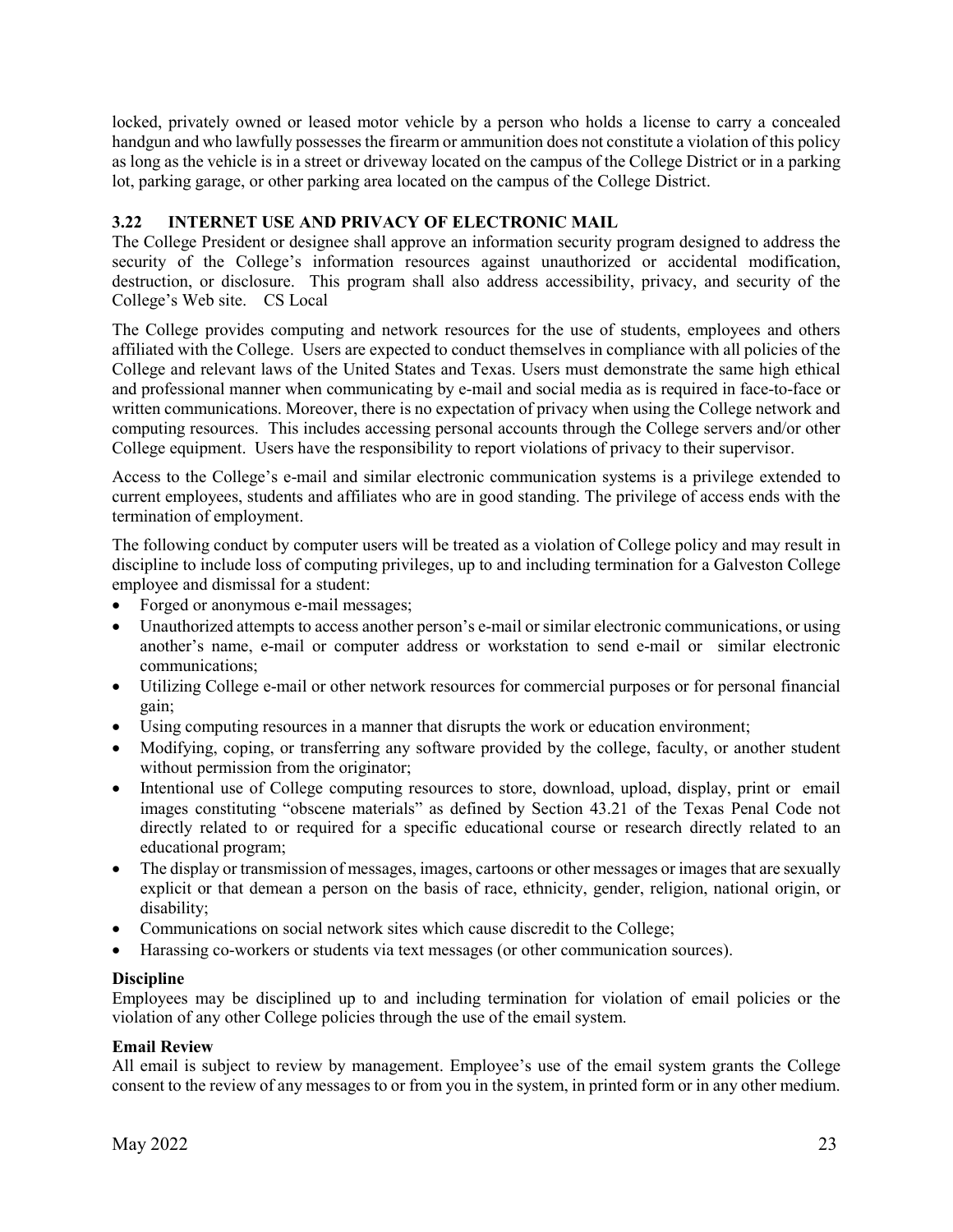Periodically, employee use of the network, email and other communications systems may be monitored. Violations of Galveston College policies detected through such monitoring can lead to disciplinary action, up to and including termination.

#### **Harassment**

Foul, inappropriate or offensive messages, such as racial, sexual or religious slurs are prohibited in email. Violation of this policy will lead to discipline which may include termination. Email messages are considered to be business records of the College. Accordingly, they may be used in administrative, judicial, or other proceedings. Email messages may be subject to the Open Records Act.

The use of email and Internet access may only be used by authorized personnel. If you have not been issued an E-mail/Internet address, you may not use the facility. Employees are not to use unauthorized codes, passwords or other means to gain access to email belonging to others. Employees shall not disclose their codes or passwords to others.

Any questions regarding this policy should be directed to your supervisor prior to your use of electronic communications. Access authorizations will be established by the information services department. Use of Galveston College computing and telecommunications facilities constitutes your acceptance of the Galveston College policy.

#### <span id="page-27-0"></span>**3.23 INTENTIONAL COMPUTER CORRUPTION POLICY**

Actions will be taken against an employee who intentionally corrupts Galveston College computer systems. This policy includes, but is not limited to; mainframes, personal computers, electronic mail systems, electronic commerce, electronic bulletin boards, and both intra and inter enterprise communications. An employee who misuses these computer systems may have his/her communications privileges revoked and is subject to disciplinary measures, up to and including termination and penalties under the laws of the State of Texas.

Examples of misuse, attempting to misappropriate or damage computing resources includes but is not limited to: the willful infection of systems by a computer virus; intentional corruption of Galveston College computer information; use for unlawful purposes or non-College commercial purposes; unauthorized removal of College documents; advocacy of religious, social or political causes; and use of threatening, harassing, obscene or abusive language. Employees will be held responsible for any viruses that were downloaded from the Internet, or any other type of infection that occurs because of misuse of College systems.

Relevant communications and documents shall be preserved (including those stored electronically) in the event of pending or reasonably anticipated litigation, an investigation by a federal agency or department or any bankruptcy case, or a public information request. CIA Local

#### **Discipline**

Employees may be disciplined up to and including termination for violations, as well as being subject to criminal charges under Texas Penal codes 33.01, 33.02 and 33.03. Employees will be held responsible for any viruses downloaded from the Internet, or any other type of infection that occurs because of misuse of College systems.

Any questions regarding this policy should be directed to your supervisor prior to your use of electronic communications or computer systems. The use of such systems constitutes your acceptance of Galveston College policies and the laws set by the State of Texas.

## **3.24 SMOKING**

For the health of all employees, students, and visitors, all forms of smoking, including electronic cigarettes, are prohibited in all facilities owned or leased by Galveston College, including buildings, grounds and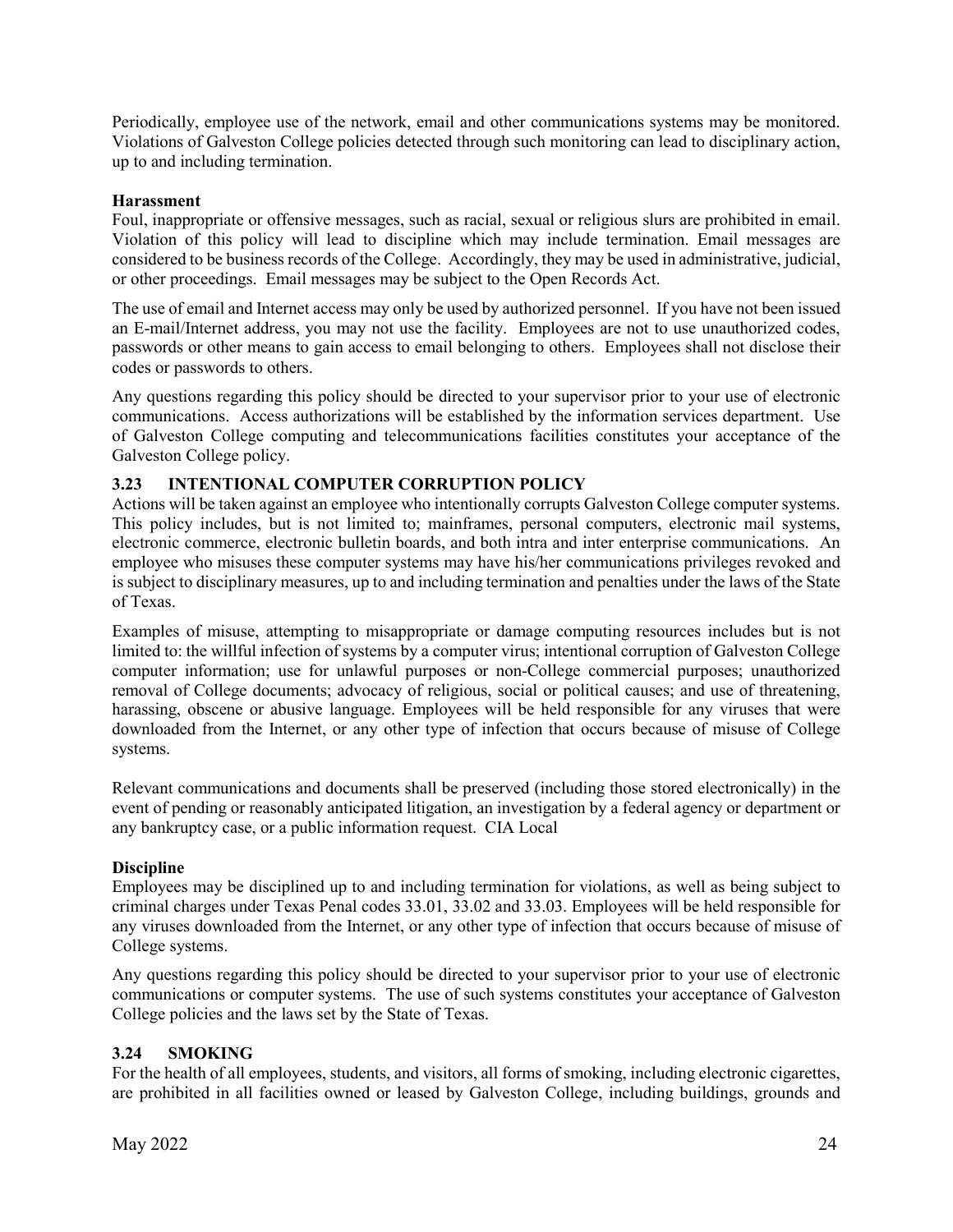vehicles. Employees are encouraged to remind visitors to the campus who violate this policy that Galveston College is a no smoking facility. Tobacco sales are prohibited on any Galveston College campus or at Galveston College-sponsored events.

Signs conveying this policy will be posted conspicuously on building entrance doors and in lobbies, elevators restrooms and other areas of public access.

Appropriate disciplinary action, up to and including termination or dismissal, will be taken against any faculty, staff member, or student found to be in violation of this policy. Supervisors may recommend that an employee attend a smoking cessation program.

Campus Security will ask visitors to any Galveston College campus to extinguish their smoking materials or leave the campus.

Faculty and staff are responsible for enforcing this policy. Administrators of off campus facilities are responsible for enforcing this policy for all Galveston College employees, students and visitors.

Galveston College is committed to providing a healthful environment for students, employees, and campus visitors. Smoking on College property is a violation of the fire code and punishable by law. Smoking is prohibited in classrooms, offices, restrooms, stairwells, buildings, vehicles or on any College grounds. DI Legal, DI Local

#### <span id="page-28-0"></span>**3.25 DRUG/ALCOHOL FREE WORKPLACE**

In compliance with the Drug Free Workplace Act of 1988, it is the policy and intent of Galveston College to maintain a drug and alcohol-free working environment for its students and employees.

1) The College prohibits the unlawful manufacture, distribution, dispensation, possession, or use of controlled substances, illegal drugs, inhalants, alcohol, and any other intoxicant in the workplace or while conducting College business.

2) Employees are required to report for work or classes on time and in appropriate mental and physical condition for work.

3) The College recognizes drug and alcohol dependency as an illness and a major health problem. Employees needing assistance with drug or alcohol addictions are encouraged to seek help, either through their own resources or the College's Employee Assistance Program.

4) Employees must, as a condition of employment, abide by the terms of this policy. Employees who violate this policy shall be subject to disciplinary actions. Such actions may include referral to drug and alcohol counseling or rehabilitation programs or employee assistance programs, termination from employment with the College, and referral to appropriate law enforcement officials for prosecution. 41 U.S.C. 702(a)(1)(A); 28 TAC 169.2

5) As a further condition of employment, an employee shall notify the College President of any criminal drug statute conviction for a violation no later than five days after such conviction. Within ten days of receiving such notice from the employee or any other source the College is required to notify any applicable granting agency of the conviction. 41 U.S.C.  $702(a)(1)(D)$ 

6) Within 30 calendar days of receiving notice from an employee of a conviction for any drug statute violation, the College shall either (1) take appropriate personnel action against the employee, up to and including termination of employment, or (2) require the employee to participate satisfactorily in a drug abuse assistance or rehabilitation program approved for such purposes by a federal, state, or local health agency, law enforcement agency, or other appropriate agency. 41 U.S.C. 703, DI Legal

#### **Drug/Alcohol Testing**

The College District may conduct drug tests, without a warrant and without individualized suspicion, when the test serves special governmental needs that outweigh the individual's privacy expectation.

The College District shall conduct testing, in accordance with federal regulations, of commercial motor vehicle operators for use of alcohol or a controlled substance of every employee of the College District who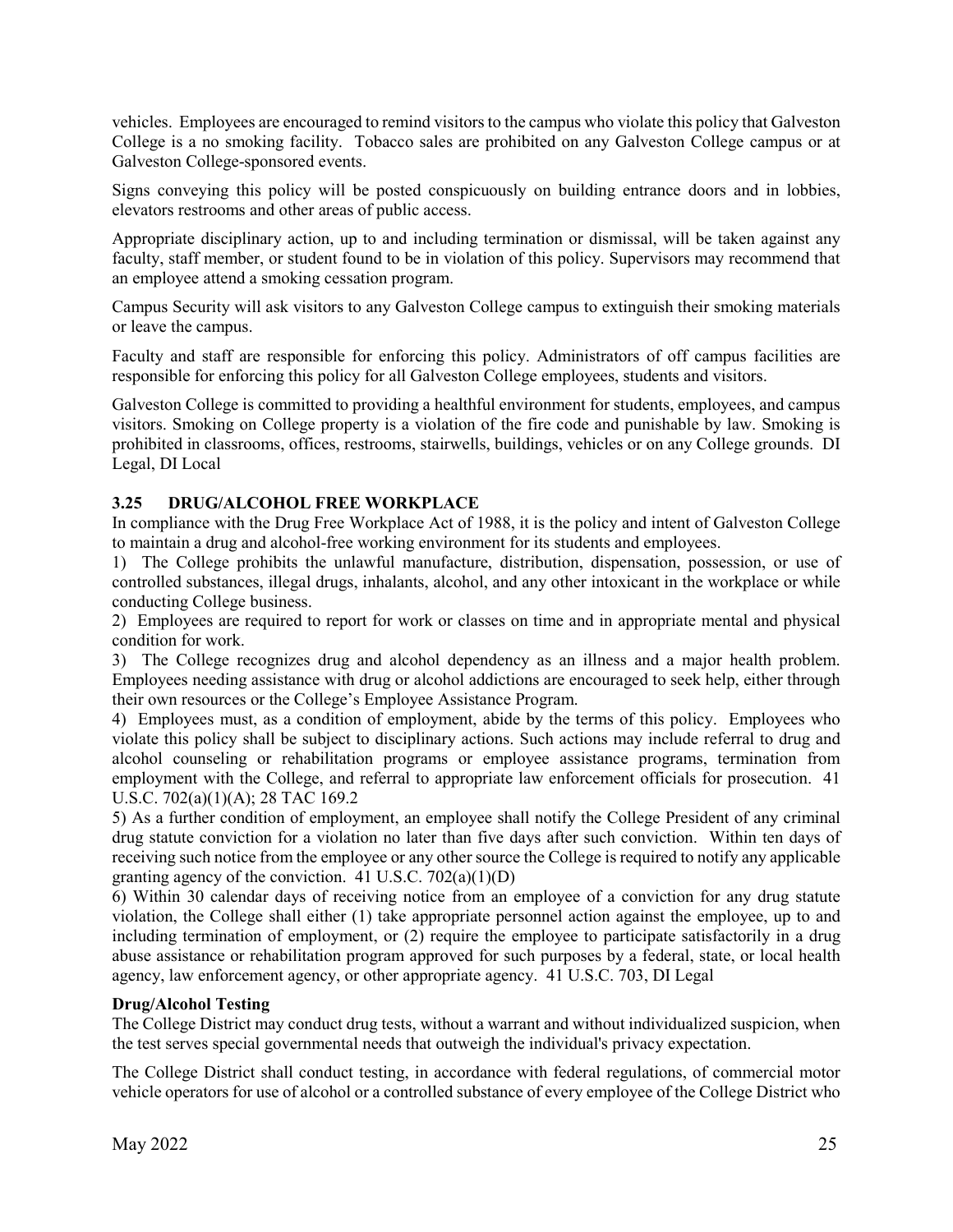operates a commercial motor vehicle and is subject to commercial driver's license requirements in accordance with federal regulations. DHB Legal

#### **Searches**

The College District may search an employee or an employee's property if: There are reasonable grounds to believe that the search will turn up evidence that the employee is guilty of work-related misconduct; and the search is reasonably related in scope to the circumstances that justified the interference in the first place. In addition, the College District may search an employee's workplace for non-investigatory, work-related purposes, or if there are reasonable grounds to believe that the search will turn up evidence that the employee is guilty of work-related misconduct. DHB Legal

#### **SOURCES FOR INFORMATION ON ILLEGAL DRUGS**

#### **Commonly Abused Drugs**

http://www.nida.nih.gov/drugsofabuse.html **Federal Trafficking Penalties** http://www.usdoj.gov/dea/agency/penalties.htm **Comparative Pharmacological Profiles of Abused Drugs**

http://www.tcada.state.tx.us/research/slang/compare98.pdf DI Legal

#### <span id="page-29-0"></span>**3.26 SEX OFFENDERS**

Any employee who is required to register under Chapter 62, Code of Criminal Procedure, shall report that fact to the Director of Facilities & Security no later than the seventh day after the date on which they begin work at Galveston College.

The employee described above shall provide the Director of Facilities & Security all information the employee is required to provide under Code of Criminal Procedure Section 62.02(b). The employee shall notify the Director of Facilities & Security not later than the seventh day after the date of termination of his/her status as a worker at the College.

The Director of Facilities & Security shall promptly forward to the administrative office of the College any information received from the person under Code of Criminal Procedure Section 62.064 and any information received from the department under Code of Criminal Procedure Section 62.08. Failure to follow this procedure will result in immediate termination of employment. DH Legal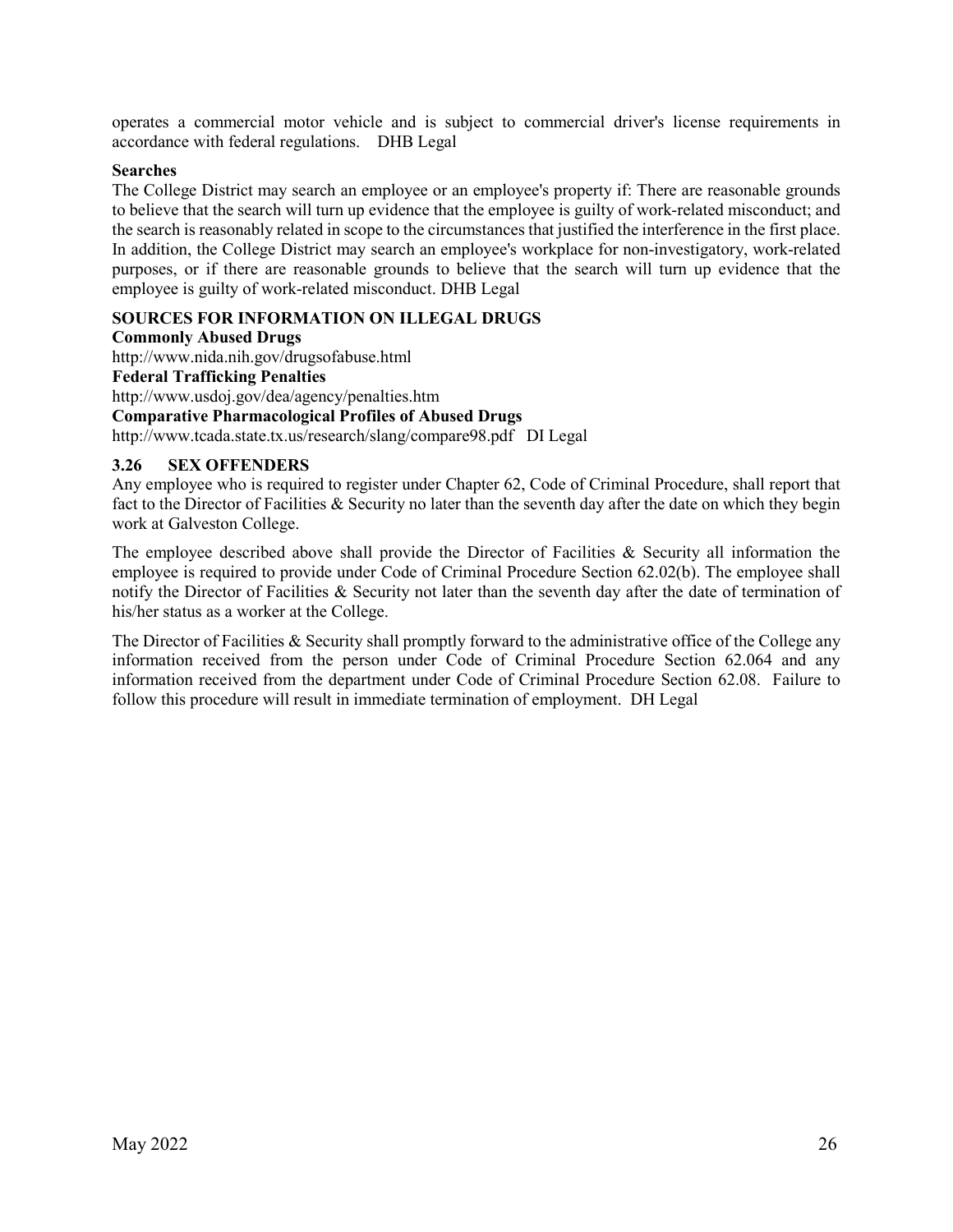## **CHAPTER 4- PERFORMANCE MANAGEMENT**

#### <span id="page-30-1"></span><span id="page-30-0"></span>**4.01 ATTENDANCE**

Each employee has a responsibility to be on the job at the prescribed time every day. Each employee has an important designated job to perform and unexpected absences disrupt the operation of the College. Uniform enforcement of a reasonable absence-control rule is not retaliatory discharge. DEC Legal

#### **Excused Absences**

An absence will be considered excused only when the employee notifies his/her immediate supervisor prior to the absence and receives approval for the absence. Full-time employees must submit an online Leave Request reporting the actual hours he/she is absent and/or requesting sick, vacation, or personal leave. The supervisor must approve the Leave Request in ADP. If the Leave Request is submitted after the pay cycle has closed, a paper Leave slip must be approved by the supervisor and submitted to payroll. Payroll will enter the hours used, and retain the slip in the employee's file. For absences of five (5) days or more, the employee must provide medical documentation and begin the FMLA process.

Supervisors are responsible for maintaining accurate and current records of all leaves taken by employees under his/her supervision. Supervisors shall not approve leave time that exceeds the employee's accrued balance. Once leave hours have been exhausted, the employee may be charged for time-off without pay.

Failure to submit accurately documented Leave Requests for absences and/or claiming sick or emergency leave under false or misleading pretenses is falsification of the College's employee time records. It is the goal of the College to accurately maintain all College business records. Chronic excused and unpaid absences affect the work environment and may result in disciplinary action.

#### **Unexcused Absences**

Except in an emergency, an unexcused absence occurs when an employee fails to notify the supervisor of an absence prior to the scheduled starting time, and/or permission is not granted by the supervisor. Excessive unexcused absences may result in disciplinary action. Failure to provide notification of absence from work for three (3) work days, except in an emergency, shall be considered a voluntary termination of employment.

#### **Tardiness**

Tardiness occurs when an employee is late arriving to work. Failure to notify the supervisor within one (1) hour after starting time is considered an unexcused absence. Excessive tardiness may result in disciplinary action.

#### <span id="page-30-2"></span>**4.02 MANDATORY ATTENDANCE**

Attendance at general assembly is mandatory for all full-time employees of Galveston College (classified, professional/technical, administrative and faculty). Attendance at graduation is mandatory for all professional/technical, administrative and full-time faculty employees.

#### <span id="page-30-3"></span>**4.03 PERFORMANCE EVALUATION OVERVIEW**

The President of the College shall develop appropriate evaluation procedures for all College employees. Participation in such periodic evaluations shall be a condition of employment for all employees.

The primary objective of the College Performance Evaluation process is to promote effective job performance, to maximize employee potential and to ensure that individual performance goals are linked and focused on the College's Strategic Plan.

The purpose of the performance evaluation process is to provide open and honest communication to the employee concerning his/her effectiveness on the job by: providing a forum for establishing goals and objectives for each employee, and subsequently discussing and documenting the employee's performance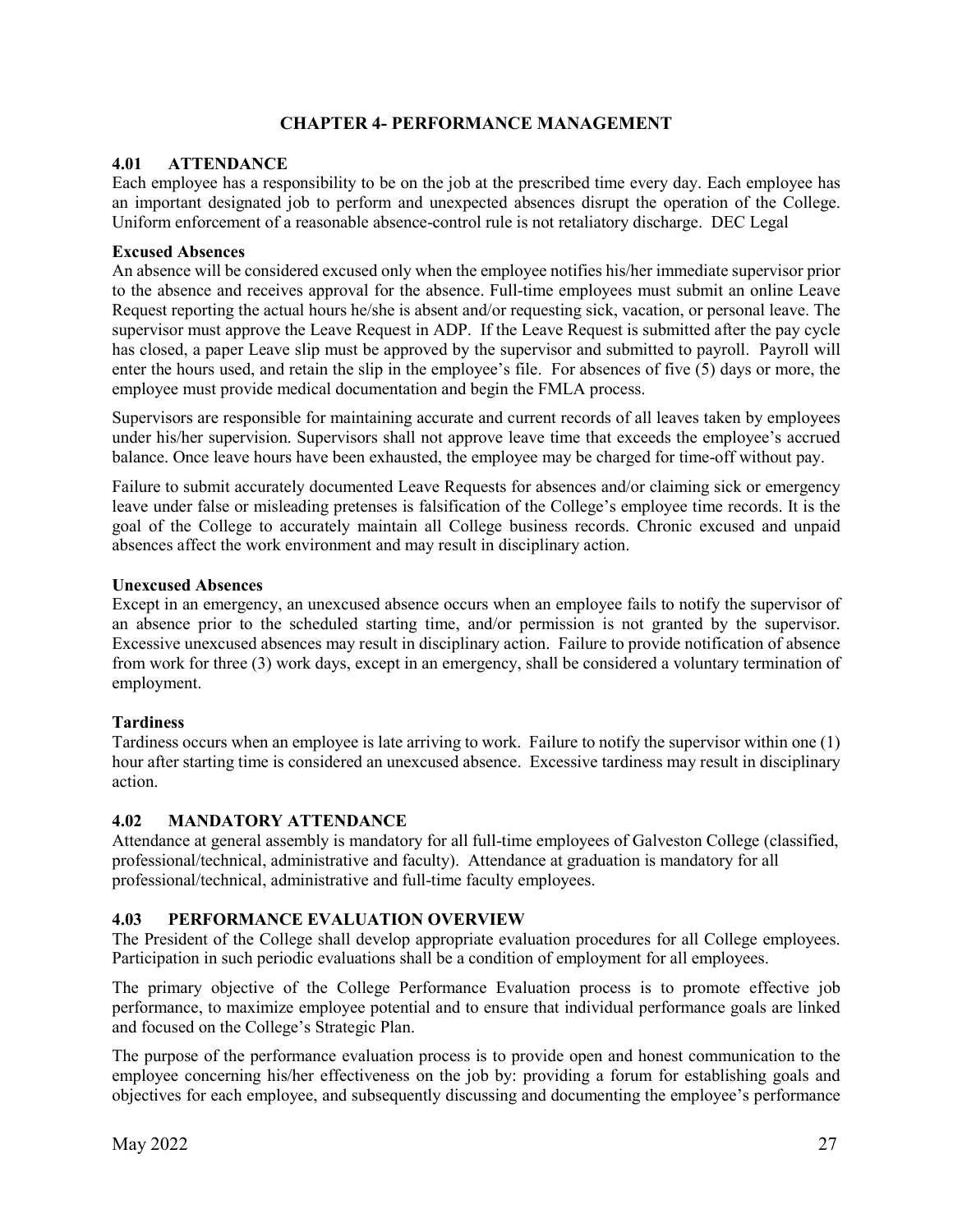in relation to their job requirements; establishing a means for informing an employee on how well he/she is doing with respect to job expectations as well as praising good performance; and providing an opportunity to discuss problem areas, suggest needed changes in behavior, attitudes, skills, or job knowledge, and arriving at mutually agreed upon plans for development.

## **Employees**

The employee should prepare for the performance evaluation session by reviewing the past year's accomplishments and identifying his/her own strengths and weaknesses. During the session, the employee should discuss the performance evaluation with the supervisor and sign the evaluation form. The employee's signature indicates that the rating has been discussed and a copy has been provided but does not necessarily indicate concurrence with the rating.

#### **Supervisors**

Supervisors should conduct performance evaluations with each employee individually. When appropriate, means for improvement should be suggested and any questions the employee may have concerning assignment, work methods, or performance should be clarified. At this time, goals from the prior period are reviewed and goals for the next rating period are established.

At the session, the employee will be provided a copy of the evaluation form. The supervisor should then forward the original form to the Human Resources Department where it will become part of the employee's official personnel record. Copies may be filed in the department, as well, for comparative purposes during each yearly evaluation session. After the employee has signed the form no further entries are to be made on the form.

#### **Corrective Action**

The College recognizes its responsibility to communicate to employees the expectations of job related behavior and performance. It is the employee's responsibility to meet expected standards of performance and behavior. The corrective process has been established as a constructive means of dealing with unacceptable behavior or performance deficiencies on the part of the employee. Employees are disciplined in accordance with the provisions of the Administrative Procedure-Corrective Action.

## <span id="page-31-0"></span>**4.04 NON FACULTY PERFORMANCE EVALUATION PROCEDURE**

## **Classified, Administrative, Professional and Technical Employees**

The performance of each full-time employee will be evaluated annually (January-December), and given no later than the end of February of the following year. Written records of all evaluations will become a part of the employee's personnel file. Supervisors should utilize the applicable Performance Evaluation form. After the employee has signed the form no further entries are to be made. The original completed and signed evaluation form is to be sent to the Human Resources Department to be placed in the employee's permanent file no later than March 1st of the following year. Copies may be retained in the department for comparative purposes during each yearly evaluation session.

## <span id="page-31-1"></span>**4.05 FACULTY PERFORMANCE EVALUATION PROCEDURES**

The evaluation of faculty addresses teaching and learning, professional development, collegiality, student success, program success, and service (activities outside of the classroom and ancillary duties). Student evaluations, supervisor's classroom observation, professional development plan, the faculty selfevaluation, professional portfolio (including student learning outcomes reports), and institutional data regarding student success and/or program success will assist in documenting these components. The process will culminate in a supervisor's evaluation of the faculty member and an evaluation conference. For a full description of the Faculty Evaluation process refer to the Faculty Evaluation forms posted on the College's intranet site.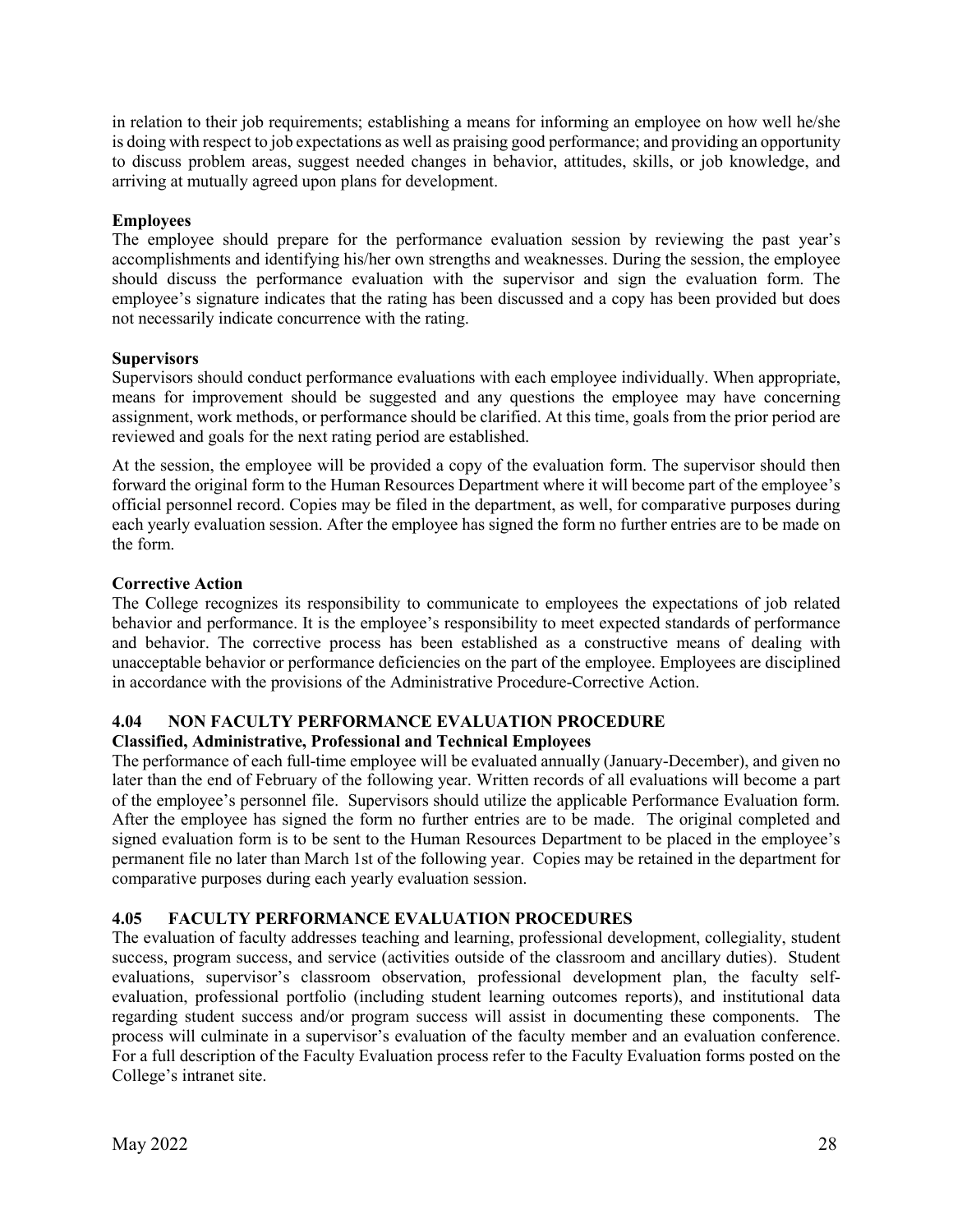## <span id="page-32-0"></span>**4.06 ACADEMIC FREEDOM AND RESPONSIBILITY**

Institutions of higher education are conducted for the common good. The following statements rest upon the belief that the common good depends upon a free search for truth and its free expression without intent to do personal harm.

Each faculty member is entitled to freedom in discussing the subject which he/she teaches. Limitations to this basic statement exist only within bounds of common decency and good taste. Each faculty member is also entitled to speak or write as a citizen of his/her nation, state, and community without fear of institutional censorship or discipline.

The concept of academic freedom must be accompanied by an equally demanding concept of responsibility, shared by the Board of Regents, administration, and faculty members.

The fundamental responsibilities of a faculty member as a teacher and scholar include maintenance of competence in his/her field of specialization and the exhibition of such competency in lectures, discussions, and publications.

Exercise of professional integrity by a faculty member includes recognition that the public will judge his/her profession and his/her institution by his/her statements. Therefore, he/she should strive to be accurate, to exercise appropriate restraint, to show respect for the opinion of others, and to avoid creating the impression that he/she speaks or acts for his/her college when he/she speaks or acts as a private person.

A faculty member should be selective in the use of controversial material in the classroom and should introduce such material only as it has a clear relationship to his/her subject field.

The responsibilities of faculty members arise from their involvement with students, from their professional roles, from their role in educational affairs and participation in governance, and from their institutional relationship with the institution.

#### **A. Student-Related Responsibilities**

1. Responsibility to deal seriously and conscientiously with the teaching assignment, including careful planning of courses, preparation of lectures, regularity in meeting scheduled classes, clearly informing students of course requirements, and fair and impartial grading according to standards established by the institution.

2. Recognition that students deserve respect as individuals and have certain rights that must be protected. This encompasses an active interest in individual academic and personal problems of students, the giving of mature professional advice, courteous treatment of students in class, and keeping in confidence personal information about students that may come to the faculty member's attention in his/her role as advisor or counselor.

3. Recognition that the faculty member serves as a model and exercises a great influence in shaping the individual. This being true, he/she must try to set a high standard in academic and scholarly excellence, personal integrity, and professional ethics.

4. Recognition that in one's influential classroom role a person is morally bound not to take advantage of his/her position by repeatedly introducing into his/her classes discussions of subject matter outside the scope of the course and not within his/her field of professional competence.

#### **B. Professional Responsibilities**

1. Special responsibility to keep current with developing knowledge in his/her academic discipline through familiarity with recent publications and journals and participation in local or national professional societies and meetings where appropriate.

2. Responsibility to seek ways of improving his/her effectiveness as a teacher, exploring new ways of presenting academic subject matter, motivating students, and improving methods of evaluating student performance.

3. Responsibility to assist faculty colleagues in academic and college activities including:

a. Contributing to curriculum studies.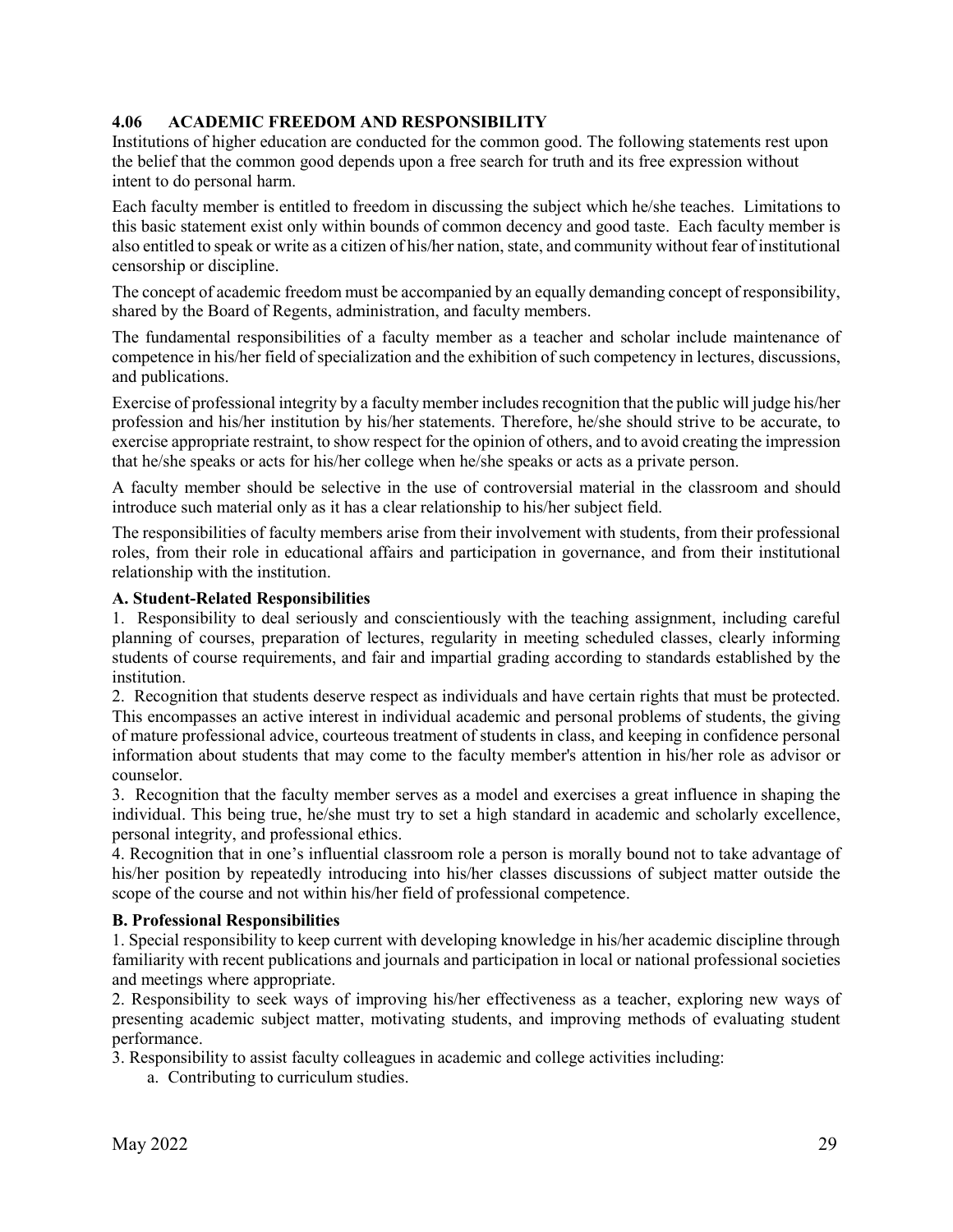- b. Participating in divisional and general faculty meetings for the better operation and strengthening of the educational programs of the institution.
- c. Carrying a fair share of the burden of special faculty committee assignments, including participation in such bodies as curriculum committees and club sponsorships as well as sharing in joint faculty responsibilities such as registration, advising or counseling, and examination proctoring.

4. Responsibility to exercise an active role in protecting and enhancing the academic and professional standing of the faculty by:

- a. Assisting with recruitment of competent new faculty members.
- b. Giving appropriate recommendations regarding promotion for able faculty colleagues.
- c. Recommending the removal of colleagues who, after a fair hearing, have been found to be incompetent, guilty of moral turpitude or gross misconduct, or lacking in personal or professional integrity.

5. Responsibility to demonstrate respect for the right of others in the College District community to hold divergent opinions, including other faculty members, students, administrators, and staff.

#### **C. Responsibilities in Educational Affairs and Governance**

The Faculty of the College shall maintain ultimate responsibility for the assurance of quality for current instructional programs. In addition, the Faculty through leadership and participation in the College's Standing Committees maintain ultimate responsibility for the development of new instructional initiatives and/or the enhancement of current efforts.

The Faculty shall maintain this responsibility through professional obligation and institutional procedure. The Faculty are also charged with providing input and guidance to a variety of educational affairs including, but not limited to educational policies. The Faculty will accomplish these responsibilities through three distinct processes:

1. First, each faculty member is required to participate in the program area and divisional structure. All curricular changes and initiatives begin with Faculty input through program area and divisional meetings which are convened by the appropriate Chair, Program Coordinator, Administrative Coordinator, and/or Director. These recommendations are subsequently forwarded to the Curriculum Committee where changes in academic and student support processes may be made.

2. Secondly, each member of the Faculty is expected to participate in one or more of the College's Standing Committees. Through leadership and participation in the College's governance structure through the College's Standing Committees, the Faculty have opportunity to influence and/or develop institutional policy and are involved in almost every aspect of the operation and governance of the College.

3. The third method for participation by Faculty in educational affairs and governance of the College is through participation in the Faculty Council. The Faculty Council addresses issues specifically related to the faculty.

#### **D. Responsibilities to the Institution**

1. To conscientiously fulfill all the contractual obligations for the period of time agreed and that he/she will give the institution reasonable notice when resigning.

2. To make conscientious use of the funds of the institution entrusted to his/her care, such as those allocated to budgets of academic divisions or special projects.

3. To make every effort to avoid professional and personal actions which may cause economic loss or legal embarrassment to his/her institution.

4. To give reasonable support to institutional activities.

5. To commit himself/herself to a reasonable amount of service on college committees.

6. When making a public statement of his/her views, to indicate clearly that he/she does not speak as a representative of the institution but as an independent scholar and citizen. DGC Local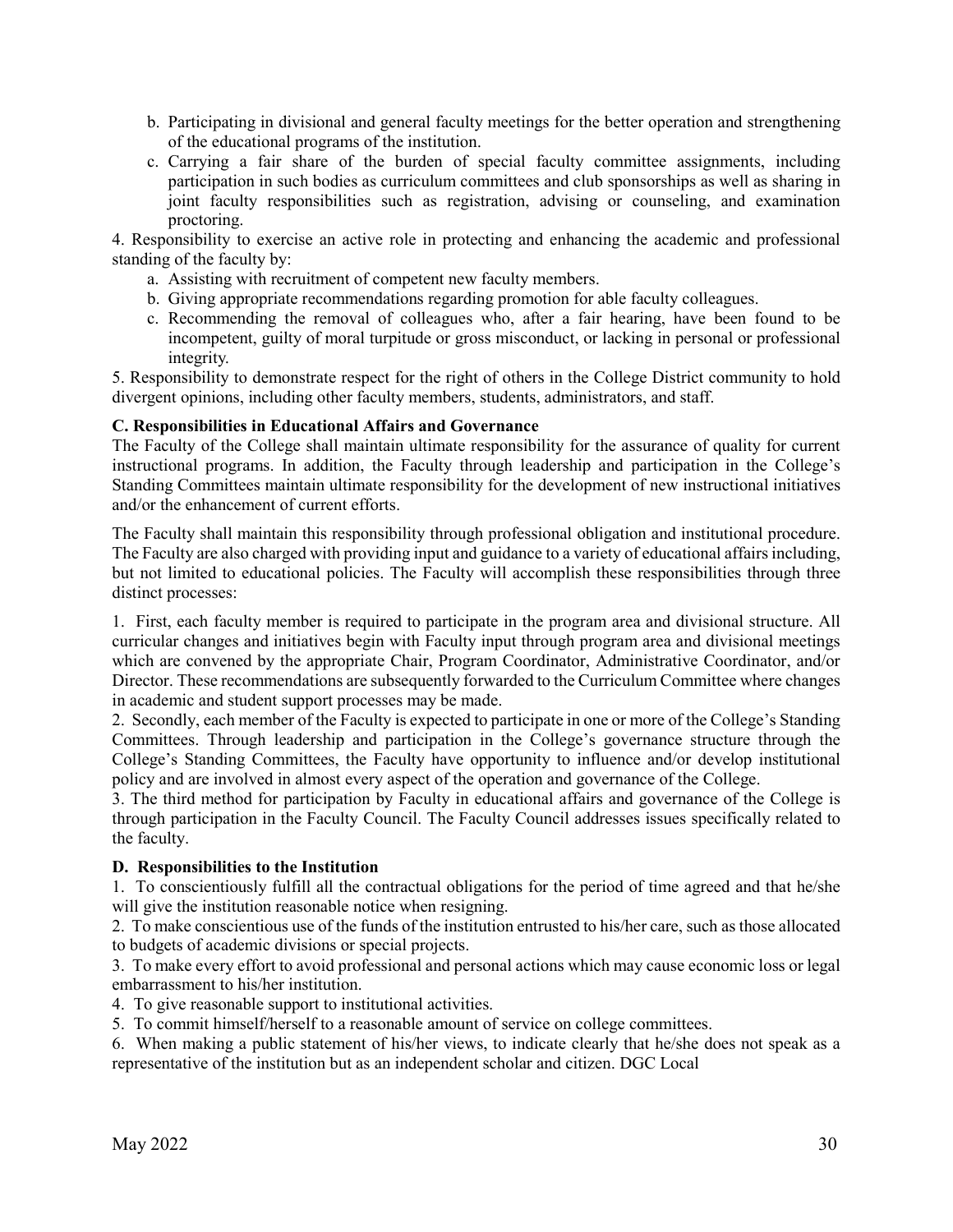## **4.07 CODE OF PROFESSIONAL ETHICS**

It is the policy of Galveston College to apply the highest ethical standards to all members of the College community including the Board of Regents, administration, staff, and faculty in achieving its mission, and in managing its resources efficiently and effectively to reach its goals and objectives. In order to adequately express the affirmation of our professional responsibilities, the employees of Galveston College hold ourselves and each other, subject to the following Code of Professional Ethics: DH Local

1. We shall treat all persons with respect, dignity, and justice, discriminating against no one on any arbitrary basis such as ethnicity, creed, gender, disability, social station, or age;

2. We shall strive to help each student realize his or her full potential as a learner, a scholar, and as a human being;

3. We shall by example and action encourage and defend the unfettered pursuit of truth by both colleagues\* and students supporting the free exchange of ideas, observing the highest standards of academic honesty, integrity, and seeking always an attitude of scholarly objectivity and tolerance of other viewpoints;

4. We, recognizing the necessity of many roles in the educational enterprise, shall work in such a manner as to enhance cooperation and collegiality among students, faculty, administrators, and non-academic personnel;

5. We shall recognize and preserve the confidential nature of professional relationships, neither disclosing nor encouraging the disclosure of information or rumor which might damage or embarrass or violate the privacy of any other person;

6. We shall maintain competence through continued professional development, shall demonstrate that competence through consistently adequate preparation and performance, and shall seek to enhance that competence by accepting and appropriating constructive criticism and evaluation;

7. We shall exercise the highest professional standards and shall make the most judicious and effective use of the college's time and resources;

8. We, recognizing the needs and rights of others as embodied in the institution, shall fulfill the employment agreement both in spirit and in fact, shall give reasonable notice upon resignation, and shall neither accept tasks for which we are not qualified, nor assign tasks to unqualified persons;

9. We shall support the goals and ideals of the institution and shall act in public and private affairs in such a manner as to bring credit to the institution;

10. We shall not engage in sexual harassment of students or colleagues and shall adhere to the College's policy that prohibits sexual misconduct;

11. We shall observe the stated policies and procedures of the College, reserving the right to seek revision in a judicious and appropriate manner;

12. We shall participate in the governance of the College by accepting a fair share of committee and institutional responsibilities;

13. We shall support the right of all to academic freedom and due process, and defend and assist those accused of wrongdoing, incompetence, or other serious offense so long as the individual's innocence may reasonably be maintained;

14. We shall not support a colleague or an individual who is known to be persistently unethical or professionally incompetent;

15. We shall accept all the rights and responsibilities of citizenship, including participation in the formulation of public policy, always avoiding use of the privileges of his or her public position for private or partisan advantage.

\*In this code the term "colleague" refers to administrators, teachers, nonacademic personnel, and any other persons employed by the College in the educational enterprise. Reference: TCCTA, 1997.

## **Financial Ethics**

All Regents, employees, vendors, contractors, consultants, volunteers, and any other parties who are involved in the College District's financial transactions shall act with integrity and diligence in duties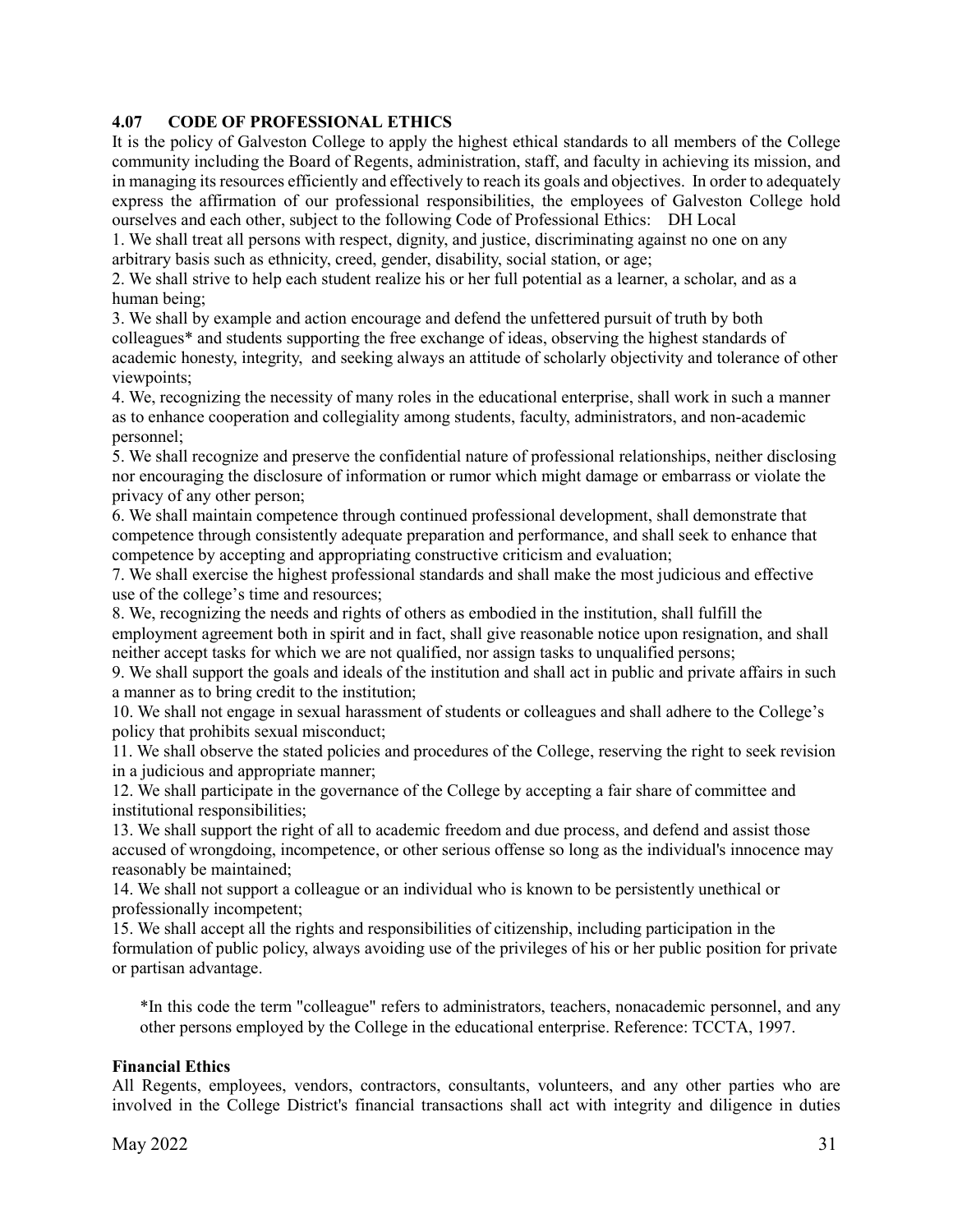involving the College District's fiscal resources. The College District prohibits fraud and financial impropriety, as defined below, in the actions of its Regents, employees, vendors, contractors, consultants, volunteers, and others seeking or maintaining a business relationship with the College District. Fraud and financial impropriety shall include but not be limited to: CDE Local

- 1. Forgery or unauthorized alteration of any document or account belonging to the College District;
- 2. Forgery or unauthorized alteration of a check, bank draft, or any other financial document;
- 3. Misappropriation of funds, securities, supplies, or other College District assets, including employee time;
- 4. Impropriety in the handling of money or reporting of College District financial transactions;
- 5. Profiteering as a result of insider knowledge of College District information or activities;
- 6. Unauthorized disclosure of confidential or proprietary information to outside parties;
- 7. Unauthorized disclosure of investment activities engaged in or contemplated by the College District;
- 8. Accepting or seeking anything of material value from contractors, vendors, or other persons providing services or materials to the College District, except as otherwise provided;
- 9. Inappropriately destroying, removing, or using records, furniture, fixtures, or equipment;
- 10. Failing to provide financial records required by state or local entities;
- 11. Failure to disclose conflicts of interest as required by law or College District policy;
- 12. Any other dishonest act regarding the finances of the College District.

Any person who suspects fraud or financial impropriety in the College District shall report the suspicions immediately to any supervisor, the College President or designee, the Board Chairman, or local law enforcement. Reports of suspected fraud or financial impropriety shall be treated as confidential to the extent permitted by law. Limited disclosure may be necessary to complete a full investigation or to comply with law. All employees involved in an investigation shall be advised to keep information about the investigation confidential. Neither the Board nor any College District employee shall unlawfully retaliate against a person who in good faith reports perceived fraud or financial impropriety.

If an employee is found to have committed fraud or financial impropriety, the College President or designee shall take or recommend appropriate disciplinary action, which may include termination of employment. If a contractor or vendor is found to have committed fraud or financial impropriety, the College District shall take appropriate action, which may include cancellation of the College District's relationship with the contractor or vendor. When circumstances warrant, the Board, College President, or designee may refer matters to appropriate law enforcement or regulatory authorities.

#### <span id="page-35-0"></span>**4.08 CONDUCT AND WORK PERFORMANCE**

It is each employee's responsibility to follow the College policies, procedures and job performance standards in carrying out his or her job duties. Violations of College policies or procedures, or inadequate job performance may result in disciplinary action as the College deems appropriate. The following is a list of acts that may result in disciplinary actions up to and including termination of employment of any employee, including faculty on tenure status or probationary contracts: DMAA Local

1) Repeated failure to perform assigned duties or contractual obligations. (e.g. Insubordination, the refusal to comply with instructions, or the failure or refusal to perform assigned duties);

2) Conviction of a felony;

3) Professional incompetence (e.g. unsatisfactory job performance; inability to perform job duties; or neglect of duty);

4) Loss of capability for effective performance of assigned duties through excessive use of alcohol or drugs (e.g. violation of the College's Drug/Alcohol Free Workplace Policy);

5) Failure to achieve prescribed professional growth or development;

6) Theft, misuse or abuse of College property (e.g. dishonest or fraudulent conduct, including but not limited to fraud, theft, misappropriation of, or unauthorized removal of the College's or fellow employees' funds or property);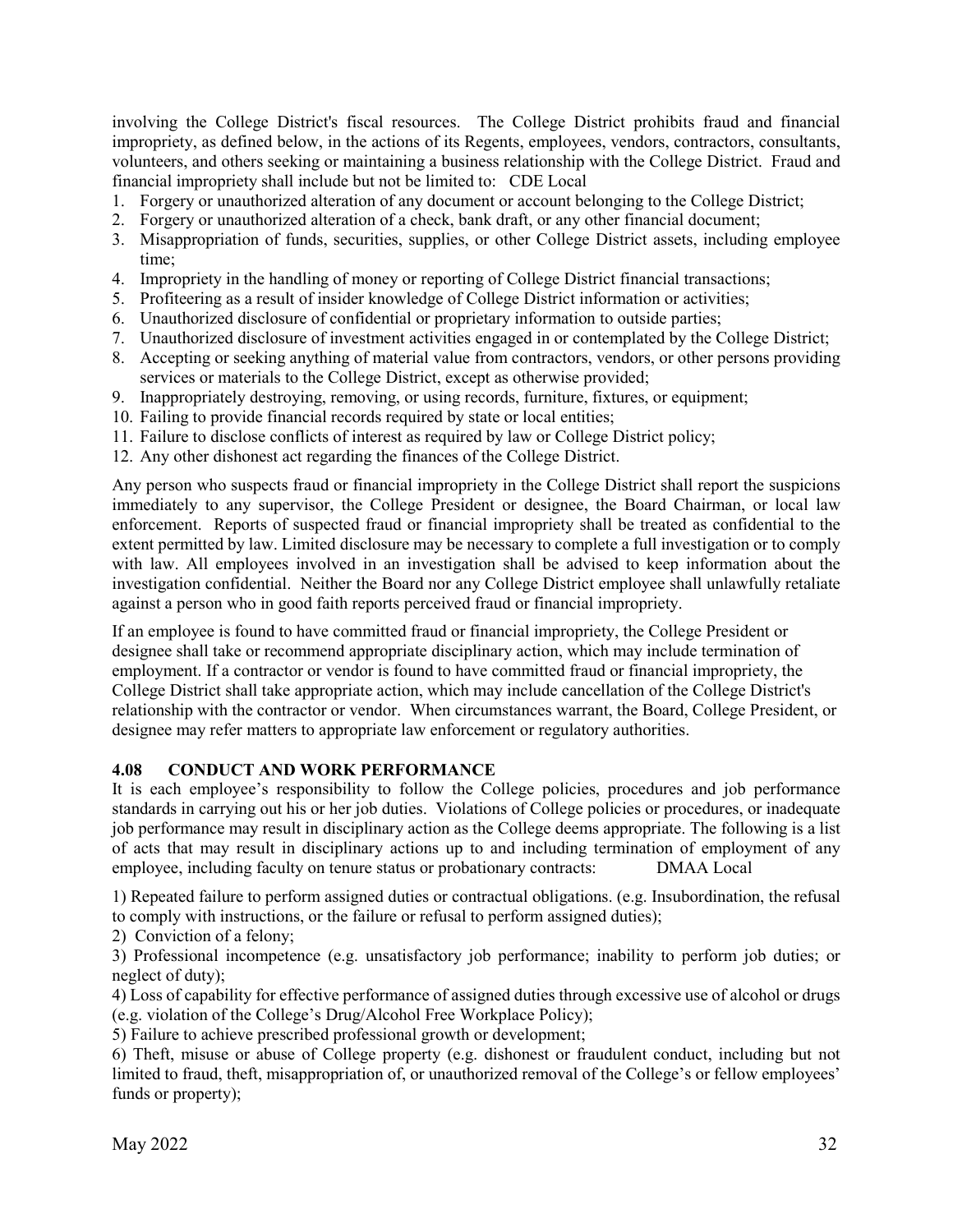7) Misappropriation of College funds;

8) Inability or refusal to adjust to College organization, its rules and regulations, or failure to comply with Board policy, administrative directives and/or administrative procedures (e.g. violation of the College's policies regarding confidential information and conflicts of interest, or any conduct which is in conflict with the College's standards of appropriate business and professional ethics; unauthorized solicitation of money, goods or services from the public by an employee of the College; improper or unauthorized use of College vehicles, equipment, or property; violation of workplace safety procedures); 9) Insubordination;

10) Falsification or deliberate omission of pertinent information on official College transcripts or other official records (e.g. College's business records, including but not limited to internal investigations, employee time records, expense reports, and requests for reimbursement or any other information required by the College; claim of sick or emergency leave under false or misleading pretenses; not reporting to work from illness or injury when released from the doctor or tampering with such release; working another job while receiving sick leave or workers' compensation injury benefits);

11) Falsification or deliberate omission of pertinent information in obtaining employment;

12) Failure to apply professional standards in grading student examinations and/or assignments;

13) Sexual harassment/ any form of discrimination (physical violence or threats of violence, or insulting, intimidating, coercive, abusive or obscene language or gestures toward the public, College officers or other employees; any conduct contrary to the College's equal employment opportunity policy, including verbal or physical conduct constituting sexual or other prohibited harassment);

14) Inexcusable neglect of duty, including but not limited to, failure to meet assigned classes (habitual absenteeism or tardiness) and/or failure to assume required committee assignments;

15) Behavior that causes a discredit to the College (including social media postings);

16) Financial exigency;

17) Violation of conditions stipulated in the employment contract;

18) Failure to actively and successfully recruit for a program or activity, as required;

19) The inability or unwillingness to cooperate with other employees, students and/or the public when performing assigned tasks (including rude or disrespectful behavior).

## **4.09 AMOROUS/ CONSENSUAL RELATIONSHIPS**

Recognizing everyone's right to privacy and free association, Galveston College does not prohibit fully consensual amorous relationships with the exceptions of those noted below.

Employees and students must realize that even consensual amorous relationships may lead to sexual harassment or other breaches of professional obligations, particularly if one of the individuals in the relationship has a professional responsibility toward the other, such as in the context of instruction, advisement or supervision. As a result of the power difference, it may be difficult to avoid the appearance of favoritism or to assure a truly consensual relationship.

Amorous relationships may result in conduct that amounts to sexual harassment or that violates the professional duties of evenhanded treatment and maintenance of an atmosphere conducive to learning or working. Others may be affected by the relationship in that it places the faculty member or supervisor in a position to favor or advance one student or employee's interest at the expense of others.

No faculty member shall have an amorous relationship (consensual or otherwise) with a student who is enrolled in a course being taught by the faculty member or when academic work is being supervised by the faculty member or when that faculty member has or is likely to have academic responsibility over that student at any time during that student's tenure at Galveston College.

No person in a supervisory position shall have romantic or sexual relationship with anyone that he or she supervises. Complaints concerning consensual relationships by non-participating individuals will be treated as third-party sexual harassment or sexual misconduct complaints and be reported to the Director of Human Resources.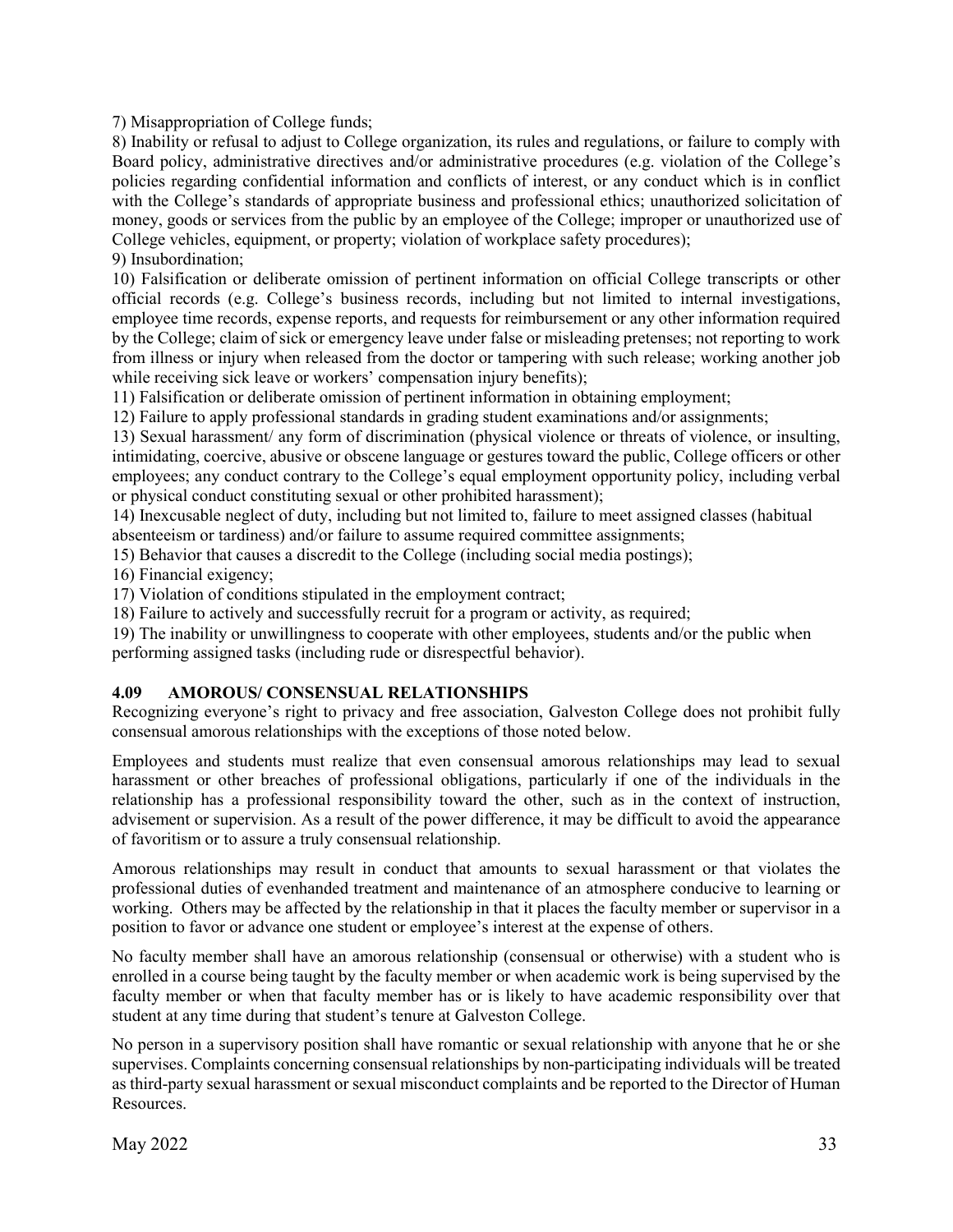[Reporting Requirements-](http://www.ajcity.net/Contribute/HR/Rule14_000.htm#Discipl#Discipl) It is the responsibility of both parties involved, if an amorous/ consensual relationshi[p develops, either separately or together, to inform the Director of Human Resources that such a](http://www.ajcity.net/Contribute/HR/Rule14_000.htm#Discipl#Discipl)  [relationship exists. In such cases, the College will discuss whether the supervisor/subordinate relationship](http://www.ajcity.net/Contribute/HR/Rule14_000.htm#Discipl#Discipl)  will be changed or what other arrangements will be made to further the best interests of both the College [and the employees involved.](http://www.ajcity.net/Contribute/HR/Rule14_000.htm#Discipl#Discipl)

# **4.10 DRESS AND PERSONAL HYGIENE**

All College employees are expected to dress in a professional manner that shows a high level of discretion and taste. Clothing should be clean, neat and not distracting or offensive to others. Uniforms may be required for some departments. All employees are required to have a College issued identification badge. Employees are permitted to wear clean and well maintained blue jeans on casual Fridays (the last work day of the week).

College employees are also required to maintain good personal hygiene. To prevent the transmission of microorganisms and the spread of infectious disease employees are also required to practice frequent and thorough hand washing.

# **4.11 DISCIPLINARY ACTION**

The College will take disciplinary action against an employee who violates any of the College's policies or procedures or otherwise has employment or performance problems.

In order to provide a framework that will allow for consistency and maximize an employee's opportunity to improve performance or behavior, the following types of corrective action have been established: counseling; written reprimand; suspension without pay; decision making leave; reassignment (including demotion); and termination.

Galveston College does not have a progressive disciplinary policy; the nature and level of severity of performance determines which level of corrective action is appropriate. The above levels are recommended step sequences; however the procedures do not dictate that levels must be followed sequentially. The Director of Human Resources is available to assist supervisors and managers in the corrective action process.

# **Counseling Session**

When a performance and/or behavior issue arises, the seriousness and immediacy of the problem should dictate what corrective action the supervisor should take. An informal approach is the Counseling Session. This is a verbal conversation with the employee covering the following elements: a) an identification of the problem(s) with the employee's performance or behavior b) a specific measure of acceptable levels of performance and behavior that should be met c) indication that the counseling session is verbal and d) if improvements are not achieved, the next step will involve a formal written reprimand. Counseling sessions are not subject to a grievance procedure.

# **Written Reprimand**

A written reprimand is a formal conference between the supervisor and employee about a discipline or performance problem and written documentation is provided to the employee and is made part of the employee's permanent record. The conference covers the problems, the seriousness of the performance and/or behavior problem. This step is appropriate for a more serious problem or issue.

The written reprimand may include: a statement of the problem(s); the standards the employee should meet to correct the problem(s); and indicate the consequences of non-compliance, such as further disciplinary action up to and including termination.

The employee should be directed to sign the reprimand, signifying that it has been received. An optional electronic copy may be sent to the employee to further document receipt when needed. The original paper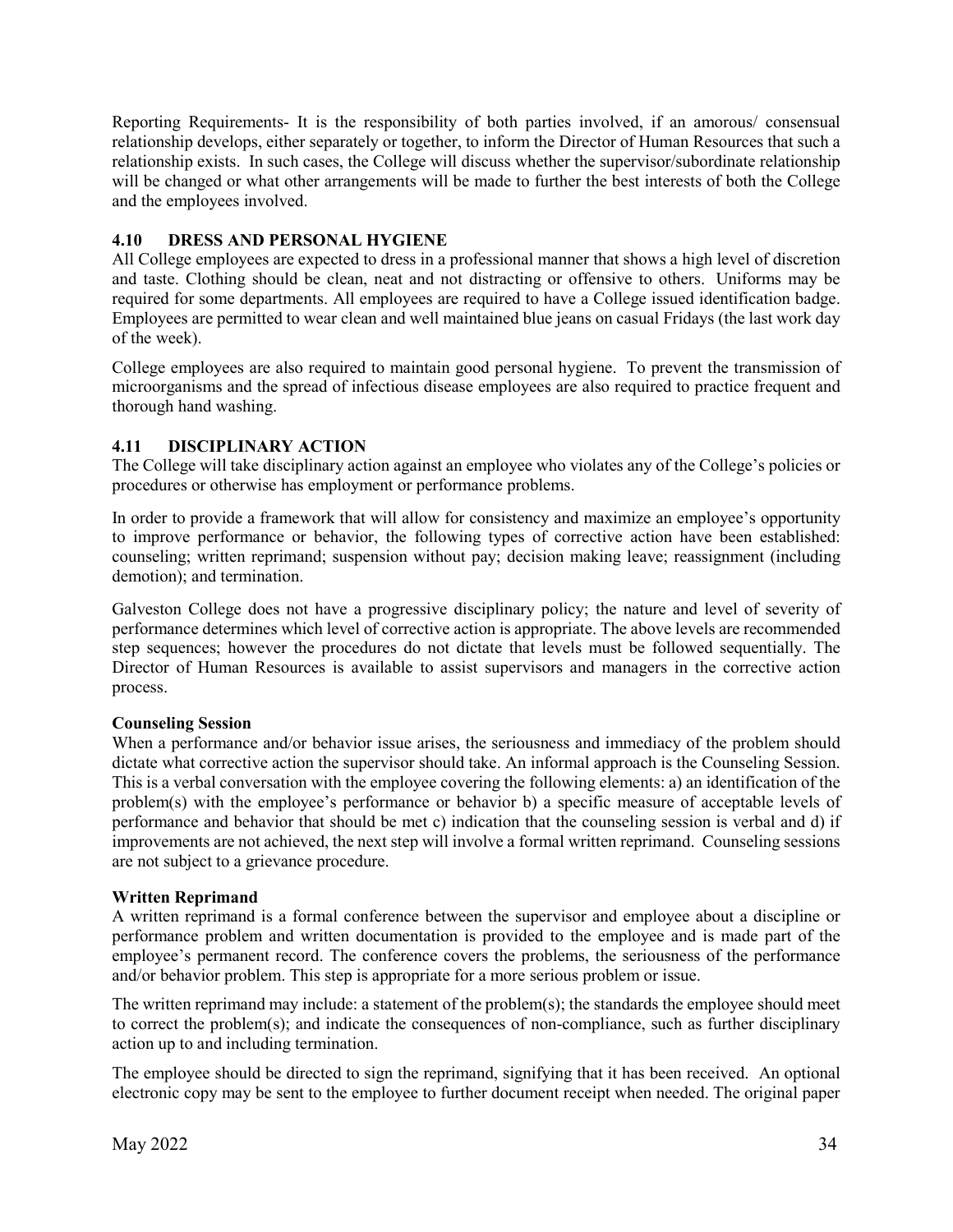copy should be forwarded to the Department of Human Resources to be placed in the employee's permanent personnel file.

# **Suspension**

An employee may be suspended without pay for a period of up to ten days. A suspension should be documented as outlined in the above section, with the original document placed in the employee's permanent personnel file.

The decision to suspend an employee should be reviewed with the Director of Human Resources and appropriate Department Director.

# **Reassignment - Including Demotion**

An employee may be reassigned to duties other than his/her position or may be relieved of some or all duties of that position by his/her Department Head as a result of corrective action. Such reassignment may result in movement from a higher salary grade to a lower salary grade and reduction in pay. Such action should follow prescribed documentation and approval levels described above. The College is not obligated to consider reassignment or demotion and such decisions are based solely on the College's operational needs.

Contractual employees who are demoted during the term of the contract shall be given written notice and may utilize the College Grievance Procedure. If an employee is demoted to a position assigned to a lower pay grade, the employee's pay will remain the same for a period of at least 90 days. Following the 90 day period, the College President may extend this period of time or approve exceptions to this procedure. If an employee applies and is selected for a position at a lower grade, it is considered to be at the request of the employee. In these situations the employee's pay will be set at the minimum of the new pay grade and criteria for initial hire will be used to calculate the appropriate rate. The employee's years of service at Galveston College, applicable to the new position, will be considered and may be added to the initial placement.

If the employee is at the maximum pay rate for the new position, his/her salary will remain at the maximum rate for the new position and the employee will not be eligible for increases unless the pay rate for the position, through a salary schedule adjustment, exceeds the employee's rate of pay.

## **Decision Making Leave**

If the performance and/or behavior cited in the previous steps have not been corrected within 30 to 60 days of the reprimand and/or suspension, the supervisor may exercise the use of the decision making process. A decision making leave should be approved by the appropriate Department Head and the Director of Human Resources.

The employee is called to a formal conference with his/her supervisor about the continuing unacceptable behavior and/or performance.

The employee is directed to give serious thought whether he/she wishes to remain employed with Galveston College. The employee is reminded about previous attempts at corrective action and that the employee should commit to immediate, meaningful and sustained changes if employment is to be continued.

The employee is sent home with pay for 24 hours in order to evaluate his/her future with the College and advised that if he/she does not return from decision-making leave, the departure will be recorded as a voluntary resignation.

The supervisor documents the formal conference and the decision-making leave and gives copies to the employee, the Department Director and forwards the original memo to the Department of Human Resources.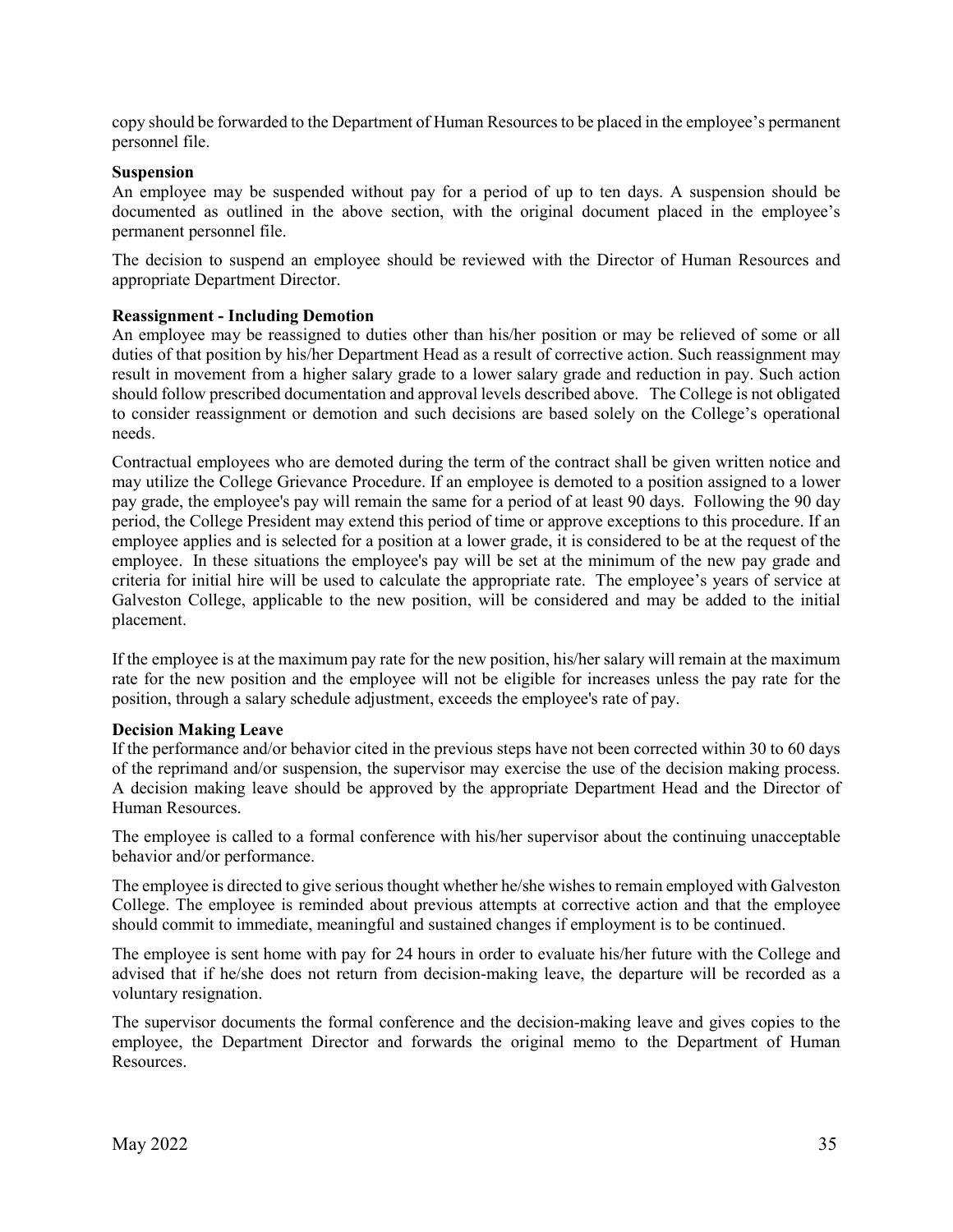# **Termination**

Termination may be the last step in the process of Corrective Action and depending upon the nature and severity of the behavior and/or performance may occur without prior corrective action. Any employee may be dismissed for good cause before the completion of the term fixed in his or her contract. DMAA Legal, DMAA Local

# **4.12 PROBLEM RESOLUTION METHODS**

The College is committed to providing a work environment that encourages an open atmosphere in which complaints are answered quickly by supervisors and managers. The Administrative Review/Grievance process resolves specific concerns relating to employment.

If an employee has a work-related complaint or a concern that needs resolving, it should be discussed with the supervisor at the earliest opportunity since only by discussion will the administrator become aware of conditions that are creating dissatisfaction. If the employee believes the matter has not been resolved at this level, the employee may take the matter to the next higher administrator. The Director of Human Resources is always willing to listen and suggest means of solving the problem.

Formal procedures are in place for solving work-related concerns. They are the Administrative Review and the Grievance Process.

This process does not replace the routes established to raise specific allegations of discrimination in employment based upon race, religion, national origin, sex, age, or handicapping condition or allegations of harassment. Complaints that contain such allegations shall be brought forth following the procedures described in the "Working Conditions" section of this handbook.

Neither the Board nor any College employee shall unlawfully retaliate against an employee for bringing a concern or complaint.

## **Administrative Review**

If an employee believes that a condition of employment or decision affecting him/her is unjust or inequitable, the employee shall express his/her complaint through the Administrative Review Process.

The Administrative Review Procedure (Section 4.13) is available to all College employees both full-time, part-time, and adjunct faculty. It is not applicable to terminated employees. Terminated employees should utilize the Grievance Procedure Section 4.14 of this Handbook. Temporary or seasonal employees with a fixed term of employment are not eligible to access the Administrative Review Procedures.

## **Grievance**

A grievance is a formal complaint that alleges some harm has been done to an employee by the action or inaction of another College employee or the College Board. A grievance may be initiated only after the Administrative Review Process has been exhausted (the Administrative Review Process is not applicable to terminated employees). The Grievance Procedure (Section 4.14) is available to full-time College employees only. An individual employee's wages, hours, or conditions of work may be the subject of a grievance. The grievance must establish the individual harm experienced and the resolution requested. Grievances may fall within the following categories:

- 1) A violation of an individual's contract and/or Board policy
- 2) A violation of state or federal laws
- 3) A violation of customary and/or past practice
- 4) A violation of a sense of ethics or fairness
- 5) An interference with professional performance

No reprisals or retaliation of any kind shall be taken at any level against the employee filing a grievance.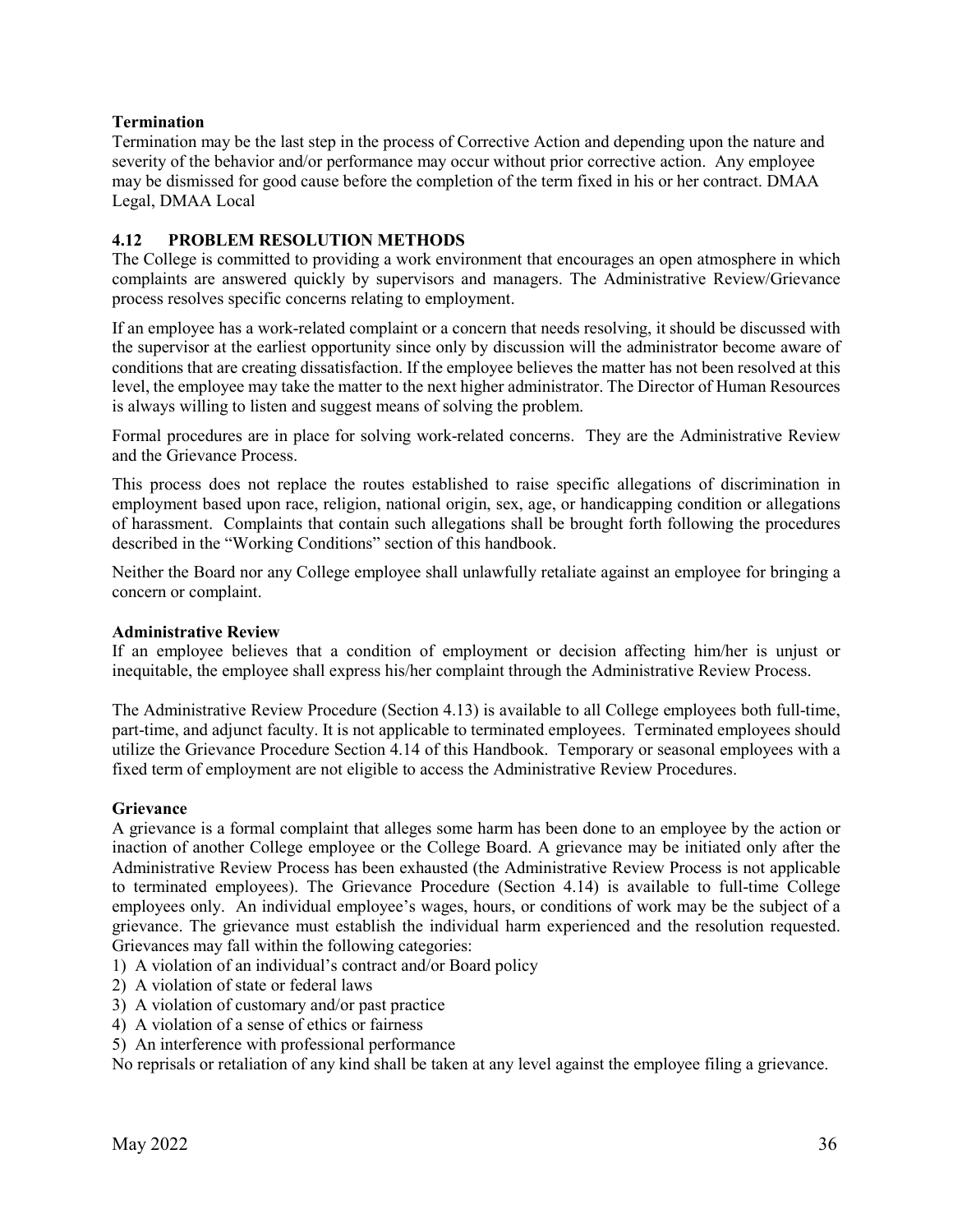# **4.13 ADMINISTRATIVE REVIEW PROCEDURE**

An active employee who makes it known he/she believes there is justifiable grounds for complaint should go to his/her immediate supervisor. The supervisor should focus on gathering as many facts as possible, and helping the employee clear up any misperceptions that may exist with the goal of reaching an amicable resolution.

If the employee is not satisfied with the disposition of the complaint by his/her immediate supervisor, the employee may direct the complaint in writing to the Dean or Department Director. The Dean or Department Director shall set an administrative review meeting with the employee.

If the employee is not satisfied with the disposition of the complaint by the Dean or Department Director, the employee may initiate the Grievance Procedure. **The Administrative Review process does not extend the 90 day timeline within which to file a grievance.**

No record or any part of the administrative review procedure should be made part of the employee's personnel file, unless specifically requested by the employee. However, the supervisor and the administrative officer should forward documentation available regarding discussions held with the employee, what steps were taken to investigate the complaint, how decisions were determined, etc. to the Director of Human Resources.

## **4.14 GRIEVANCE PROCEDURE**

The Grievance Procedure is available to full-time College employees only. A grievance may be initiated only after the Administrative Review Process has been exhausted by an employee. The Administrative Review Process is not applicable to terminated employees. Terminated employees should utilize the Grievance Procedure. The Grievance Procedure (Section 4.14) is available to full-time College employees only. All grievances arising out of an event or related series of events must be addressed in one grievance. An employee is precluded from bringing separate or serial grievances concerning issues that have previously been grieved or brought as a complaint. The grievance must detail the pertinent facts relevant to the problem, actions taken to date and specific references to the rights the grievant believes have been violated.

(a) A public employee must initiate action under the College grievance process, relating to suspension or termination of employment or adverse personnel action, not later than the  $90<sup>th</sup>$  day after the date on which the alleged violation occurred or was discovered.

(b) If a final decision is not rendered before the 61st day after the date procedures are initiated the employee may elect to:

1) terminate the grievance procedure;

2) exhaust the grievance procedure after which the employee must sue not later than the 30th day after the date those procedures are exhausted;

3) terminate the grievance procedure in which event the employee must sue within the time remaining, to the 90th day of the initial action.

Texas Government Code § 554.005, § 554.006 and DG Legal

The employee filing a grievance or any employee who is the subject of a grievance may be represented at his/her own expense by a fellow employee, attorney, or other person or organization. DGBA Legal

The College should meet with employees (and, if applicable, designated representatives) at reasonable times and places to hear grievances concerning wages, hours of work, and conditions of work. The right to present grievances is satisfied if employees have access to those in a position of authority to air their grievances. However, that authority is under no legal compulsion to take action to rectify the matter. DGBA Legal

A college may not by contract, policy, or procedure restrict a faculty member's right to present a grievance under Education Code 51.960.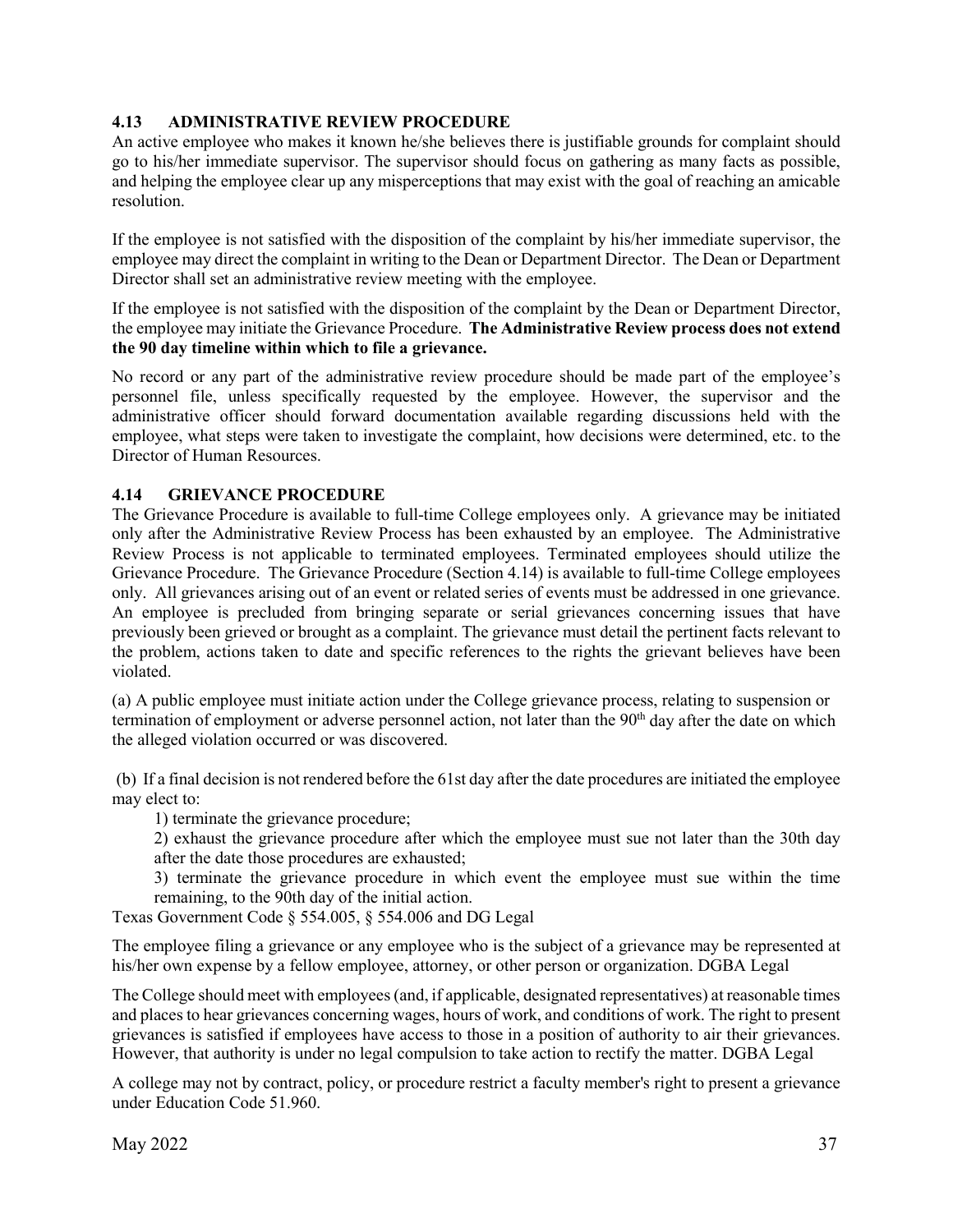The Board designates the Director of Human Resources as the person to whom a faculty member may present a grievance on an issue related to his or her dismissal. DMAA Local

"Faculty member" means a person employed full time by a college district as a member of the College's faculty, including professional librarians, whose duties include teaching, research, administration, or the performance of professional services. The term does not include a person who holds faculty rank but who spends the majority of the person's time for the College engaged in managerial or supervisory activities, including a chancellor, vice chancellor, president, vice president, provost, associate or assistant provost, dean, or associate or assistant dean.

## **Grievance Process Level One**

The formal grievance must be submitted to the appropriate Vice President in writing and must include the following:

- 1. All pertinent facts related to the problem;
- 2. Any actions taken to date; and
- 3. Specific references to the rights that the employee believes have been violated.

The appropriate Vice President shall meet with the employee within five business days of receipt of the employee's grievance.

After the meeting, the appropriate Vice President will conduct whatever investigation is necessary and render a decision in writing to the employee within five business days of the meeting.

Copies of any documents that support the complaint should be attached to the complaint form. If the employee does not have copies of these documents, they may be presented at the Level One conference. After the Level One conference, no new documents may be submitted unless the employee did not know the documents existed before the Level One conference.

## **Grievance Process Level Two**

If the aggrieved employee is dissatisfied with the Vice President's response, he/she must, within five business days of receipt of the response, submit a written request to the Director of Human Resources for a review by the President. This request shall state the nature of and basis for his/her dissatisfaction with the decision or action taken by the Vice President.

## **Grievance Process Level Three**

The College President shall meet with the employee within five business days of receipt of the employee's grievance. The President will review the records of the grievance, conduct such further investigation as he/she may deem appropriate, and within ten business days of the meeting provide a written decision to the employee, with copies to the Vice President and the Director of Human Resources.

## **Review by the Board of Regents**

If the aggrieved employee is dissatisfied with the President's response, he/she may submit within five business days a written request to the College President or designee for a review by the Board of Regents at a future Board meeting. BD Local

The grievance may be included as an item on the agenda posted with notice of the meeting. Posting constitutes communication of the date and time to the aggrieved.

The formal grievance shall be heard in executive session unless the employee requests it to be heard in open session. However, if the grievance involves complaints or charges about another employee, it will be heard in executive session unless the employee against whom the grievance was filed requests it to be heard in open session.

The presiding officer shall determine a reasonable time for presentation of the grievance. There is no requirement that the Board negotiates or even responds to complaints. However, the Board must stop, look, and listen and must consider the petition, address, or remonstrance. DGBA Legal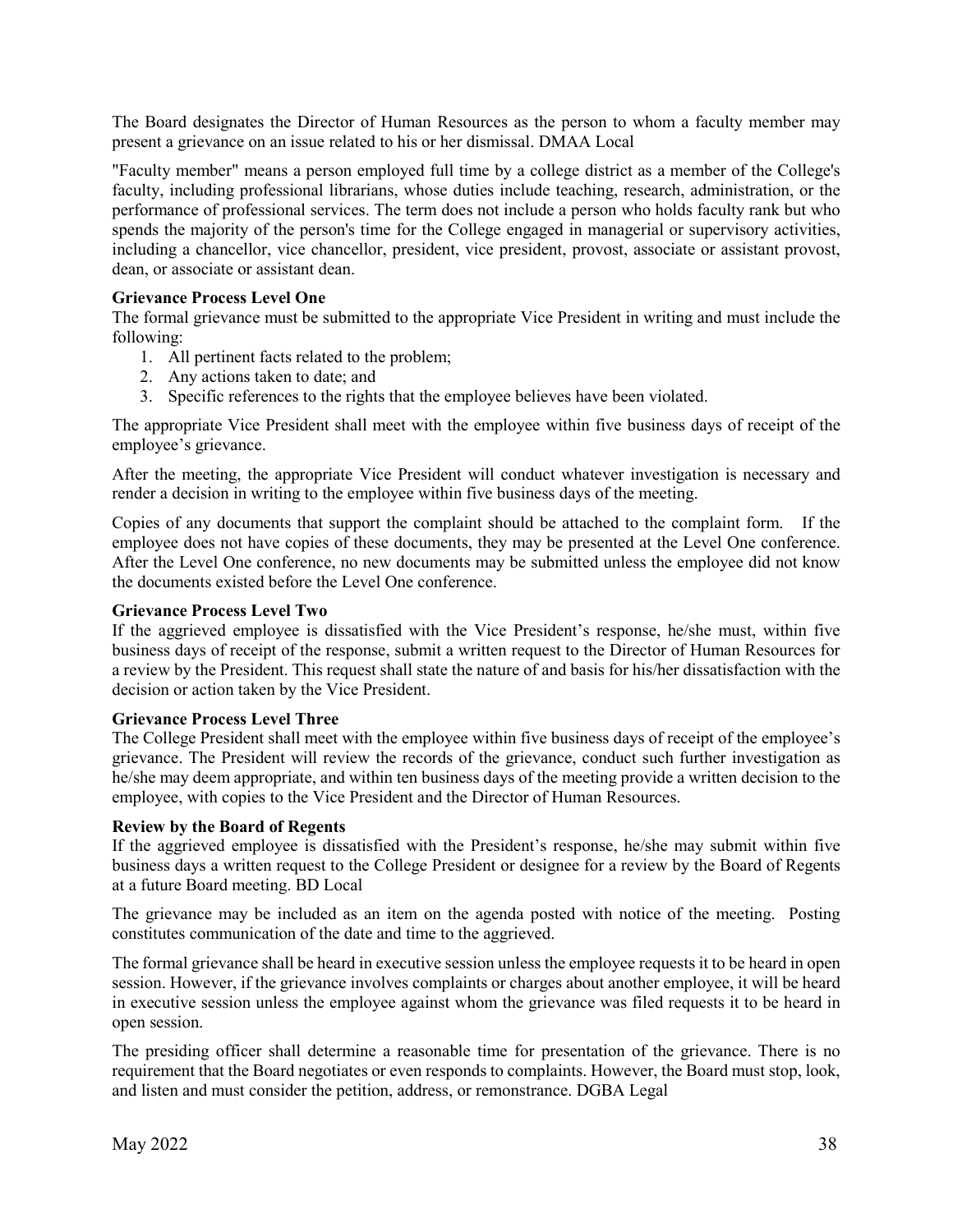# **Timelines**

The time limits specified in this procedure are intended to encourage timely and prompt resolution of all complaints. However, time lines for filing a complaint, grievance or appeal may be amended by mutual consent.

# **4.15 STOPPING THE GRIEVANCE PROCEDURE**

The employee who has filed the grievance shall be able to stop the grievance procedure either by action or inaction. The grievance procedure shall be stopped if:

1) The employee indicates he or she is satisfied with the action to resolve the grievance at and level of the grievance procedure;

2) The employee, for any reason, indicates a desire not to continue the grievance procedure; or

3) The employee fails to take action to continue with the next step of the procedure within the applicable grievance level timeline.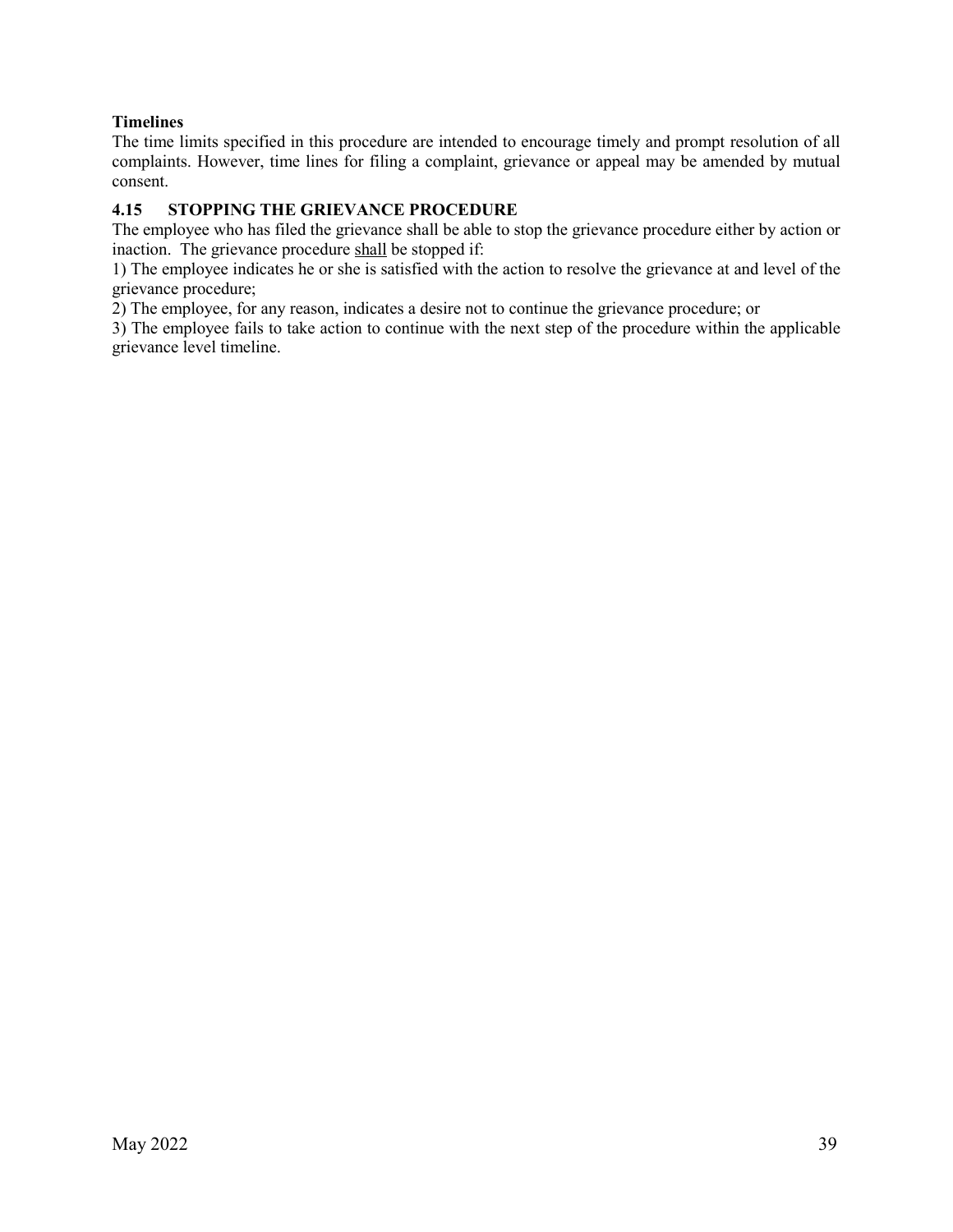# **CHAPTER 5- COMPENSATION**

# **5.01 PAY DAYS**

The College has established a monthly payroll, which includes all full-time and part-time employees. Monthly payroll will be issued on the last College work day of each month unless otherwise specified.

# **5.02 WORK WEEK**

The workweek for non-exempt employees is a fixed period designated by Galveston College. The term "workweek" means Sunday through Saturday (12:01 a.m. each Sunday until 12:00 midnight of the following Saturday).

The College 40 hour workweek for Administrative, Professional-Technical and Classified staff begins at 8:00 a.m. through 5:00 p.m. Monday through Friday with one hour for lunch. During the summer semesters the College 40 hour workweek begins at 7:30 a.m. through 6:00 p.m. Monday through Thursday with 30 minutes for lunch.

Certain departments cannot observe the standard workweek due to the nature of the service they render. There may be work variations based on the operating needs of the department; such variations should not exceed a 40 hour workweek. The College may change the normal workweek and hours of office operations based on the needs of the College.

## **Flexible Work Schedule**

The College's Flexible Work Schedule Program allows alternate work schedules to be observed by nonfaculty employees and is designed to improve service to students and faculty with extended work hours; improve employee morale, motivation and enhance staff productivity.

Flexible work schedules may be established where service and productivity will not be adversely affected, and where financial resources, staffing, workloads, and office coverage permits. Requests for flexible work schedule options will be considered on their own merits and depend upon individual circumstances and department needs. Flextime is a voluntary arrangement and may be established where there is mutual agreement as to the appropriateness of the plan for the specific department. All requests require approval by the supervisor whose decision is final and not subject to further review or grievance. Flextime schedules must meet the following requirements:

1) Employees will not be permitted to work a "compressed work week" (less than five days) except during the summer unless specifically approved by the appropriate Vice President in order to meet the operating needs of the department.

2) Lunch breaks must be at least 30 minutes, but not longer than 60 minutes.

3) An employee can begin a Flexible Work Schedule only if agreed to and developed with appropriate department, collegiate (if applicable) and division approvals.

4). Flextime shall not decrease productivity. All work areas must be properly "covered" during the regular office hours. There shall be no additional funding for Flextime, therefore it shall cause no increase in budget or staffing due to absenteeism, turnover, punctuality, over-time, or compensatory time.

# **5.03 OVERTIME WORK AND PAY**

Overtime work will be performed only to the extent necessary and with prior approval of the supervisor to meet essential operating requirements.

The overtime provisions of the Fair Labor Standards Act (FLSA) apply to all non-exempt employees. A non-exempt employee is eligible to receive overtime compensation at the rate of one and one-half times the regular rate of pay for working hours over 40 in any one week period that runs12:01 a.m. each Sunday until 12:00 midnight of the following Saturday.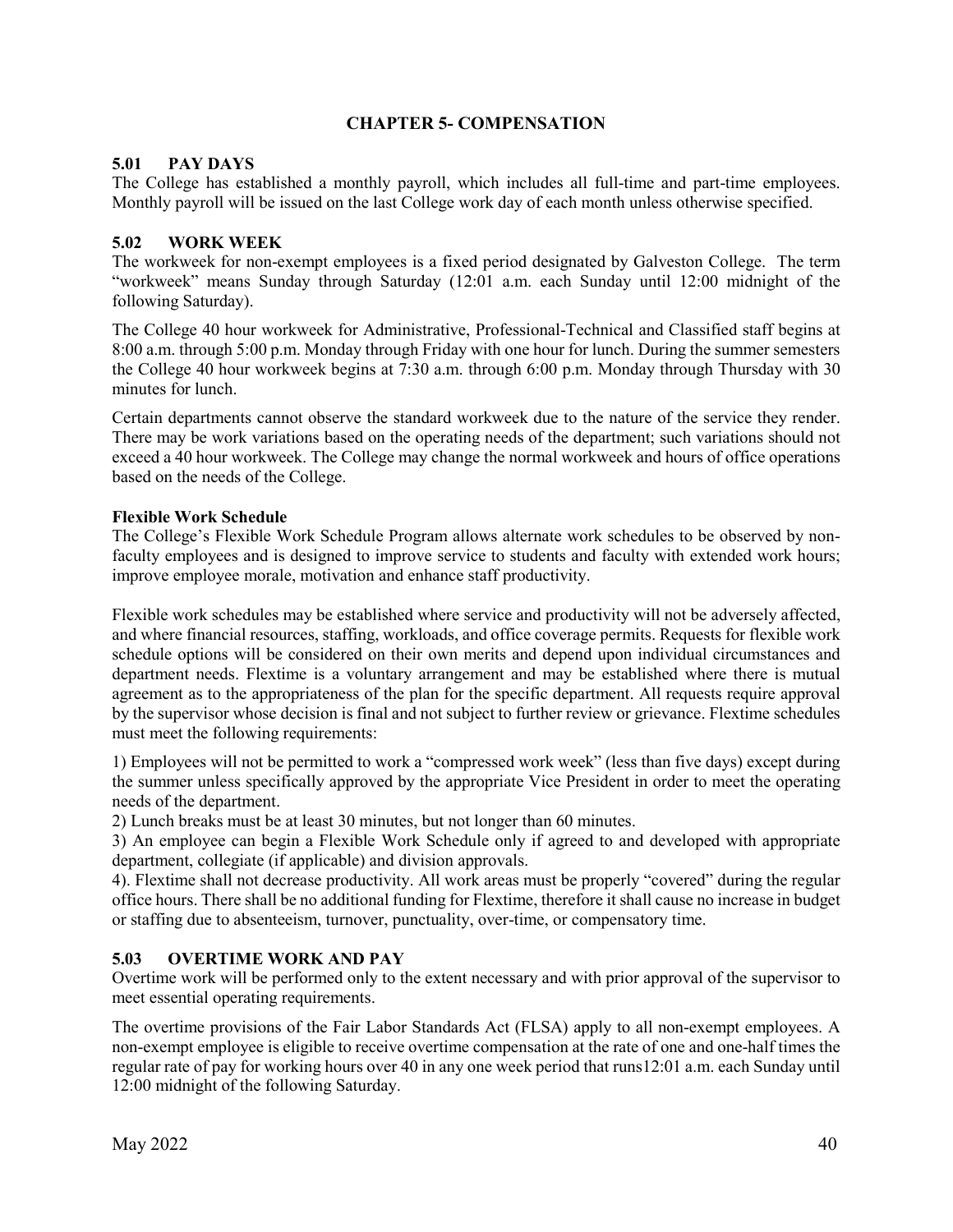## **Compensatory Time**

It is the policy of Galveston College to compensate overtime hours worked by non-exempt employees with compensatory time instead of overtime pay whenever possible. Compensatory time is calculated at the rate of one and a half (1.5) times for each hour worked over 40 hours per workweek. Overtime must be authorized by the supervisor in advance. Only hours over 40 actual hours worked are compensated. Sick Leave, Vacation, Holiday Pay, Personal Days, etc., do not count as hours worked in the calculation of the eligibility for overtime compensation. Employees are not permitted to punch in early, punch out late, or skip/reduce lunch break time to accrue compensatory time. The College records the employee's starting time and stopping time to the nearest 5 minutes. 29 C.F.R. 785.48(a)

It is the supervisor's responsibility to ensure compensatory time is recorded accurately and is utilized as soon as possible after it is earned. An employee must report the accumulation of comp time during the pay period it is gained. A maximum of 40 hours of compensatory time may be accrued during any pay period.

A non-exempt employee who accumulates more than two hundred and forty (240) hours of comp-time will receive the overage in paid compensation. An employee who leaves employment of the College will be paid for all accrued compensatory time. Compensation paid for accrued overtime/compensatory time will be at the hourly rate earned by the employee at the time the employee accrued the comp-time.

Employees must utilize their accumulated comp-time prior to using vacation or personal days.

Compensatory time off to which an employee is entitled must be taken during the 12-month period following the end of the workweek in which the compensatory time was accrued or it lapses and the employee may not be paid for that compensatory time. Texas Government Code  $\S 659.015 (2) (g)$ 

# **Exempt Employees**

Overtime pay or comp time is not granted to exempt personnel. The need to allow time off for excessive work time should arise only when special events or activities outside of ongoing duties of the job require substantial additional hours of work. Any work beyond that which must be performed to complete the ongoing duties of the job, such as for special events, must be approved in advance by the employee's supervisor. If the supervisor determines that some future time off is warranted, the supervisor with the Vice President's approval may give the exempt employees this Exchange Time off.

## **5.04 SALARIES**

The College provides a comprehensive compensation and benefit program for all eligible employees. To attract, retain and motivate its employees, the College has established compensation and salary administration plans for faculty and non-faculty employees. Compensation plans include salary schedules, classification structures, job descriptions and rules governing faculty education pay and salary administration. For specific information, please refer to the Faculty Compensation Plan or Non-Faculty Compensation Plan which are both published on the College's website.

## **Objectives**

Employees are paid according to guidelines adopted by the Board upon recommendation by the College President, with the objective to recruit and retain competent and qualified personnel through competitive salaries and a positive work environment.

## **Salary Adjustments**

To maintain a comprehensive compensation and benefit plan, every two years the Human Resources Department may work with an outside compensation consultant to gather salary information from similar Community Colleges. After reviewing the salary information, recommendations will be made for adjustments to the salary schedules during the budget planning process.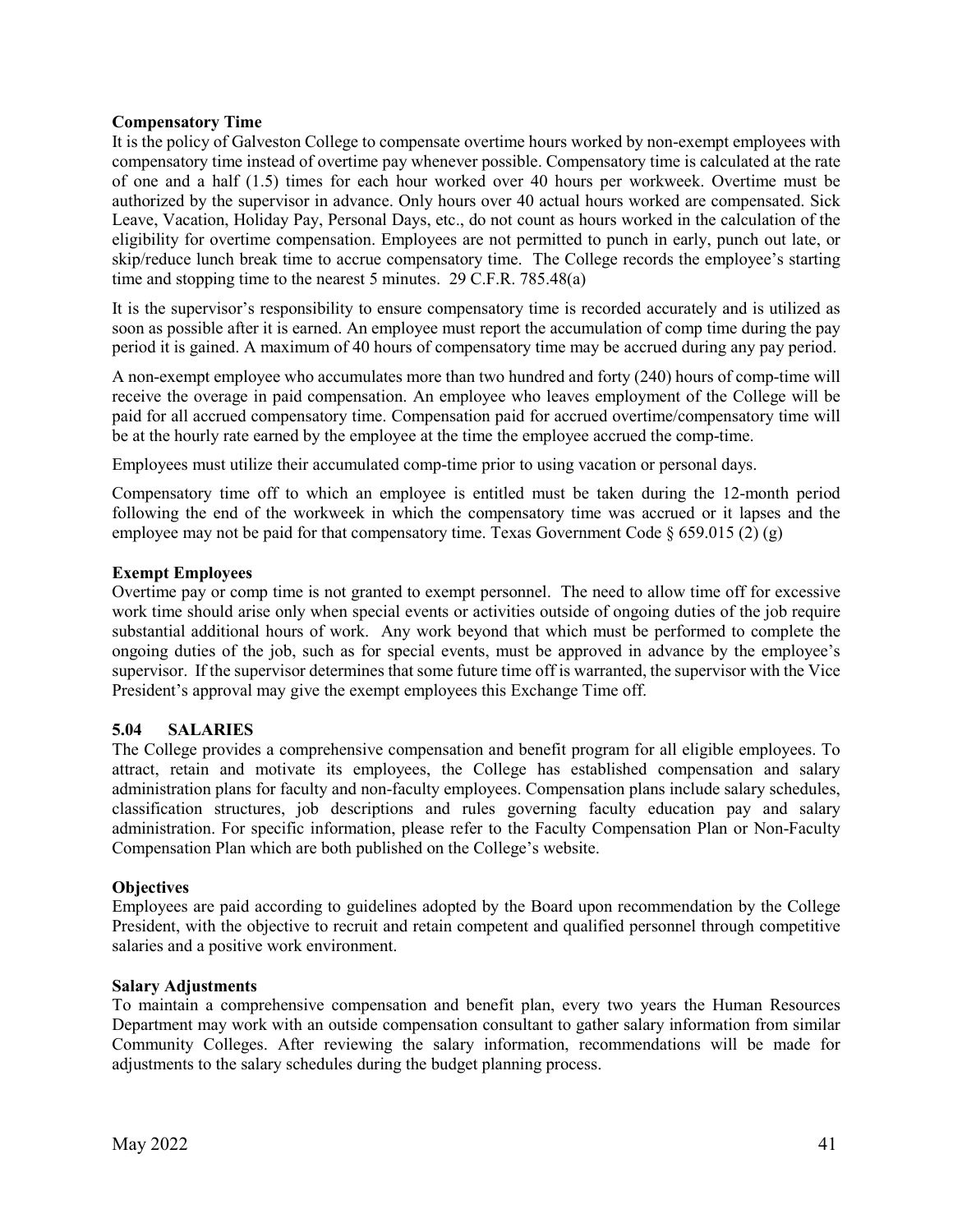Non-faculty employees who believe that their job description has changed or may warrant a position reclassification should contact the Human Resources Department to request a position review. All salaries are approved and set by the Board during the annual budget process therefore mid-year grade changes will not be effective until the new fiscal year.

If an employee applies and is selected for a position at a lower grade, it is considered to be at the request of the employee. The employee's pay will be set at the minimum of the new pay grade and criteria for initial hire will be used to calculate the appropriate step.

# **5.05 PAYROLL PROCEDURE**

Payday is the last College work day of the month unless otherwise notified by email. Direct deposits are posted on payday. Due to the location of the College and possible pending evacuations, Galveston College does not issue payroll checks. All payroll compensation will be through a direct deposit process only. The Human Resource Department must have the following documents to setup an employee's profile in the payroll system. **Pay will not be issued to an employee until all new-hire paperwork is completed and received by the Human Resource/Payroll Department.** If these documents are received after the 15<sup>th</sup> of the month, the pay will be processed on the next month's payroll:

The employee will be scheduled to attend a College New Hire Orientation and Safety session. The employee must attend this session to make benefit elections.

# **Payroll Taxes**

Deductions for Federal taxes and social security taxes will be withheld from payroll checks as required by law: FIT – Federal Income Tax will be withheld per the employee's elections on the W-4 form; FICA – Social Security will be withheld, 6.2% of taxable gross (the College will make an equal contribution of 6.2%); MEDI – Medicare will be withheld, 1.45% of taxable gross (the College will make an equal contribution of 1.45%). Note: these percentages may be subject to change.

If you are claiming exemption from FICA withholding as a teacher or trainee temporarily present in the U.S. under a "J" or "Q" visa, or a student temporarily in the U.S. under an "F", "J", "M", or "Q" visa who is performing services specified in the Immigration and Nationality Act you must complete IRS Form 8843. Form 8843 will be used for College Records only (not to satisfy any IRS filing requirements). It is your responsibility to submit this form to the IRS annually.

## **Deductions**

Deductions for health, dental, life, dependent life, accidental death and dismemberment, short term disability, long term disability, and flexible spending accounts are withheld based on the employee's elections during orientation. Long term disability and dependent life are after tax benefits. All other benefits listed will be pre FIT benefits and be deducted from the employee's gross pay before taxes.

1) College paid benefits: The College pays for all short term disability and life x2. The college also sponsors portions of health, and dental insurance.

2) Tax Sheltered Annuities: Deductions are based on the employees election and signature on a Salary Reduction Agreement form.

3) Retirement: Retirement is a mandatory deduction for all regular full-time employees. Employees with the exempt status may elect the Optional Retirement Plan (ORP). All exempt employees must make this election during their first month of employment or they will be automatically assigned to Teachers Retirement System (TRS). To make this election, a signed ORP reduction agreement must be received by the Payroll Department prior to payroll processing. All non-exempt Classified and eligible part-time exempt employees will be assigned to TRS. TRS and ORP deduction and contribution percentages are subject to change (based on the State's established rates).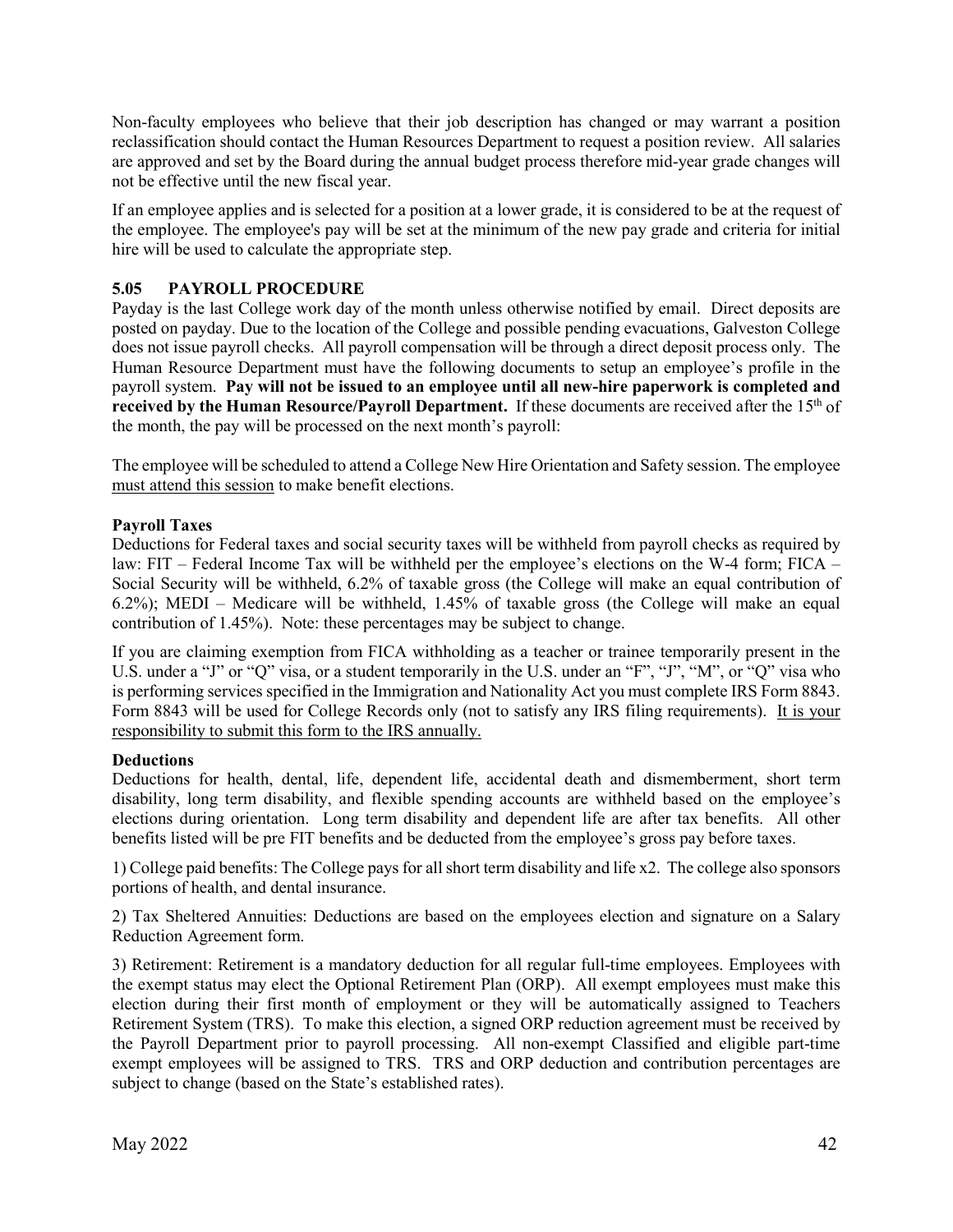4) Garnishments: in the event a release of garnishment cannot be obtained, payroll will proceed with garnishment withholdings as required by law.

5) Excess Leave: deductions shall be made for unauthorized leave or leave taken in excess of the employees allowable leave bank.

# **Time Keeping**

All hourly employees (classified, part-time and work-study) are required to utilize the online timekeeping procedure (or keep a timesheet if not available). See section 3.06 Time Keeping Procedure.

Classified employees are paid a monthly salary from the  $1<sup>st</sup>$  to the end of the month. All other hourly nonexempt employees are paid from the 16<sup>th</sup> to the 15<sup>th</sup> of each month (exception: December-January pay cycle). Notifications of changes made after the  $8<sup>th</sup>$  workday prior to the payday for the applicable month will be reflected on the following month's payroll. Accurate and timely reporting of an employee's time and attendance is the direct responsibility of the supervisor.

The supervisor is responsible for the following:

1) Before the new employee's start date (full-time, part-time, and work study), assuring all required documents are completed accurately, including account numbers, and submitted to the Human Resources Department.

2) Verifying for accuracy and imputing employees' leave (sick, vacation, personal, etc.);

3) Auditing and approving the employee's monthly time record and submitting it to Payroll on or before the 4th workday prior to the payday for the applicable month;

4) Ensuring classified employees take a daily lunch break (clocking in and out), and work 40 hours per work week;

5) Adhering to College policies regarding work-study awards, including restrictions regarding hours and length of work week.

# **Faculty Load Sheets**

Load sheets are generated by the appropriate supervisor. Load sheets must be entered into the payroll system on or before the  $15<sup>th</sup>$  of the applicable month. Load sheets submitted to Payroll after the  $15<sup>th</sup>$  of the month may be paid with the following month's payroll. It is the responsibility of the supervisor to immediately notify the payroll department if a load payment has changed (or should be stopped). All load sheets must include the following:

1) Pay beginning and ending dates

2) Amount to be paid each month during the semester

3) Account number(s) to be charged

4) Amount to be paid from the account number(s)

## **5.06 DIRECT DEPOSIT**

Employees must elect to electronically deposit payroll checks directly to a checking account, credit union account or savings account by completing a Direct Deposit form and providing a voided check or deposit slip. All forms must be received by the Human Resources office by the  $15<sup>th</sup>$  of the month to be processed with that month's payroll. If the routing and/or the account numbers provided are incorrect, once corrected, the employee pay will be paid by direct deposit the following month.

## **5.07 ANNUAL COMPENSATION**

Due to IRS taxing guidelines, Galveston College requires all annual compensation for its regular full-time employees (faculty and staff) be paid in twelve (12) monthly payments. (Internal Revenue Code- Section 409A).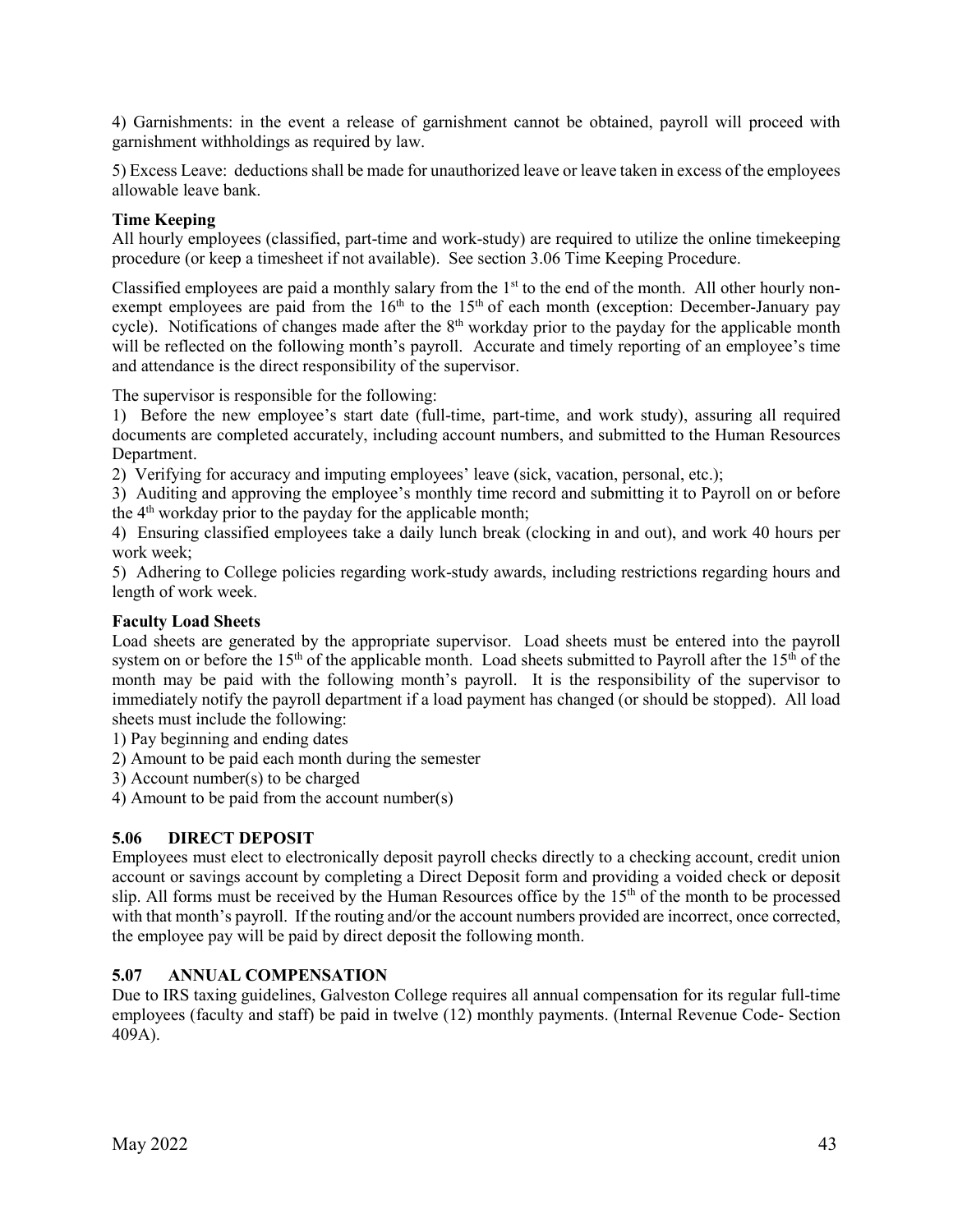# **CHAPTER 6- LEAVES**

# **6.01 HOLIDAYS**

The College President shall designate the paid holidays to be observed during each fiscal year. All regular full time employees receive the workday off at their regular rate of pay for designated holidays. Part-time employees are paid on an hourly basis and do not receive pay for holidays. Except as may be otherwise approved by the Board, the following shall be the College holiday schedule:

| (Wednesday, Thursday-Thanksgiving and the Friday following)        |  |
|--------------------------------------------------------------------|--|
| Christmas and New YearsDetermined by the official College calendar |  |

To be eligible for holiday pay, an employee must work the last regularly scheduled work day immediately preceding the holiday and the first regular scheduled work day immediately following the holiday unless the absence is excused. An employee who is instructed to work on a holiday but fails to work and does not have an acceptable excuse will receive no pay for the holiday and may be subject to disciplinary action.

# **6.02 RELIGIOUS HOLY DAYS**

A "religious holy day" shall be defined as a holy day observed by a religion whose places of worship are exempt from property taxation under Section 11.20, Tax Code. The College shall make every effort to reasonably accommodate an employee's request to be absent from work in order to participate in religious observances and practices, so long as it does not cause undue hardship on the institution.

Such absence shall be without pay unless the employee has paid vacation or personal leave available. All employees are required to give proper notice of their absence. "Proper notice" means that the employee shall provide a listing of religious holy days to be observed during the semester to their supervisor and shall provide notice of such days in advance to all students whose class would be cancelled due to a faculty member's absence. This notice shall be in writing and shall be personally delivered to the supervisor. Texas Education Code 51.925

# **6.03 VACATION**

## **Eligibility**

All regular full-time employees are eligible to accrue and use vacation leave. Nine-month faculty are not eligible for vacation leave. Nine (9) month faculty observe the summer sessions as vacation break, unless teaching, and are required to return for the fall semester on the "faculty return date" as determined by the official College calendar.

## **Accrual**

Classified, professional and administrative regular full-time employees and 12-month faculty shall be eligible for 12 working days of vacation annually (7.5 hour days 12-month faculty or 8 hour days classified, professional and administrative regular full-time employees). Vacation benefits shall accrue at a rate of one day per full month of employment.

To compute vacation time, the College has the authority to convert days to hours. Classified, professional and administrative regular full-time employees may accrue and carry forward from one year to the next a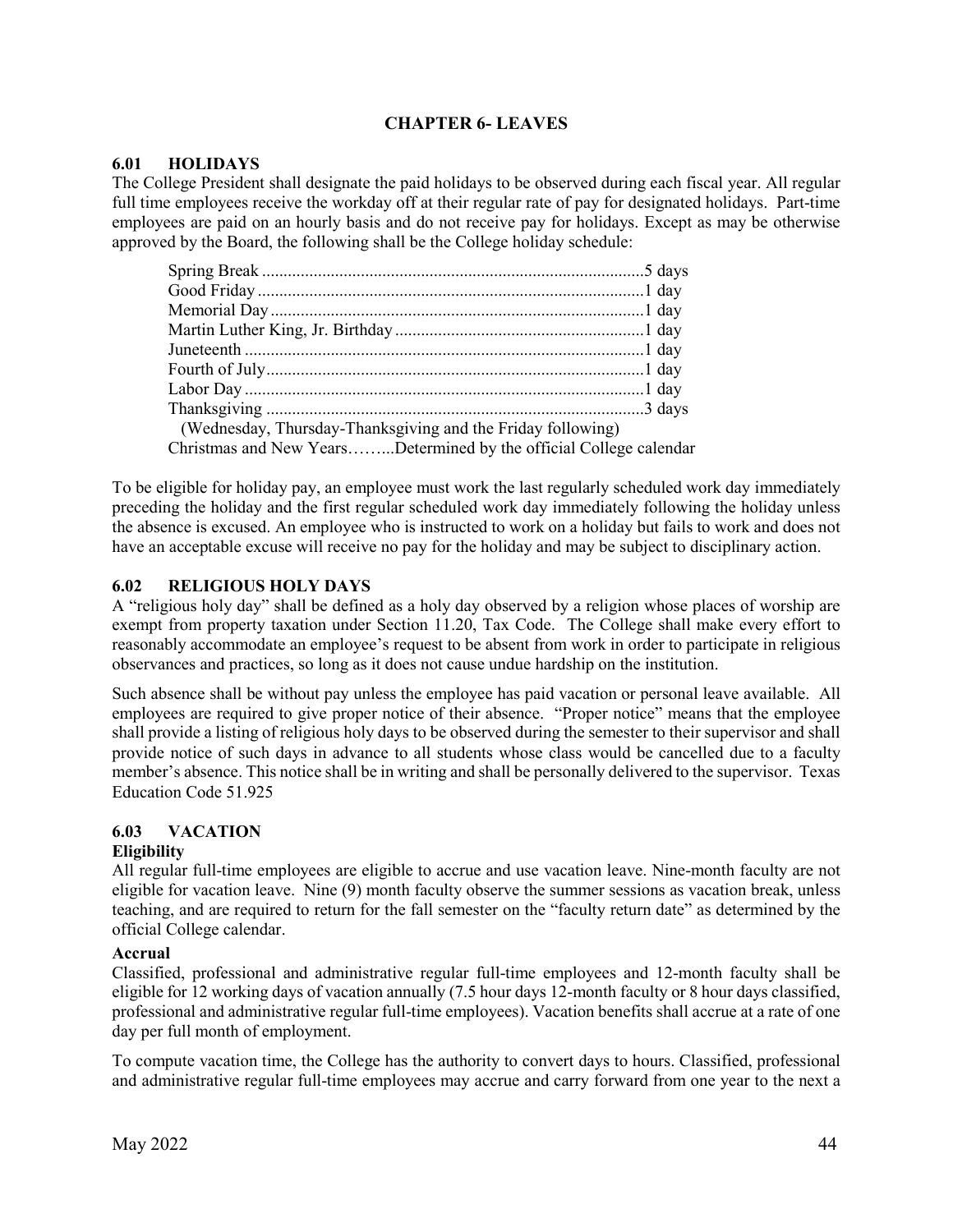maximum of 30 vacation days. Vacation leave will not accrue during periods of leave without pay status. DEC Local

## **Unused Vacation Leave**

Employees may carry over unused vacation leave from one fiscal year to the next, but unused vacation leave must not exceed 30 days (240 hours for non-faculty and 225 hours for 12-month faculty). Any excess vacation hours must be used before August 31 of each fiscal year or hours in excess will be forfeited. Upon termination of employment, not more than 30 vacation days shall be compensated. DEC Local

An employee moving to a non-accruing position will received their vacation balance pay-out at the time of change (at the rate of the ending position). In the event an employee has received vacation leave benefits in excess of days earned to the date of separation, an amount equal to such excess shall be deducted from such employee's final compensation check.

## **Scheduling**

Vacation periods must be approved in advance by the immediate supervisor. Restricted periods during which vacation may not be taken may be designated by the College and/or by the department supervisor. Likewise, the College and/or the department supervisor may designate periods during which vacation must be taken.

Vacation should be scheduled by using the online Leave Request system. In the event that a vacation request was not entered (or approved) before the pay period is closed, a leave slip must be submitted to the department supervisor for approval and then sent to Payroll for processing. All timecard adjustments must be entered prior to the last day of the month. Leave slips must be forwarded to the Human Resource Department to be maintained in the employee's file.

# **6.04 SICK LEAVE**

## **Accrual**

All eligible College employees who have been employed with the College as of the 1st of the month will accrue the equivalent of one work day (7.5 hours for faculty and 8 hours for non-faculty) of sick leave per month (fiscal year accrual of 67.5 hours for 9-month faculty, 90 hours for 12-month faculty and 96 hours for non-faculty). All 9-month faculty teaching in the summer are allowed five hours of sick leave per course per semester, and there is no accrual. Consequently, a full-time faculty member teaching two courses during the summer and an adjunct faculty member teaching two courses during any semester is allowed a maximum of ten hours of sick leave during that semester. The Faculty Chair will assume responsibility for maintaining sick leave records for adjunct faculty. Employees may accrue sick leave to a maximum of 70 days (560 hours for non-faculty, 525 hours for faculty). Sick leave will not accrue during periods of leave without pay status. DEC Local

## **Sick Leave Use**

Sick leave may be used for the following situations: illness of the employee; medical or dental appointments (with the prior approval of the employee's supervisor); maternity leave, to the extent of accrued benefits, to be applied at the beginning of the leave period; illness of the employee's spouse, dependent children, dependent parents, dependent grandparents, dependent grandchildren, or dependent siblings (or those same dependent relatives of the employee's spouse) and legal wards. Dependent classification shall be determined by the treating physician who is required to complete the U.S. Department of Labor - Certification of Health Care Provider for Family Member's Serious Health Condition (Family and Medical Leave Act) Form WH-380-F. Employees must adhere to the FMLA procedures in Section 6.06. Sick Leave may not be used on a day the employee is working a second job.

Sick leave should be scheduled by using the online Leave Request system. In the event that a sick leave request was not entered (or approved) before the pay period is closed, a leave slip must be submitted to the department supervisor for approval and then sent to Payroll for processing. All timecard adjustments must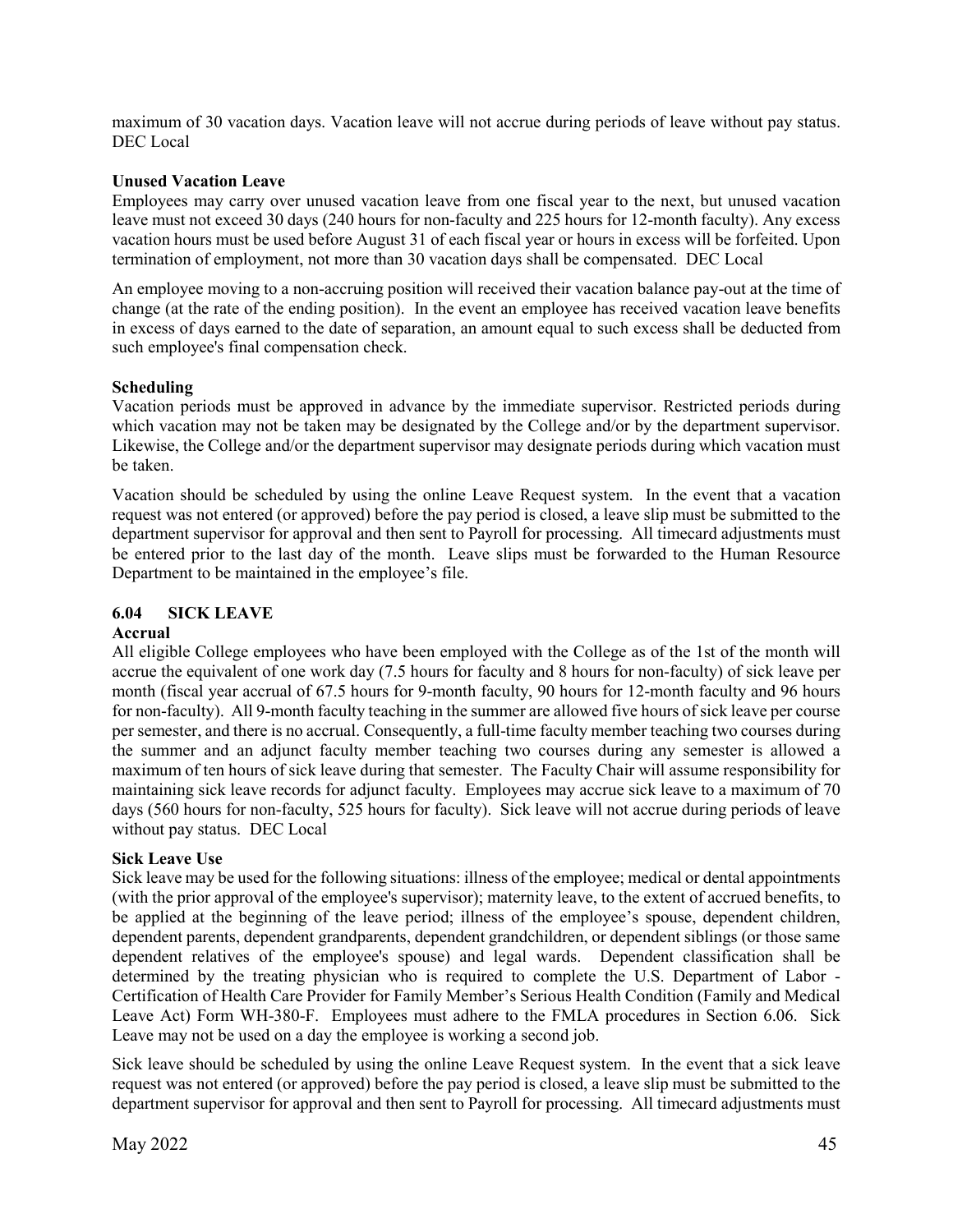be entered prior to the last day of the month. Leave slips must be forwarded to the Human Resource Department to be maintained in the employee's file.

## **Procedure**

Notice that an employee is sick and cannot report for duty will be made in every case to the immediate supervisor. This notice should be made at least one (1) hour before reporting time. To be compensated while on sick leave, an employee must notify his/her immediate supervisor in accordance with the absence procedure. Failure to notify the supervisor, except in an emergency, will cause an employee's absence to be considered unexcused. Failure to provide notification of absence from work for three (3) work days shall be considered a voluntary resignation of employment.

If an employee becomes aware of the impending need to use sick leave (scheduled surgery or doctor's appointment), it is the employee's responsibility to advise the supervisor and complete a leave request. A supervisor may require satisfactory documentation for any absences and has the discretion to disallow sick leave without such documentation. For absences of five (5) days or more, employees are required to provide medical documentation. The FMLA procedure will be utilized for absences that exceed five (5) work days.

Medical documentation must be from a licensed healthcare provider. Misrepresentation of sick leave or failure to provide appropriate documentation or any other violation of the leave policy, or the terms of leave approval, will subject the employee to disciplinary action. Documentation of sick leave shall be forwarded to the Human Resources Department.

Medical documentation will be considered sufficient if it includes the following: the date on which the illness commenced; the date the employee first saw a doctor; the probable duration of the leave; and when applicable, a statement from the medical provider indicating whether the employee is unable to perform his/her job with or without restrictions, or if the employee is still unable to work, and the date of the next doctor's appointment to review the employee's progress.

The supervisor shall immediately call the Director of Human Resources if the absence is expected to exceed five work days. Based on information supplied by the supervisor and/or employee, the Director of Human Resources or the Director's designee shall determine whether the absence is an absence under the Family and Medical Leave Act (FMLA). If the information supplied by the supervisor and/or the employee is incomplete, the Director of Human Resources or the designee shall make a provisional determination as to whether the absence is an FMLA absence.

During lengthy illnesses, the employee should contact the supervisor on a weekly basis, unless another reporting schedule has been agreed upon with the concurrence of the Director of Human Resources.

#### **Abuse of benefits**

Sick leave benefits are designed to provide for continuation of income during times of legitimate illness. Sick leave is not to be considered as an alternative form of vacation time or time-off for non-illness related incidents. Excessive absenteeism or evidence of malingering or the abuse of this benefit may be considered as an indication of an employee's inability to perform the job and may constitute grounds for disciplinary action and may require additional medical documentation.

#### **Upon Termination**

Unused accrued sick leave shall be forfeited upon termination of employment; except that the level of sick leave accrued prior to September 1, 1989, shall be compensated at the rate of one-half the accrued amount up to a maximum of 60 days based upon the employee's salary at separation of service.

The estate of a deceased employee is entitled to payment for sick leave accrued prior to September 1, 1989 (to be compensated at the rate of one-half the accrued amount up to a maximum of 60 days).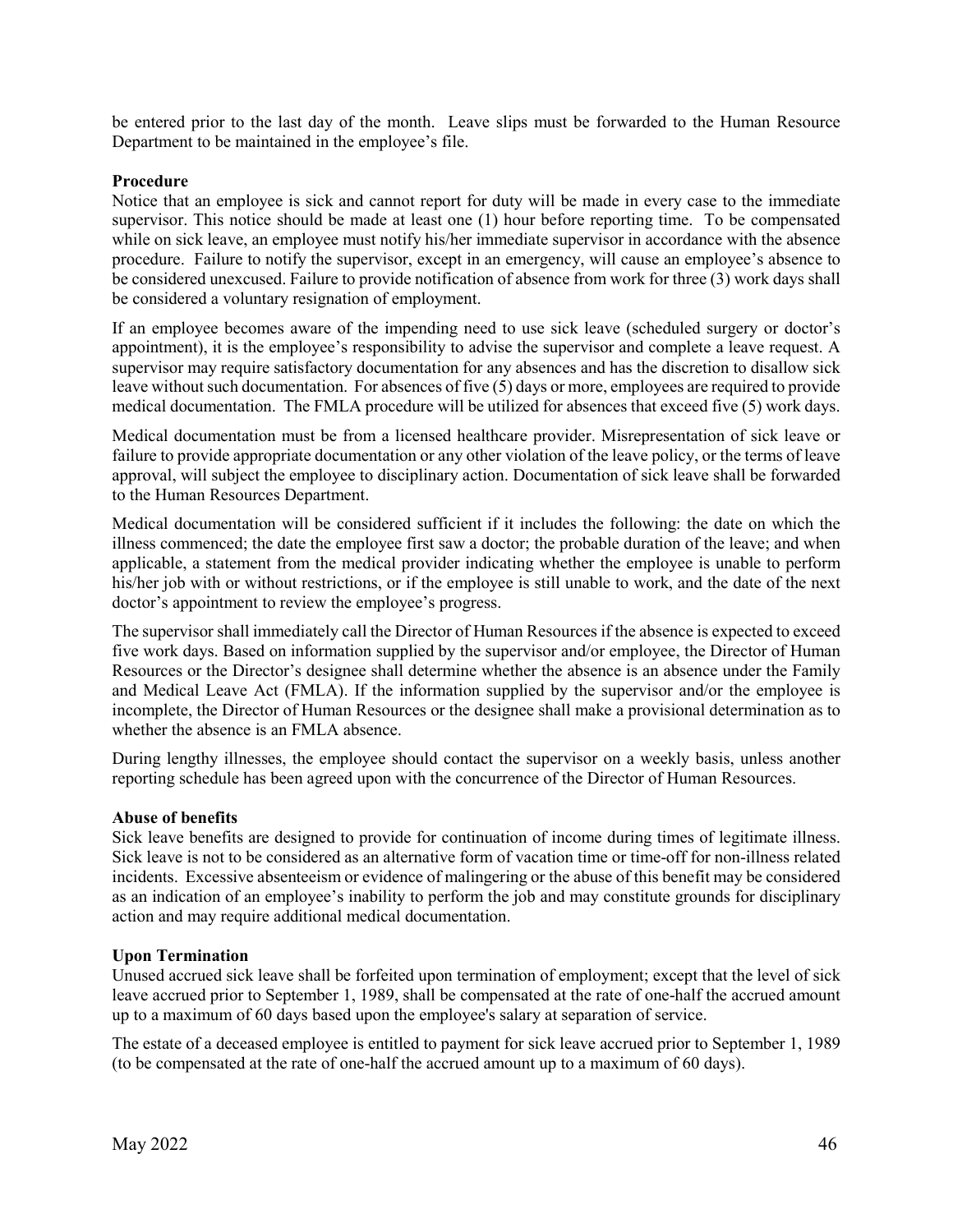In the event an employee has received sick leave benefits in excess of days earned to the date of separation, an amount equal to such excess shall be deducted from such employee's final compensation check. DEC Local

# **6.05 PERSONAL DAYS**

All regular full-time employees are provided with 2 personal days per year (16 hours for non-faculty; 15 hours for faculty). These days are accrued at the rate of one day for each complete long semester worked, and are credited to the employee on September 1st of each fiscal year. Personal days cannot be carried forward to the subsequent fiscal year. Employees hired after April 15<sup>th</sup> are not eligible for personal leave days for that fiscal year. Personal Days should be scheduled by using the online Leave Request system. Upon termination of employment, eligible unused personal days shall be compensated.

# **6.06 FAMILY AND MEDICAL LEAVES OF ABSENCE (FMLA) DEC LOCAL**

Family Medical Leave Act (FMLA) provides eligible employees up to twelve (12) weeks of unpaid leave within a twelve (12) month period for the situations listed below. Employees who are family members of veterans that are undergoing medical treatment, recuperation, or therapy for a serious injury or illness incurred in the line of duty may be entitled to up to 26 weeks of FMLA leave. DECA Legal

The College's twelve (12) month period begins on the first day FMLA Leave is taken. An individual employed by the College for at least 12 months and for 1,250 hours during the previous 12-month period shall be eligible for up to 12 weeks of unpaid Family Medical Leave, without loss of any employment benefits accrued prior to the beginning of the leave. Spouses and family members employed by the same employer will be limited to a combined total of 12 weeks of FMLA. FMLA may be taken for the following reasons:

1) Because of the birth of the employee's child or the adoption of a child by the employee, including placement for foster care, and in order to care for the child, provided the leave is taken within 12 months of the birth, adoption, or placement of the child. Documentation of the event will be required. By agreement between the employee and the College, this leave may be taken intermittently or on a reduced leave schedule.

2) To care for the employee's immediate dependent family or legal ward who has a serious health condition. Dependent classification shall be determined by the treating physician who is required to complete the U.S. Department of Labor -Certification of Health Care Provider for Family Member's Serious Health Condition (Family and Medical Leave Act) Form WH-380-F.

3) Because of the employee's serious health condition that makes the employee unable to perform the functions of his or her position. The treating physician is required to complete the U.S. Department of Labor -Certification of Health Care Provider for Employee's Serious Health Condition (Family and Medical Leave Act) Form WH-380-E. (12 weeks per employee's own serious health condition).

4) Because of a qualifying exigency arising out of the fact that your spouse; son or daughter; parent is on active duty or call to active duty status in support of a contingency operation as a member of the National Guard or Reserves. The employee is required to complete the U.S. Department of Labor - Certification of Qualifying Exigency For Military Family Leave (Family and Medical Leave Act) Form WH-384

5) Because you are the spouse; son or daughter; parent; next of kin of a covered service member with a serious injury or illness. The treating physician is required to complete the U.S. Department of Labor - Certification for Serious Injury or Illness of Covered Service member -for Military Family Leave (Family and Medical Leave Act) Form WH-385

The employee must give 30 days written notice to the College when requesting FMLA Leave. An employee must send this notice to the Director of Human Resources, and a copy to the departmental supervisor. When the leave is for the employee or a family member's serious health condition, medical certification from a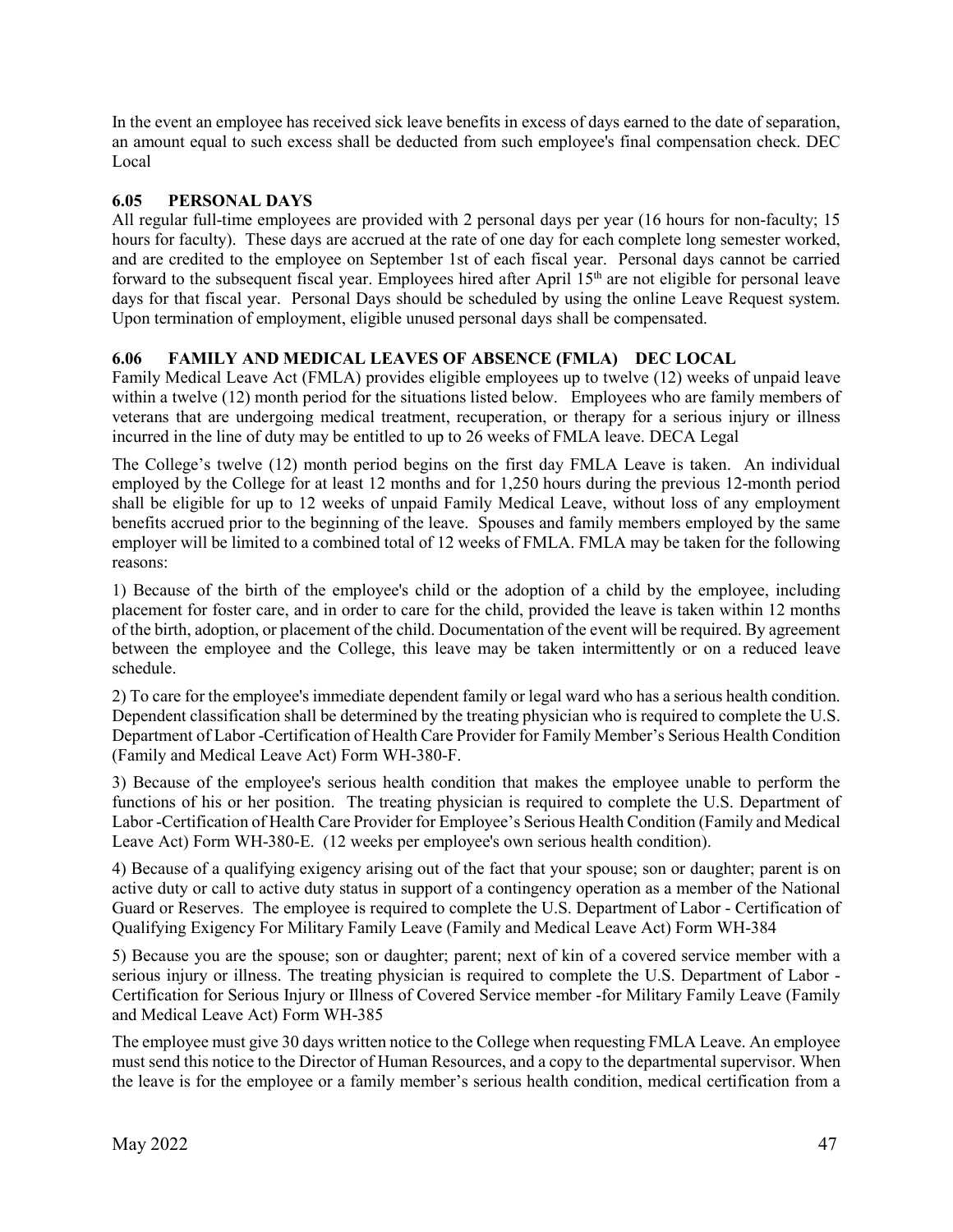health care provider is required to support the request. The Director of Human Resources will provide the Department of Labor (DOL) certification form to the employee to be completed by the health care provider.

Upon approval, the Director of Human Resources will notify the employee that Leave has been designated as FMLA Leave. The College may provisionally designate an employee's leave as FMLA Leave during a time when the required documentation has not yet been received.

An employee on FMLA must contact their supervisor weekly of their status and intent to return to work, unless medically unable to do so. If FMLA Leave was taken for the employee's own serious health condition, the employee will be required to submit a "Physician's Work Certification" from his/her health care provider before returning to work that releases the employee to perform the essential functions of their position. An employee is not entitled to reinstatement if, because of a layoff, reduction in workforce or other reason, the employee would not be re-employed at the time job restoration is sought.

It is the College's policy to require employees to designate any paid leave for all or some portion of the employee's FMLA entitlement. The use of paid leave for unpaid FMLA Leave time does not extend the 12-week leave period. The FMLA procedure will be utilized for absences that exceed five (5) work days.

# **6.07 CATASTROPHIC LEAVE POOL**

The College has a Catastrophic Leave Pool, a voluntary employee participation program, intended to alleviate hardship caused to an employee if a catastrophic illness or injury forces the employee to exhaust all leave time (maternity leave and elective surgery are not considered catastrophic illness or injury). The Director of Human Resources serves as the Pool Administrator and will manage the program according to the Catastrophic Leave Procedures.

Full-time employees become eligible to participate in the Catastrophic Leave Pool by donating a minimum of one day of sick leave on September 1<sup>st</sup> of each fiscal year. Employees must have a minimum of 40 hours of sick leave to participate unless currently on an approved Catastrophic Leave or FMLA.

Employees who use leave hours from the Pool are not required to pay it back; once sick leave has been donated to the pool, the donated days cannot be returned to the individual. Employees may not designate a particular employee to receive their donated time. If the Catastrophic Leave Pool becomes exhausted, an additional donation will be required to continue eligibility.

# **Eligibility**

An employee is eligible to apply for the Catastrophic Leave Pool when all of the following conditions are satisfied: the employee has contributed a minimum of one day to the Pool for the current school year; the employee has been employed in an eligible position for at least six months; the submitted application for the benefit is accompanied by a licensed medical physician's verification that provides sufficient medical certification regarding the illness/injury to evaluate the employee's eligibility; the employee has been absent from work because of the severe condition or combination of conditions for a period of (10) working days prior to the date that use of the Catastrophic Leave Pool becomes necessary; the employee has exhausted all paid leave and compensatory time; the employee is on an approved leave from the College; and the employee's condition is not an on-the-job injury covered by Workers' Compensation Insurance.

## **Provisions**

Enrollment in the Pool does not guarantee that employees may withdraw hours from the Pool; however, if the request is approved, employees may be granted up to a maximum of 60 days (equivalent) from the Pool for any one health condition. The lifetime maximum benefit from the pool is 120 days. Catastrophic leave entitlement from the Catastrophic Leave Pool will run concurrently with 12-week leave under the Family Medical Leave Act. The use of the leave pool does not extend the 12-week FMLA Leave. The estate of a deceased employee is not entitled to payments for unused Catastrophic Leave Pool time.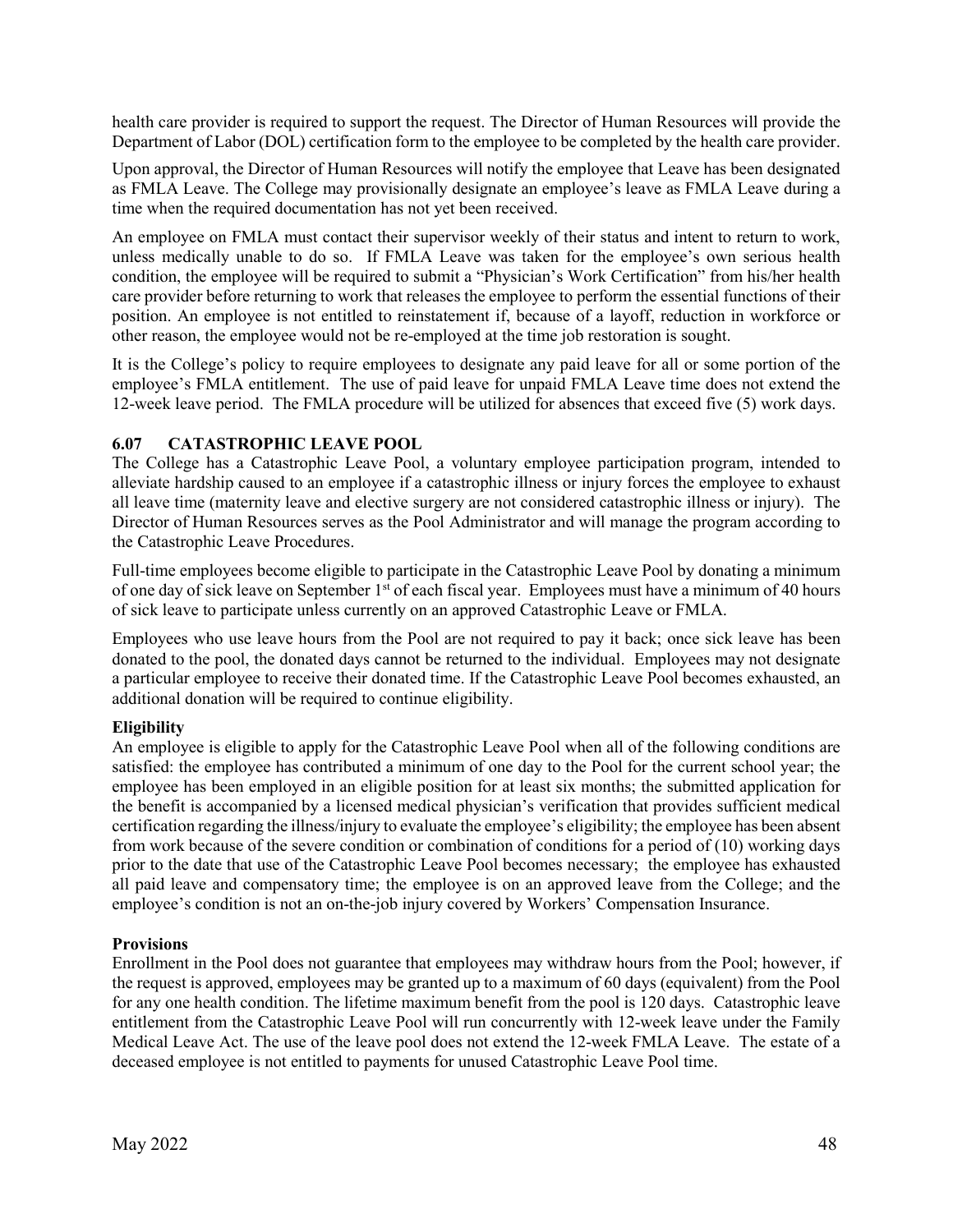The College President shall designate the Director of Human Resources to be the Leave Pool Administrator for approval or denial of applications for leave pool hours in accordance with the provisions of this policy. The Leave Pool Administrator shall adopt forms, procedures, and regulations for the administration of this policy. The decision of the Sick Leave Pool Administrator to approve or deny an employee's request for sick leave assistance will be final and binding. DEC Local

An Advisory Committee shall be established to review, award or deny requests submitted to the Pool Administrator. In order to comply with the Medical Privacy Act Provisions of HIPAA, the employee must sign a waiver in order to have the Pool Administrator and Advisory Committee review material including medical information. Requestors will be accorded anonymity when being considered by the Advisory Committee. Requests will be considered in meetings of the Committee, which will be called by the Director of Human Resources.

# **6.08 CONTINUATION OF INSURANCE COVERAGE**

An employee who is absent from work, but receiving pay using sick leave or vacation leave, shall continue to have the employee costs for all enrolled group insurance plans deducted from his/her paycheck.

An employee on FMLA without salary leave entitlements (sick, vacation, etc.) shall be eligible to continue membership in all group insurance plans in which enrolled prior to commencement of the leave. The employee's costs (the amount deducted from the employee's paycheck) are to be paid by the employee in monthly installments to the College by the first work day of each month without salary. The College's obligation to continue coverage ceases if the employee's premium payment is more than 30 days late. Upon cancelation, a notice will be generated from ERS that includes COBRA instructions.

# **6.09 BEREAVEMENT LEAVE**

The College allows up to five days (40 hours total) of paid excused absence, if needed, to attend the funeral or tend to the affairs of the estate upon the death of an immediate family member of a regular fulltime employee. Such leave is not charged against sick leave. The leave must be used within a timely manner not to exceed 60 days from the death. "Immediate family" means spouse, children, parents, grandparents, grandchildren, siblings (or those same relatives of the employee's spouse) and legal wards. Proof of death and family relationship is required by the College and must be submitted with the Leave form to claim this benefit. DEC Local

# **6.10 JURY DUTY OR COURT SERVICE**

When a full time employee is absent because of jury service or as a witness under court subpoena, he/she shall be paid their regular rate of pay subject to the following conditions:

a) Employees shall notify their supervisor upon receipt of the notice of jury summons.

b) Employees working the day shift shall report to their department for work if they are released from jury duty. If the release is close to the end of the shift, the employee should contact his/her supervisor for direction.

c) Employees must furnish proof from the court showing date and time of jury duty served.

d) If the employee fails to furnish proof and does not report back to work as stated above, then no pay shall be due and disciplinary action may be taken.

e) Subpoenas - The same rules which apply to jury duty shall apply to employees required to be in court as a witness under court subpoena, except in cases of their own making and in cases that are related to providing services in another work assignment (outside of GC employment).

# **6.11 MILITARY LEAVE**

Military Leave will be granted in accordance with the Uniformed Services Employment and Reemployment Rights Act (USERRA). Employees preparing to take authorized Military Leave must furnish their supervisor and the Director of Human Resources notice by providing a copy of the military orders and/or appropriate certification within three (3) days of receipt. See DECB Legal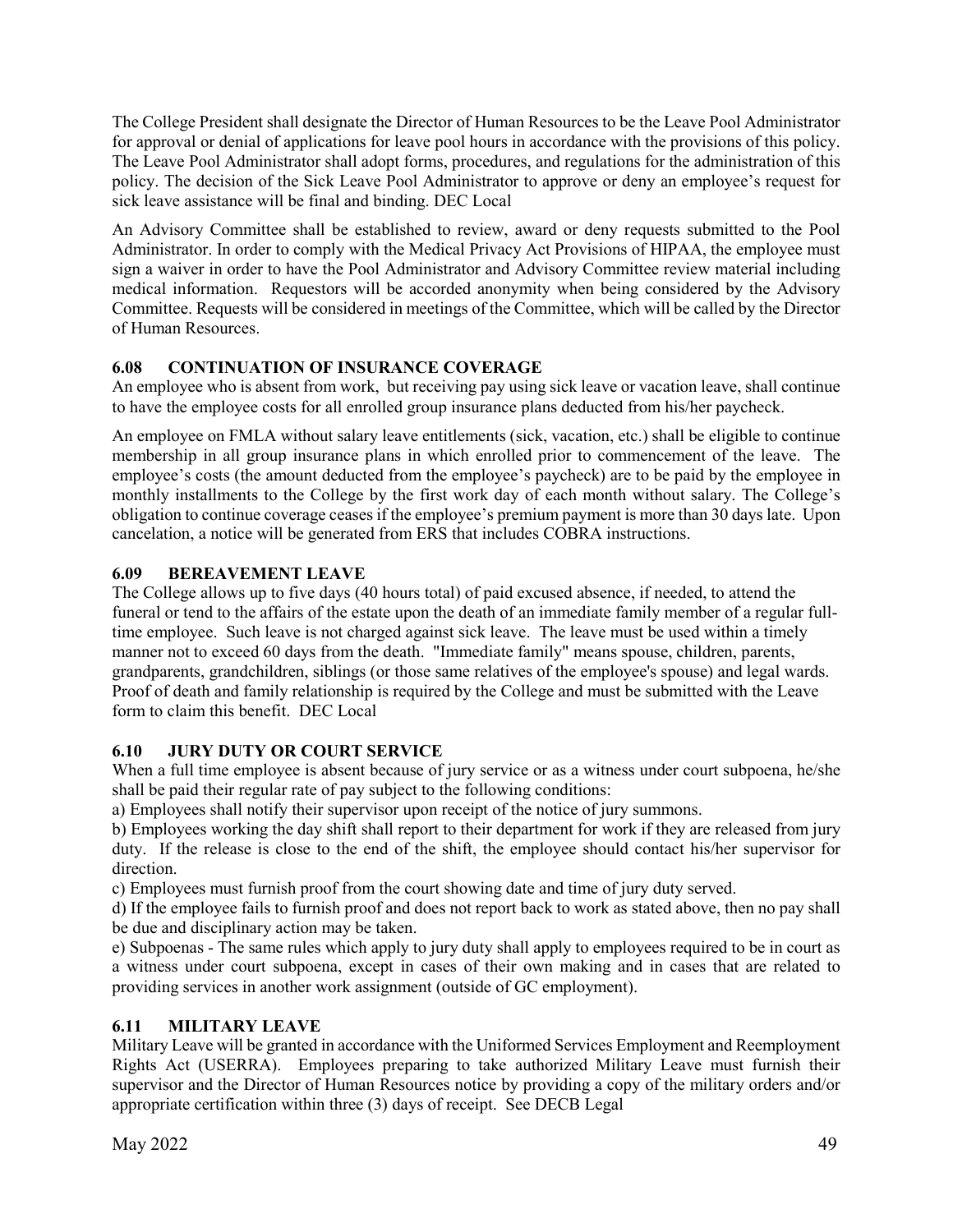# **6.12 LEAVE WITHOUT PAY**

Full-time employees may apply to the College President for a Leave of Absence Without Pay (LWOP) for personal, family, financial, or other reasons. To be eligible to apply the employee must first meet the eligibility requirements of FMLA. If employees request LWOP for situations not covered by other leave provisions, the request will be evaluated on a case-by-case basis. Employees with disabilities may be granted LWOP as long as it does not create an undue hardship on the College. A LWOP may not exceed twelve (12) months.

The decision to grant such leave will be made by the College President. The length of employment and the employee's evaluation records are all valid factors in determining whether or not to grant LWOP. During the period of LWOP, the employee does not accrue any paid leave time.

During a LWOP that is not covered by FMLA the employee will be responsible for paying the full cost of all insurance premiums (employee and College/State portions). The full premiums must be submitted directly to Human Resources prior to the last day of each month. Failure to pay full cost of premiums may result in the cancelation of the employees insurance coverages.

An employee who accepts any other employment during the LWOP will be considered to have voluntarily resigned from the College as of the date other employment began. If an employee fails to return from a LWOP for other reasons, the termination date is the first day of the approved leave period, or the date the employee notifies the Director of Human Resources or the departmental supervisor he/she is not returning, whichever is sooner.

# **6.13 SABBATICAL LEAVE**

Sabbatical Leave is authorized for the primary purpose of increasing the value of the recipient's contribution to the College by providing the individual a significant opportunity for professional growth. Sabbatical leave may be granted, upon application, for study, research, writing, field observations or other suitable purposes. Opportunities for additional training, for improving skills and for maintaining currency in the field are understood as legitimate reasons for Sabbatical Leave.

Sabbatical leave is defined as release time with all or partial salary (retaining all benefits except accrual of sick, vacation, and personal leave) for either the equivalence of one long semester (up to 100% of base salary) or one academic year (up to 50% of base salary). Applications for Sabbatical Leave shall be submitted to the Rank, Tenure and Sabbatical Committee for review. Upon recommendation from the President, leave may be granted by the Board for renewal, growth, development, and enrichment. Faculty and administrative employees with six or more consecutive years of service in the District shall be eligible for consideration for such leave. No more than six percent of the faculty members of the College may be on faculty development leave at any one time. Education Code §51.106

Prior to granting a sabbatical leave, the District shall require a signed commitment from the employee regarding duties with the District after the leave is taken. The employee requesting a sabbatical leave shall agree to serve the District an amount of time equivalent to twice the leave taken. If the employee desires to resign from the District during the sabbatical leave or during the amount of time the employee agreed to serve, the employee shall be required to remit to the District any and all salary and benefits paid for the employee on a pro rata basis during the leave or return time the employee agreed to serve. DEC Local

A faculty member or administrator on Sabbatical Leave may accept a grant for study, research, or travel from any institution of higher education, from a charitable, religious, or educational corporation or foundation, from any business enterprise, or from any federal, state, or local governmental agency. An accounting of all grants shall be made to the governing board of the institution by the faculty member. A faculty member on faculty development leave may not accept employment from any other person, corporation, or government, unless the governing board determines that it would be in the public interest to do so and expressly approves the employment. §51.105 (b)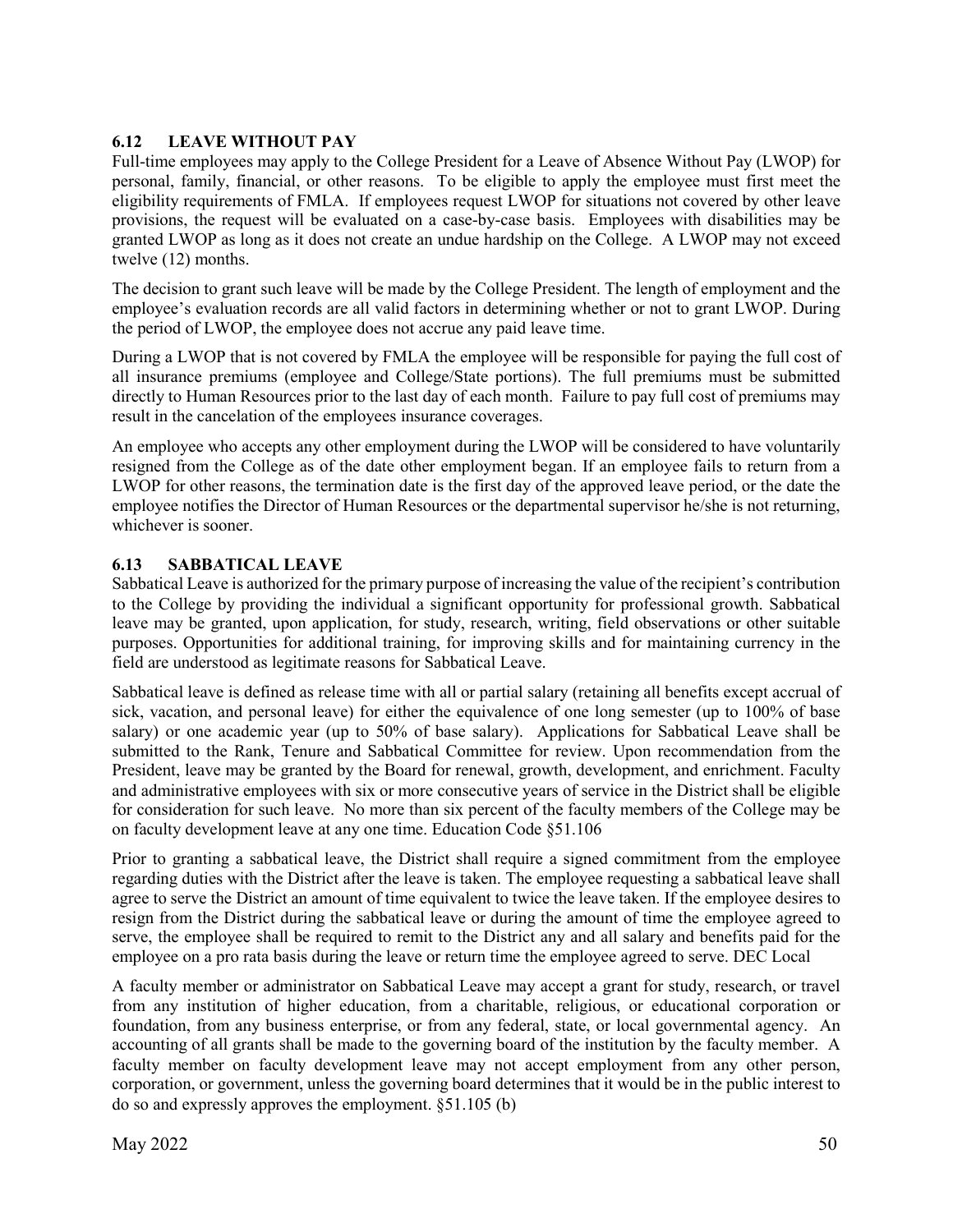# **6.14 DEVELOPMENTAL LEAVE**

Developmental leave is defined as release time without salary (but with benefits other than accrual of sick and vacation leave) for a maximum up to one year. Upon recommendation from the President, leave may be granted by the Board for renewal, growth, development, and enrichment. Faculty and administrative employees with three or more consecutive years of service in the District shall be eligible for consideration for such leave. No more than six percent of the faculty members of the College may be on faculty development leave at any one time. Education Code §51.106

Prior to granting a developmental leave, the District shall require a signed commitment from the employee regarding duties with the District after the leave is taken. The employee requesting a developmental leave shall agree to serve the District an amount of time equivalent to the leave taken. If the employee desires to resign from the District during the developmental leave or during the amount of time the employee agreed to serve, the employee shall be required to remit to the District any and all benefits paid for the employee on a pro rata basis during the leave or return time the employee agreed to serve. DEC Local

A faculty member or administrator on Developmental Leave may accept a grant for study, research, or travel from any institution of higher education, from a charitable, religious, or educational corporation or foundation, from any business enterprise, or from any federal, state, or local governmental agency. An accounting of all grants shall be made to the governing board of the institution by the faculty member. A faculty member on faculty development leave may not accept employment from any other person, corporation, or government, unless the governing board determines that it would be in the public interest to do so and expressly approves the employment. §51.105 (b)

# **6.15 WORKER'S COMPENSATION LEAVE**

When an employee is injured on the job or suffers from a work-related illness and the employee is unable to work for any period of time due to the injury or illness, the employee may be eligible to receive Worker's Compensation Benefits. The amount of benefits varies with the employee's position and the length of time the employee is away from work.

Any employee who suffers a work related injury or illness must complete the College's **Employee's Report of Injury/Illness** form. The employee's supervisor must sign the form and complete the **Supervisor's Accident-Loss Investigation Report**. Both forms are to be sent to the Director of Human Resources on the day of the injury. In an emergency situation the employee should seek immediate medical attention and the employee's supervisor should contact the Human Resources Department.

When an employee seeks medical attention under the Workers' Compensation Insurance Plan the employee will receive a **Texas Workers' Compensation Work Status Report (DWC Form73)** from the treating doctor. All DWC Form73 reports must be submitted or faxed (409) 944-1500 to the Human Resources Department on the day they are received to ensure continued benefits.

Worker's Compensation benefits begin on the eighth day of work missed due to work-related injury or illness. The employee's accumulated sick leave, compensatory, or vacation time may be used to compensate the employee for the difference between the employee's normal salary and the amount received in Worker's Compensation benefits. No employee receiving workers' compensation benefits shall exceed 100% of their pre-injury wage. If an employees does received excess of 100% of their pre-injury wage they must return the additional pay to the College and/or the Workers' Compensation Carrier. **Failure to return overpayment of wages to the appropriate agencies is a violation of the Texas Administrative Code and may result in disciplinary actions**. 28 TAC Chapter 129, CKE Local, CKE Legal

Worker's Compensation Leave will be governed by the FMLA Leave policy. An employee who is covered under Worker's Compensation is not eligible for Short-Term Disability benefits. An employee who is receiving weekly Worker's Compensation benefits, but has exhausted all paid leave status, may continue to be enrolled in the College's medical, dental, and optional benefits programs, providing the employee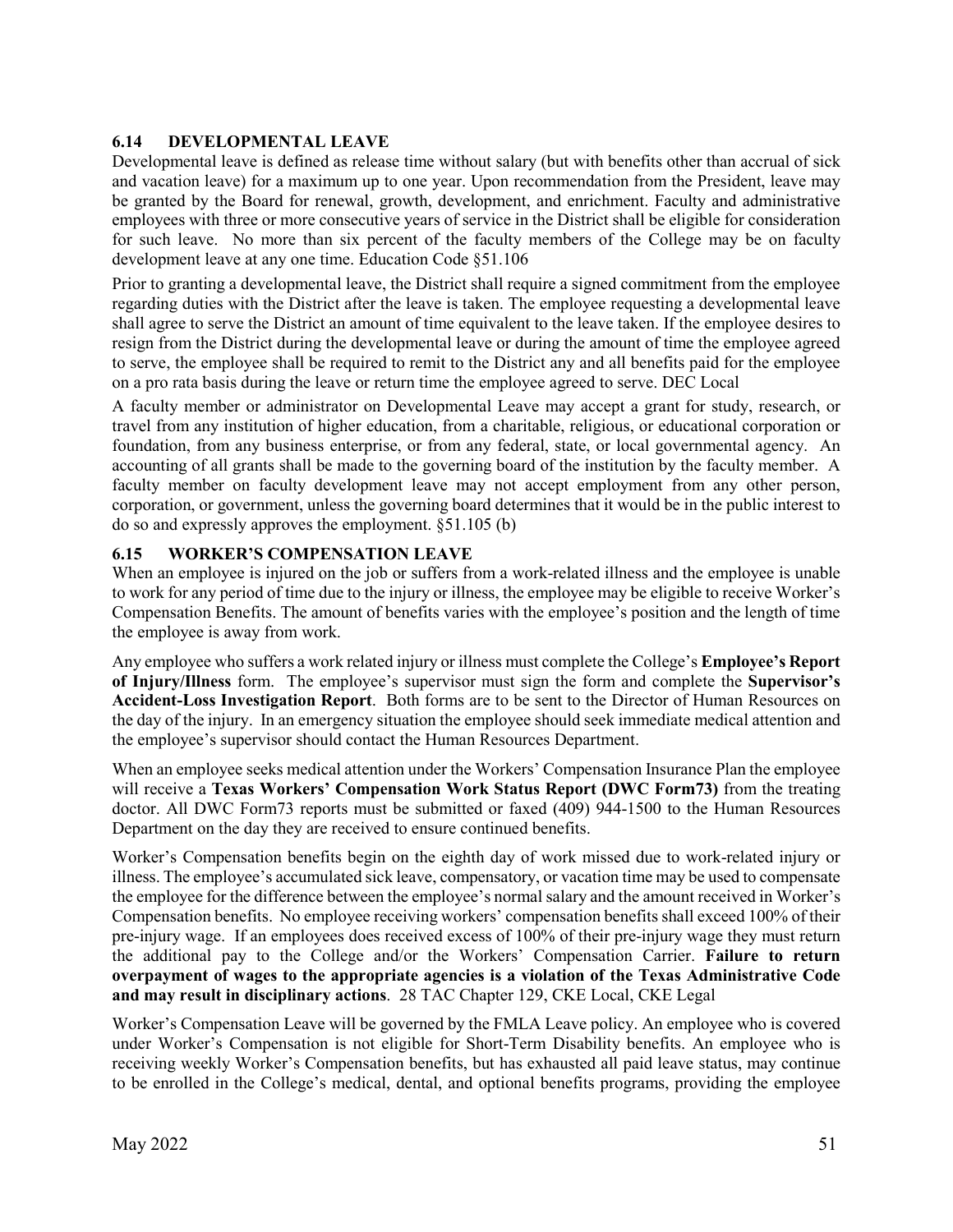pays both the employee's and employer's share of the premiums to ERS. Sick and vacation leave shall not accrue until the employee returns to work.

Because the College places the safety of it students, faculty and staff above all other considerations employees who violate the College's work safety procedures will be disciplined accordingly.

# **Modified Light Duty**

An employee may return to work after a work related injury or illness under certain conditions when the employee's physician issues a restricted or conditional medical release. If there is a light duty assignment available in the employee's department the employee will be allowed to return to work. Twelve (12) weeks is the maximum time an employee may remain on a light duty assignment. The College President may make a temporary exception if the educational or organizational objective of the College can only be met by this exception.

The College may require a Fitness for Duty examination based on the employee's job performance or the employee's return from an illness or injury. An employee who cannot perform the essential functions of his/her job, with or without reasonable accommodations in his/her former position, may apply for a transfer to another position (if one is available) for which he/she qualifies and where his/her restrictions can be accommodated. A light duty assignment ends when an employee's physician releases him/her without any restrictions or a reasonable accommodation is no longer available.

# **6.16 JOB ACCOMODATION**

The purpose of the job accommodation process is to make it easier for people with disabilities to obtain protection under the Americans with Disabilities Amendment Act (ADA). The HR Department actively engages in the interactive process to determine if there is a need for a reasonable accommodation. An employee requesting consideration for an accommodation must complete the *Employee Request for Job Accommodation* form, and submit the *Medical Documentation Form* completed by a licensed physician, outlining the specific accommodation(s).

An Advisory Committee shall be established to review each job accommodation request. To comply with the Medical Privacy Act Provisions of HIPAA, the employee must sign a waiver allowing the Director of Human Resources, or designee, and the Advisory Committee members to review all submitted materials. The requestors will be accorded anonymity when being considered by the Advisory Committee.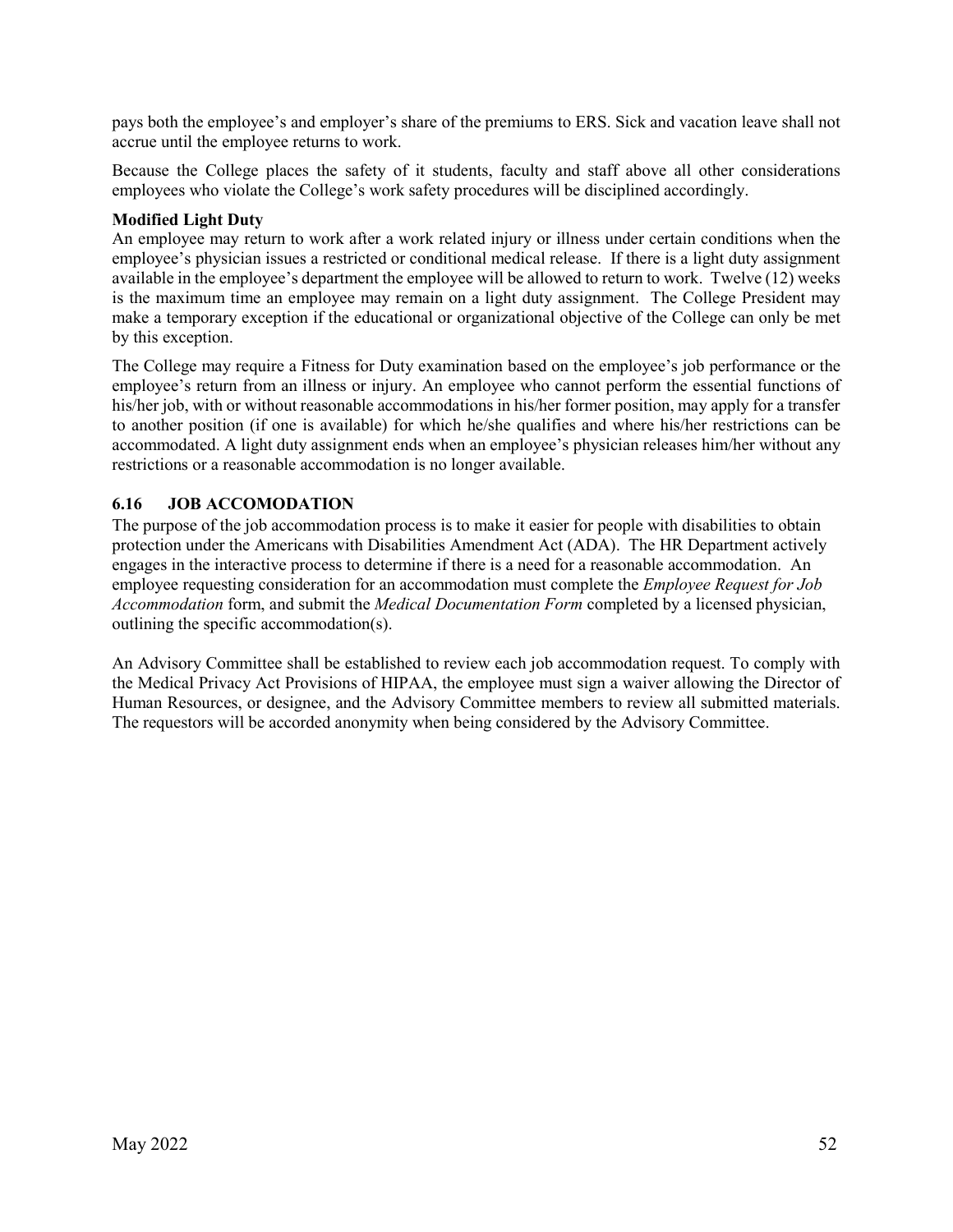# **CHAPTER 7- TERMINATION**

# **7.01 TERMINATION OF EMPLOYMENT**

Any employee may terminate his/her position with the College of his/her own accord. Voluntary terminations include resignation, retirement, job abandonment and failure to return to work following a leave of absence.

All employees who leave the services of the College will be required to go through the Human Resources Exit Procedure and to surrender and return to their departments or other proper source all records and/or property and keys of the College which may be in their possession or custody.

# **7.02 RESIGNATION**

In order to resign in good standing, non-contractual employees are required to give written notice to the appropriate supervisor and the Human Resource Office at least 14 days prior to the date of termination. If The College may permit a shorter period of notice in cases where extenuating circumstances necessitate such a resignation.

Any employee serving under a term contract may relinquish their position and leave the employment of the College at the end of contract term without penalty, provided such employee submits written resignation prior to the end of the school year in which the employee resigns.

Once a resignation is submitted and accepted, it may not be withdrawn without the consent of the College President.

## **7.03 RETIREMENT**

The Board shall not require the retirement of any employee on the basis of age. Employees are required to give written notice to the appropriate supervisor and the Human Resource Office 90 days prior to the date of retirement; however, the College may permit a shorter period of notice in specific situations. Retirement status for Galveston College purposes will be determined by the employee's status within the Employees Retirement System of Texas or the Teacher Retirement System of Texas.

## **7.04 ABANDONMENT / INVOLUNTARY RESIGNATION**

An employee who is absent for more than three (3) consecutive scheduled workdays without approval and notification to their supervisor is considered to have abandoned employment. This applies to an employee during the normal course of employment as well as the scheduled return from vacation or leaves of absence.

## **7.05 TERMINATION/DISCHARGE**

Non-contractual staff include all part-time, hourly and classified staff employees of the College and have the status of "at will employee," which means the employee has no contractual right, expressed or implied, to remain in the College's employ. The College may terminate his/her employment, with or without cause, and with or without notice, at any time.

The College initiates the action to terminate an employee. A dismissal is proper when it is determined that an employee does not possess the qualifications, skills, and ability to meet the requirements of his/her job, or applies when an employee violates the College's rules, regulations, or the Board Policies and Procedures, or conducts him/herself in a manner that adversely affects College activities, image, and/or other employees.

Before any employee is dismissed, if permissible, the employee shall be given reasonable notice in writing of the proposed action and the grounds, set out in sufficient detail to fairly enable him/her to show any error that may exist. In the event a regular full-time employee desires to be heard and to contest the action, the employee may exercise the Grievance Procedure, Section 4.14.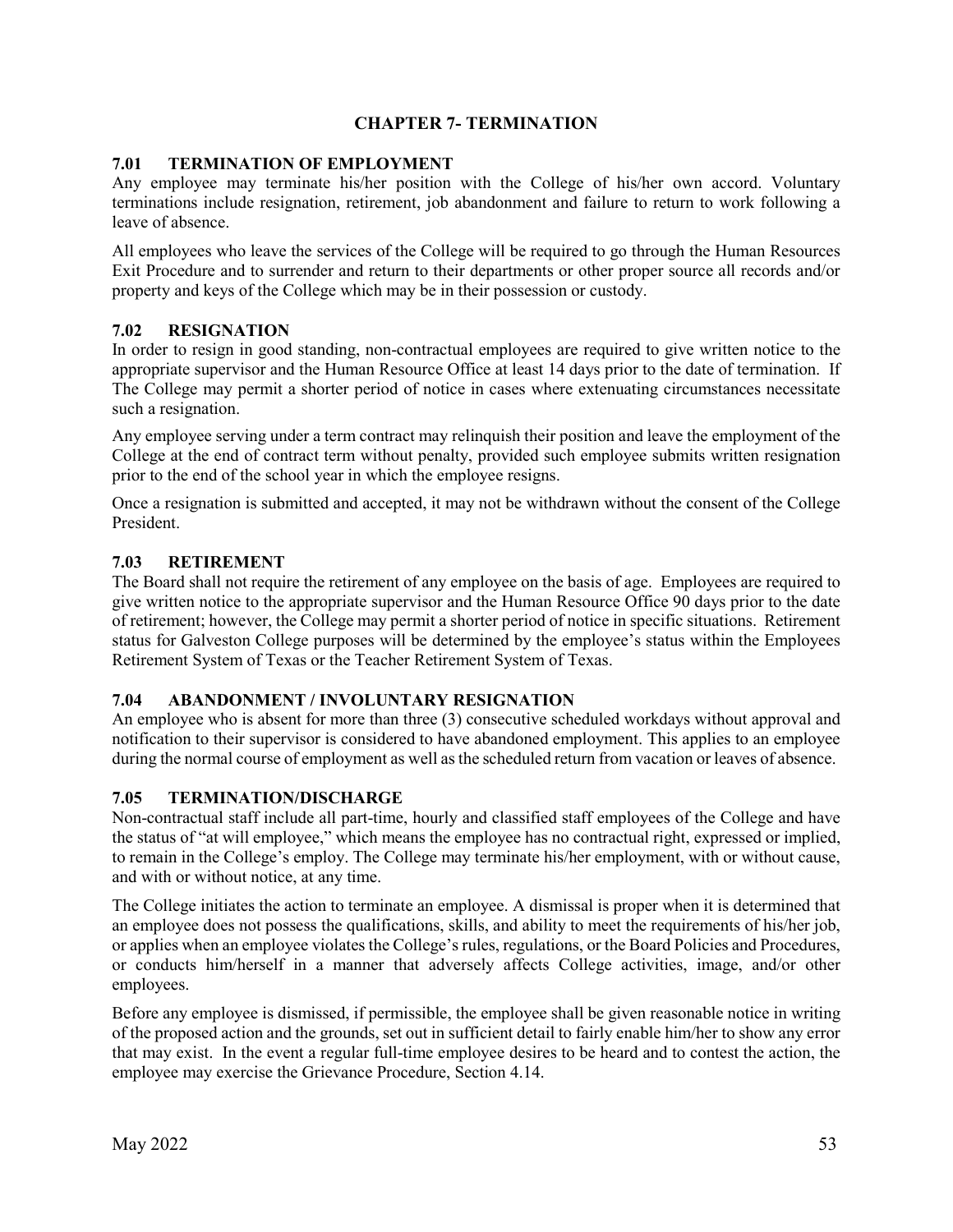# **7.06 REDUCTION IN FORCE / LAYOFF**

The College may reduce positions including Administrative, Professional-Technical, Faculty and Classified Staff employees due to legislative action, loss of enrollment, reorganizations, restructuring and/or consolidations of departments or division, deletion of programs/activities or reduction in funding or other fiscal constraints that require a reduction in personnel as deemed necessary by the College and the Board of Regents. DMC Local

# **7.07 TENURED FACULTY TERMINATION**

The principles of tenure shall not be permitted to protect any person from dismissal for cause. Actions which may result in termination for cause of any contractual employee, including faculty on tenured status, include, but are not limited to, the following: DMAA Local

- 1. Repeated failure to perform assigned duties or contractual obligations.<br>2. Conviction of a felony.
- Conviction of a felony.
- 3. Professional incompetence.
- 4. Loss of capability for effective performance of assigned duties through excessive use of alcohol or drugs.
- 5. Failure to achieve prescribed professional growth or development.
- 6. Theft, misuse or abuse of District property.
- 7. Misappropriation of District funds.
- 8. Inability or refusal to adjust to District organization, its rules and regulations, or failure to comply with Board policy, administrative directives, and/or administrative procedures.
- 9. Insubordination.
- 10. Falsification or deliberate omission of pertinent information on official College transcripts or other official records.
- 11. Falsification or deliberate omission of pertinent information in obtaining employment.
- 12. Failure to apply professional standards in grading student examinations and/or assignments.
- 13. Sexual harassment / any form of discrimination.
- 14. Inexcusable neglect of duty, including but not limited to, failure to meet assigned classes and/or failure to assume required committee assignments.
- 15. Behavior which is of such a nature that it causes a discredit to the College.
- 16. Financial exigency.
- 17. Violation of conditions stipulated in the employment contract.
- 18. Failure to actively and successfully recruit for a program or activity, as required.

When reason arises to question the fitness of an employee to continue in his or her position, all reasonable effort to effect a negotiated settlement shall be made on an informal basis.

The Board designates the Director of Human Resources and Risk Management as the person to whom an employee may present a grievance on an issue related to his or her dismissal.

Terminations for cause will be administered under the College's Personnel Administrative Procedures for Termination. If a faculty member wishes to present a grievance under Education Code 51.960, it is recommended that he or she file a request to present the grievance within ten working days after final action on the dismissal proceeding. Once a request to present a grievance has been filed, the conference shall normally be scheduled within seven working days.

A faculty member also has a right to present a grievance, in person, to a member of the College District's administration designated by the Board on an issue related to the non-renewal or termination of the faculty member's employment at the College. DMAA Legal and Local

"Faculty member" means a person employed full time by a college district as a member of the College District's faculty, including professional librarians, whose duties include teaching, research, administration,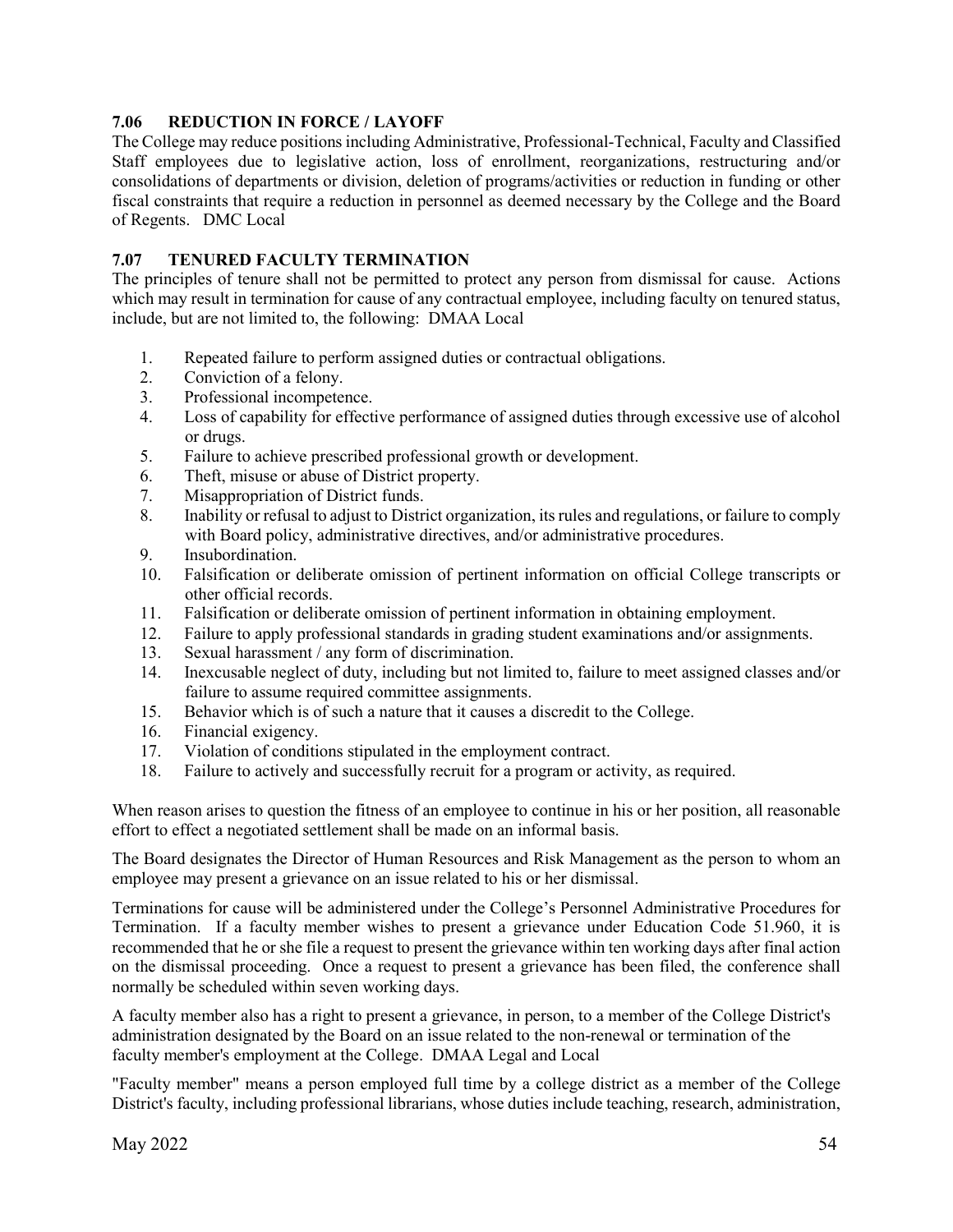or the performance of professional services. The term does not include a person who holds faculty rank but who spends the majority of the person's time for the College District engaged in managerial or supervisory activities, including a chancellor, vice chancellor, president, vice president, provost, associate or assistant provost, dean, or associate or assistant dean. DMAA Legal

# **7.08 PAY/BENEFITS FOLLOWING TERMINATION**

All pay and benefits shall cease as of the date an employee terminates employment with the College, whether such termination is voluntary or involuntary, except as otherwise provided in the College's Leave of Absence procedures or COBRA provisions.

The effective termination date for record and pay purposes, except in the case of leave of absence, shall always be the last day the employee physically works on the job. The Human Resources Department should be contacted for specific information about the effect of the termination date on insurance coverage.

# **7.09 EXIT PROCEDURE**

The Director of Human Resources (or designee) will conduct an exit interview with the terminating employee on their last workday. The purpose of this interview is to explain the employee's rights concerning certain group benefits, such as continuation of group medical and dental coverage, and TRS or ORP benefits. It is the terminating employee's responsibility to contact the Human Resource Department and schedule their exit interview. It is the responsibility of the department chair or immediate supervisor to complete a "User Request" form deleting terminated employees' (including non-returning adjuncts) access to College systems and ensuring the form is routed to HR.

# **7.10 DEATH**

In the event of an employee's death, the estate of a deceased employee is entitled to payment for eligible unpaid benefits.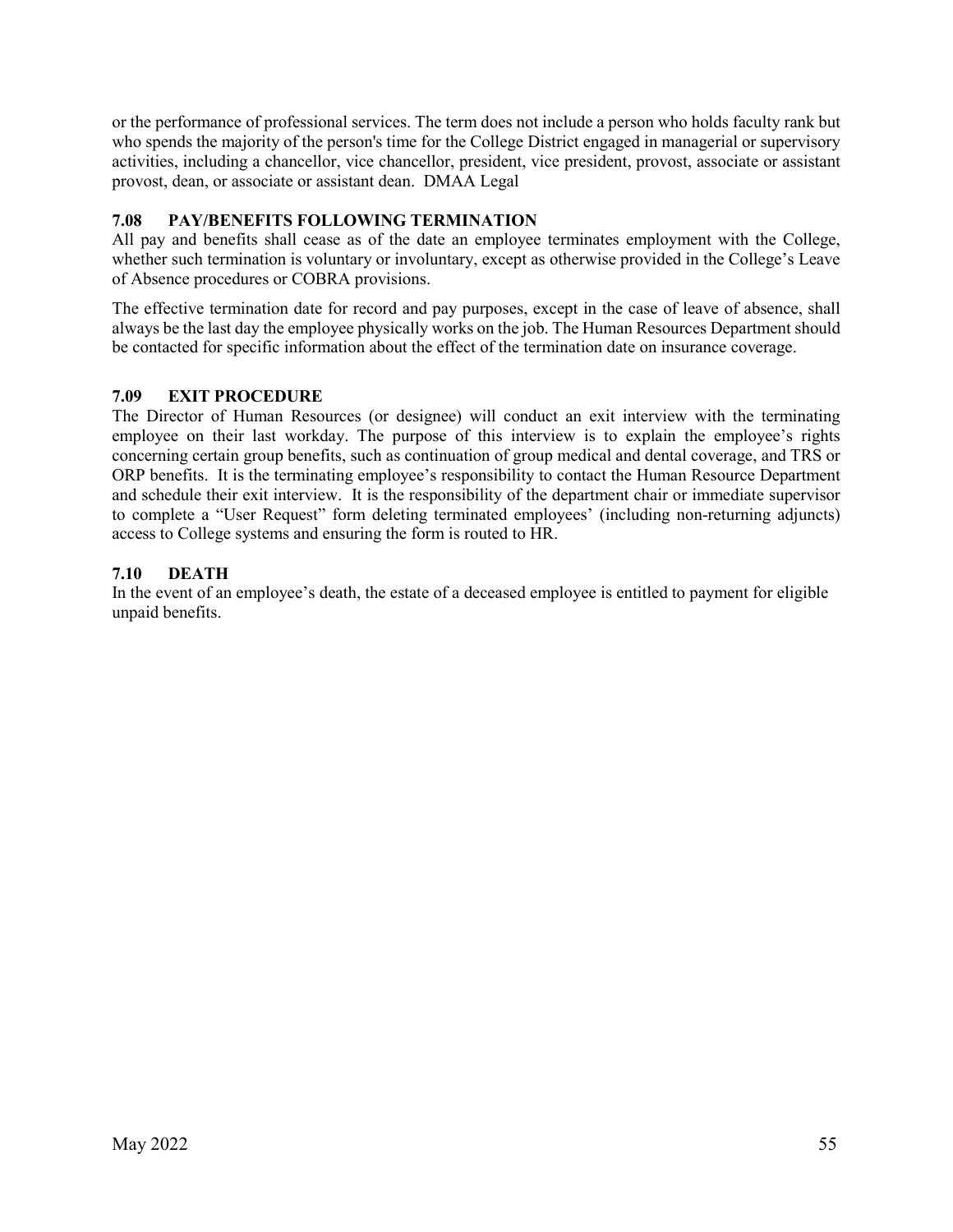# **CHAPTER 8- BENEFITS**

# **8.01 ELIGIBILITY**

## **Full time Employees**

Administrative, professional/technical and classified staff shall work a 40-hour workweek. Faculty, whether tenure track or non-tenure track, shall work a 100% load as determined by the faculty workload policy. These employees shall be eligible for all benefits provided by the College unless otherwise restricted by the Board. DJ Legal

# **Part-time Employees**

Part-time employees are those who work less than full time. Employees who work half time or less are not benefits eligible. Employees who work more than half time for a continuous period of more than 4½ months may be eligible for full group benefits and Teachers Retirement. However, employees currently enrolled in the Texas Teachers Retirement System (TRS) or Optional Retirement Program (ORP) through other employment shall also contribute to such system out of their part-time compensation with the College.

# **8.02 STATE EMPLOYEE PLANS**

Group benefits are provided by the Employees Retirement System of Texas (ERS) and are subject to change. The most current ERS Plan will always supersede anything in this Handbook. The following sections are a brief overview of some of the ERS plans. For additional information about the group benefits, and employee eligibility requirements, please refer to [www.ers.state.tx.us](http://www.ers.state.tx.us/)

Eligible full-time employees are provided a wide range of benefits. Some of the benefit premiums, or a portion thereof, may be sponsored by the College. Employees will not be enrolled in a benefit program until they had attended an Orientation and have made their benefit selections. Depending upon selections made, some plans may also require contributions from the employee. Premiums that are sponsored by the College may be subject to change. The College and/or ERS will notify employees of any changes as soon as possible.

# **Group Medical**

A comprehensive health insurance program is provided through ERS. The State/College will pay 100% of the insurance premiums for a full-time employee and 50% of the premiums for dependent coverage. The coverage starts on the first of the month following the 60th day of employment. If the 60th day of employment falls on the first day of the month, then the coverage starts on that day. For example, an employee hired on June 15, 2015, would have health coverage on September 1, 2015. This is the ERS health coverage waiting period.

Part-time employees who work a cumulative average of 30 hours a week, or more, during a calendar year (January-December) will be eligible for full-time benefits the following calendar year if they remain employed by the College.

## **Dental Program**

Dental insurance is available for benefit eligible employees and begins on the first day of employment. Eligible employees may select the Dental HMO, the State of Texas Dental Choice Plan, or the State of Texas Dental Discount Plan.

The College will pay 100% of the employee only Dental HMO premium toward the employee selected dental plan for benefit eligible employees and retirees only (not to exceed the monthly rate). The employee pays 100% of the premiums for all eligible dependents in all plans and the remaining employee premium of the Dental Choice Plan.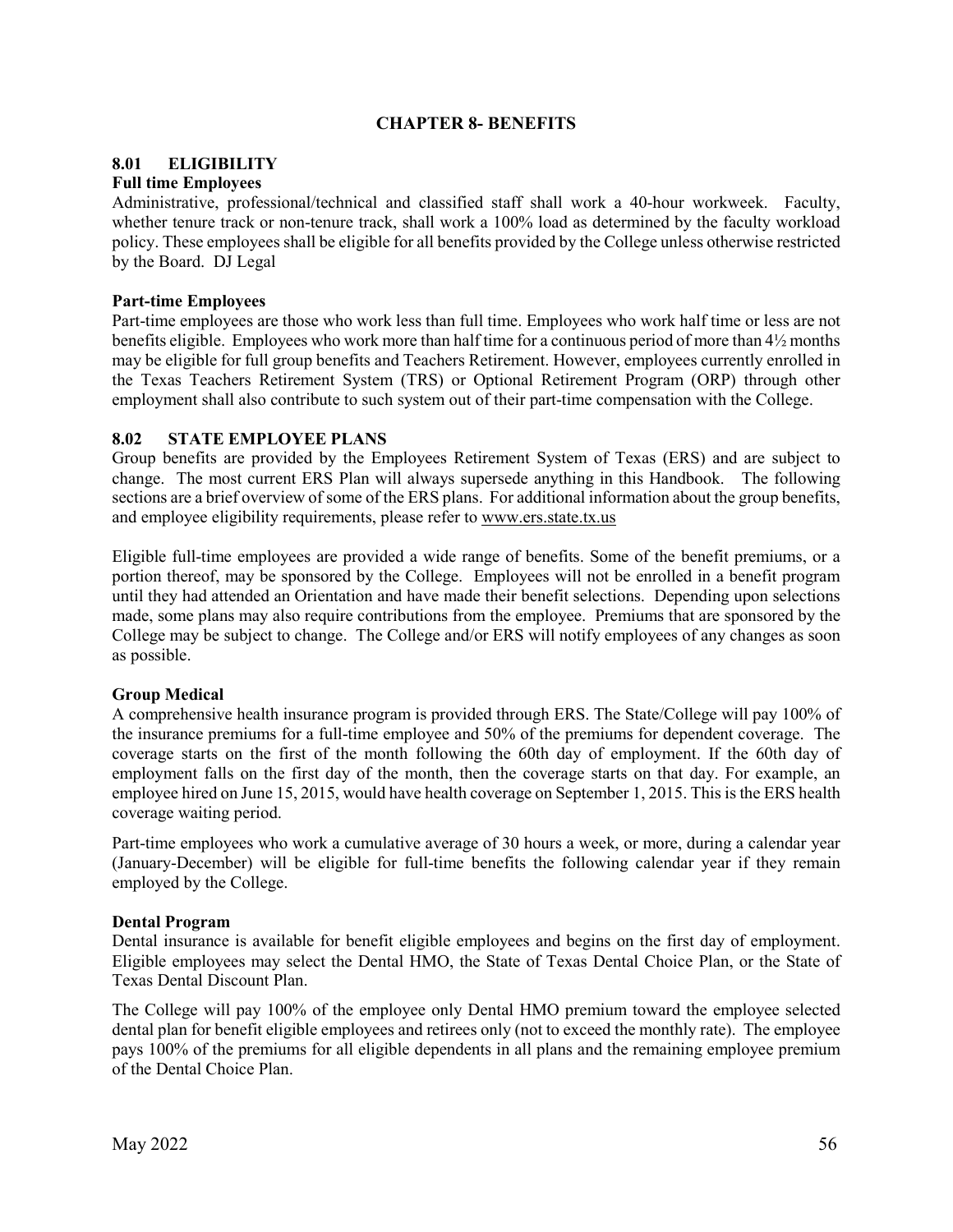#### **Income Protection**

Through long-term and short-term disability insurance coverage programs, eligible employees may receive a portion of their monthly income if they become disabled, are unable to work, and exhaust all sick leave benefits. This voluntary coverage is available to eligible employees only during the first 31 days of employment without Evidence of Insurability (EOI).

#### **Short-Term Disability (STD)**

Short-term disability (STD) insurance is a State insurance program, not a College leave plan. STD will replace a portion of the eligible employee's monthly income after a 30-day waiting period if illness or injury (including maternity) keeps the employee from working. The maximum monthly income benefit will be 66% of the insured monthly salary (maximum \$10,000) or \$6,600, whichever is less.

The minimum monthly income benefit will be 10% of the insured monthly salary (if the employee is receiving worker's compensation, a disability retirement benefit, or other group disability benefits). The College will pay 100% of the STD premium for the employee.

Benefits are payable up to five months after the employee has been certified as totally disabled by an approved practitioner, used all sick leave, extended sick leave, sick leave pool, or completed the waiting period of 30 consecutive days, whichever is greater, and have been approved by the insurance provider.

## **Long-Term Disability (LTD)**

Long-term disability (LTD) insurance is a State insurance program, not a College leave plan. LTD will provide the eligible employee with a portion of their income if they become disabled, are unable to work for a longer period, and exhaust all sick leave benefits. The maximum monthly income benefit will be 60% of the insured monthly salary (maximum \$10,000) or \$6,000, whichever is less. The minimum monthly income benefit will be 10% of the insured monthly salary for up to 12 months (if the employee is receiving Social Security disability, worker's compensation, a disability retirement, or other group disability benefits). The employee pays 100% of the LTD premium.

Benefits are payable to the employee after the eligible employee has been certified as totally disabled by an approved practitioner, used all of their sick leave, extended sick leave, sick leave pool, or completed the waiting period of 90 consecutive days, whichever is greater, and have been approved by the carrier. Benefits are payable up to the maximum benefit period, which depends on the employee's age when they become totally disabled. For more information please refer to [www.ers.state.tx.us](http://www.ers.state.tx.us/)

#### **Life Insurance**

Galveston College provides, without charge, group life insurance coverage in the amount equal to two (2) times the annual salary for the employee. Additional life insurance may be purchased at the employee's expense with Evidence of Insurability (EOI).

#### **Retirement**

All eligible employees are enrolled in either the Texas Teachers Retirement System (TRS) or Optional Retirement Plan (ORP). TRS is a defined benefit plan administered by the Teachers Retirement System of the State of Texas. ORP is a defined contribution plan administered by a College approved vendor and legislated by the Texas Higher Education Coordinating Board. Only full-time faculty, and administrators are eligible to participate in ORP. For more information about TRS refer t[o www.trs.state.tx.us.](http://www.trs.state.tx.us/) For more information about ORP refer to www.thecb.state.tx.us (Search: An Overview of TRS and ORP & Chapter 25).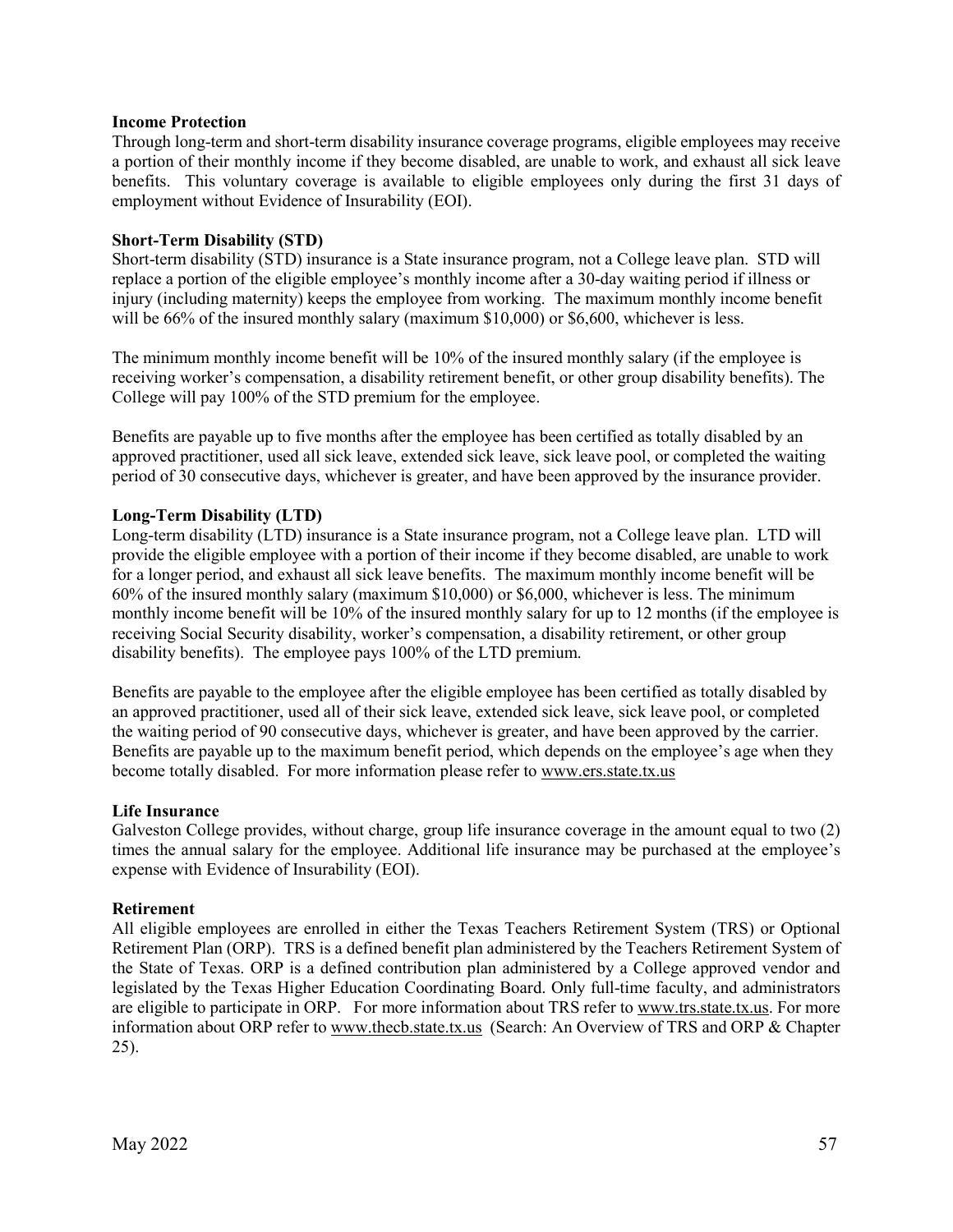# **8.03 FRINGE BENEFITS**

#### **College Bookstore**

Employees will be offered a 10% discount on all non-textbook items purchased in the campus bookstore.

#### **Credit Union**

Employees are eligible for membership in the Island Teachers' Federal Credit Union (Galveston Independent School District) and/or The University Federal Credit Union (The University of Texas Medical Branch).

#### **Employee Assistance Program**

The College offers an Employee Assistance Program that provides free short-term counseling for eligible employees and their immediate family. Confidential counseling sessions are available 24 hours per day, 7 days a week at no charge to the employee. Information on this program is made available in the Human Resources Office.

#### **Flexible Spending Accounts**

The College participates in a Section 125 Flexible Health Care and Dependent Care Program through ERS. Upon employment, the employee may enter into a written agreement with the College and ERS that a pretax payroll deduction be made to fund a Health Care Spending and/or Dependent Care Spending Account.

The employee may use the tax-free money from these accounts to pay for eligible health expenses not reimbursed under the employee's medical and dental plans, or to pay for eligible child care expenses. The process of entering into a written agreement needs to be repeated prior to September 1 for each subsequent calendar year in which an employee wishes to fund such accounts.

## **Tax Sheltered Annuity Supplemental Plan**

Employees may elect to participate in a voluntary Tax-Deferred Program by purchasing deferred annuity contracts or custodial accounts from a College approved vendor. Such custodial accounts or annuity contracts are acquired under 16 Section 403(B) and 457(b) of the Internal Revenue Code. Employees electing to contribute an amount to purchase a tax deferred annuity contract or custodial account will sign a salary reduction agreement, which will be effective only for contributions made.

## **Service Awards**

Service Awards are given for each 5 years of full-time service completed at Galveston College. They are presented at the annual Employee Awards Banquet each Spring. To receive a Service Award employees must have been hired by October 1<sup>st</sup> of their first school year.

#### **Performance Awards**

Each year the College may recognize outstanding performance during the annual Employee Awards Banquet. All employees and students shall be allowed to participate in the nomination process for these awards. The final selection of the award recipients will be made by College employees. To be nominated, an employee must be hired by October  $1<sup>st</sup>$  of the current school year. Positions considered are the employee's primary job assignment. Previous two years Performance Award winners are not eligible for nomination. The Faculty Performance Award Criteria is as follows:

- 1. Helps students/others grow personally and intellectually by assisting and encouraging them to achieve goals (provides attentive direction in the classroom and available outside of the classroom)
- 2. The instructor is knowledgeable in their discipline and able to clearly communicate their knowledge to others (Follows through on assigned tasks, gives feedback and assistance when needed, and performs thorough/complete work)
- 3. Approachable, available, and helpful (Always presents a pleasant demeanor, open minded, creates an atmosphere of caring, and positive problem solving)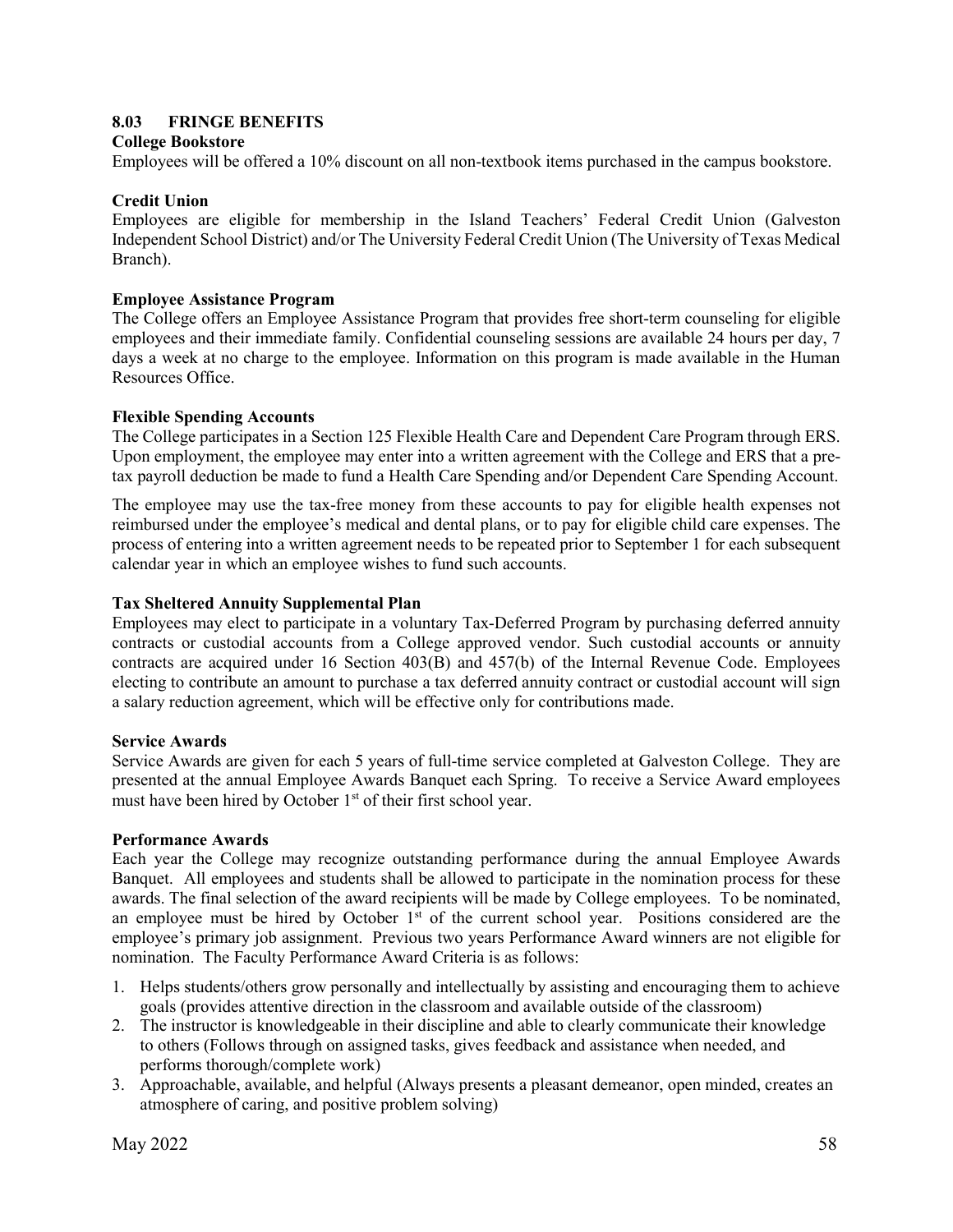The Staff Performance Award Criteria is as follows:

- 1. Win-Win Attitude (Always presents a pleasant demeanor, approachable, open minded, creates an atmosphere of caring, and positive problem solving)
- 2. Collaboration (Exhibits positive teamwork to achieve institutional goals, supportive of other people and departments, goes beyond and above job duties to help others)
- 3. Enhancement of college operations (Develops effective department/college procedures and processes, identifies areas for improvement and recommends changes, works to achieve resolutions).

## **Wellness Program**

It is the policy of Galveston College to create and encourage a healthy employee environment and promote health-consciousness. Employees who participate in a cardiovascular health-related activity for at least one hour per day three times per week during work hours will be allotted one-half hour three times a week extended lunch hour to participate in that wellness activity. Because job responsibilities must be met, employees must discuss and receive prior approval from his/her supervisor before scheduling any fitnessrelated activity. Employees will not be allowed to accrue unused fitness half-hours.

#### **College Activities/Fitness Center**

Employees will be provided complimentary admission to some College functions, student sponsored or otherwise, for which tickets are required or admission charged (full-time employees and retirees). The Fitness Center will be available for use by all College employees, retirees, students and Board members with a valid College ID when classes and/or functions are not in session. A College ID may be obtained in the Media Center.

#### **Notary Public Service**

Free notary public services may be obtained in various offices throughout the College for all employees and retirees.

#### **Professional Development**

Galveston College administration may decide that a need exists for particular staff training. Such training will be initiated, defined, directed and paid for by the College and may include credit or non-credit classes offered by the College or on-site training sessions by an internal or external expert. Such training will occur during work hours and attendance will not be optional.

## **Tuition Reimbursement**

To contribute to and promote employee development, Galveston College has established a Tuition Reimbursement Program designed to encourage employees to develop their skills by taking approved educational courses related to their current or future career goals with the College. Tuition reimbursement eligible enrollment will not be calculated into the requirements for minimum class enrollment. For information regarding Faculty Education Pay refer to the Faculty Compensation Plan on the College website.

The College will reimburse all permanent full-time employees for credit and non-credit courses taken at Galveston College that improve the job skills and/or performance at Galveston College. The courses must be pre-approved, using the appropriate forms, by the employee's supervisor and vice president, and must not affect regular working hours unless specifically requested by supervisor and approved by vice president. In those instances where classes are available only during normal working hours, supervisors may provide flexible work schedules and/or approve use of appropriate paid leave (i.e. vacation, compensatory time). Such approval is subject to the operating needs of the department.

For credit courses, a maximum of six (6) credit hours per semester may be approved. The College will only reimburse the employee for the associated tuition, building use fees, technology fees, student

services (student activity) fees, and up to \$24 per course for laboratory fees and miscellaneous fees for up to a maximum of six credits per semester upon successful completion of the courses. The College will only reimburse the employee for course(s) in which a grade of C or higher was earned.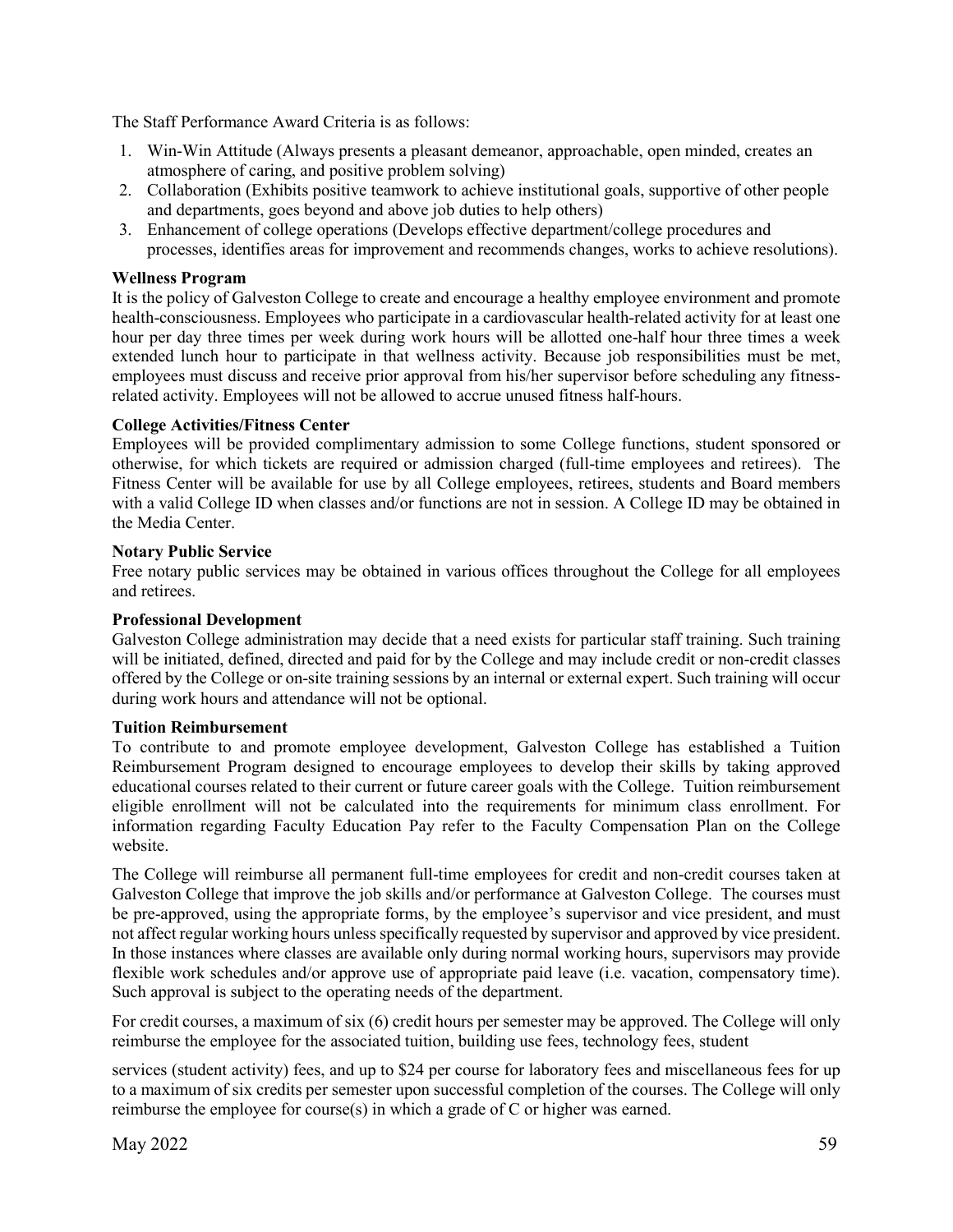For non-credit courses, the College will pay the associated tuition, building use fees, technology fees, up to a total of \$24 per course for laboratory fees and miscellaneous fees, with a maximum of \$200 per course or program, or \$400 per year maximum per employee per fiscal year. Exceptions to this \$200 maximum can only be by a specific agreement with the employee's supervisor and vice president for a class that would improve needed skills relating to the employee's current job description. If a comparable credit course is offered, the employee must take the credit course.

An employee receiving external funding from another source (i.e. scholarships, grants, Veterans Benefits, etc.) may only be reimbursed for expenses not covered by outside sources.

*Courses* that improve job skills and/or performance applicable to the employee's job duties at Galveston College but not offered by the College may be eligible for reimbursement upon prior approval of the employee's supervisor, vice president and president.

# **8.04 TRAVEL EXPENSES**

# **Introduction**

Persons authorized to travel for business and educational purposes on behalf of Galveston College ("Traveler") shall be reimbursed for all usual and reasonable travel related expenses made on behalf of and in connection with College business. The processes established herein have been developed on the premise that persons will use good judgment and prudence in the expenditure of College funds when traveling. Travelers are expected to select the most economical and practical accommodations, arrangements, and services in accordance with the needs of the trip. Any payments to Travelers under this procedure will not be considered income or compensation in computing the Traveler's participation or benefits in any benefit plan.

All expense report approvers, as well as the Traveler, are responsible for compliance with the provisions of the College's Travel Expense Procedure. Requests for exceptions to this procedure must be made in writing and signed/approved by the Traveler's responsible vice president prior to taking the trip.

## **Administration of Procedure**

Responsibility and authority to implement and enforce this procedure are placed with each Traveler, authorizing supervisor, responsible vice president, and the Controller. This responsibility includes effective communication of the travel procedure to all Travelers. The Business Office is responsible for establishing the forms, procedures, and controls necessary for the administration, enforcement, and interpretation of the provisions of this procedure.

## **Statement of Business Purpose**

College personnel traveling on College business must complete the Authorization for Professional Leave and Out-of-Town Travel Form. The purpose of the trip must be clearly stated with a complete explanation of the business or educational purpose. Abbreviations should be avoided so that the nature of the expenditure may be readily understood by persons unfamiliar with the purpose of the trip. Supporting documentation (registration, brochures, etc.) must be attached to the Authorization for Professional Leave and Out-of-Town Travel Form.

## **Prior Authorization**

Each Traveler shall obtain prior written authorization/approval from his/her supervisor and responsible vice president. Prior authorization shall include an estimate of the total cost for all travel and event costs. All travel must be approved in advance by the appropriate vice president. Any travel outside the contiguous United States must be approved in advance by the president.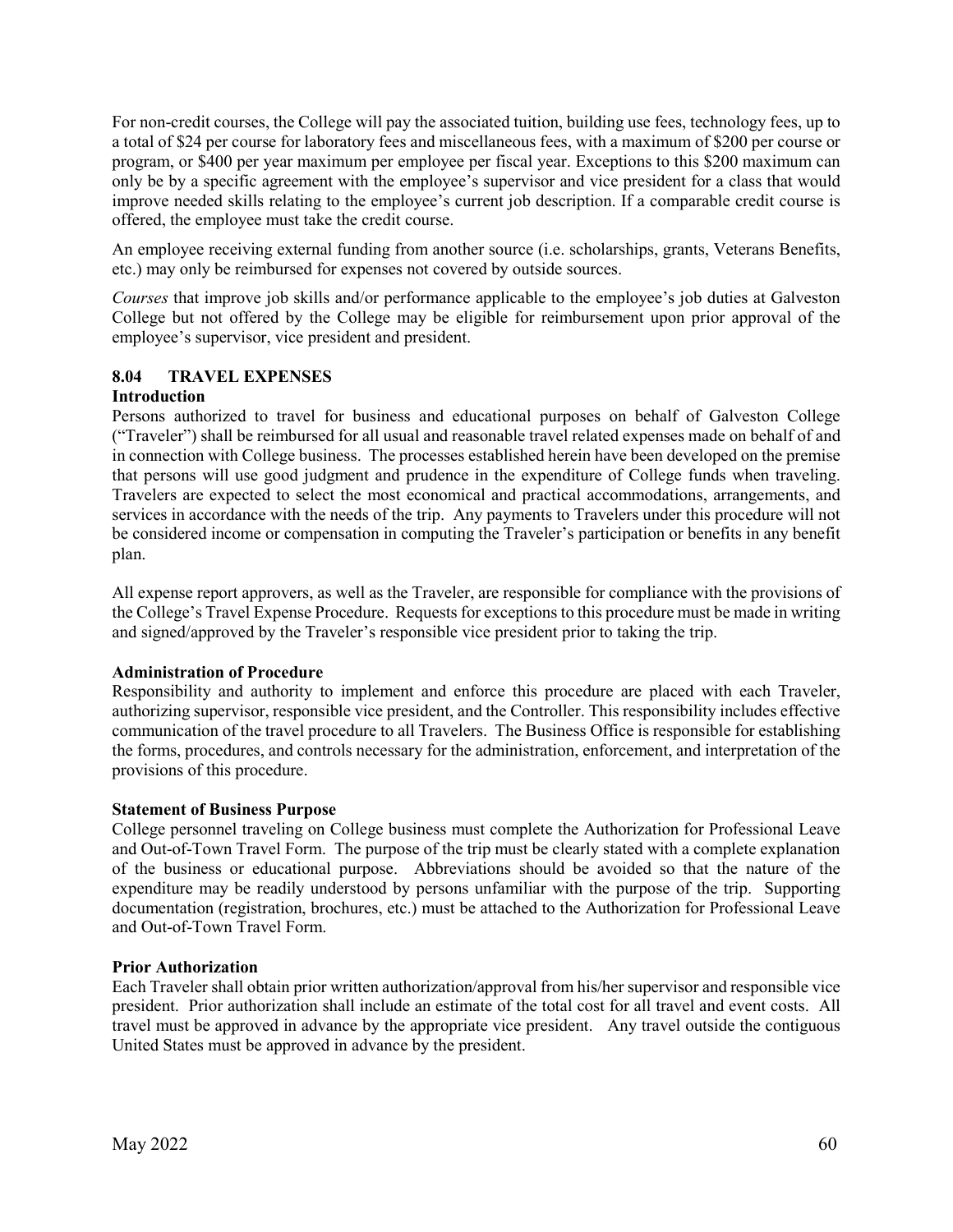#### **Travel Advances**

Travel advances will not be made to the Traveler. The Traveler will be reimbursed after return from the trip for allowable/approved expenses with proper documentation attached to the approved Authorization for Professional Leave and Out-of-Town Travel Request Form. Registration fees may be prepaid by the College (see Registration Fees section).

When a special need arises resulting in the inability of the Traveler to pay in advance for airfare, the Traveler may request advance prepayment for airfare by completing the Special Needs Request for Travel Advance Form. This form should be used only when the Traveler has no way to pay for airfare in advance of authorized travel. When there is a special need, this Special Needs Request for Travel Advance Form must accompany the completed Authorization for Professional Leave and Out-of-town Travel Form.

#### **Documentation of Expenses – General**

Expenses incurred in connection with authorized travel must be itemized and properly documented. Improperly documented expenses will automatically be deducted from reimbursement. Original receipts must be attached showing proof of payment. Copies of supporting documents are not acceptable; the originals must be submitted. An acceptable receipt will include the name of the establishment/vendor, the location/address, the date, and the dollar amount. The receipt shall be computed by the establishment/vendor.

Credit card monthly statements are not acceptable as documentation – the original charge slip is required. In those cases where supporting documentation is not available, a written explanation must be made for the lack of receipt or other supporting documentation, and this explanation must be approved/denied by the responsible vice president before reimbursement is made.

Should expenses exceed the authorized budgeted amount on the Authorization for Professional Leave and Out-of-Town Travel Form, the signature of the responsible vice president is required prior to payment.

#### **Reimbursements**

## **Per Diem Allowance for Overnight Travel**

The purpose of the per diem allowance is to compensate the Traveler for the difference in daily living expenses incurred while at home versus expenses incurred when traveling overnight. The College will pay the traveler a per diem allowance at the city rate established by the U.S. General Services Administration [\(www.gsa.gov/perdiem\)](http://www.gsa.gov/perdiem). For travel to Texas cities, not listed on the U.S. General Services Administration chart, the per diem rate will be at the College's established rate.

When some or all meals are provided to the traveler (i.e.: by the conference or seminar), a prorated per diem for meals and incidental expenses will be available only for the meals that are not provided/included. The allowance for the meal(s) will be disbursed at the following daily rates: breakfast 20%; lunch 30%; and dinner 50% (of the daily per diem).

The full per diem allowance is authorized for overnight travel beginning before 12:00 noon. A 50% per diem allowance is authorized for overnight travel beginning after 12:00 noon. This allowance does not require receipts, and is paid after completion of overnight travel.

#### **Common Carrier**

Reimbursement requests for air, train, and bus travel must be supported by original ticket or receipt. Reimbursement for air travel will be limited to less than first class fares. Special discounted fares should be used when available. An effort should be made to plan trips far enough in advance to qualify for discounted fares. It is the responsibility of the Traveler to contact the carrier and attempt to obtain a refund when applicable prior to requesting College reimbursement. In the event of such an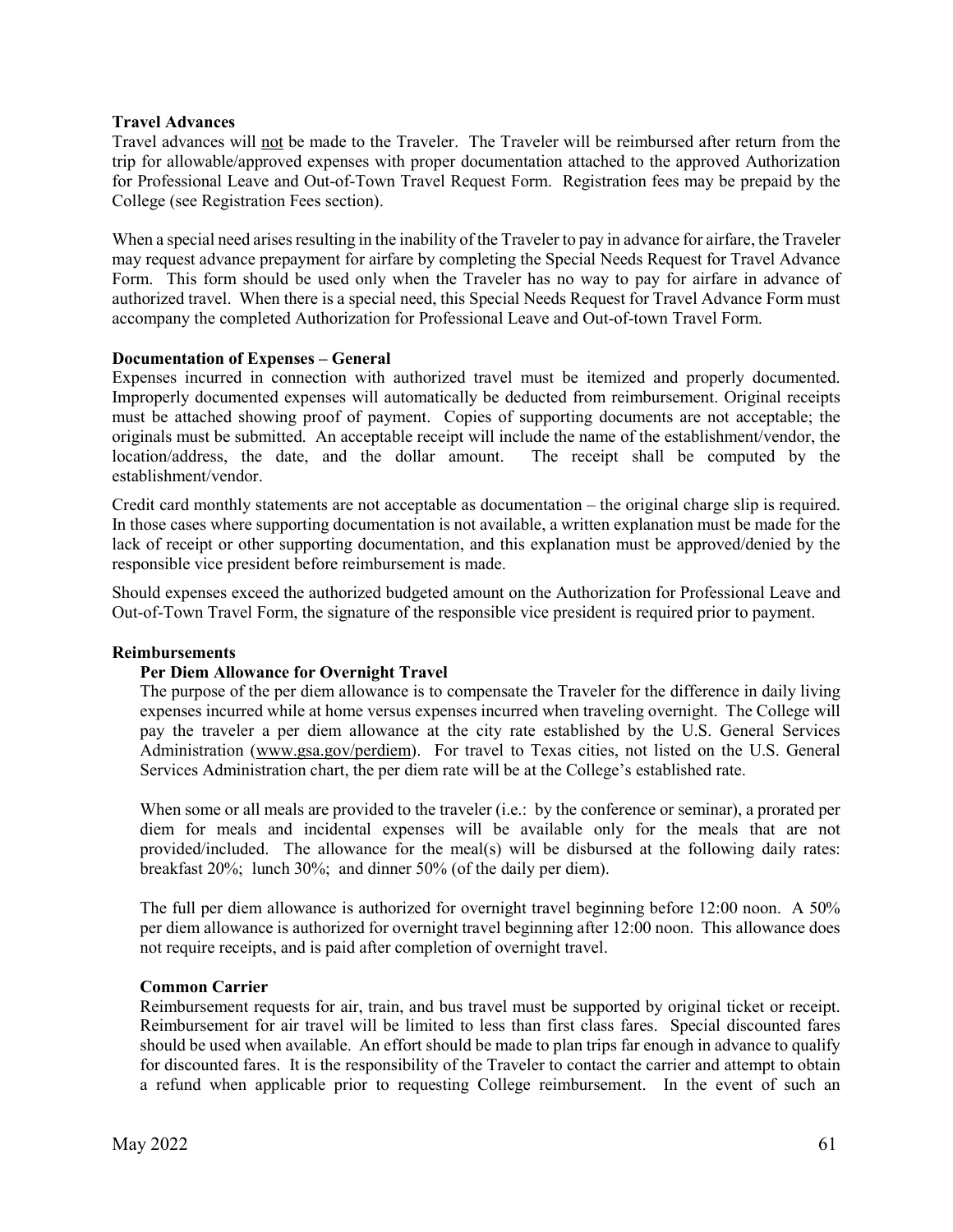occurrence, documentation of the situation (cancellation notice, denial of refund by carrier, etc.) must be attached.

"Excursion fares" (requiring a Saturday overnight stay) may result in significant airfare savings. If such a fare is purchased, an additional night's lodging and per diem allowance will be reimbursed – not to exceed the airfare savings. Documentation of this savings must be provided. Travelers are encouraged to use electronic, paperless ticketing, if possible. Should the Traveler lose an issued paper ticket, the cost of replacing the lost ticket will be at the expense of the Traveler and will not be reimbursed.

# **Transportation to/from Airport and at Location**

It is expected that each traveler will use the best means of traveling to and from airports taking into consideration cost, time, and transportation availability.

1) **Public Transportation** – the cost of necessary public transportation is reimbursable and does not require a receipt.

2) **Airport Limousine/Shuttle** – reimbursement will be made for actual limousine charges incurred while conducting official College business, and requires a receipt.

3) **Taxi** – reimbursement will be made for actual taxi cab charges incurred while conducting official College business, and requires a receipt.

4) **Private Automobile** – from home to airport. Payment will be made at the College's established rate per mile plus parking charges (receipts for parking are required, regardless of amount.) Note: Galveston College establishes the rate for mileage reimbursement.

5) **Rental Car** – use of a rental car must receive prior written approval by the responsible vice president and must be documented with an original receipt. After advance approval is received, rental car reservations should be made in advance to take full advantage of special discount rates. The most cost effective method should be used to determine if rental is more economical when compared to other modes of transportation.

The size of the rental car should not exceed what is reasonable or necessary for the Traveler. Any vehicle upgrades requested or granted should be at no additional charge to the College. The general rule is that when one or two adults are traveling, a compact car should be reserved. When four or five adults are traveling, a standard or full-size car (depending on the needs and availability) should be reserved. Extending the use of a rental car beyond the conference dates are at the Traveler's expense. Prepaid gasoline from the rental company is not reimbursable.

**The Traveler must show proof of adequate personal Public Liability & Property Damage auto insurance at the time of the rental; Galveston College will not reimburse for additional insurance coverage.** Any Traveler involved in a traffic accident is solely responsible for any liability and/or damages incurred or caused by the rented automobile, and must furnish proof of personal auto insurance coverage. The Traveler is responsible for filling the vehicle before returning the rental car to the vendor; this is a reimbursable expense with required receipt. Any Traveler involved in any type of traffic violation (including parking) is solely responsible for payment of fines and court costs.

## **Personal Automobile**

1) **College Convenience** – When a Traveler uses his/her personal car for transportation, he/she is entitled to mileage reimbursement at the rate established by the College.

2) **Personal Convenience** – The use of a personal automobile for College travel in lieu of public transportation must be approved in advance, in writing, by the vice president and the Controller. If doing so, the Traveler must provide proof of adequate Liability and Property Damage coverage to the Business Office. Reimbursements will be allowed for mileage driven during layover at the destination point as well as incidental expenses, provided that the travel is in connection with official College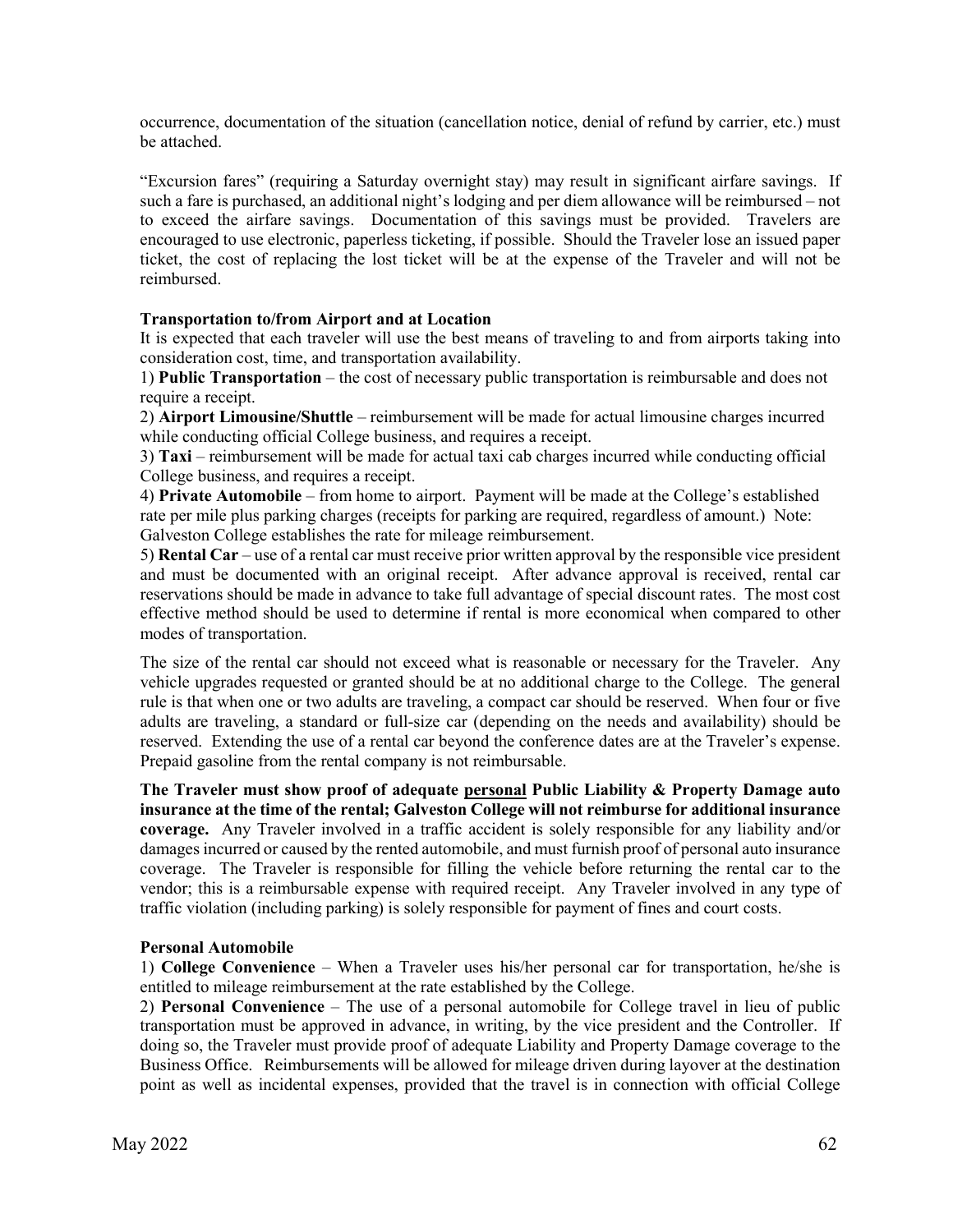business. Such mileage must be documented to include written explanations/ information of additional mileage.

If two or more Travelers make a trip in the same personal automobile, only the owner of the vehicle is entitled to claim reimbursement for transportation. Reimbursement for use of a personal automobile at the College's established rate shall constitute payment in full of the College's liability for use of the vehicle by the Traveler or for any damages incurred or caused by the automobile during said use. 3) **Traffic Violations** – Any Traveler involved in any type of traffic violation (including parking) is solely responsible for payment of fines and court costs.

# **Lodging**

Reimbursement for lodging expense at the single room rate will be made to Traveler. If Travelers share a room with a non-authorized person, the receipted bill must show the single room rate to be reimbursed. If two College Travelers share a room, only the actual and allowable costs will be reimbursed. Reimbursement for lodging expense is limited to a reasonable amount, for the geographic area. If several room rates are offered, the Traveler is always expected to take the lowest offered rate.

Miscellaneous hotel charges, such as telephone, meals, etc. are not to be included in this category, even if listed on the hotel bill. These charges are covered by the per diem allowance. Appropriate documentation of lodging expense is an original itemized hotel bill and evidence of its payment.

## **Registration Fees**

Reimbursements of conference registration fees in connection with official College business will be allowed if appropriate documentation is provided including approved Authorization for Professional Leave and Out-of-town Travel form. Appropriate documentation consists of an original receipt or a copy of canceled check coupled with the program literature showing the registration fee amount. Prepayment may be requested for registration fees.

## **Miscellaneous**

Reimbursement of reasonable business-related long distance telephone calls, telegrams and fax transmissions, made in connection with official College business will be allowed. All tips for meals, refreshments, taxi service, limousine service, doormen, baggage handlers, etc. are reimbursed only as part of the per diem allowance. When hosting an approved business meal or event (exclusive of the per diem allowance), only reasonable tips up to 15% will be reimbursable.

## **Expenses Not Paid by the College:**

Non-reimbursable expenses are included but not limited to the following list:

- \* airline and travel insurance \* shoe shines
- \* child care expenses \* movies
- \* barbers and hairdressers \* magazines, books, newspapers
- 
- 
- 
- 
- 
- 
- 
- \* pet care \* cigarettes
- \* recreational fees (e.g. golf) \* theft or loss of personal property<br>\* personal phone calls \* medical services and prescription
	- \* medical services and prescriptions
- \* annual credit card fees \* travel expenses for Traveler's family
- \* transportation to and from office  $*$  tips for maid service, doormen, etc.<br>\* sightseeing \* any other personal expenses
	- \*any other personal expenses

## **Local Expenses**

Local expenses are defined as expenses incurred for travel and business meetings and conferences not requiring an overnight stay or transportation by common carrier. Such expenses should be reported for reimbursement on the Monthly Local Mileage and Expense Reimbursement Request Form. The form should be maintained and submitted for reimbursement on a monthly basis.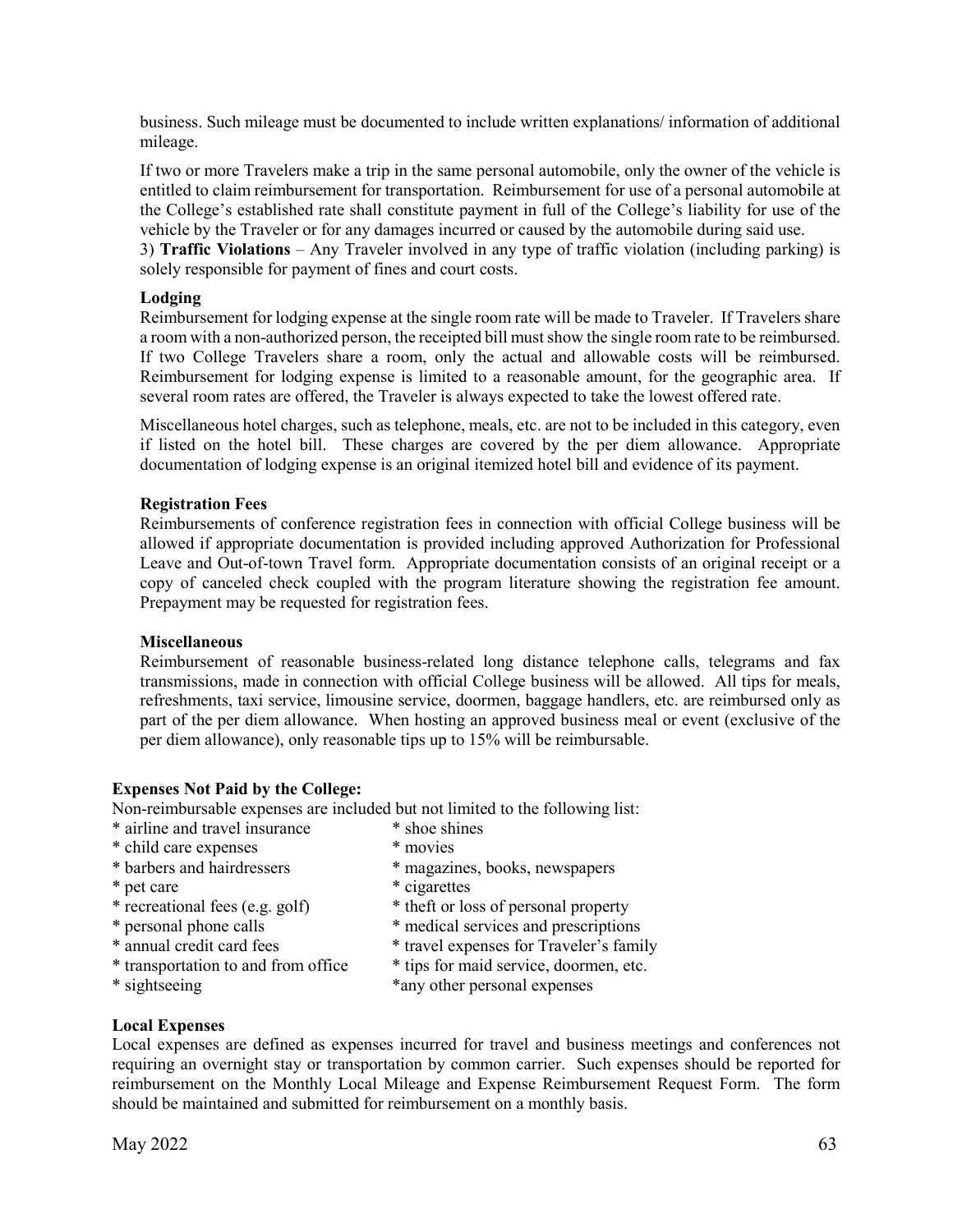# **Mileage**

Mileage expenses for local travel shall be reported on the Monthly Local Mileage and Local Expense Reimbursement Request Form. An employee's "normal commute" is considered to be the total direct mileage from the employee's place of residence to the Galveston College campus and back to place of residence. The definitions of reimbursable versus non-reimbursable local mileage follow:

# **Reimbursable**

1) Mileage during the normal work day in excess of your normal commute

2) Mileage incurred for trips to non-campus sites on College business, in excess of normal commute

3) Total mileage incurred for trips on weekends for College business, not considered part of your normal work week

#### **Non-Reimbursable**

1) Non-college business

2) Mileage incurred during the normal commute

## **Meals**

Meal expenses for College business and guests (including tips/gratuities not to exceed 15%) will be reimbursed. Original receipts for such expenditures must be attached and include: A clear and concise description of the business reason/benefit derived or expected to be derived from the expenditures; the names of persons and their company or business connection; and the time and place of the meals.

The original receipt must include the name of the vendor/establishment, location, date, and dollar amount broken down by individual meals, etc. Photocopies of receipts will not be allowed. If the meal does not take place during a genuine business discussion, a detailed explanation of the situation must be made and attached to the report, as outlined below.

A monthly statement from a facility is not acceptable documentation. Proper original receipts must be attached to the monthly statement. Inadequate explanations of business purpose will result in the disapproval of reimbursement for the expenses. Tips/gratuity for meals should not exceed 15%.

## **Local Arrangements**

When College employees are responsible for arranging business-related meals for guests of the College at a local restaurant, they will make arrangements only after receiving written approval from the responsible vice president.

## **Foreign Travel**

Any travel outside the contiguous United States must be approved in advance by the president. When traveling outside the United States or its possessions to attend a convention, Travelers are required to certify attendance and maintain records as with any other trip. Exchange rates in effect at the time of the trip are to be used to report expenses.

## **8.05 STATUTORY BENEFITS**

All full-time, part-time, and temporary employees are covered by statutory benefits. Positions funded by grants will be subject to the applicable rules of the funding agency. Statutory benefits include: Workers' Compensation governed by the Texas Workers' Compensation Commission, Social Security/ Medicare governed by the applicable federal regulations, and Unemployment Insurance governed by the Texas Workforce Commission. No employee receiving workers' compensation benefits shall exceed 100% of their pre-injury wage. If an employee does receive excess of 100% of their pre-injury wage they will be required to return the additional pay to the College.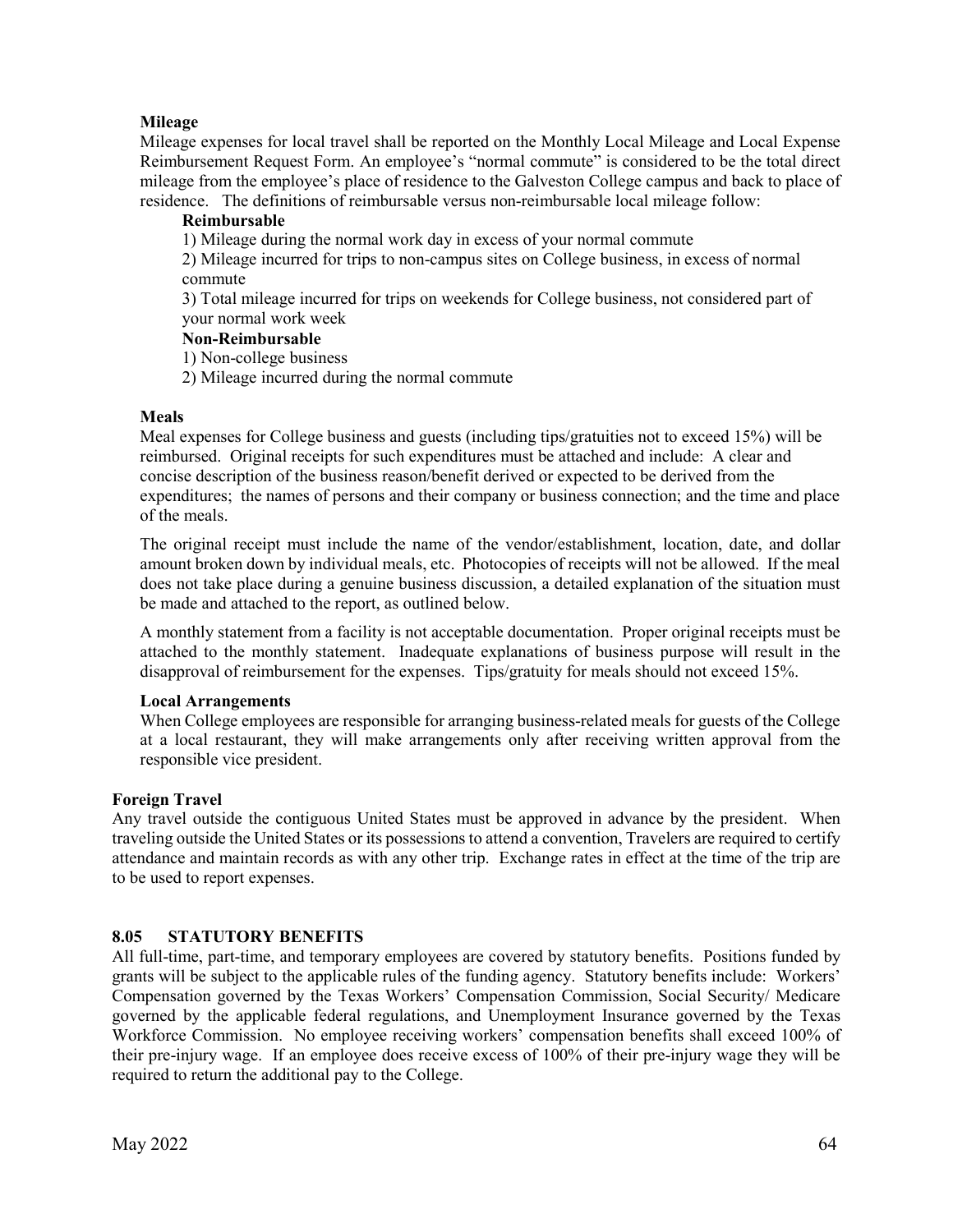Work Study Students are not eligible for statutory benefits. Per the Tex. Labor Code § 201.069: "Service of student 'employment' does not include: (1) service performed in the employ of a school, college, or university by a student who is enrolled and regularly attending classes at the school, college, or university;(2) service performed by an individual who is enrolled as a student in a full-time program that combines academic instruction with work experience and that is taken for credit at a nonprofit or public educational institution normally maintaining a regular faculty and curriculum and having a regularly organized body of students in attendance at the place where its educational activities are conducted, if the service is an integral part of the program, and the institution has so certified to the employing unit."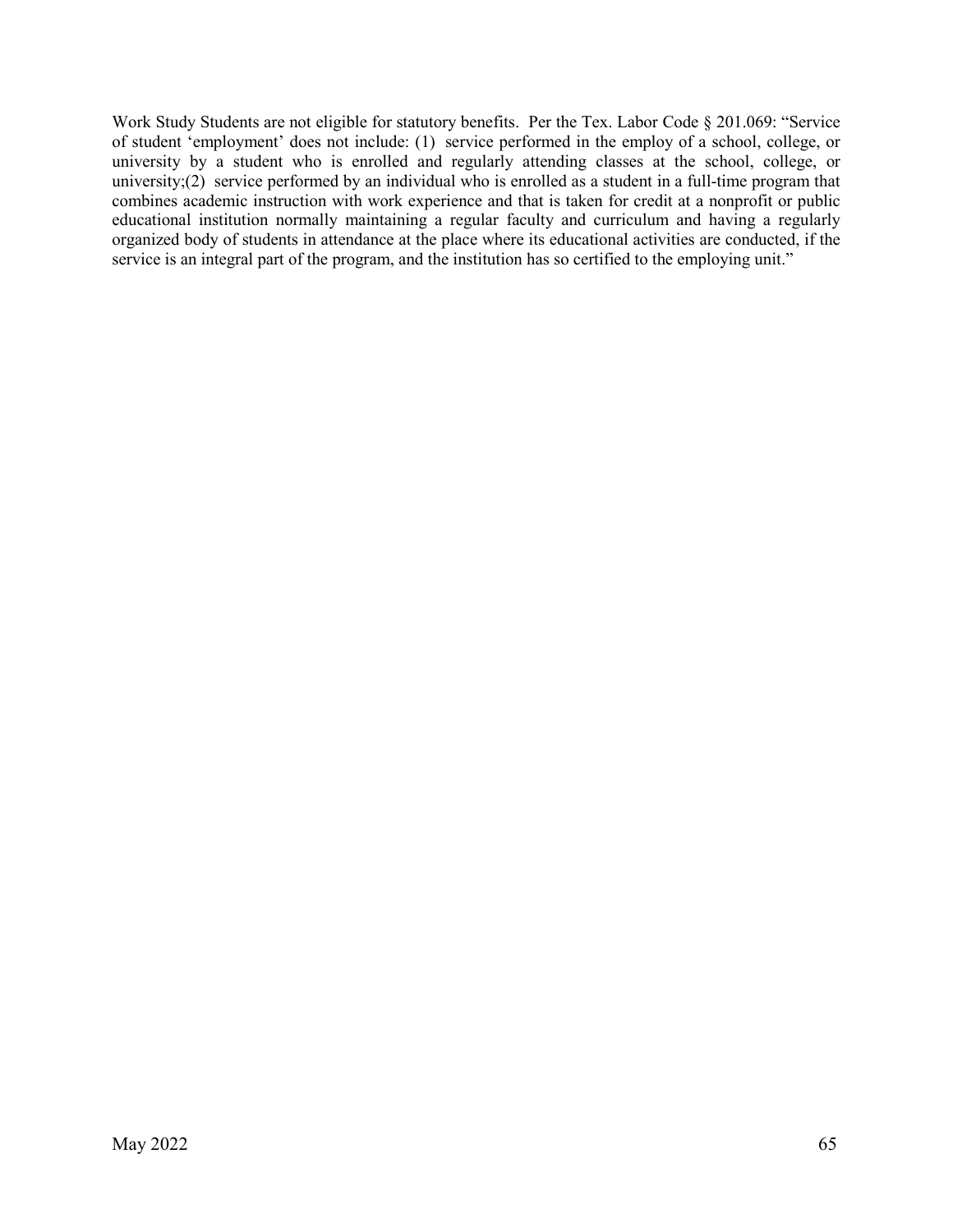# **CHAPTER 9- DISASTER PLAN/ HAZARDOUS COMMUNICATION PROGRAM**

# **9.01 FIRST AID FACILITIES**

Commercial first aid kits are available in the Admissions Office, Security, Physical Plant, Academics (M-315), Fitness Center and the Business Office. In the event of a serious illness or injury, dial "0" for the operator and/or Security to contact authorized medical assistance.

Automated External Defibrillators (AED) are available for immediate use in case of an emergency including cardiac arrest. Defibrillators are located at Security, Financial Aid, Fitness Center, Moody Lobby, Health Sciences (N-200), and Academics (N-333). Coaches, Security and Nurses are trained to use this equipment. Follow instructions if no trained personnel are available.

# **9.02 DISASTER PLAN**

**All College employees should review the College's Emergency Management Plan, posted on the College website, and become familiar with its contents. Every College employee should have an Emergency Operations Preparedness Guide easily accessible at all times. Copies of the Guide can be obtained from the HR Department.**

The College's **Emergency Operations Preparedness Guide** outlines the steps to be taken in the event of an emergency. During events such as floods, hurricanes, fire or bomb threats, classes may be cancelled or buildings temporarily evacuated. Every effort will be made to immediately notify all persons on campus of these events. In such cases, classes will be conducted until the College is officially closed.

Only the College President or his/her appointed designee is authorized to represent the College and make statements to the press/public regarding the College and emergency situations. The following is a summary of the procedures to be initiated in case of such emergencies.

1. If dismissal or cancellation of College activities occurs during operational hours and classes are in progress an announcement will be made on campus as appropriate;

2. Supervisors will advise all employees of the emergency situation and their responsibilities;

3. When weather is threatening the island, all students and employees should follow the national weather advisories and emergency announcements regarding cancellation of classes, local weather conditions, evacuation advisories and when to safely return to the area. Announcements will be broadcast on the following television and radio stations: (Channel line-up many vary by carrier)

 Houston – KPRC (Channel 2 – NBC) Houston – KHOU (Channel 11 – CBS) Houston – KTRK (Channel 13 – ABC) Houston – FOX (Channel 9 or 26) Houston - KTRH (740 on the AM radio dial)

To receive emergency notices and College status updates from the College's automated phone notice system, Connect ED, **all employees and students must provide the College with CURRENT cell phone number, home email address, and residence address**. College status updates can also be received by calling (866) GUF-GCGC or (866) 483-4242. To update contact information, employees call the HR Department (409) 944-1209 and students call the Admissions Office (409) 944-1230.

## **9.03 CAMPUS EVACUATIONS**

At the first sound of the campus fire alarms, all campus building occupants (including classroom, labs, offices, restrooms, snack areas, daycare and the bookstore) MUST calmly evacuate the premises and proceed to a parking area away from the building. This procedure also applies to all fire drills. Designated Area Safety Liaisons will ensure all areas of the College are evacuated and will secure the buildings.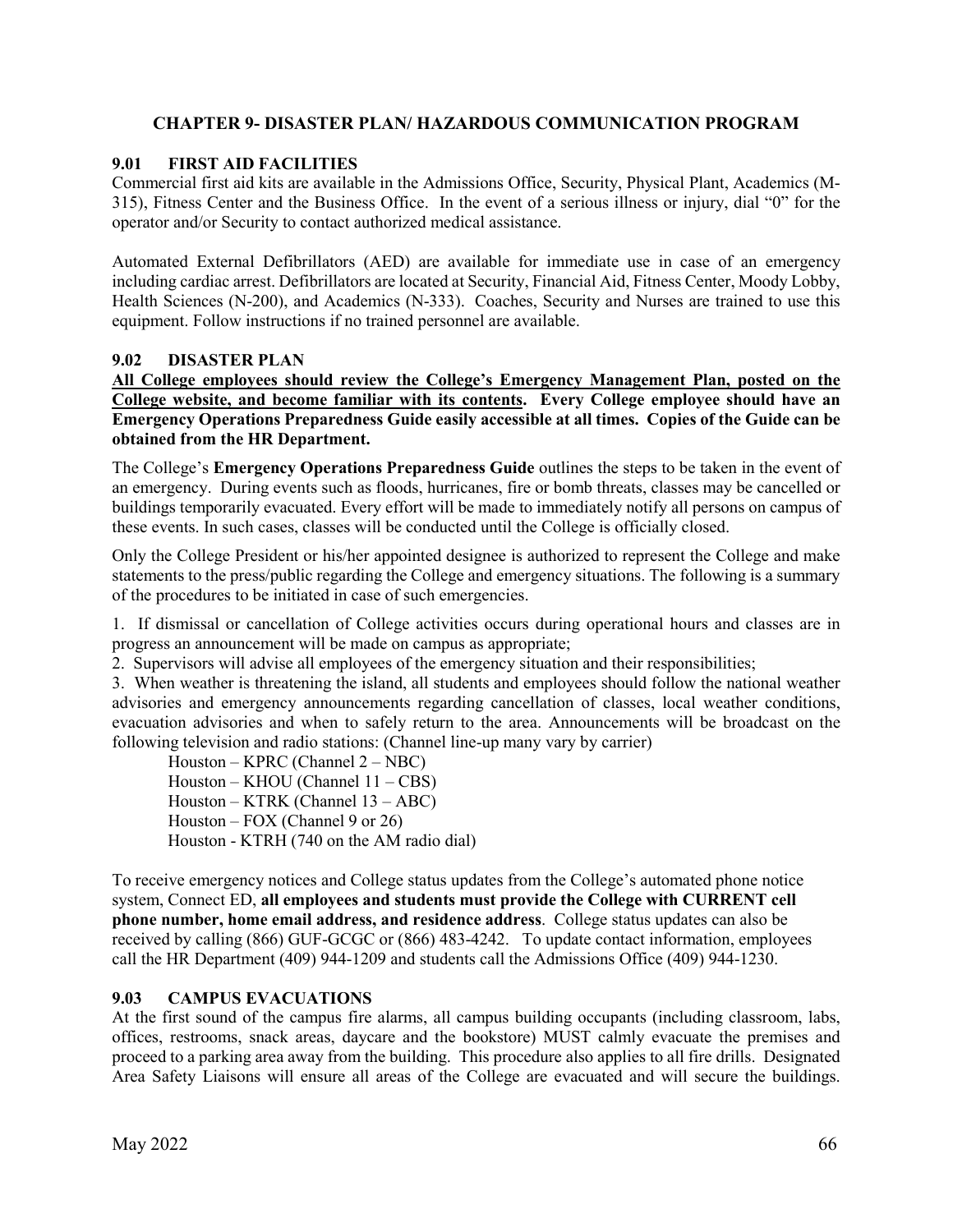Faculty, supervisors, and security will assist with the evacuation process. All College employees MUST follow this procedure and the directions of the assigned Area Safety Liaison:

- Leave by the nearest designated exit and alert others to do the same.
- Carry out all personal items in your possession, i.e., books, purses, etc.
- Close doors behind you but do not lock them.
- **Assist the handicapped in exiting the building.**
- **DO NOT USE THE ELEVATORS.**
- Report to your designated area assembly point.

Once outside, proceed to a clear area **up wind** that is at least 300 feet away from the affected building. Keep streets, fire lanes, hydrant areas and walkways clear for emergency vehicles and personnel. The Security Department will announce the "all clear" when it is safe to return

## **9.04 HAZARDOUS COMMUNICATION PROGRAM**

The College will provide an education and training program for employees using or handling hazardous chemicals. "Employee" means any person who may be or may have been exposed to hazardous chemicals in the person's workplace under normal operating conditions or foreseeable emergencies. Workers such as office workers or accountants who encounter hazardous chemicals only in non-routine, isolated instances are not employees for purposes of these requirements. The College will maintain the written hazard communication program and a record of each training session to employees, including the date, a roster of the employees who attend, the subjects covered in the training session, and the names of the instructors. Records shall be maintained for at least five years.

## **9.05 COMMUNICABLE DISEASES**

Each employee and new hire shall be provided an educational pamphlet about methods of transmission and methods of prevention of HIV infection and transmission and conduct that may result in the transmission of HIV infection. Used needles and other sharps are dangerous to people and pets if not disposed of safely. These can injure people and spread infections that cause serious health conditions. **Used needles and other sharps must be immediately placed in FDA-cleared sharps disposal containers located in the restrooms of Regents Hall (floors 1, 2 & 3), and the ATC Building 1.**

Personal protective equipment and Hepatitis B vaccinations will be provided at College expense to employees with risk exposure. An employee who is accidentally exposed to blood or other body fluids while rendering assistance at the scene of an emergency, or during transport to the hospital, shall take reasonable steps to be tested for hepatitis B or hepatitis C at the College's expense.

Employees must immediately report all exposure incidents (e.g., "sticks" by needles or other "sharps") to the Director of Human Resources or designee. A post-exposure evaluation and follow up with an employee who has a sharps injury will be conducted.

Communicable diseases include, but are not limited to, measles, influenza, viral hepatitis A (infectious hepatitis), viral hepatitis B (serum hepatitis), human immunodeficiency virus (HIV infection), AIDS, AIDS Related Complex (ARC), leprosy, and tuberculosis. For the purposes of this policy, the term "HIV infection" shall include AIDS, AIDS Related Complex (ARC), and a positive test for the antibody to human immunodeficiency virus. Employees and students with communicable diseases, whether acute or chronic, shall follow the recommendations of public health officials regarding contact with students and other employees. DBB Local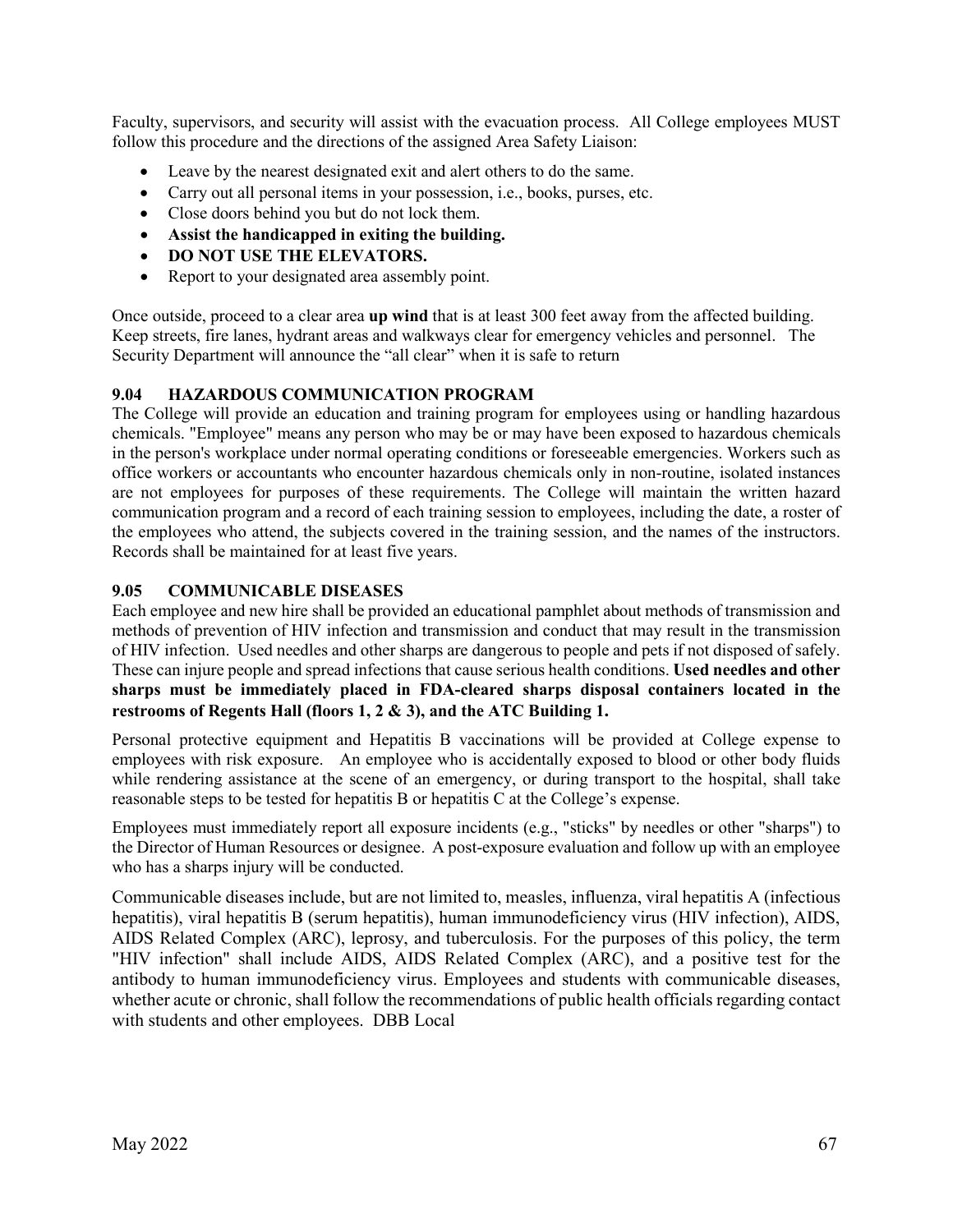# **9.06 PHYSICAL EXAMINATIONS**

## **Pre-Employment Examinations and Inquiries**

The College shall not conduct a medical examination or make inquiries of a job applicant as to whether such applicant is an individual with a disability or as to the nature or severity of a disability, except as provided below. However, the College is permitted to make pre-employment inquiries into the ability of an applicant to perform job-related functions, such as asking an applicant to describe or demonstrate how, with or without reasonable accommodation, the applicant will be able to perform job-related functions.

The College may require a medical examination (and/or inquiry) after an offer of employment has been made to a job applicant and prior to the beginning of employment duties and may condition the offer on the results of such examination (and/or inquiry), provided all entering employees in the same job category are subjected to such an examination (and/or inquiry) regardless of disability.

The results of a pre-employment medical examination shall be used only to determine the applicant's ability to perform job-related functions. Information obtained regarding the medical condition or history of the applicant shall be collected and maintained on separate forms and in separate medical files and shall be treated as confidential medical records. However, supervisors and managers may be informed regarding necessary restrictions on the employee's work or duties and necessary accommodation; first aid and safety personnel may be informed, when appropriate, if the disability might require emergency treatment. DBB Legal

# **Examination and Inquiry of Employee**

The College may require a medical examination (and/or inquiry) of an employee that is job-related and consistent with business necessity and may make inquiries into the ability of an employee to perform jobrelated functions. DBB Legal

The results of an employee's medical examination shall be used only to determine the applicant's ability to perform job-related functions. Information obtained regarding the medical condition or history of the applicant shall be collected and maintained on separate forms and in separate medical files and shall be treated as confidential medical records. However, supervisors and managers may be informed regarding necessary restrictions on the employee's work or duties and necessary accommodation; first aid and safety personnel may be informed, when appropriate, if the disability might require emergency treatment.

# **9.07 AVIODING HIV INFECTION IN THE WORKPLACE**

To avoid HIV infection, employees are expected to follow these recommendations: Keep broken skin covered with a clean, dry bandage; avoid direct contact with blood spills; wear gloves to clean spills that contain visible blood; clean blood spills with an appropriate disinfectant or 1:10 solution of freshly mixed bleach and water. After cleanup, wash hands thoroughly with soap and running water. Immediately report any possible exposure to the Director of Human Resources or designee.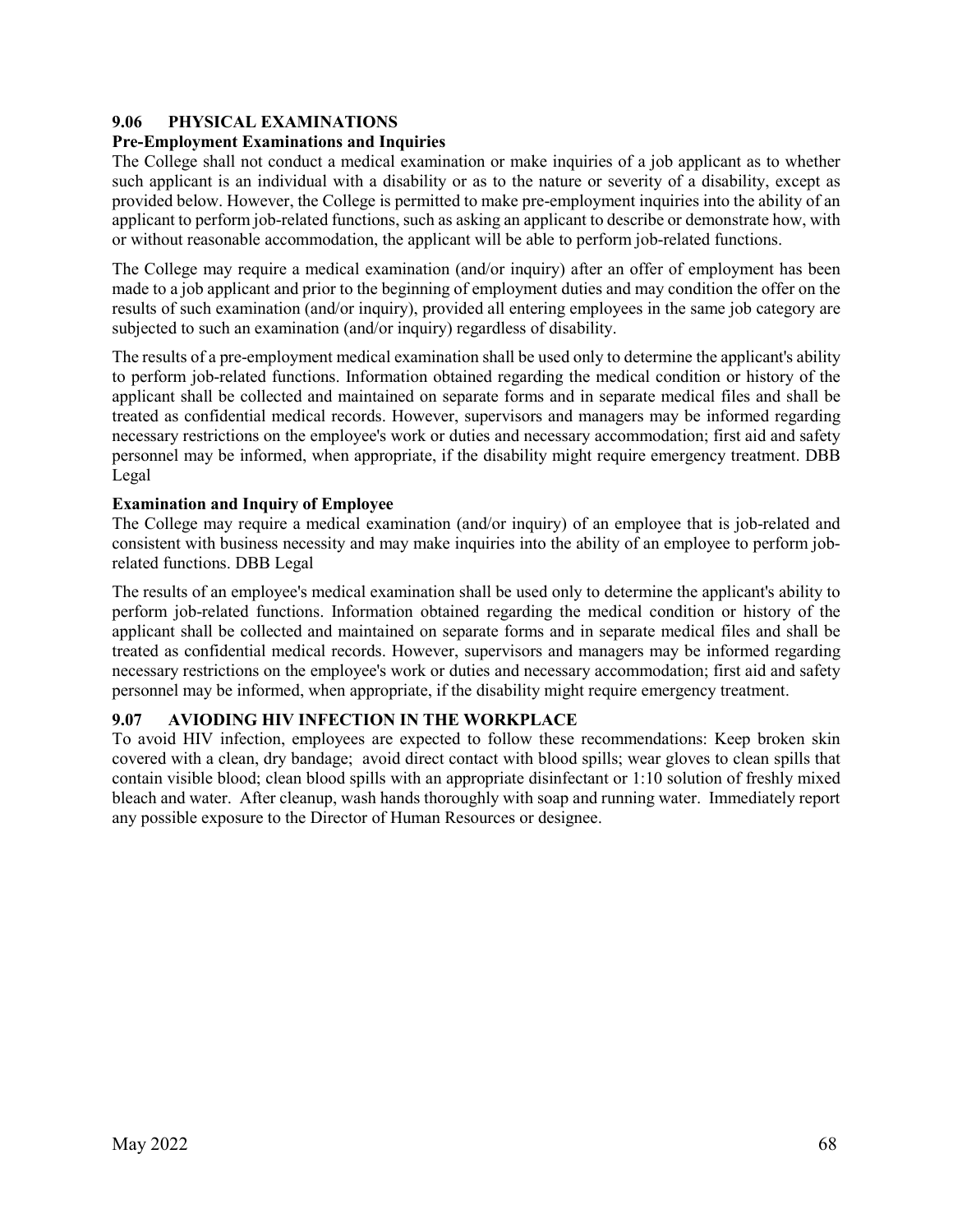#### **CHAPTER 10- CAMPUS SECURITY**

#### **10.01 CAMPUS SECURITY**

The College makes every effort to maintain the highest possible level of safety in its activities and operations. Galveston College is committed to compliance with all health and safety laws applicable to its campus. Employees are expected to be equally conscientious about workplace safety, including implementing proper work methods, reporting potential hazards and abating known hazards in use of equipment and instructional materials.

Campus Security is located in the Mary Moody Northen Building, room 102. Individuals are encouraged to contact Campus Security 24 hours a day, 7 days a week, as may be necessary. To report a crime or emergency, **dial "0**" from an on-campus phone, from an off-campus phone dial (409) 944-4242. This number is monitored by the Dispatcher during normal business hours and will automatically "roll over" to the Campus Security cell phone after normal business hours. Campus Security direct cell phone number is (409) 996-7663.

Several in-house emergency telephones are located throughout the campus. These telephones may be used to report any criminal activity, medical emergencies, fire, and any other type of emergency. They may also be used for non-emergency calls, such as to request an escort.

Upon request by employees or students, the Campus Security will assist in starting stalled vehicles and unlocking vehicles. Be advised the College is not responsible for any damages that may result from these requests. Campus Security will also provide evening escorts from campus buildings to parking lots.

Campus Security is authorized to ticket illegally parked vehicles, direct traffic, and detain individuals involved in any criminal activities on campus until local law enforcement agencies can be notified. Refer to the College website for the College's Crime Statistics.

**Employee Accidents:** In the event of an accident that results in injury, regardless of how insignificant the injury may appear, the employee must immediately notify their supervisor, who in turn will notify the Department of Human Resources. **All accidents must be documented** by completing the **Employee's Report of Illness/Injury** and the **Supervisor's Report of Illness/Injury** forms located on the intranet**.** 

#### **10.02 KEY CONTROL PROCEDURE**

The College has implemented guidelines concerning the distribution of keys and access cards to ensure security to buildings, offices, storage closets and supplies. A "New User Request" form must be completed and approved by the supervisor and the Vice President for Administration.

Keys and access cards assigned to employees remain the property of Galveston College, and cannot be duplicated or loaned to anyone. Any attempt to have keys and/or access cards duplicated by any other source is a violation of the employment agreement with the College and will result in disciplinary action, to include a letter of reprimand and may result in termination.

Broken or hard to operate keys and/or access cards should be returned to and verified by the Key Control Manager as inoperable before replacements are issued. Any reassignment of office space or entry to secure storage areas will be coordinated through the appropriate approval process and the Key Control Manager, located in the Physical Plant.

Lost or stolen keys and/or access cards should be immediately reported to the Director of the Physical Plant or the Vice President for Facilities so that proper steps may be taken to maintain security. Employees are responsible for the keys and access cards issued to them and will be charged \$25.00 for each lost or stolen key and/or access card. In the case of employment termination, all keys and access cards must be returned to the Key Control Manager during the exit process and prior to the issuance of a final paycheck. The College will deduct \$25.00 from the employee's final paycheck for every key and/or access card issued to the employee that is not returned at termination of employment during the exit procedure. **By accepting**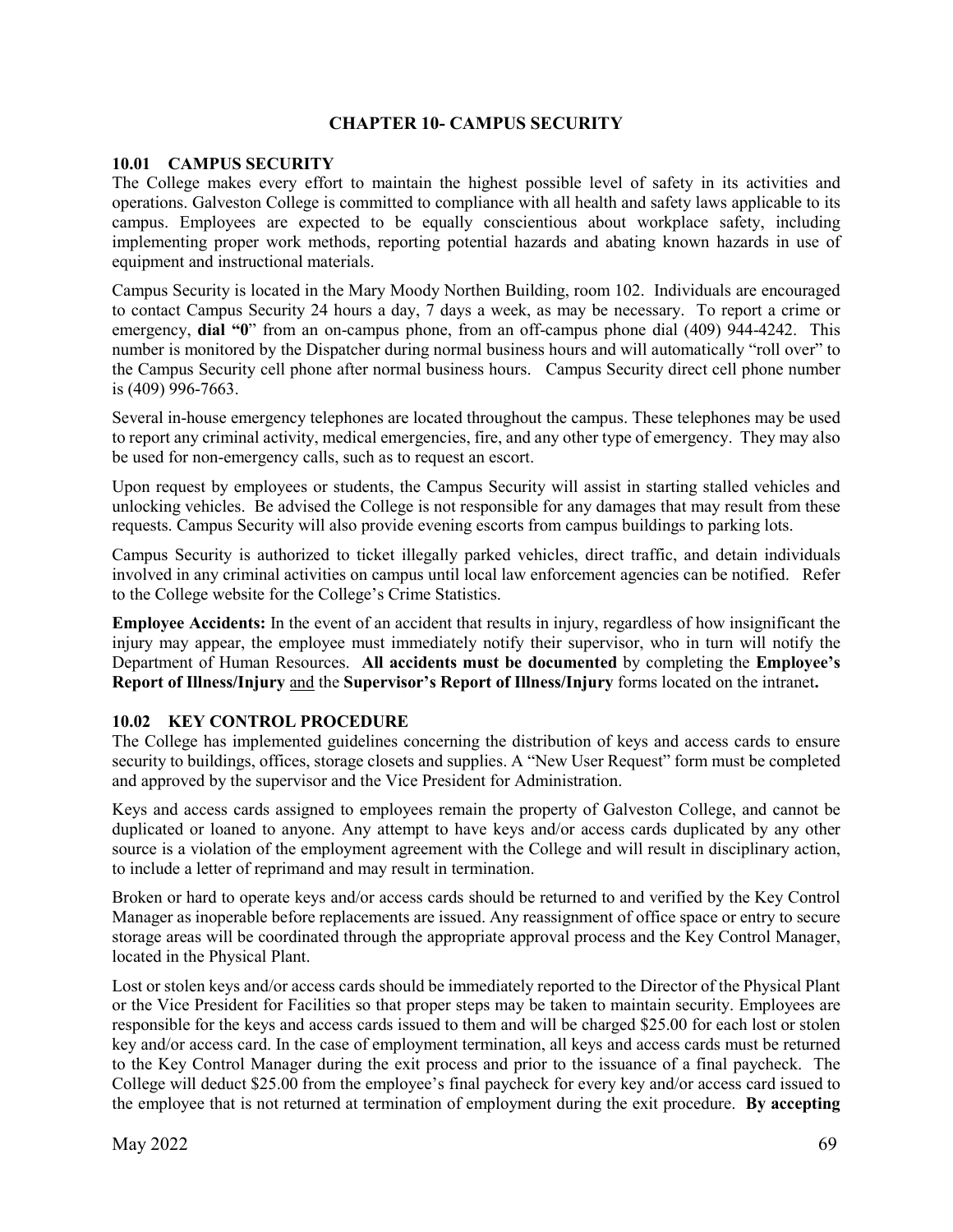**Galveston College issued key(s) and access cards the employee is agreeing to the Key Control Procedure and to any associated payroll deductions.**

#### **10.03 PHYSICAL PLANT/ MAINTENANCE**

Service requests for custodial housekeeping, grounds and maintenance must be provided to the Director of the Physical Plant by completing a Service Request Form. Emergency problems concerning physical plant operations should be reported to the operator by dialing "0." The Physical Plant is on the 1st floor of the Northen Building.

#### **10.04 SOLICITING/ POSTING NOTICES/ BULLETIN BOARDS**

On-campus soliciting, collecting and benefit sales for outside organizations are prohibited. Notices shall not be posted or distributed in College buildings, on walls, doors, windows, kiosks, bulletin boards, or employee mailboxes without prior signed approval by the appropriate Vice President. Once approved, notices may be posted only on designated bulletin boards, the Galveston College marquee, easels, kiosks, television monitors, or other appropriate fixtures.

#### **10.05 USE OF FACILITIES**

College employees may reserve campus facilities for College meetings or conferences conducted during regular operational hours by contacting the office of the Vice President for Academics. Any use of College facilities for purposes beyond regular College functions must be made by contacting the office of the Vice President for Administration. There will be a fee for use of College facilities for purposes beyond regular College functions. Any campus events involving the public must also have Security Department and Public Affairs approval prior to the event.

#### **10.06 NEWS MEDIA/ PUBLIC AFFAIRS OFFICE**

The College President or his/her appointed designee is the only College employee authorized to represent the College and make statements to the press/public regarding the College and emergency situations. All official College information for publication, advertising and media release is to be coordinated through the Office of Public Affairs. Specific guidelines are established by this office for brochures, special interest publications, copy and layout. Other services offered include: graphics, signage, design, some non-media photography, and promotional items. A Public Affairs Request form must be completed to initiate any of these services. The Public Affairs Office requires at least ten working days to complete a project request.

#### **10.07 BUILDING AND ROOM IDENTIFICATION**

Identification of College buildings and room assignments:

- **M** Moody Hall<br>**R** Regents Hall
- **R** Regents Hall
- **N** Mary Moody Northen Bldg.
- **H** Hermes Building (Gym)
- **FA** Fine Arts Building
- **SC** Cheney Student Center/ Home Plate (Food Service)
- **SW** Seibel Wing

**ATC** Applied Technical Center (7626 Broadway, Galveston, Texas)

**Ball High School** (4115 Avenue O, Galveston, Texas)

**Hamshire-Fannett** Hamshire-Fannett High School (12552 Second St., Hamshire, Texas)

#### **10.08 CAMPUS MOTOR VEHICLE RULES AND REGULATIONS**

#### **Students and Employees**

All students and employees utilizing campus parking facilities must properly display a valid Galveston College parking permit, and park in an appropriate parking space. Galveston College does not guarantee a parking place, nor does the absence of a parking space justify violation of the Campus Motor Vehicle Rules and Regulations.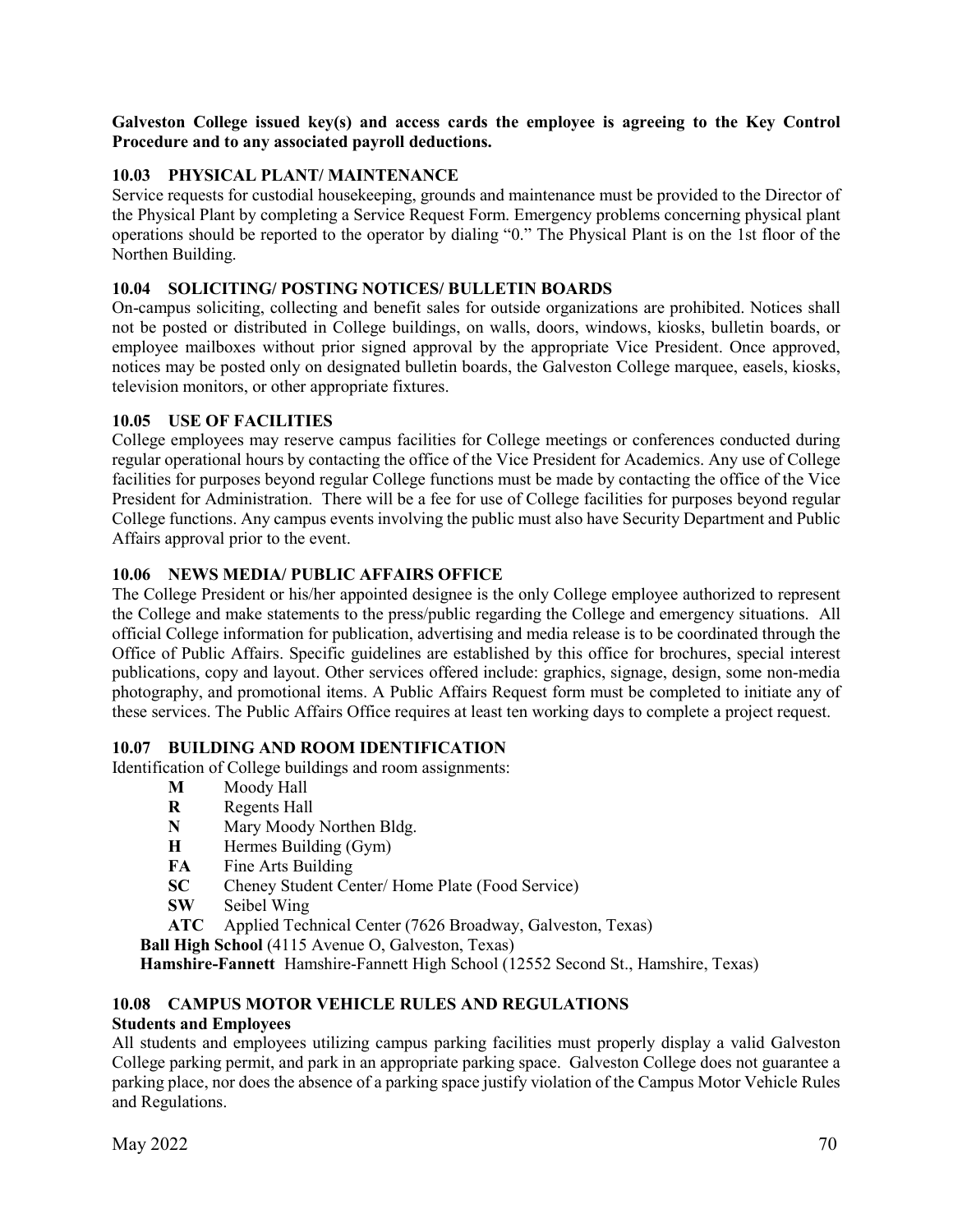#### **Permits**

Students and employees may obtain GC Parking Permits (with proof of current enrollment) free of charge from Media Services in the Library. All students, faculty and staff who park an automobile on campus must display a valid parking permit on the outside lower left corner of the rear window. Permits for convertibles, pickups with temporary campers, and vehicles with a rear window sun shield may be displayed on the left rear bumper.

Failure to display a parking permit as described above constitutes a parking violation. (For additional information on parking violations, see parking violations below.) Students shall be responsible for all permits registered in their name, regardless of the owner of the vehicle. If a parking permit is lost, the loss should be reported, in person, immediately to Media Services.

#### **Where to Park**

Students and employees with handicap / disability license plates or special handicap tags may park in any designated handicap space. All students may park in all parking lots and spaces not designated for visitors, for the disabled, for college vehicles, for faculty and staff, or as reserved. These spaces are reserved 24 hours a day 7 days a week.

#### **Warning! Vehicles illegally parked on the Galveston College campus may be immobilized or towed away at the owner's expense.**

#### **General Provisions**

- 1. Galveston College has developed Campus Motor Vehicle Rules and Regulations for the purpose of proper identification of vehicles of persons who have legitimate business with the College; to ensure safety/notification of students, faculty and staff in an emergency; to provide orderly parking, traffic and use of parking facilities; to provide for the issuance of vehicle identification permits; to ensure pedestrian safety; and, to provide for enforcement in the event of violation. The operation of a motor vehicle on Galveston College property is governed by College rules and regulations.
- 2. The fact that a violation notice is not issued when a violation occurs does not imply that the regulation or rule is not in effect. Each vehicle operator is responsible for knowing and following the parking rules and regulations.
- 3. Campus Security has been charged with the authority to enforce these regulations, including the right to immobilize or tow vehicles for specific violations and/or for repeat violators. The owner or operator of an immobilized or towed vehicle is responsible for the cost of towing and storage fees in addition to any other assessed fines.
- 4. The College assumes no responsibility for any vehicle or its contents while the vehicle is parked or operated on College property. All vehicle operators should lock or otherwise secure their vehicles when parked on the Galveston College campus.
- 5. Registration of Motor Vehicles: All students, faculty and staff at Galveston College are required to identify their motor vehicles on campus through the use of a Galveston College Parking Permit. Parking Permits may be obtained free of charge from Media Services by completing the appropriate form.
- 6. Procurement of a Parking Permit by students or employees does not guarantee a specified parking space. Each driver is responsible for finding a legal parking space. Inability to locate a parking space is not an excuse for violating parking regulations.
- 7. A Parking Permit may not be obtained for or displayed by an individual ineligible to receive the permit. The College may suspend for a period of up to one (1) year, the parking privileges of individuals who violate this regulation.
- 8. Reserved Parking Permit: GC Employees assigned to designated reserved (restricted) parking spaces will be required to display a valid parking permit and the reserved parking hang-tag.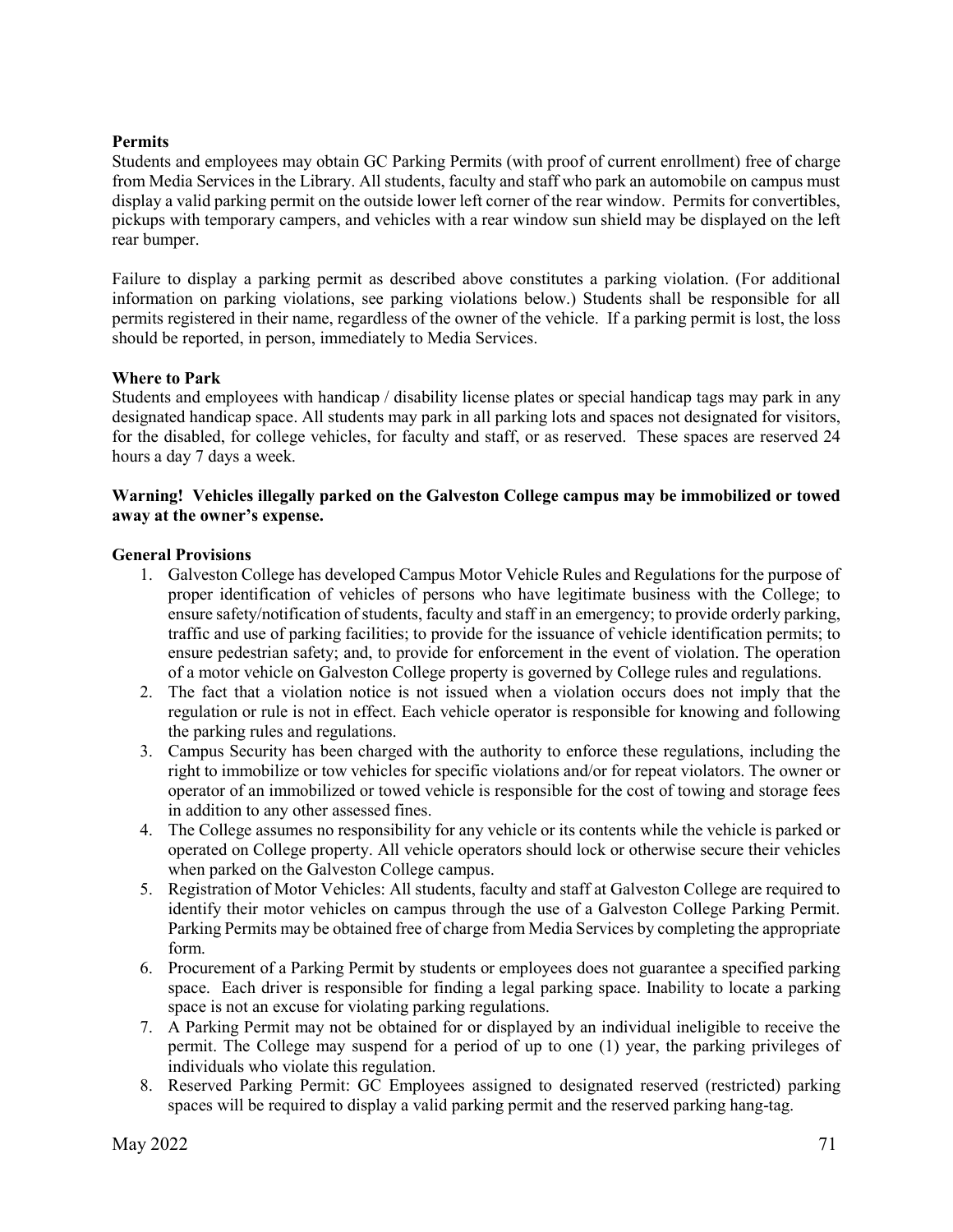- 9. Parking for Disabled Persons: Galveston College follows state law regarding parking for disabled persons. Students, faculty and staff who have qualified and obtained a license plate or placard reflecting disability from the County Tax assessor's Office will be issued a parking permit. Those individuals may park in any parking space for disabled persons as long as their license plate reflects disabled status or their placard reflecting disability is hanging in their vehicle and is clearly visible.
- 10. Display of Parking Permits: Parking permits must be current and properly displayed on the motor vehicle. On automobiles and trucks, the parking permit must be prominently displayed in a manner that allows a clear view of the permit: Decals will be placed on the lower left corner of the rear window or left side of the rear bumper for convertibles. Hang-tags will be hung from the inside rear-view mirror.

#### **Bicycle, Motorcycle, Motor Scooter and Moped Parking Regulations**

- 1. In accordance with Texas law, operators of bicycles, motorcycles, motor scooters and mopeds shall be granted all the rights and shall be subject to all the laws and duties applicable to the driver of a motor vehicle while on the Galveston College campus.
- 2. Parking of bicycles must be restricted to designated areas or bicycle racks. Bicycle racks are located next to the Northen Building, east side.
- 3. Parking of motorcycles, motor scooters or mopeds must be restricted to areas or spaces marked or designated for these types of vehicles. Designated motorcycle parking spaces are located between the Fine Arts Building and the Northen Building and on the eastside of the Hermes Fitness Center.
- 4. Any of these vehicles found parked illegally and creating a potential safety hazard may be impounded or cited.

#### **Violations**

- Parking Permit Violations
	- ♦ No valid permit
	- ♦ Failure to display valid GC parking permit
	- ♦ Permit improperly displayed
	- ♦ Displaying a permit that has been altered or forged
- Parking Violations
	- ♦ Parking in a "No Parking" zone
		- Parking where prohibited by signs, painted curbs, or lines
		- Parking where no marked space exists
		- Parking on grass, grounds, or turf
		- Parking in area which has not been designated for parking
		- Parking in a fire zone
		- Parking in a loading zone
		- Parking in a reserved space or area
		- **Parking in faculty/staff or reserved space**
		- Parking illegally in a "Visitor Only" reserved space(s)
		- **Parking illegally in any controlled space or area**
	- ♦ Parking in a space for disabled individuals without properly displaying a license plate or placard (hang-tag) for disabled individuals.
	- ♦ Blocking drives, sidewalks, exits or loading zones.
		- Parking in a manner that obstructs or impairs proper usage of sidewalks, driveways, streets, curbs, ramps, loading zones, marked crosswalks, or disabled access.
		- **Parking in a manner to prevent, impair or obstruct other vehicles from entering** or exiting parking lots, parking spaces, or access streets that enter and exit the campus.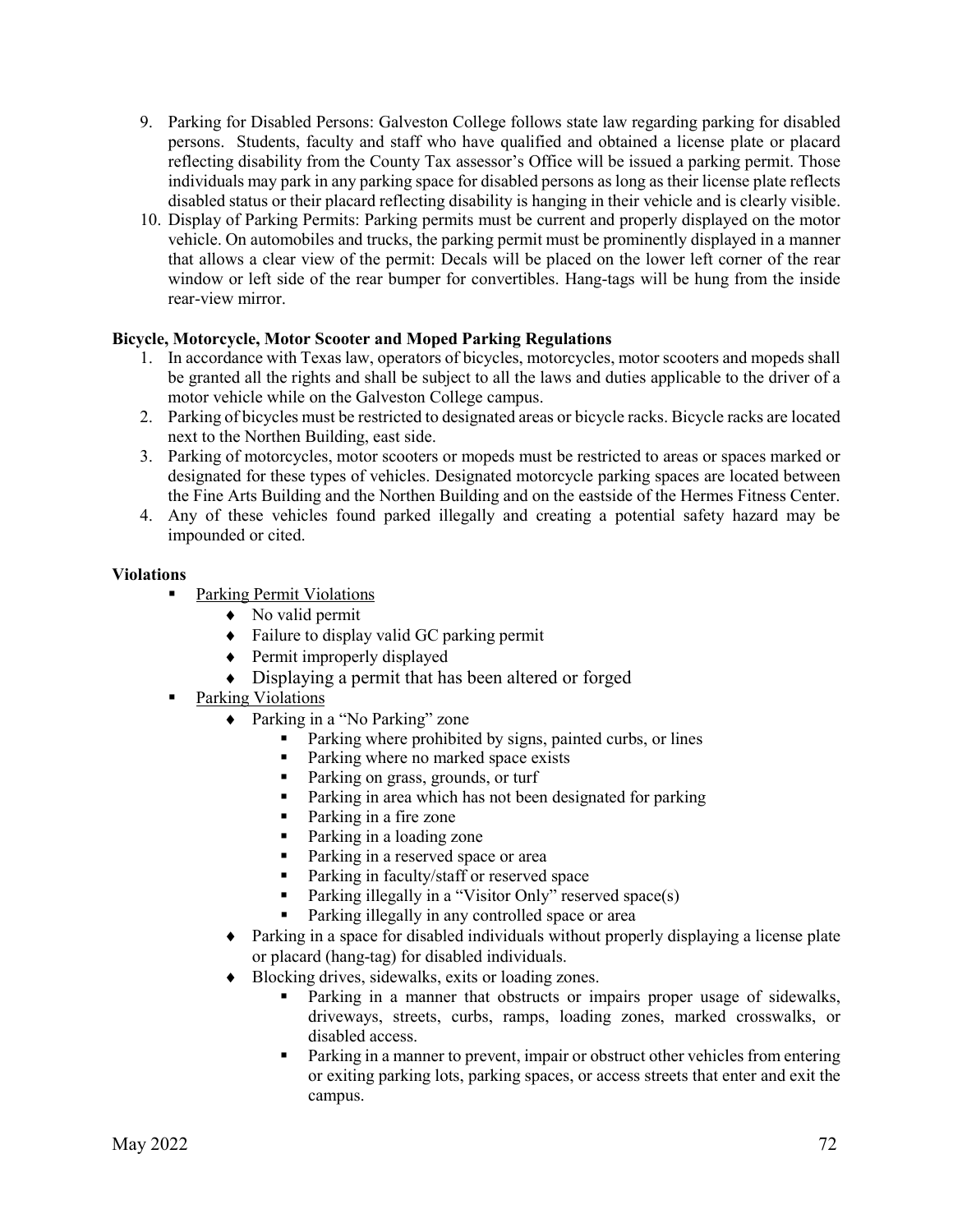- **Parking in a manner that obstructs truck access to dumpsters.**
- ♦ Illegal parallel parking on two-way streets and roadways.
	- Parking in a manner that obstructs two-way flow of traffic on any campus street or within a parking lot.
	- Failure to park with right-hand wheels within eighteen  $(18)$  inches of the street curb.
- ♦ Failing to park within marked space. Failure of one vehicle to park within the marked boundaries is not implied consent for others to park with any part of the vehicle over the line.
- ♦ Parking in a "double parked" fashion.
- ♦ Playing loud and disruptive music
- ♦ Stopping or parking a vehicle on the roadway side of any vehicle parked at the edge or curb of a street or parking lot.
- **Moving Violations** 
	- ♦ Speeding (The campus speed limit is 10 miles per hour)
	- ♦ Burning-off
	- ♦ Reckless driving
	- ♦ Running a stop sign
	- ♦ Failure to yield right-of-way
	- ♦ Driving the wrong way on a one-way street or parking lot through way
	- ♦ Executing an illegal U-turn
	- ♦ Failure to yield to a pedestrian in a cross-walk
	- ♦ Operating a motor vehicle on curbs, sidewalks, grass, etc.
	- ♦ Other moving violations as defined by law

#### **Enforcement**

- 1. All laws of the State of Texas, ordinances of the City of Galveston and rules and regulations of Galveston College are in effect on the campus 24 hours a day.
- 2. Special temporary parking arrangements may be made through the Director of Facilities and Security.
- 3. Reserved spaces, whether by designated "Reserved" signs or reserved by Campus Security for special events, will be enforced.
- 4. Traffic and Parking Notices: Galveston College Security may issue Galveston College Violation Notices.
- 5. Immobilization of Vehicles: Vehicles may be immobilized by means of an automobile 'boot' at the expense of driver/owner. Immobilized vehicles may be subject to additional fines and/or penalties.
- 6. Towing of Motor Vehicles: All Galveston College parking lots are posted with signs stating "Towing Enforced – Permit Parking Only – Unauthorized Vehicles Will Be Towed at Owner's or Operator's Expense – Towing Enforced 24 Hours a Day." Unauthorized, illegally parked and abandoned motor vehicles are subject to removal from Galveston College parking lots by towing. Towing will be in accordance with Texas Transportation Code – Chapter 684.
	- Violations and Violation Notices resulting in immobilization or Towing:
	- Receiving three (3) Violation Notices for any violation may result in vehicle being immediately towed at owner's expense.
	- Unpaid parking fines
	- Blocking emergency access and driveways/doorways
	- Parking in fire zones
	- Blocking fire hydrants
	- Vehicles determined to be abandoned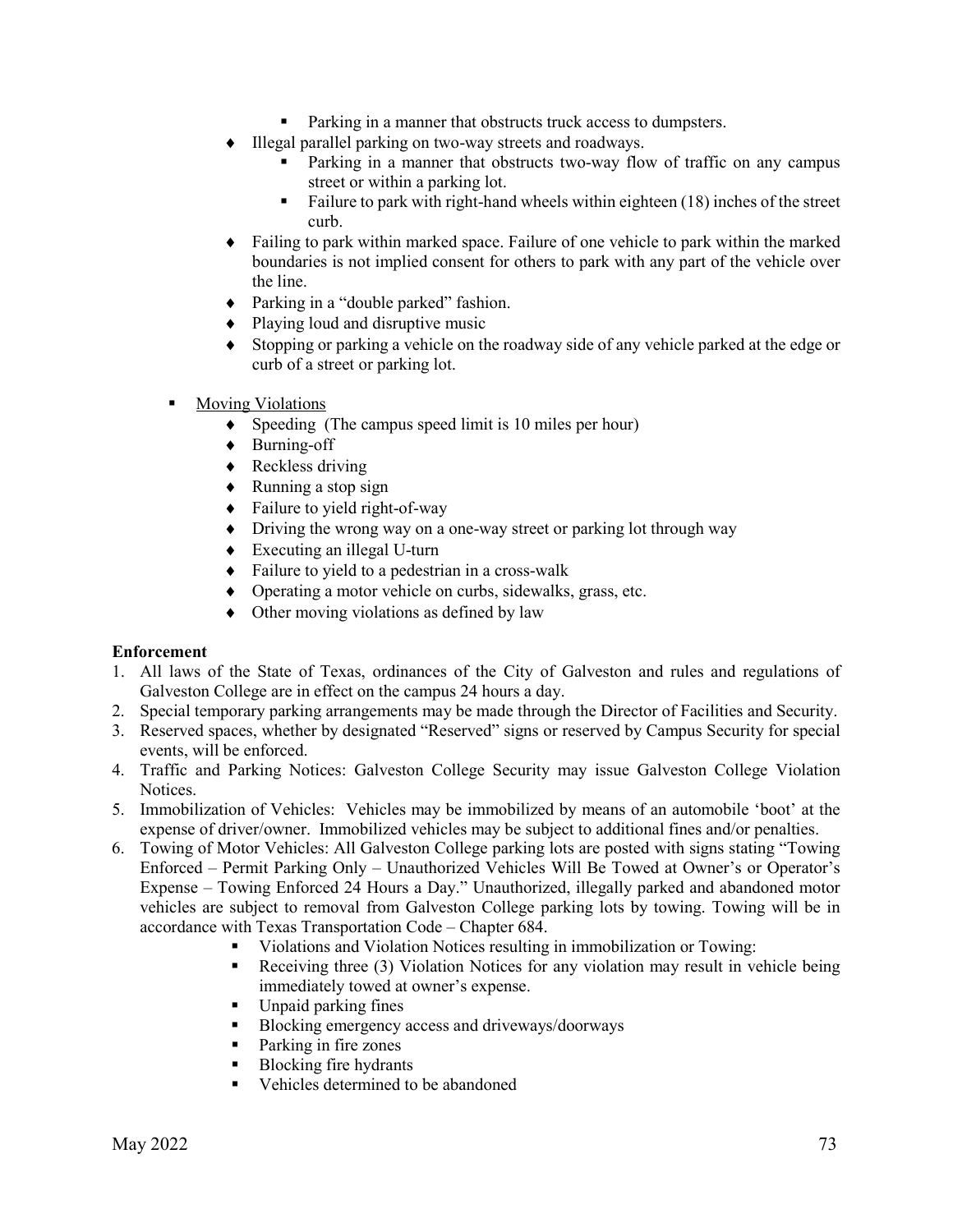For any violation causing disruption or a safety concern, the vehicle may be immediately towed at owner's expense.

#### **Fines and Penalties**

|                                                                   | \$10 |
|-------------------------------------------------------------------|------|
|                                                                   | \$10 |
| • Parking in a reserved, visitor, or faculty/staff space          | \$10 |
| • Parking in designated disabled space without appropriate permit | \$50 |
|                                                                   |      |

Penalties: Parking privileges may be suspended for a period of up to one (1) year for habitual violators. The vehicles of habitual violators may also be towed without notice at the expense of the vehicle owner.

All fines for parking violations, permit violations, or moving violations are due within ten (10) working days from the date of the violation. A late payment fee of \$10 will be added to a traffic/ parking violation fine if payment is not made within ten (10) working days from the date of the violation. All grades, records, and transcripts may be withheld for unpaid fines and/or other financial obligations that are due to the College.

#### **Appeals of Violations, Fines, Immobilization, or Impounds**

Students, faculty, and staff who receive a violation notice or whose vehicle has been impounded may request a review of that action by submitting a written request to the Director of Facilities and Security within ten (10) working days of the date of the Violation Notice. The review request will be acted upon within fifteen (15) working days of the date of submission. If the Director of Facilities and Security finds that the vehicle was improperly impounded, the Violation Notice and towing / impounding expenses incurred by the student or employee for whose vehicle was impounded, will be reimbursed by the College. Appeals to the decision of the Director of Facilities and Security will be handled for students through the Vice President of Student Services and for employees through the Vice President for Administration. All appeals must be submitted in writing within ten (10) days of the review decision by the Director of Facilities and Security. All appeals will be heard by the appropriate Vice President within fifteen (15) days of the date an appeal is submitted.